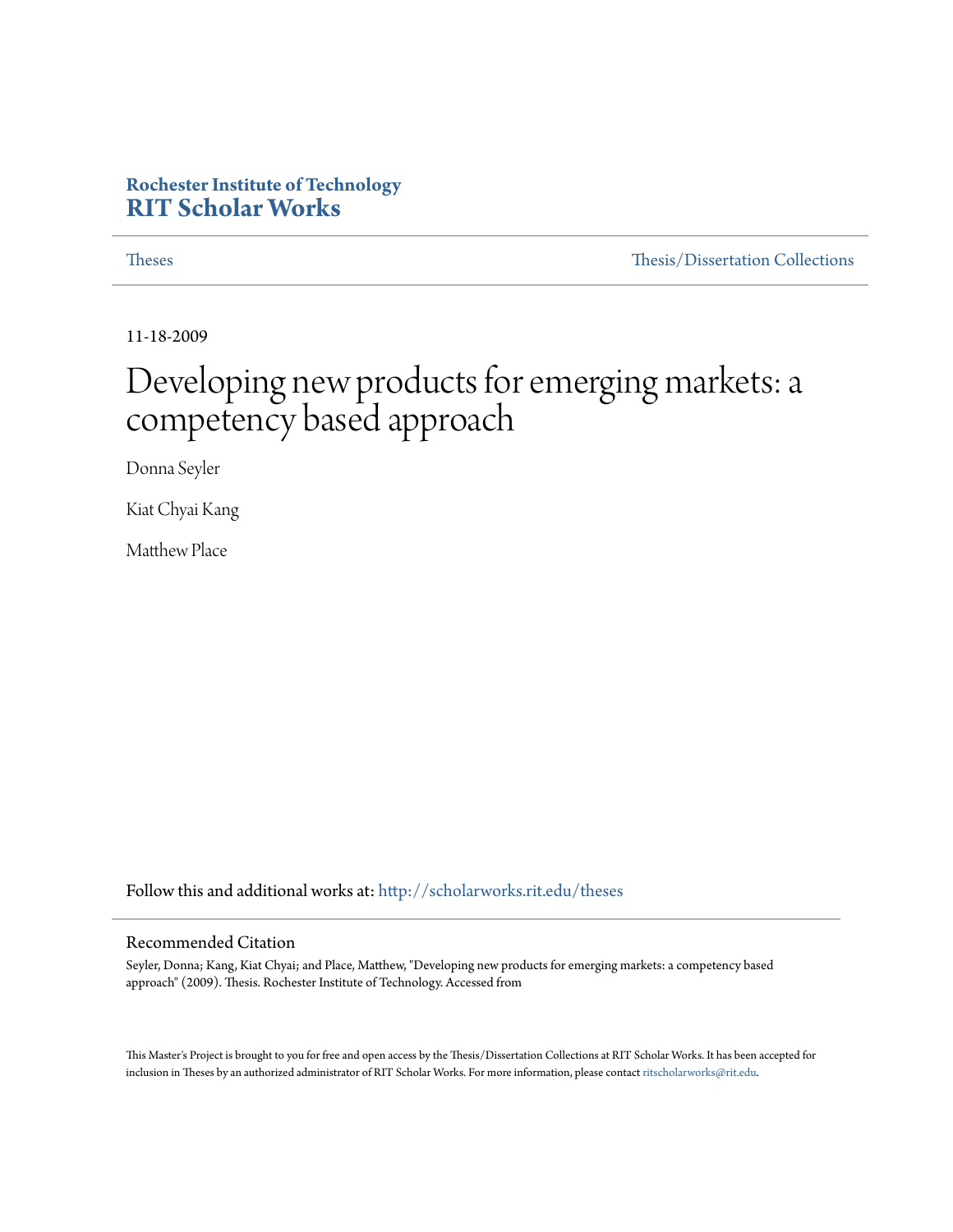

**Master of Science in Product Development Capstone Research Project November 18, 2009** 

# **Developing New Products For Emerging Markets: A Competency Based Approach**

**K.C. Kang, M.M. Place, D.R. Seyler**

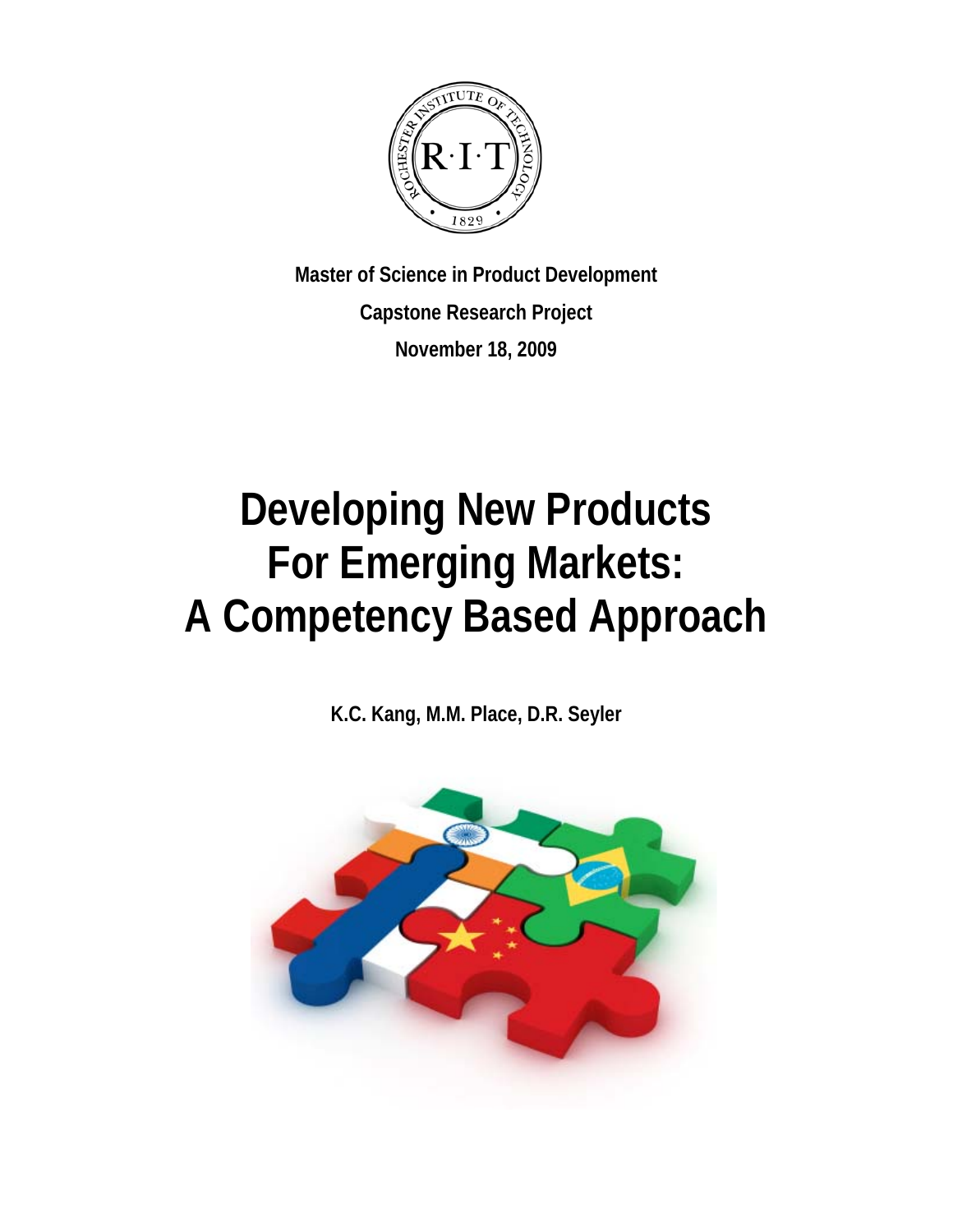**COPYRIGHT** © **2009** 

**BY** 

**KIAT CHYAI (CASEY) KANG,** 

**MATTHEW M. PLACE, AND** 

**DONNA R. SEYLER.** 

**ALL RIGHTS RESERVED.** 

**FACULTY ADVISOR ROBERT BOEHNER, MA, JD** 

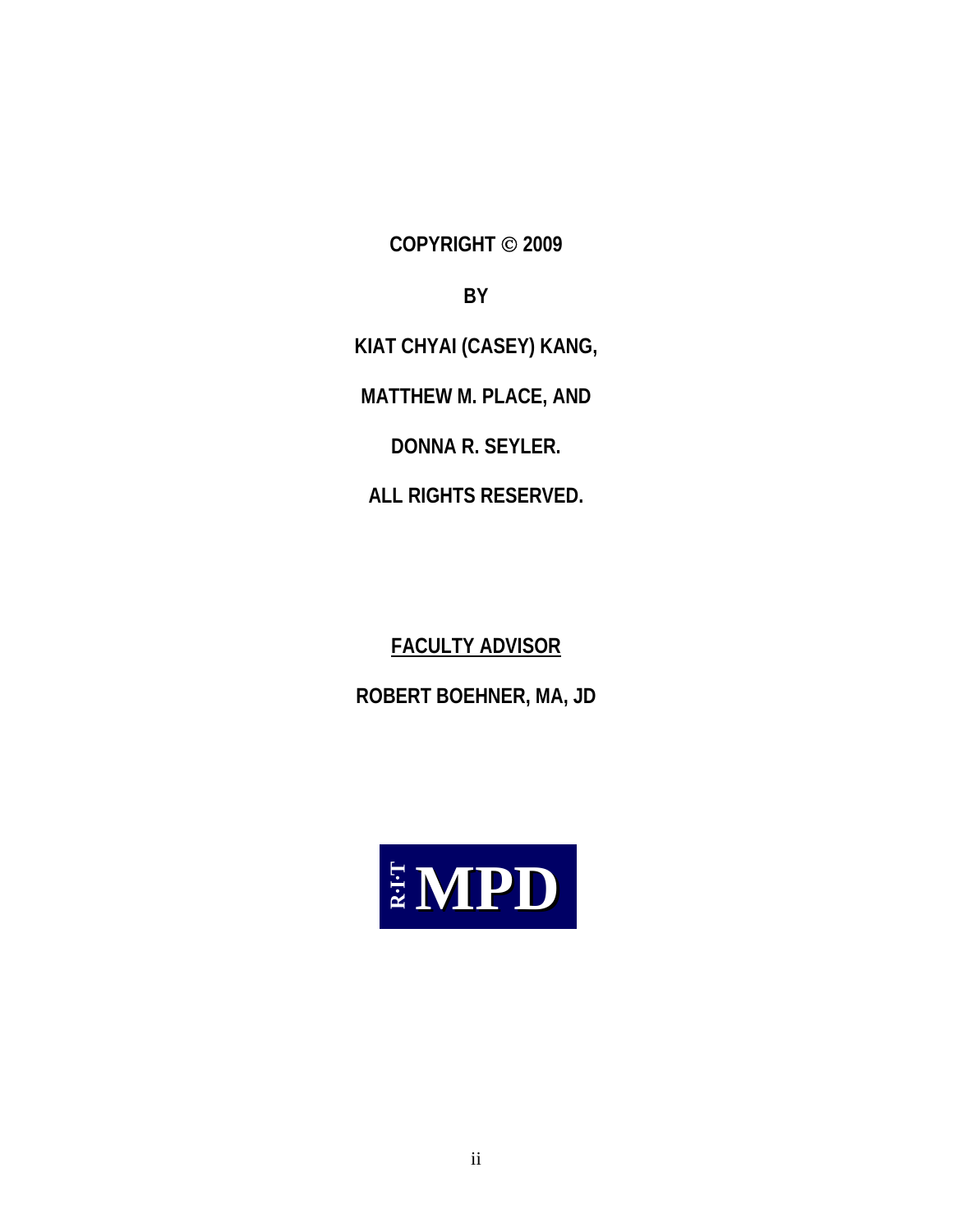### **Developing New Products For Emerging Markets: A Competency Based Approach**

**Approvals** 

 **Robert Boehner, MA, JD Faculty Advisor** 

 **Kiat Chyai (Casey) Kang Author** 

**Matthew M. Place Author** 

**Donna R. Seyler Author**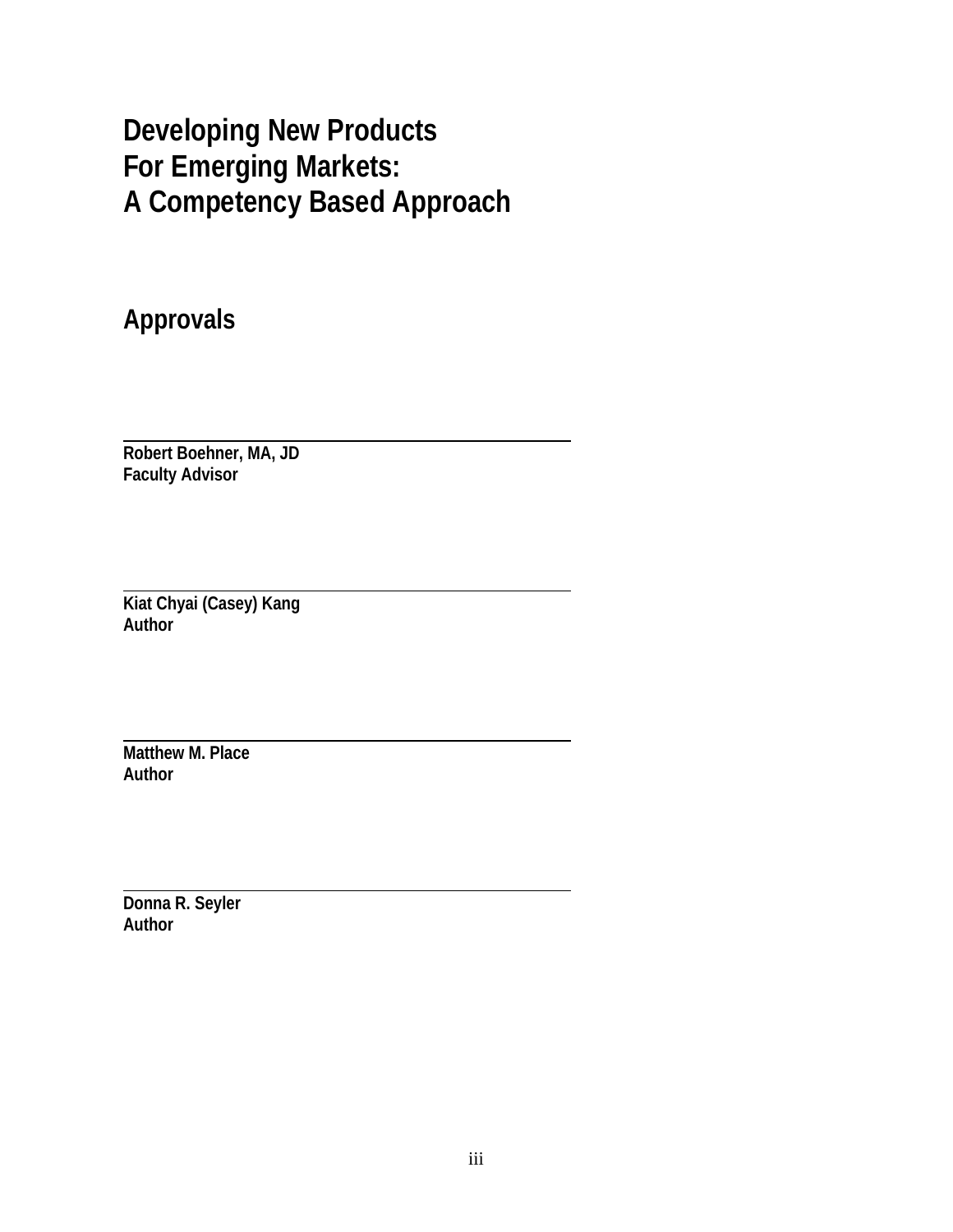### **Acknowledgements**

The team would like to thank our advisor Robert Boehner for his guidance throughout the Capstone Project. His insights enabled many productive discussions, and his direction and constructive feedback helped us to generate a report with which we're very satisfied. We also would like to thank Dr. Peter Bocko for accepting the role of Industry Advisor and providing feedback and insight relative to emerging markets. Additionally, we thank managers from Company's 1 through 5 for making time for the interviews in which important information was provided relative to our Capstone hypothesis. Furthermore, we thank Mark Smith and Chris Fisher for their outstanding administration of the two-year MPD program. The excellent coordination of information, schedules, facilities, educational materials, and travel for the domestic and international trips was very much appreciated. Finally, we would like to thank our company managers who provided sponsorship for our participation in this MPD program. It was a challenging process that was also a very rewarding experience.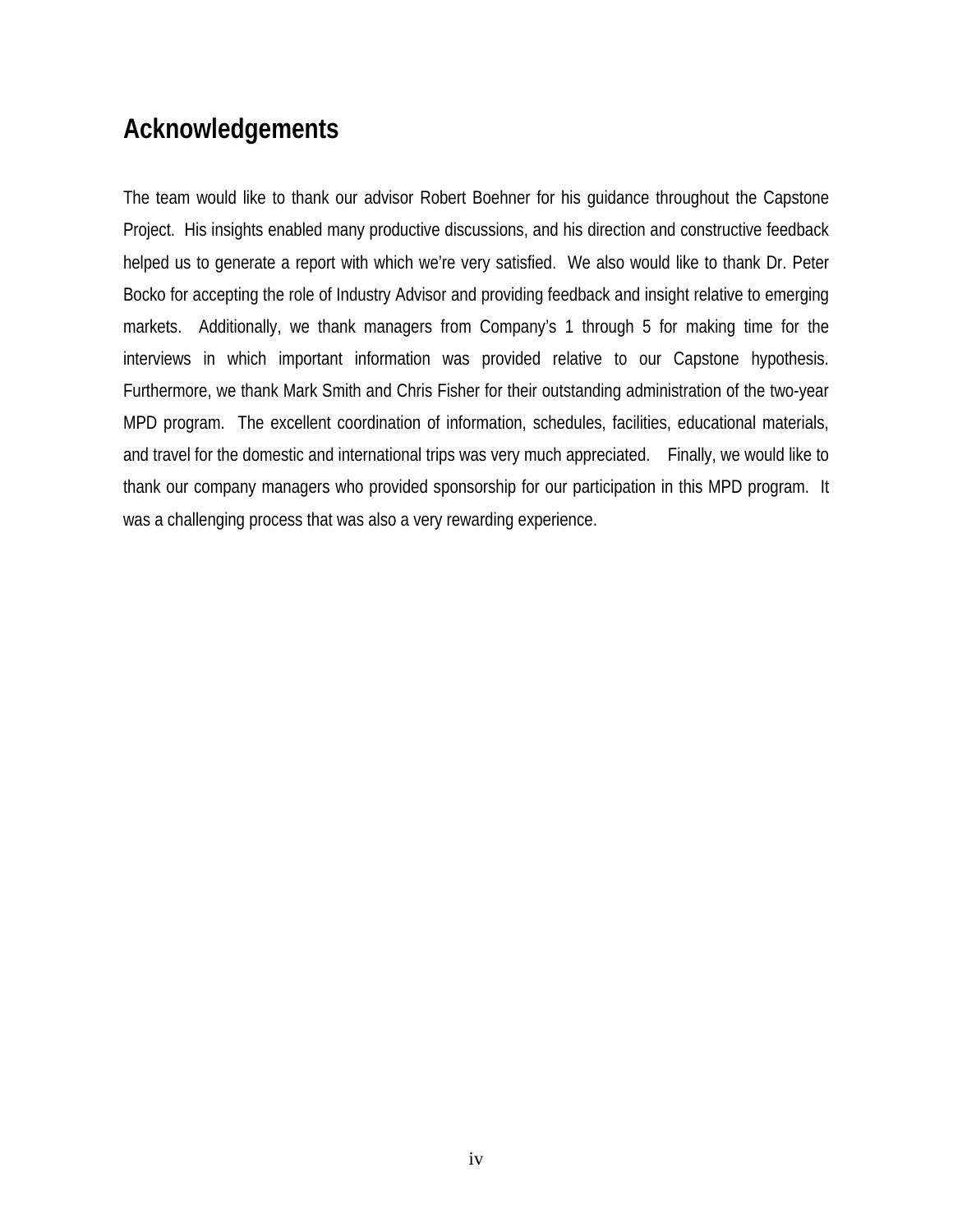### **Abstract**

Emerging markets as represented by BRIC (Brazil, Russia, India and China) countries signify an enormous growth opportunity and a "must win" market for MNCs (multinational companies). It is estimated that by 2013, the middle class in BRIC countries will be larger than the population of Western Europe, USA and Japan combined. For companies focusing on developing new products, emerging markets represent a large and potentially attractive new customer base.

Unfortunately, MNCs are strategically disadvantaged in developing new products for the emerging markets. Compared to developed markets, emerging markets have significant geographical, economic, social, culture, infrastructure and governmental differences. The problem is exacerbated as MNCs continue to rely on predictable business models that have been built on years of experience in developed markets. To become a market leader, MNCs must seriously challenge their existing business model and strategic framework to address the nuances of emerging markets. BRIC should be viewed through a different lens and the deeply embedded values, processes and resources modified to win in emerging markets.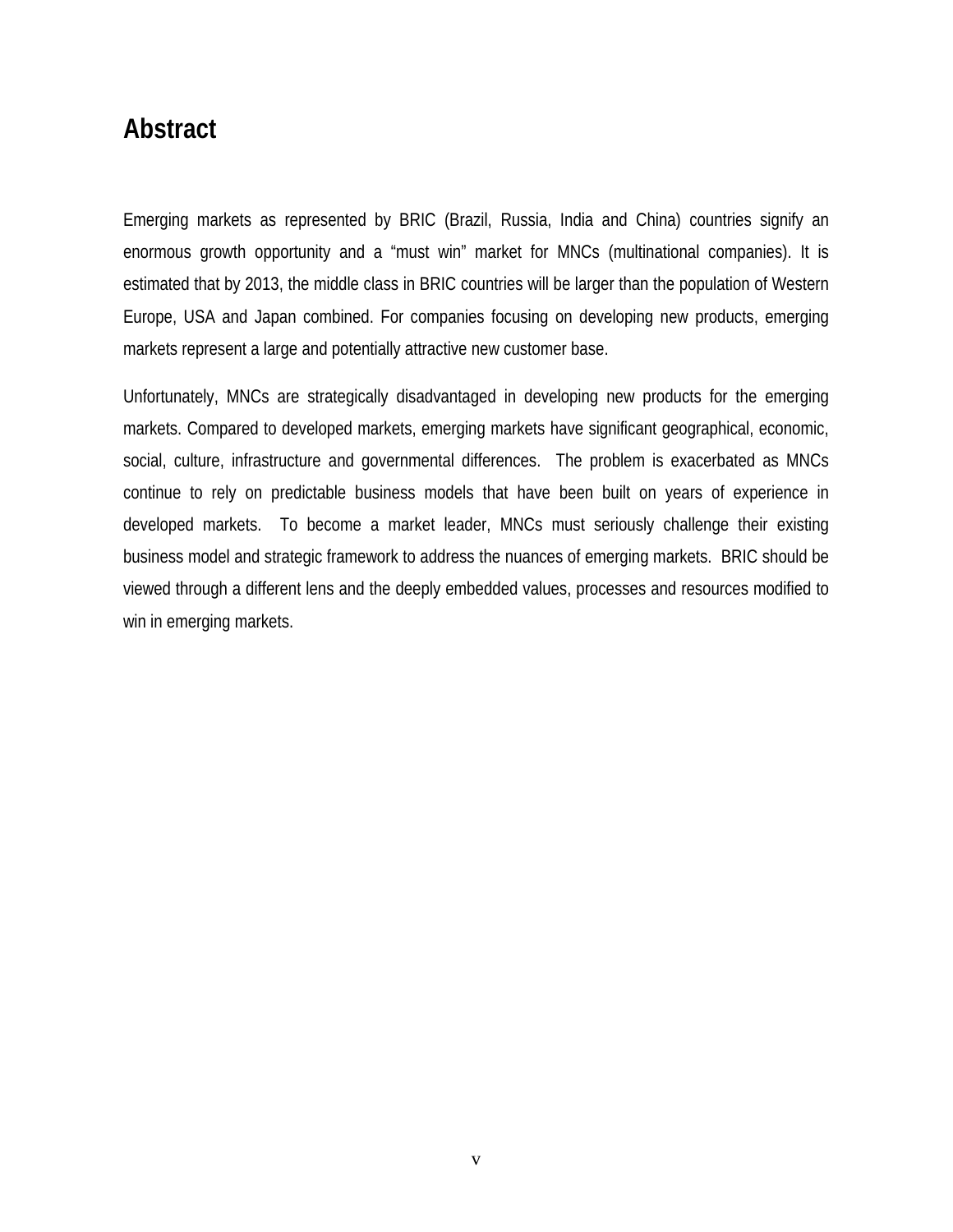### **Executive Summary**

Emerging markets as represented by BRIC (Brazil, Russia, India and China) countries signify an enormous growth opportunity and a "must win" market for MNCs (multinational companies). It is estimated that by 2013, the middle class in BRIC countries will be larger than the population of Western Europe, USA and Japan combined (Pelle, 2007). For companies focusing on developing new products, BRIC represents a large and potentially attractive new customer base. Furthermore, Goldman Sachs in their 2003 publication, "Dreaming With BRICs: The Path to 2050" predicted the combined BRIC GDP will equal half of G6's (U.S., Japan, U.K., Germany, France, Italy) in 2025 and completely overtake them by 2040.

Unfortunately, we believe MNCs are strategically disadvantaged in developing new products for the emerging markets. Compared to developed markets, emerging markets have significant geographical, economic, social, culture, infrastructure and governmental differences. To make matters worst, there has been a lack of solid market data that forces MNCs to extrapolate inferences from macro economic data such as GDP, levels of consumer wealth, and people's propensity to consume. These approaches can result in inaccuracies and are symptoms of a larger root cause – MNCs find comfort in relying on predictable business models that have been built on years of experience in developed markets.

Our paper suggests that the traditional capabilities that allowed MNCs to successfully develop new products for developed markets do not assure that the same firms will have success in emerging markets. This capability is best represented by the RPV (resources, processes, values) framework outlined by Clayton Christenson and Tara Donovan. Evidence of differing RPVs between emerging markets and developed markets appeared in our case study of Tata Nano. In launching the world's cheapest car for the Indian market, Tata Nano exhibited RPVs that are significantly different that the global automakers' which included GM, Toyota, Ford, Honda, Chrysler and Nissan.

The RPV differences were further supported by our secondary research of six firms (GE, Haier, Nokia, PepsiCo, Caterpillar and Shanghai GM) that have a demonstrated track record of success in emerging markets. Of the eleven common successful characteristics, five appeared in all six firms. Below are the five recommendations associated with those characteristics that MNCs can adopt to increase success in emerging markets: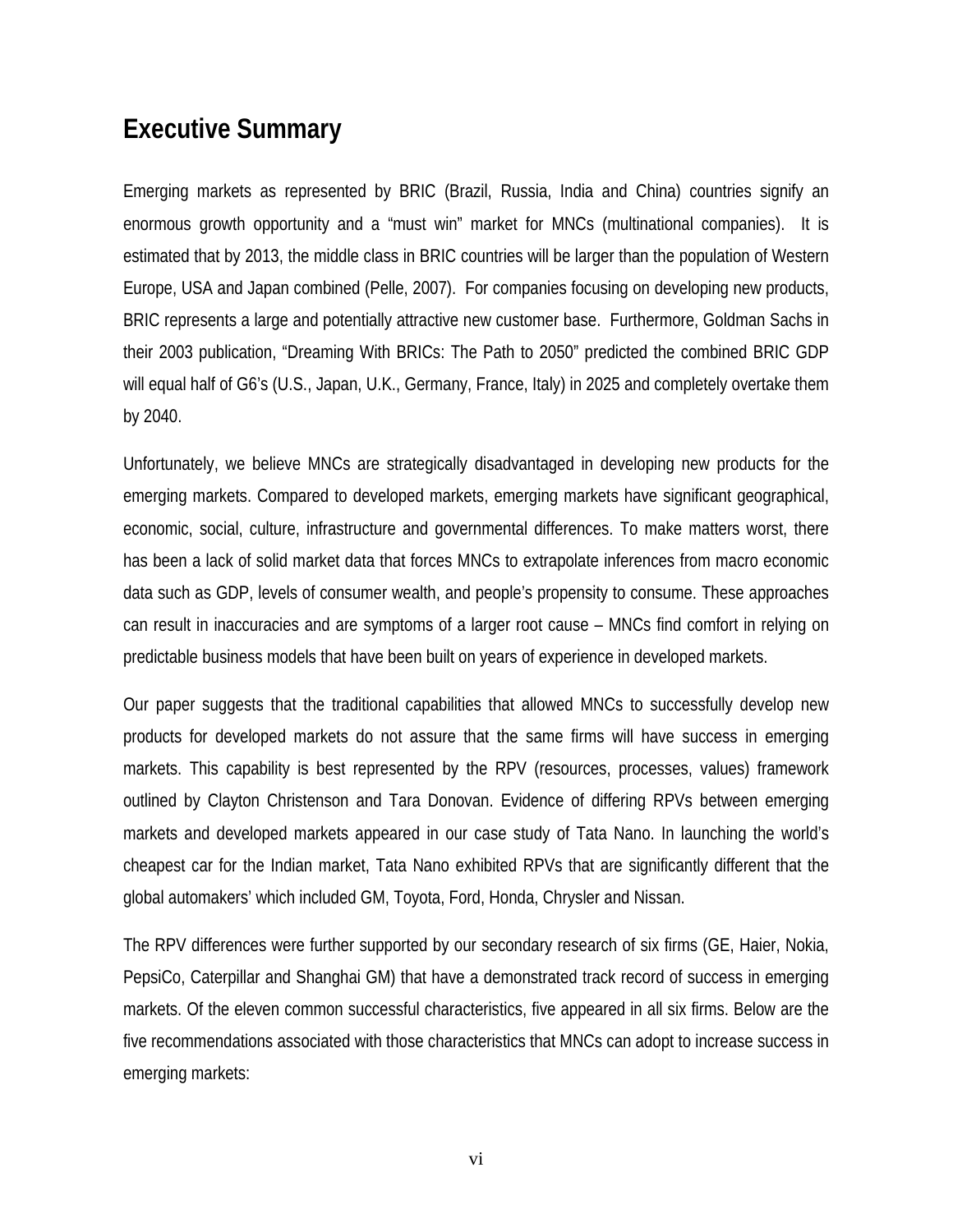- Motivation: MNCs must abandon the need to please Wall Street and demonstrate a sincere effort to improve the emerging countries.
- Risk acceptance: MNCs must be willing to accept a higher risk profile and make bold investments.
- Customer insights: MNCs must recognize market data is scarce and often unreliable, thus firms must increase their ability to sense customer needs and adapt product offerings.
- Relationships: MNCs must realize that relationships are crucial for success in EMs, and they must work to build strong relationships with key decision makers and not ignore special interest groups.
- Brand image: Strong brand image alone is not enough. MNCs must gain emerging market consumer trust through delivery of quality products and addressing local needs.

When comparing our list of best practices to five Upstate New York firms interviewed, we discovered these firms were generally aware of what is required to be successful in emerging markets. Some interviewed firms were more aware than others depending on their exposure to emerging markets. However, most firms currently lack the capability to execute these best practices. This further supports our hypothesis that firms have ingrained resources, processes and values common to developed markets and face tremendous challenges in adapting to emerging markets.

As final recommendations, we strongly advocate that MNCs to perform a competency based evaluation. They should determine if the firm's resources, processes and values fit with the successful characteristics required in emerging markets. Once their ability to align their RPV is determined, they need to evaluate their understanding of external factors related to the particular emerging market in which they're seeking to engage. With clear assessment of the firm's internal and external fit, the scenario based approach outlined in Chapter Five can be utilized to develop appropriate strategies. Regardless of which approach MNCs choose, they must remain committed and stay patient. If not, they risk losing both long term market leadership and presence in emerging ma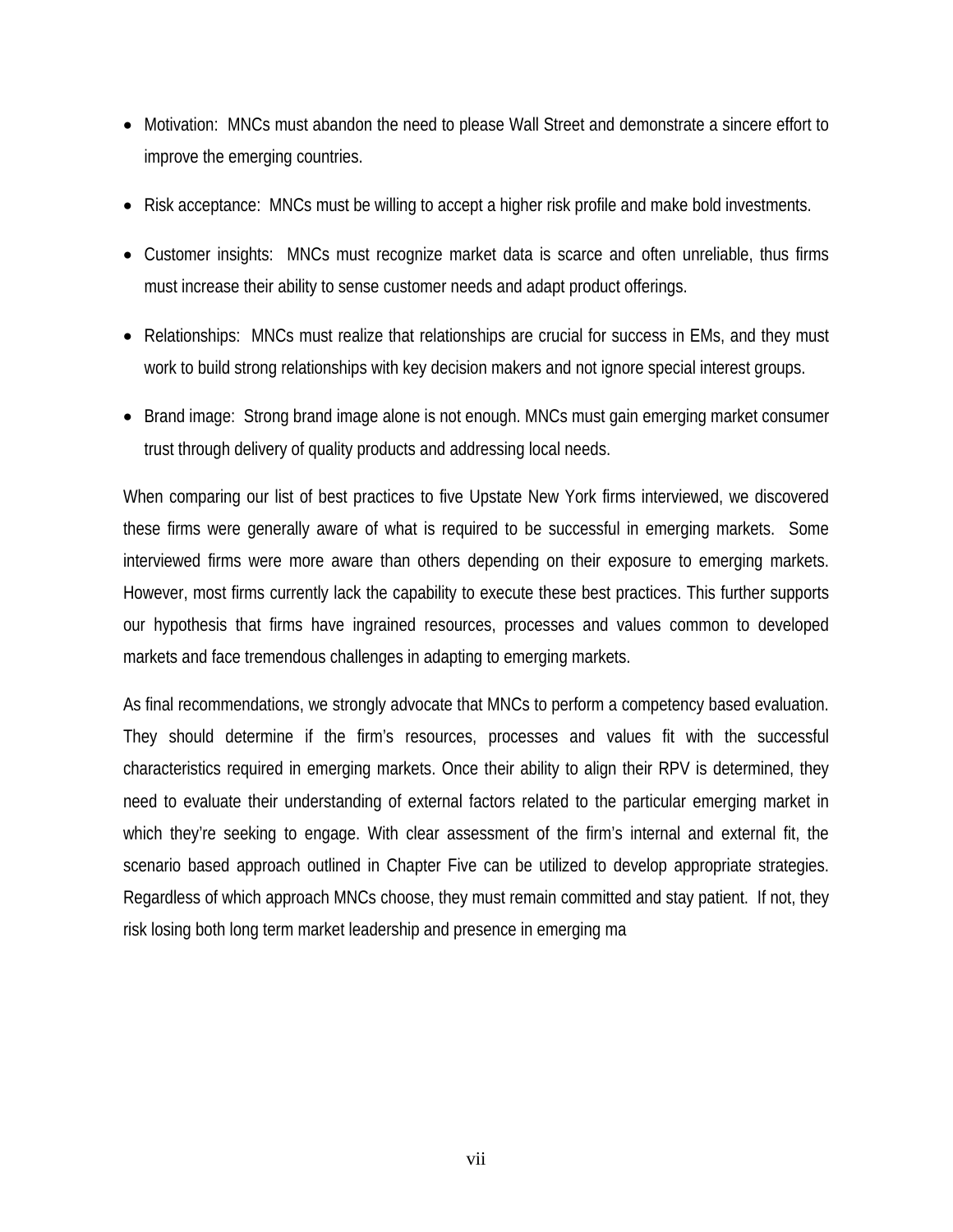### **Table of Contents**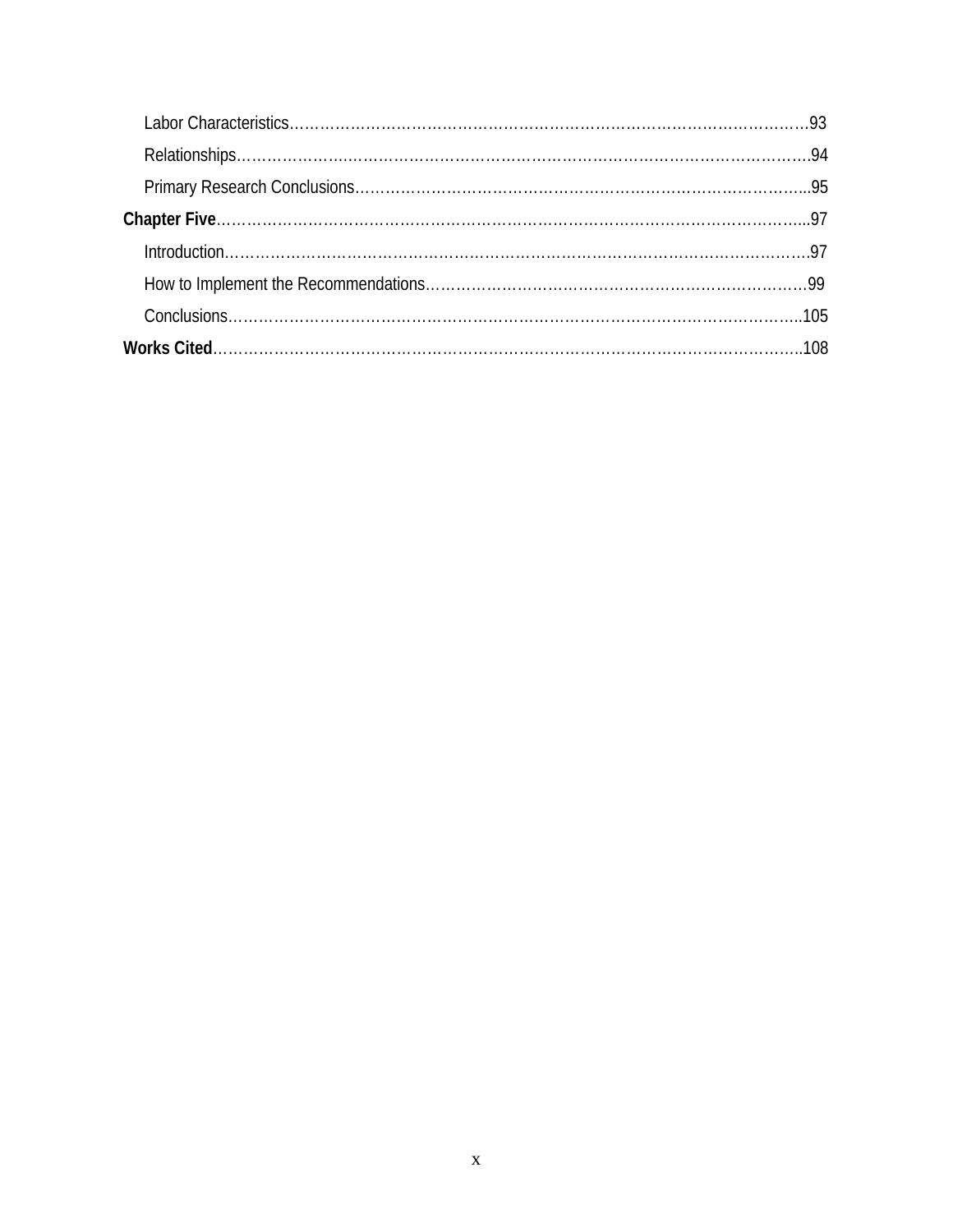### **Chapter One**

#### **Emerging Markets and Why They're Important to MNCs**

Emerging markets represent an enormous growth opportunity and a "must win" market for MNCs (multinational companies). Before proceeding, it is important to define emerging markets in the context of this paper as it has been a loosely used terminology depending on the organization or entity that published it. The emerging market term was originated by Antoine W. van Agtmael of the International Finance Corporation back in the early 1980s (Pacek & Thorniley, 2004). He was trying to start an equity fund for developing countries. However, he was unable to attract funding due to the stigma associating developing countries with lack of progress. Thus, he coined the term "emerging market" to better describe those markets as "progress, uplift and dynamism" (Economist, 2008). Essentially, emerging markets must demonstrate a track record of high GDP (Gross Domestic Product) growth with a sustainable social, political and economical environment. A more refined definition is given by the Center for Knowledge Societies. They defined emerging economies as those "regions of the world that are experiencing rapid informationalization under conditions of limited or partial industrialization" (Center for Knowledge Societies, 2008).

For this paper, we will use a more narrowly focused definition of the emerging market. We will concentrate on BRIC (Brazil, Russia, India and China) economies. The terminology was first introduced by Goldman Sachs in their landmark paper titled "Building Better Global Economic BRICs". Using BRIC economies as yardstick for emerging markets is very compelling. These four countries represent more than forty percent of the world's population with average GDP per country exceeding six percent. This exceeds the world average GDP per country of 3.7 percent (Pelle, 2007). For companies focusing on developing new products, BRIC represents a large and potentially attractive new customer base.

These BRIC economies are expected to surpass G6 countries (US, Japan, UK, Germany, France and Italy) in total GDP. Wilson and Purushothaman predicted BRIC economies will equal half of G6's in 2025 and completely overtake them by 2040. The GDP comparison between BRIC and G6 economies is given in Figure 1.1. Goldman Sachs paper did make several assumptions in the projected GDP model. Among them were: the continuation of policies supporting stable macroeconomics; strong political governance supporting open trade; and, higher levels of education (Wilson & Purushothaman, 2003). There may be some risk in these assumptions, but few would argue the enormous market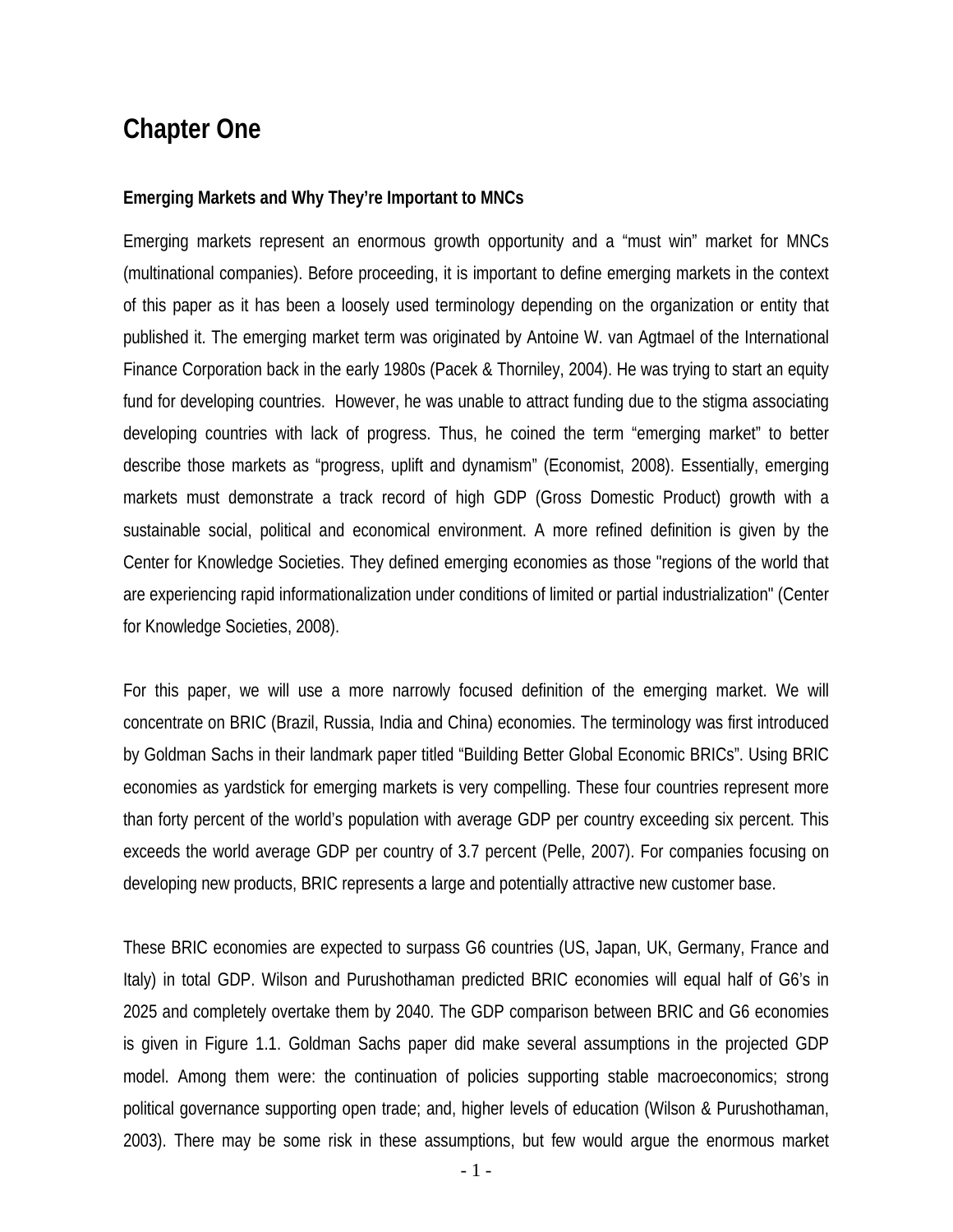presence the BRIC economies have played in today's global business. GM's (General Motors) only bright spot in the tough economic conditions of 2009 is China. GM expects its sales volume growth in China to exceed 20% this year, which is sharply higher than 2008 (Ho, 2009). The question is not whether BRIC will overtake the G6 economies but when.





As BRIC countries undergo significant economic growth, their socio-economic structure will evolve. Using per capita income as a metric, the population can be stratified into the shape of a pyramid with three major segments (Figure 1.2). The Tier 1 apex represents only five percent of the population but commands the highest earning per capita. This is a cosmopolitan group composed of middle and upper income people in developed countries and the few rich elites from the emerging world (Pralahad & Hart, 2006). In contrast, the base of the pyramid represents the lowest per capita income earners characterized by hard labor and difficult working environments. Pralahad and Hart defined them as "Bottom of the Pyramid" with annual per capital income of less than USD\$1,500. However, the most interesting segments are Tier 2 and 3 in the middle of the pyramid. They represent the "emerging market middle class" and the primary indigenous beneficiary as their BRIC country climbs up in the world economic ladder.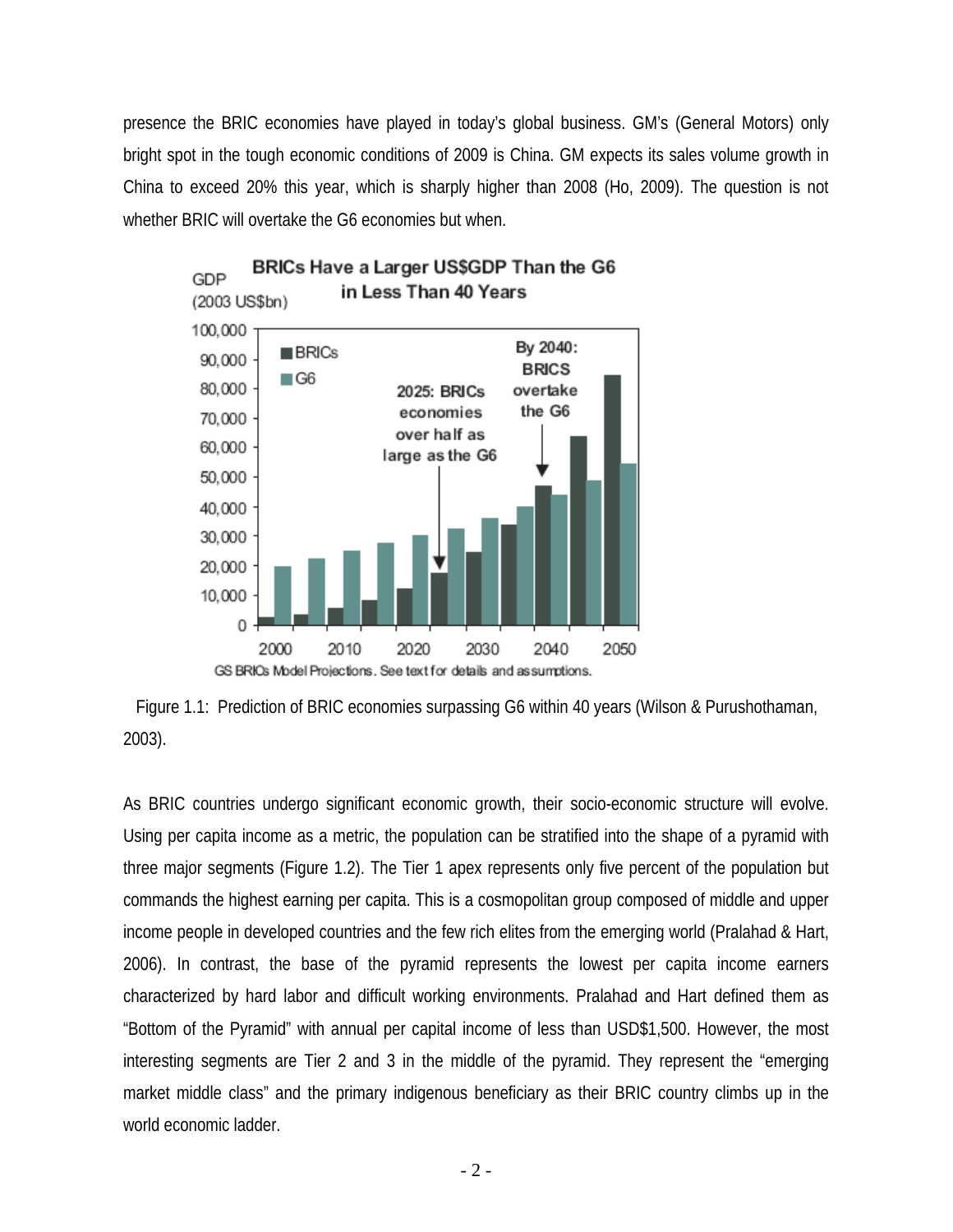

Figure 1.2: The World Economic Pyramid (Pralahad & Hart, 2006)

This paper will primarily focus on the emerging middle class as the target market. It represents an attractive market segment for MNCs to sell new products and services. When the Goldman Sachs report was first published in 2003, an emerging BRIC middle class of more than 250 million was estimated (Pelle, 2007). In 2007, the size had crossed 400 million and was rapidly growing towards the 800 million estimated by Goldman Sachs for the year 2013 (Pelle, 2007). If that forecast holds true, by that date the BRIC countries will have a total middle class size larger than the population of Western Europe, USA and Japan combined (Pelle, 2007).

MNCs are not the only one seeing this enormous opportunity in BRIC markets. Local homegrown BRIC companies are beginning to show their strengths and proving themselves to be strong contenders. This includes the Tata Group that popularized the Nano car – the world's cheapest car initially targeted at families in India that rely on two-wheel transportation. With total sales of USD\$65 billion and 350,000 employees worldwide, Tata Group represents a respected global company (Tata Group, 2009). Their local market presence enabled them to produce new products such as the Nano car that meets the needs of the emerging Indian middle class.

Similarly Haier, a well known Chinese brand, was able to edge over MNCs such as GE, Whirlpool and Electrolux by developing better products that meet Chinese consumer needs. For example, Haier identified the humid weather in Chinese cities such as Shanghai and Shenzhen requires people to change clothes frequently. In response, Haier designed a tiny washing machine that cleans a single set of clothes. It immediately became an instant hit with customers as the tiny washing machine not only met their needs but also reduces the cost of ownership as it uses less electricity and water (Khanna & Pelepu, 2006).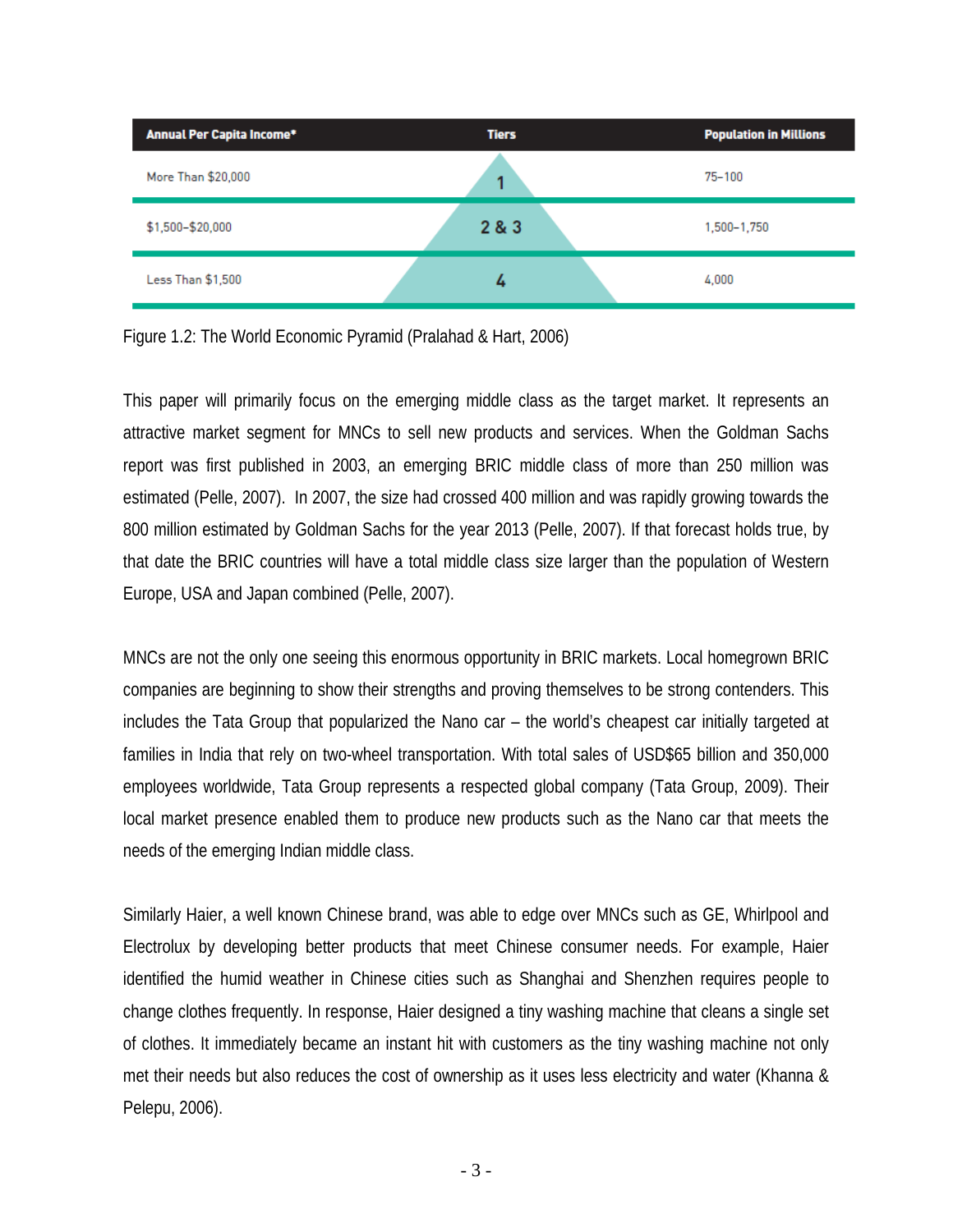Furthermore, some local BRIC companies harbor global ambitions. In December 2004, Lenovo made headlines by announcing a USD\$1.75 billion acquisition of the IBM personal computer division to become a global technology giant (Quelch & Knoop, 2006). Similarly, in 2008 Tata Group acquired the Jaguar and Land Rover companies for USD\$2.3 billion. The takeover was part of Tata's global ambition which enabled them to include luxury brand names as part of their stables of diversified companies (Kumar, Mohapatra & Chandrasekhar, 2009). After establishing leadership in the "white goods" market in China, Haier ventured abroad into Indonesia, Philippines, Malaysia and Yugoslavia. In 1997, Haier entered the first Western market in Germany by introducing Haier branded refrigerators (Khanna & Pelepu, 2006). Two years later, Haier established a design center in Boston, a marketing operation in New York and a manufacturing facility in South Carolina (Khanna & Pelepu, 2006). With home field advantage, these established local companies will provide fierce competition to MNCs in capturing market leadership in BRIC.

#### **Common MNC mistakes in BRIC markets**

MNCs are strategically disadvantaged in developing new products for the emerging BRIC markets due geographical, economic, social, culture and governmental differences. The geographic distance creates barriers for transportation and makes communication difficult (Ghemawat, 2001). Western and Eastern hemisphere employees often have to make sacrifices by either coming to work early or staying late to talk to their counterparts. Even when both parties are present, barriers could still exist in the form of culture and government. For instance, "Guanxi" is very important in conducting business in China. It is a Chinese word meaning relationship or connection. The origins of "Guanxi" can be traced back to the Confucianism teachings that emphasized hierarchy of social relationships. In this hierarchy, families are considered to be the highest form of "Guanxi" and are the only ones to be trusted. The "Guanxi" relationships become weaker as it goes outside the family circles including distance relatives and friends. This strong emphasis on family in Confucian society explains why most businesses in China are still family run.

In contrast, Westerners not familiar with the Chinese culture would consider "Guanxi" as a sordid form of favoritism and nepotism. They tend to view successful negotiations as revolving around technology exchange, pricing, quality of a tendered product or service (Yeung & Tung, 1996). Individuals engaged in favoring families or friends in business engagements are considered shameful and punishable by Western standards. For example, Paul Wolfowitz resigned from his position as President of the World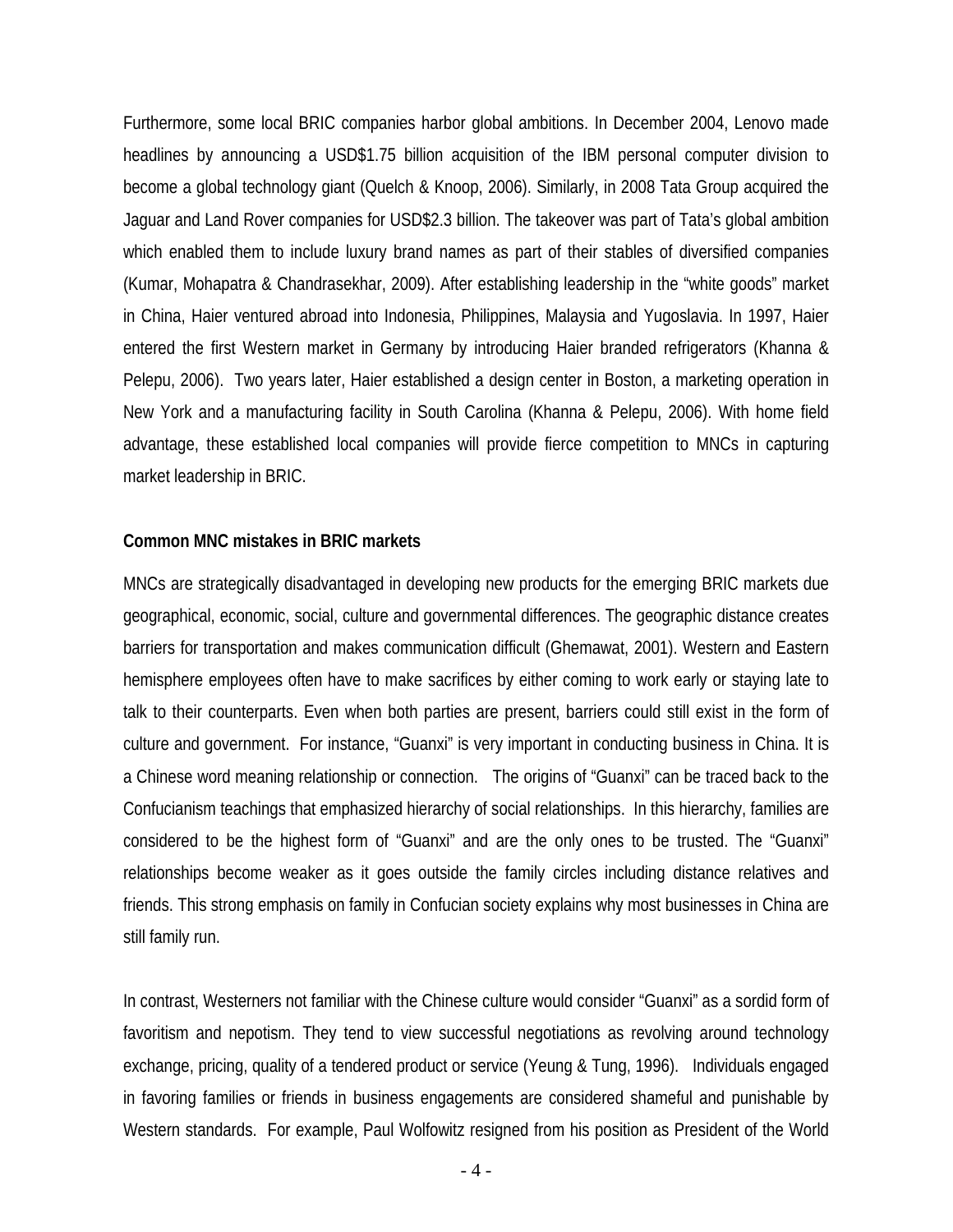Bank after being accused of offering his romantic partner a promotion and a number of large pay raises (Goldenberg, 2007).

McDonald's learned the importance of "Guanxi" the hard way. The Chinese authorities requested McDonald to relocate away from a lucrative property near Tiananmen Square despite having signed a 20 years lease. That property was then turned over to Hong Kong billionaire Li Ka-Shing (Loeb & Martin, 1995). A high ranking Chinese official involved is known to have a strong relationship to Li Ka-Shing (Yeung & Tung, 1996). Although McDonald's did not acknowledge the reason, one could conclude that "Guanxi" between Li Ka Shing and the Chinese official played a role.

Khanna, Palepu and Sinha commented that MNCs often take for granted the "soft" infrastructure abundantly existent in developed markets. This included, but was not limited to, the absence of EM market research data with reliable customer preferences (Khanna, Palepu, Sinha, 2005). The lack of solid market data forces MNCs to develop CPA (Country Portfolio Analysis) by extrapolating inferences from macro economic data such as GDP, levels of consumer wealth, and people's propensity to consume (Ghemawat, 2001). These approaches can provide "deceptive results, particularly when the product represents a novelty, thus the consumption is clearly not well understood" (Pelle, 2007).

These mistakes underlie symptoms of a larger root cause. MNCs often transpose basic business assumptions of their developed home markets to BRIC markets. Rather than seeing the risk and uncertainty of the specific local market, MNCs find comfort in relying on predictable business models. A relevant example is the launch of the Fiat Palio in India. After successfully launching Palio in Brazil, Fiat assumed they could replicate the success by introducing the same car in India (Pelle, 2007). The lack of sales in India was attributed to poor fuel efficiency and the absence of adequate post-sale customer support and service infrastructure (Pelle, 2007). Fiat underestimated the lack of infrastructure such as dealers and the importance of fuel economy to the low disposable income of the middle working class in India.

Another well known failure is media mogul Rupert Murdoch's disastrous venture with Star TV. In 1993, Murdoch bought Star TV from Hong Kong billionaire, Li Ka-Shing, for USD\$525 million (Shennon, 1993). Murdoch's ambition was clear. He wanted to realize his vision of creating a truly global media empire by capturing the emerging Asian market. Star TV's five satellite channels were broadcasted to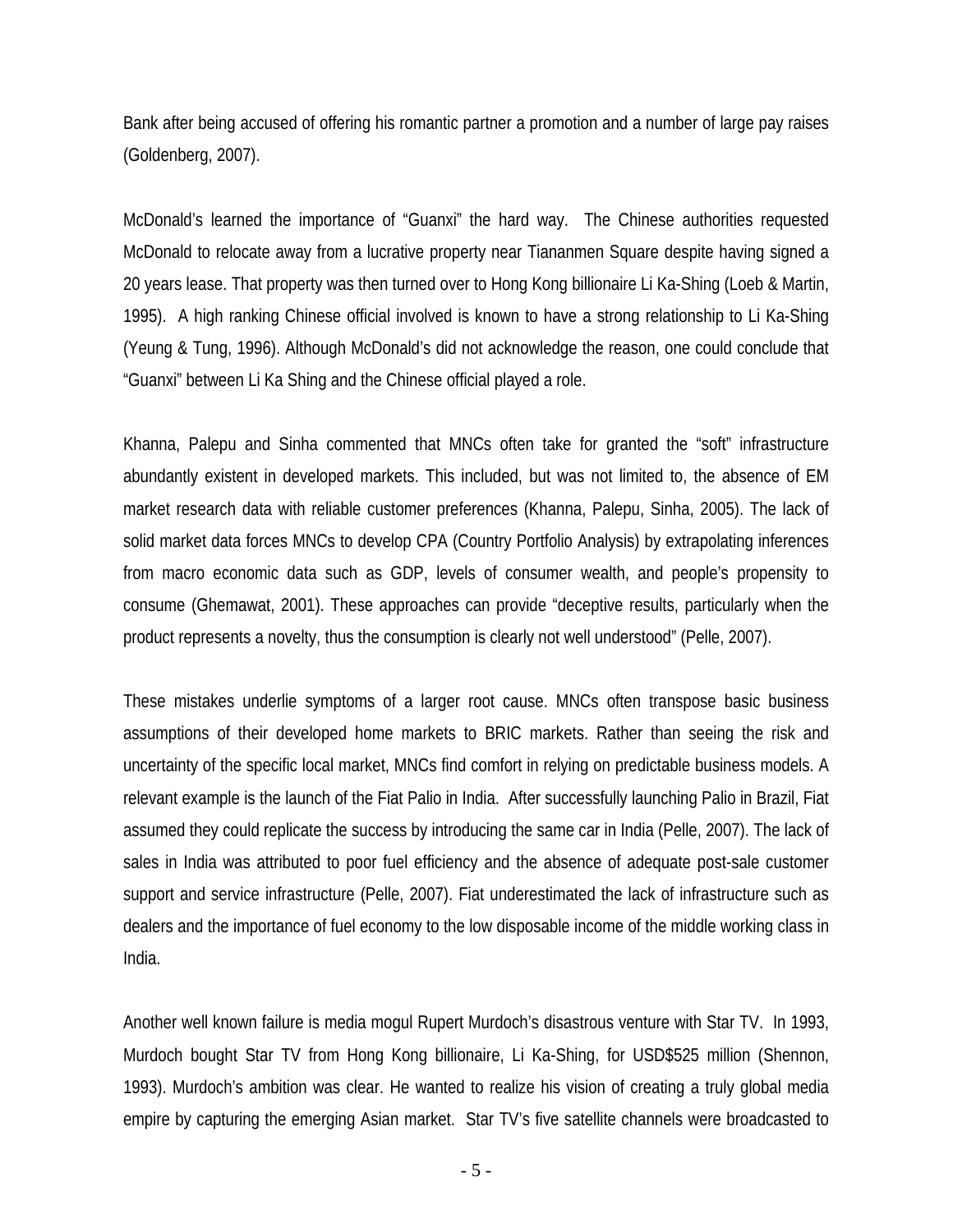thirty-eight countries in the Middle East and Asia including China and India (Shennon, 1993). With a proven track record of the News Corporation parent company, many expected Murdoch's strategic acquisition to be successful. However history proved otherwise. Between 1996 and 1999, Star TV suffered accumulative losses of \$500 million excluding losses on a joint venture with Phoenix TV in China (Ghemawat, 2001). Furthermore, Star TV did not turn in a positive operating profit until 2002; 9 years after Murdoch purchased the company (Ghemawat, 2001).

Despite having large financial backing and management experience running a multibillion dollar business, MNC success in BRIC markets is often unpredictable. Many act like Monday morning quarterbacks by simply questioning the tactical mistakes Murdoch made. Rather the failure can be traced back deeper within the MNCs perception and misunderstanding of the BRIC market. Murdoch overestimated the attractiveness of the Asian market and most importantly, underestimated the difference between developed and emerging markets. For example, Murdoch made a critical mistake by giving a speech that offended the Chinese government several months after Star TV purchase. He said, "Star TV have proved an unambiguous threat to totalitarian regimes everywhere ... satellite broadcasting makes it possible for information-hungry residents of many closed societies to bypass state-controlled television channels" (Monbiot, 2008). The Chinese leaders were furious and in response imposed restrictions on Star TV broadcast that prevented it from reaching most of China (Monbiot, 2008).

#### **Tata Nano - The People's Car**

Six years ago Tata Group Chairman, Ratan Tata, surprised the world by announcing his ambition of building the cheapest car in the world; Tata Nano. The target price was Rs100,000 which was approximately USD\$2,500 which was less than half the price of the next cheapest car (IBN Live, 2008). Ratan Tata's vision for building the cheapest car was crystal clear. He put it succinctly, "For families that normally ride on two wheelers - the father driving, his kids standing in front, his wife seated behind him holding the baby - Tata Nano is a safe, affordable all-weather form of transportation" (Bickerstaffe & Honeywill, 2008).

When Ratan Tata announced his ambition to build a USD\$2,500 car, many established Western and Japanese automotive companies were surprised. Their low cost car product development model indicated that significantly higher costs were required. For instance, Renault launched Dacia Logan with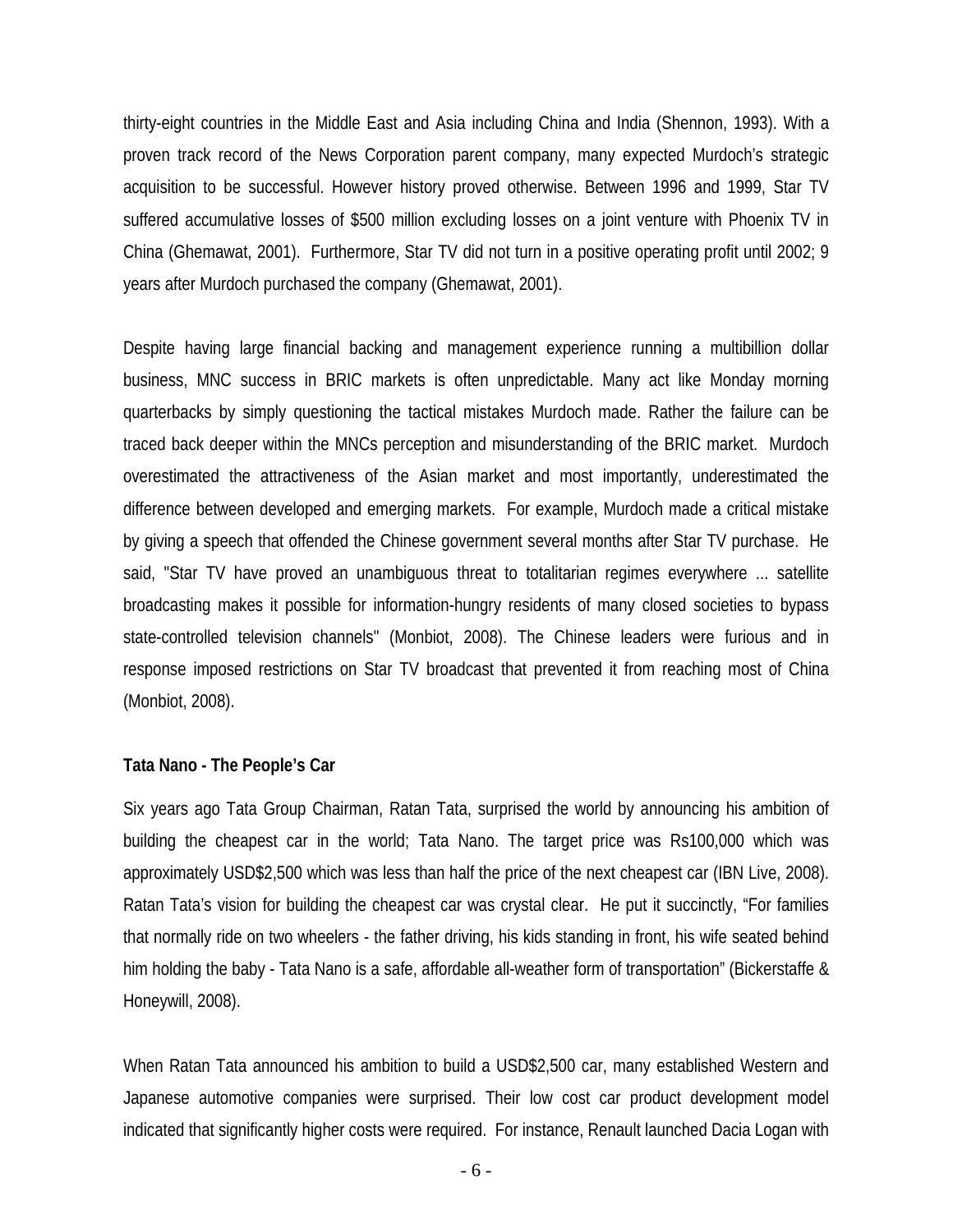a starting price tag of USD\$7,300 in Eastern Europe and USD\$9,000 in Western Europe (Shirouzu & Power, 2006). Daimler-Benz lowest price offering of its well known SMART car was USD\$11,990 (Smart USA, 2009). Similar efforts are being pursued by Volkswagen, Toyota and Hyundai with comparable price points as Dacia Logan. Tata Nano's closest competitor, Suzuki Maruti 800 has it cars priced at USD\$4,500 (Fitzsimmons, 2008); however, it was nowhere close to the Tata Nano USD\$2,500 offering.

Tata Motors successfully brought the Nano to the market on March 23, 2009 (Times of India, 2009). The Tata Nano is an extremely compact car measuring only 10 feet long; 2 feet shorter than a Mini Cooper. With a snub nose and a sloping roof, the world's cheapest car can hold five people - if they squeeze (MSN Money, 2008). It has a top speed of 60 mph, and the company also claims the car will be able to deliver 50 miles per gallon which would make it one of India's most efficient vehicles and vastly more efficient than the average car in the United States (Robinson, 2008). All of these features were designed to initially target India's emerging middle class pocket book and lifestyle.

The model used by Tata to develop the Nano could potentially be the ideal general business model for manufactured consumer products in emerging markets. Tata is one of six foreign carmakers applying for government incentives to manufacture mini passenger cars with at least an annual production capacity of 100,000 units in Thailand (Reuters, 2009). In countries like Indonesia and Vietnam where large automotive manufacturing is absent, "Tata Nano could create a big presence among middle class fed up with motorbikes" (Fitzsimmons, 2008). All this is excluding the enormous market potential in China, Brazil and other Southeast Asian countries (excluding Thailand and Vietnam).

 Among the first major established automotive competitors that took Tata Motors challenge seriously was Nissan CEO, Carlos Ghosn. In an interview with the Wall Street Journal published on 28 January 2008, he stated that he has giving up hope in creating a cheap car by de-costing the Western or Japanese car development model. He concluded that it would be impossible for French or Japanese engineers to produce a USD\$2,500 car to compete with the Nano using traditional new product development approaches (Murphy, 2008). Instead, he pursued a strategy partnering with Bajaj Auto Limited; a low cost Indian three-wheeler manufacturer (Murphy, 2008).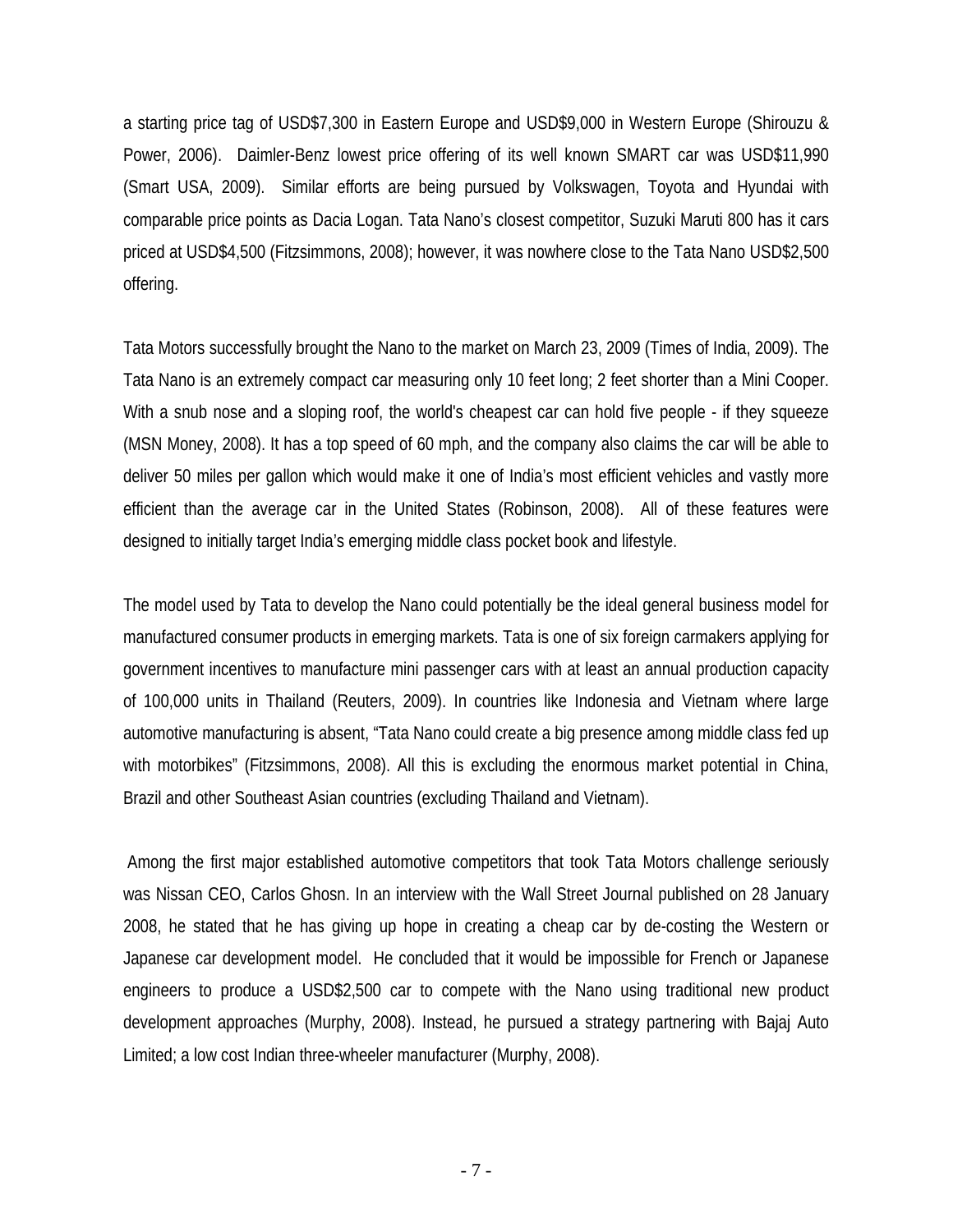This paper will examine the reasons behind Carlos Ghosn's strategy in competing with Tata Nano to gain insight for MNCs (multinational companies) targeting emerging markets.1 Is his approach representative of the kind of strategy developed nation companies will have to follow to enter emerging markets? Does it potentially signify the obsolescence of traditional product development framework in creating new products for these markets? Why would he partner with an Indian low cost three-wheeler manufacturer instead of developing the low cost car in France or Japan and manufacture it in India? Alternatively, could the development and manufacture of the car be done in India? Answering these questions will reveal important considerations for MNCs targeting emerging markets as part of their growth strategies.

#### **The Importance of Strategy**

Given the predicted explosive growth, BRIC countries are a must win market for MNCs. MNCs will not only compete with each other for market leadership but will also face threats from increasingly formidable home grown BRIC companies, which have enormous home field advantage. To become a market leader, MNCs must be cognizant that they may need to adapt their traditional strategies to fit emerging markets. This is the case because MNCs strategic framework has been built through accumulative years of experience in developed markets. Instead BRIC should be viewed through a different lens, with the idiosyncrasies and unpredictability of an unknown market.

While it should be clear that the business model must be adjusted to win in Emerging Markets, the challenge is to determine how MNC can build an effective strategy for those markets. "How MNCs can successfully enter these low income markets has not been effectively addressed in the literature on global and emerging market strategies" (London & Hart, 2004). We will start by examining conventional theories and strategies which have been tremendously successful within developed markets. Examples of firms that have successfully deployed those strategies will show that – within a given industry – all MNCs behave very similarly. Then, that conventional theory will be used as a framework to examine those situations where MNCs have been highly profitable in selling new products into emerging markets. Panasonic is an example of a company that recognized the need to change by developing a strategy where products are specifically designed for each market, and that "if it starts with a Japanese idea or Japanese design, this [strategy] is impossible" (Wakabayashi, 2009). Furthermore, Nissan's Carlos Ghosn took the situation seriously and made a strategic decision to partner with Bajaj. We hope that

 $\frac{1}{1}$  $1$  MNCs (Multinational Corporations) primarily located in developed countries with well established markets.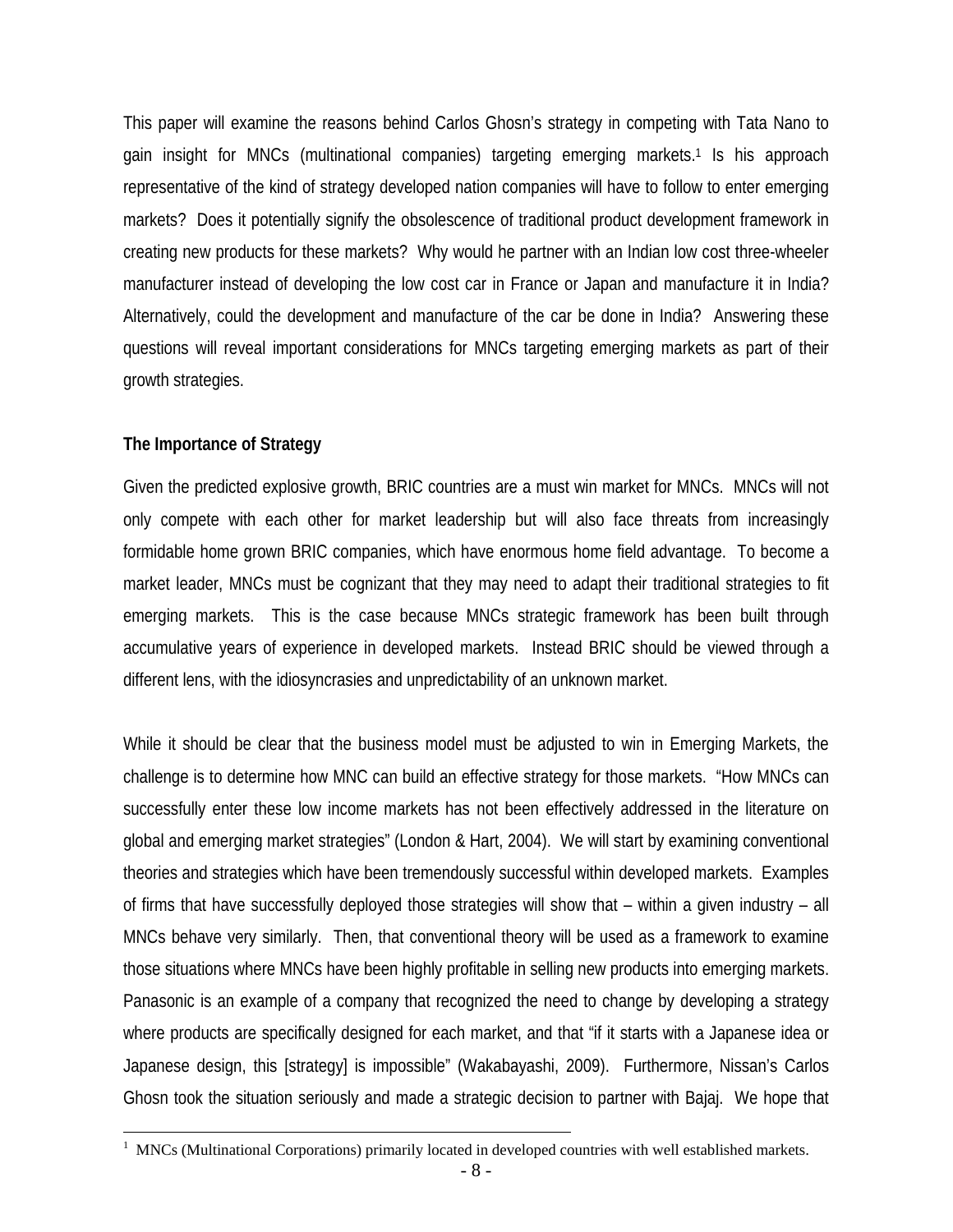this research paper will provide sufficient insight to enable us to assess whether or not that was a good approach.

#### **The RPV Model Explained**

Christenson and Donovan made a significant contribution to management strategy with their "RPV Model" outlined in the article, "Putting Your Finger on Capability" which argues that an organization is much more than the combined skills of the people. They assert that managers need to think about organizational capabilities versus individual capabilities in order to best leverage the corporation, and suggest that an organization's capabilities are made of resources, processes and values.

Resources are easily explainable as the collection of "people, equipment, technology, product designs, brand reputations, information, cash and relationships with suppliers and customers in a company [that] constitute the resources that can be utilized to create value" (Christensen & Donovan, 1999). They have the character of assets as they can be hired/ fired, bought/ sold, upgraded/ depreciated, and they can be changed much more readily than processes or values.

Processes are the patterns of communication, interaction and coordination through which employees transform inputs of information, materials, technology, labor and money into things of greater value, i.e., products and services (Christensen & Donovan, 1999). These processes can be formal documented and controlled procedures, or they can be informal "habitual" routine undocumented methods. Furthermore, they can also be "embedded" routines that are unconscious, assumed, and difficult to describe, but which encompass the culture. As one would expect, processes can vary greatly in their efficiencies, and – due to the unwritten detail as well as the culture which guides them – they are extremely difficult to precisely transfer from one organization to another.

The values of an organization are defined as "the criteria that employees in an organization employ to make decisions". They "include the standards by which employee's judge" and as such, reflect the company's culture, cost structure and business model (Christensen & Donovan, 1999). It is essential that employees have the ability to make independent decisions that are consistent with strategic direction, and a clear set of values enables this. These values also clarify what cannot be done, in other words, those things that don't make sense for the organization.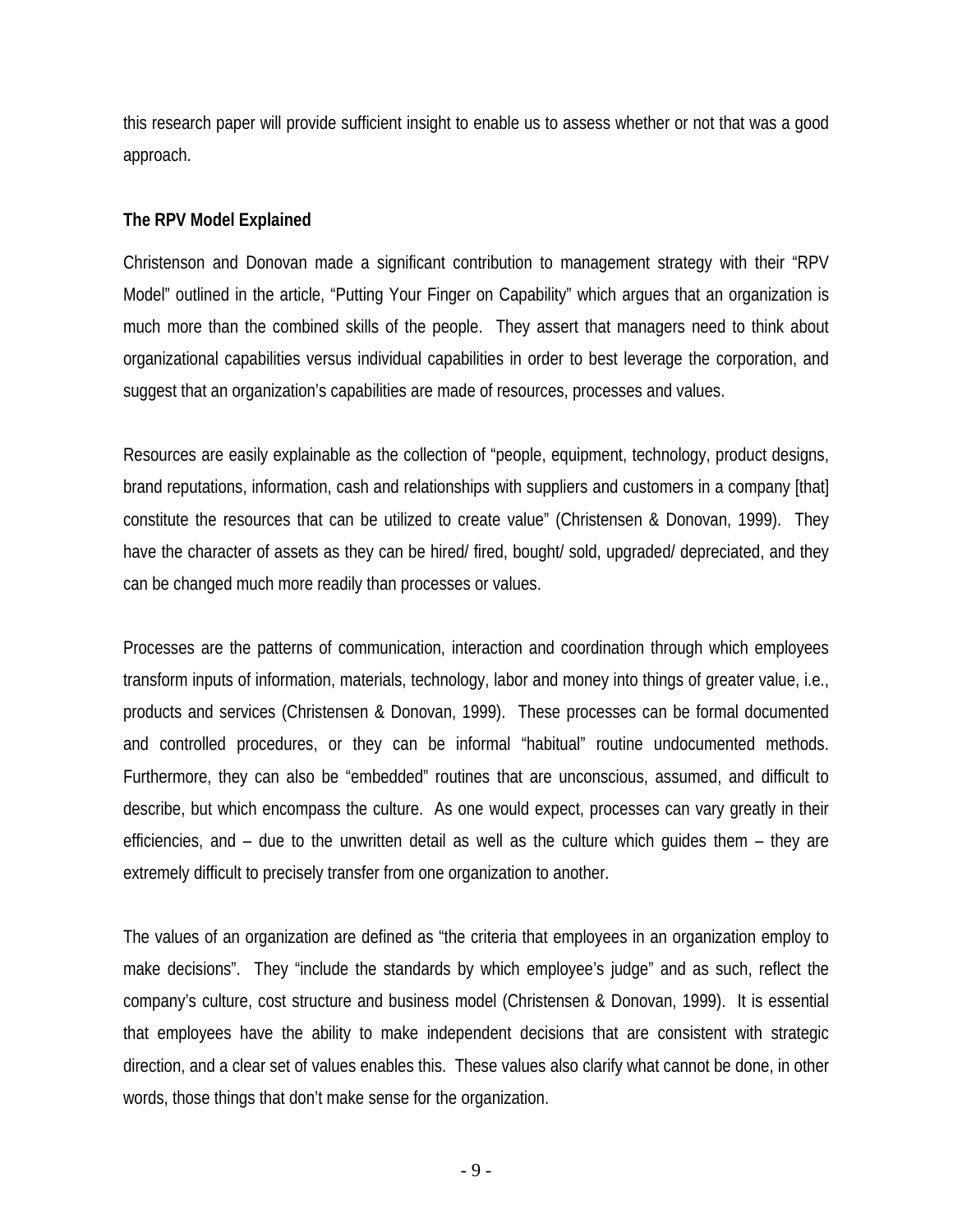Processes and values are deeply entrenched in the culture of a firm; therefore, they define organizational capability to a greater extent than the resources that can be more readily replaced. As implied above, processes and values are less flexible because they are embedded in informal routines and behaviors which are "tuned" to a particular business model. We know it is difficult to change behavior, and a firm hoping to modify itself will need to focus more on its processes and values than on its resources.

Since resources, processes and values define organizational capability, the "RPV Model" is an important approach for determining the optimal "mix" for a given company and strategy because, in the end, "focused organizations perform so much better than unfocused ones: their processes and values are matched carefully with the set of tasks that need to be done" (Christensen & Donovan, 1999). In order to accurately assess any market opportunity, it is essential that an organization assess its RPV. "Making a clear-headed, honest assessment of an organization's capabilities and disabilities by disaggregating its resources, processes and values is a critical first step in the path to successful innovation" (Christensen & Donvan, 1999). This understanding is even more critical in emerging markets since values and processes can become obstacles to success given that they are very difficult to change.

The RPV become tuned to a business strategy and interact to give shape to "core competencies" which are tailored to a market opportunity. Prahalad and Hamel stated that "Core competencies are the collective learning in the organization, especially how to coordinate diverse production skills and integrate multiple streams of technologies" (Prahalad & Hamel, 1990). They maintain that the core competencies which make growth possible are specific to a business model as well as to the specific type of market. They must be identified and cultivated in order to be successful in global competition. Core products are the manifestation of these core competencies, and "Resources, Processes and Values" are the building blocks – they give the competencies shape and character. As mentioned previously, a firm's business model and strategy may have to be modified for emerging markets, and this implies that the MNC RPVs which have become tuned to developed markets are likely to be different than the RPVs that are required for success in emerging markets.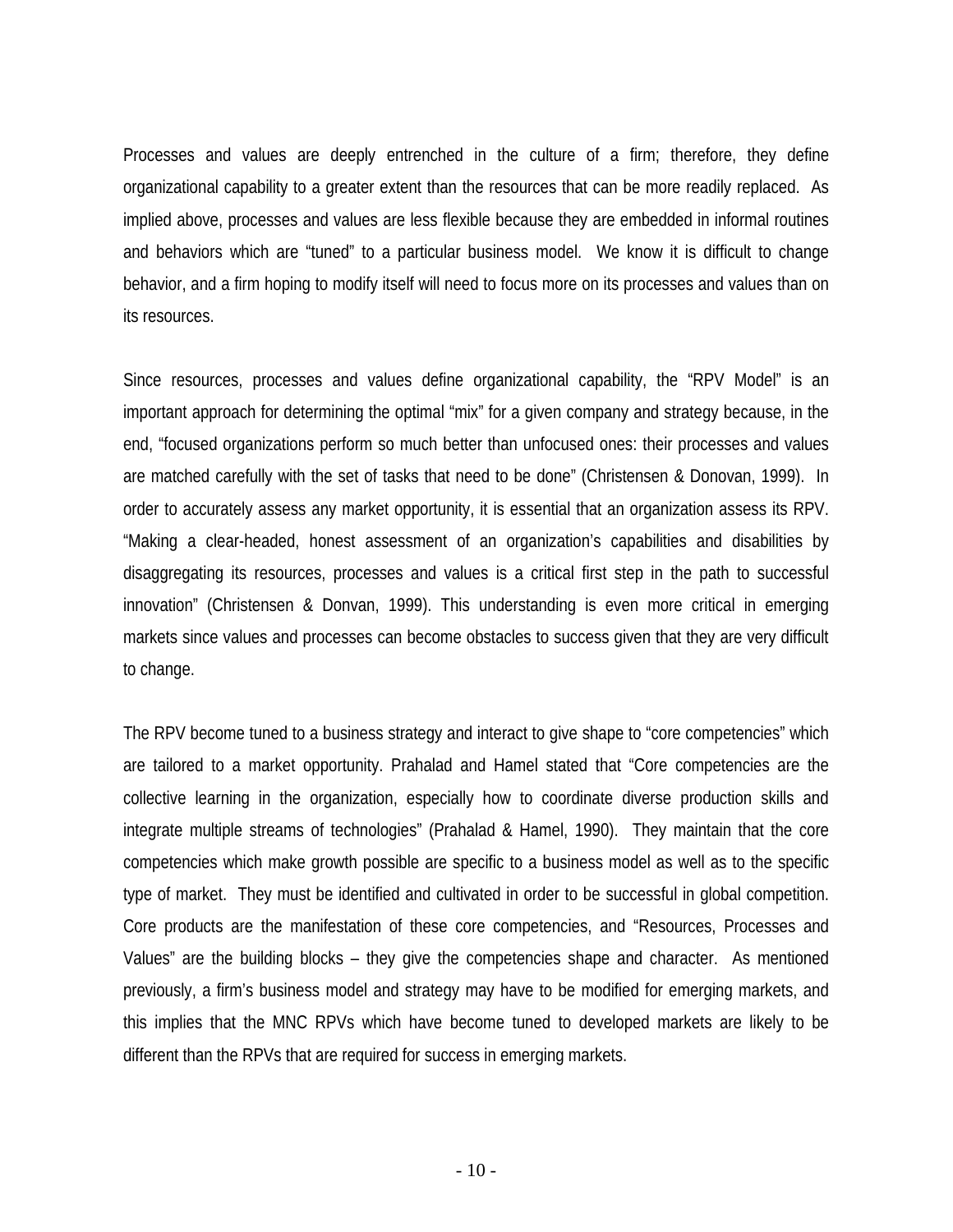#### **Application of RPV**

Toyota is an example of a Japanese MNC that successfully leveraged its RPV for the global automobile market. To illustrate "Process" we need only examine their production practices which many companies have tried unsuccessfully to adopt. This is because there are "unwritten rules" – or embedded processes - that "govern how people carry out their jobs, how they interact with each other, how products and services flow, and how people identify and address process problems" (Spear & Bowen, 1999). In addition, their "set-based concurrent engineering" product development method discussed by Ward in "The Second Toyota Paradox: How Delaying Decisions Can Make Better Cars Faster" is another example of how its values, resources and processes are finely tuned to a business model (Ward & Liker, 1995). In this development model, Toyota "Values" associated with speed to market, minimizing waste, and high quality are evident as they drive decisions on potential design solutions that follow a parallel development process. Design standardization across different models is an illustration of these values; for example, the seat belts that are identical in both the Camry and Sienna. Their "Resources" – the people, technology, facilities and capital that were acquired to uphold the business model - support Toyota's very efficient development process which can "consistently bring a new body….from styling freeze to start of production in just 15 months" in comparison to 24 to 30 months for most of their competitors (Morgan & Liker, 2006). Clearly, Toyota's unique RPVs create strong competencies in proficient development and manufacturing and they provide a competitive advantage.

Similar to Toyota, Kodak was also a successful example of how the RPV Model is applied and aligned to an industry. Kodak, founded in 1880, had an extraordinary 100 year run of success using the same basic strategy. A primary value was that image quality was number one. Others were related to high gross margins, international distribution, customer focus, and profits from consumables (versus hardware) which required continuous improvement to manufacturing to lower costs. Its values produced a motivation to win customers and also drove R&D investment decisions. In addition, it had tuned its development processes to enable speed to market which edged out the competition. Furthermore, these values caused management to pursue relationships and processes with retailers and advertising/ brand name enhancement to generate the volume to enable global low cost. In 1976, Kodak provided 90% of the film and 85% of the cameras in the United States (Gavetti, Henderson & Giorgi, 2005).

Generations of employees and managers deeply believed the strategy because it worked so well for so long – the processes and routines which supported the strategy to provide customer value became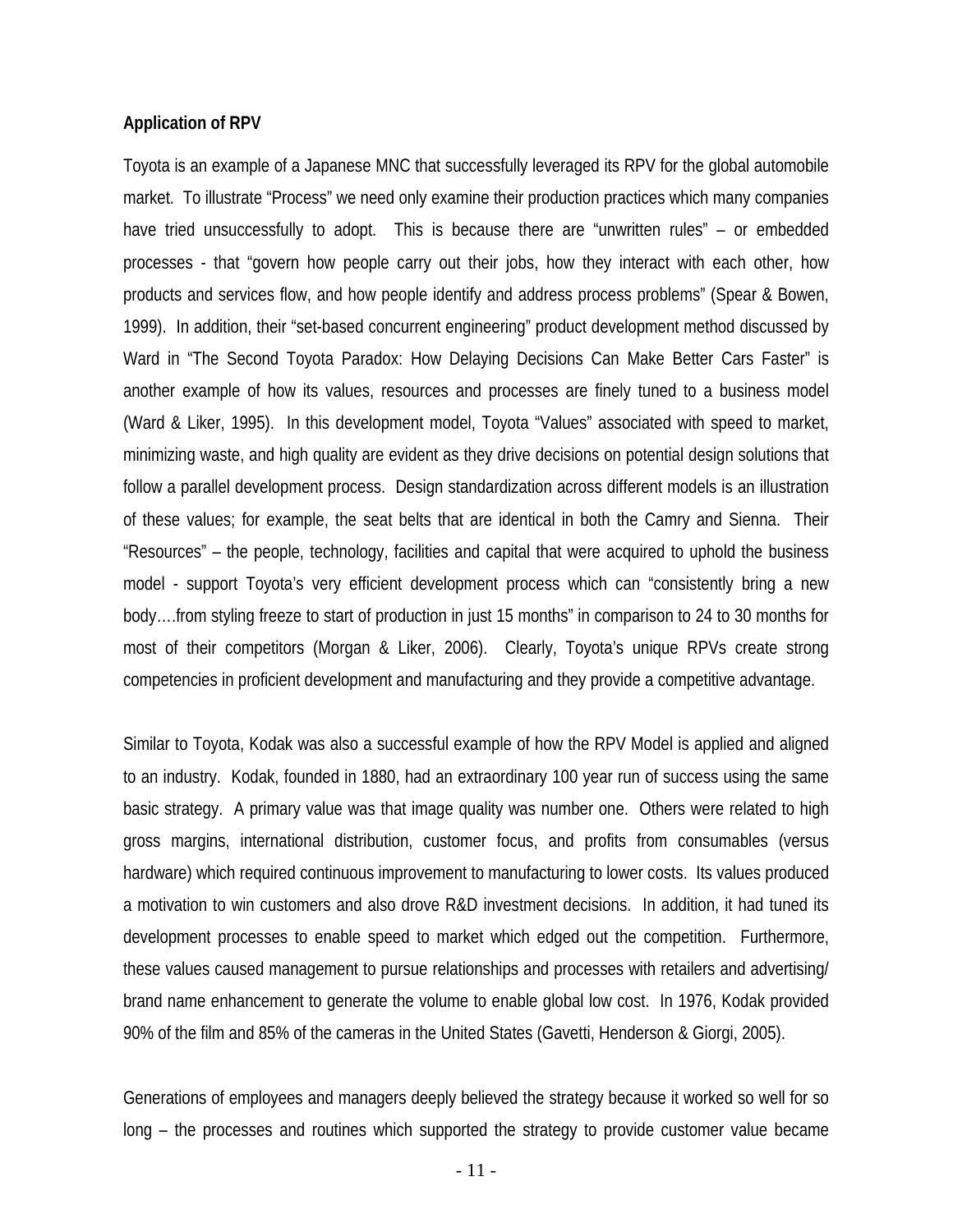highly tuned and extremely embedded. While these "strategic frames" – which were based on their values - created enormous success, they unfortunately also ultimately led to Kodak's downfall. Their faith in the old business model made them blind and unresponsive to trends related to lower priced film and digital photography – a condition referred to as "active inertia" (Sull, 1999). Due to the huge monetary investment and the sizeable physical and emotional effort required to change strategies and systems, managers succumbed to wishful thinking about "staying the course", practiced selective hearing, filtered the information, and failed to confront reality and react. An honest assessment of the market situation should have been made and the insight embraced to motivate adaption of their resources, processes and values to those tuned to digital photography.

Herein lies the caution for MNCs considering entrance into emerging markets. The RPVs that enable success in a developed market might not be relevant to emerging markets and may in fact be barriers to change, thwarting a company from adopting new approaches. Similar to how Kodak missed the transition from silver-halide to digital photography, the emerging market presents a significant shift from the developed market. The magnitude of change required to re-align RPV is potentially very large – as was the case with Kodak – and there are even more complexities and variables associated with MNC RPV alignment in an unknown emerging market. These complications include language, cultural norms, infrastructure, and the government role, just to name a few. For example, emerging markets might not yield success because they often lack intermediary firms and regulatory systems that MNCs depend upon. "Companies in developed countries usually take for granted the critical role that "soft" infrastructure plays in the execution of their business models in their home markets" (Khanna, Palepu, Sinha, 2005). Socio-economic climates are also often different and require new considerations which must be accommodated. "Reaching these markets involves bridging the formal and informal economies. In the informal economy, relationships are grounded primarily on social, not legal contracts…" (London & Hart, 2004). In addition, MNCs are "increasingly being expected to consider the societal and environmental impacts of their activities" (London & Hart, 2004). Furthermore, the work to understand these complexities is a multiple of the various markets – versus the relatively homogenous developed market.

Unfortunately, even Toyota has had problems in emerging markets as its sales in China declined in the first quarter of 2009 (versus gains by GM) due to a failure to anticipate an increase in demand for small cars (Shirouzu, 2009). The Kodak and Toyota examples provide an analogy of how companies that fail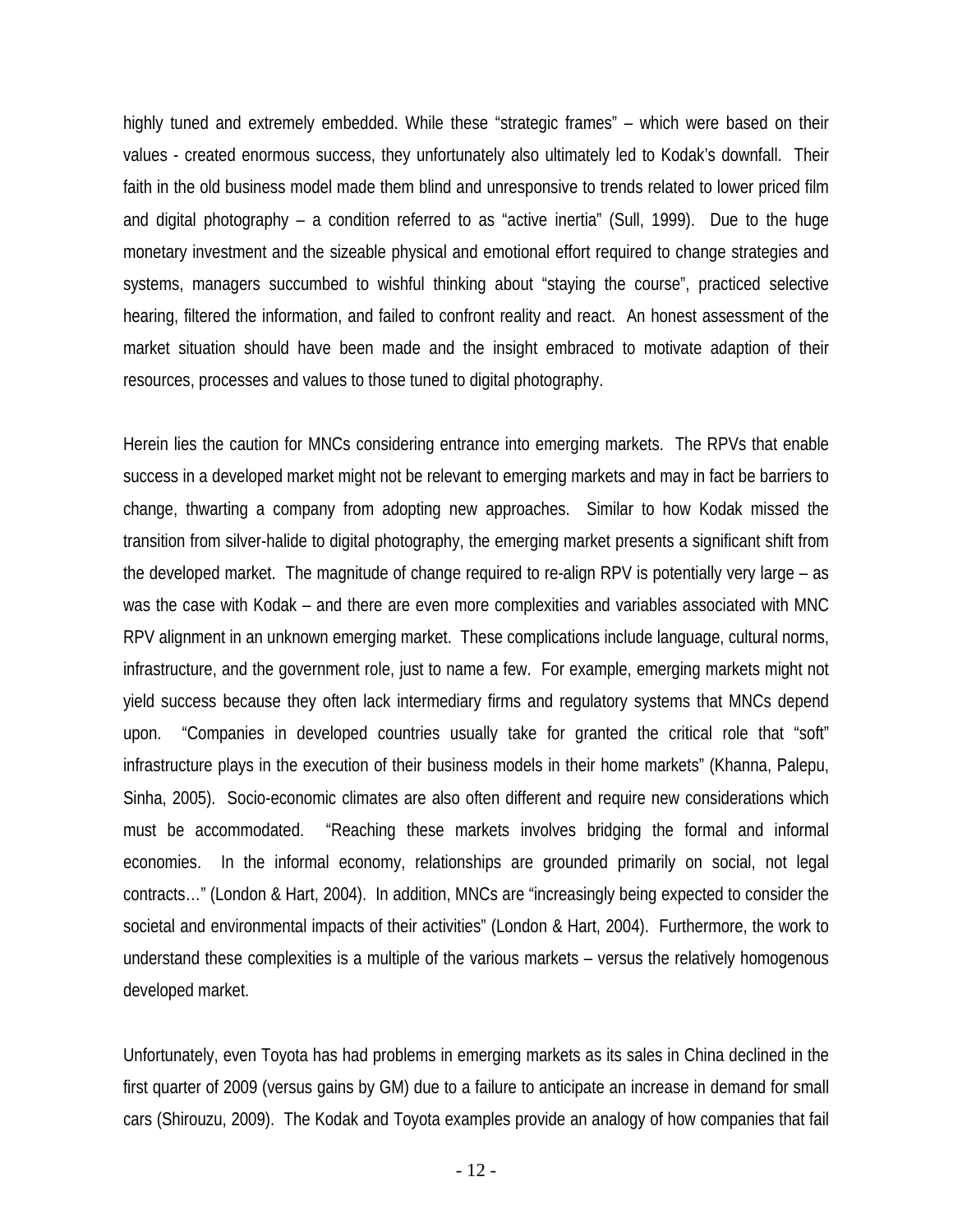to adapt to changes in the environment are often unsuccessful in the marketplace. Thus, it is critical that businesses stay tuned into the external environment, and this is a reminder to MNCs to be cognizant of active inertia regarding the developed market – they need to stay open to the nuances of the emerging market.

#### **RPV and the Global Automobile Industry**

To gain additional understanding, let's examine the global automobile industry in further detail. Similar to how Kodak evolved its RPV to build a successful film-based business model, the global auto industry corporations (E.g., GM, Ford, Toyota, Chrysler, Honda, Nissan, Hyundai, VW) cultivated their RPV over several decades to the point where all companies look very similar – the distinguishing differences are in how RPV are leveraged and aligned to strategy. Careful analysis of these various automobile companies will help us outline the common strategic approaches utilized by the global automobile industry for developed markets. These common developed market approaches can then be compared to the Tata Nano to determine distinctions associated with success in emerging markets. Based upon case studies and learning's from the Rochester Institute of Technology Masters in Product Development Leadership program, the following common characteristics of developed market automobile MNCs' strategies were delineated (and discussed in the following paragraph):

- Global Focus
- Capital Intensive
- Vertical Integration
- Platform Based
- Incremental Technology
- Feature/Options Driven
- Internal Innovation
- Supplier Relationships are Specification Driven
- Short Term Financial Focus

The MNC automobile companies have a global focus, targeting developed countries where they can sell higher priced vehicles with a larger profit margin. These companies are typically vertically integrated providing the majority of the engineering, manufacturing, and technical service. Due to the expense of the parts and final product, as well as the large production facilities and emphasis on automation, they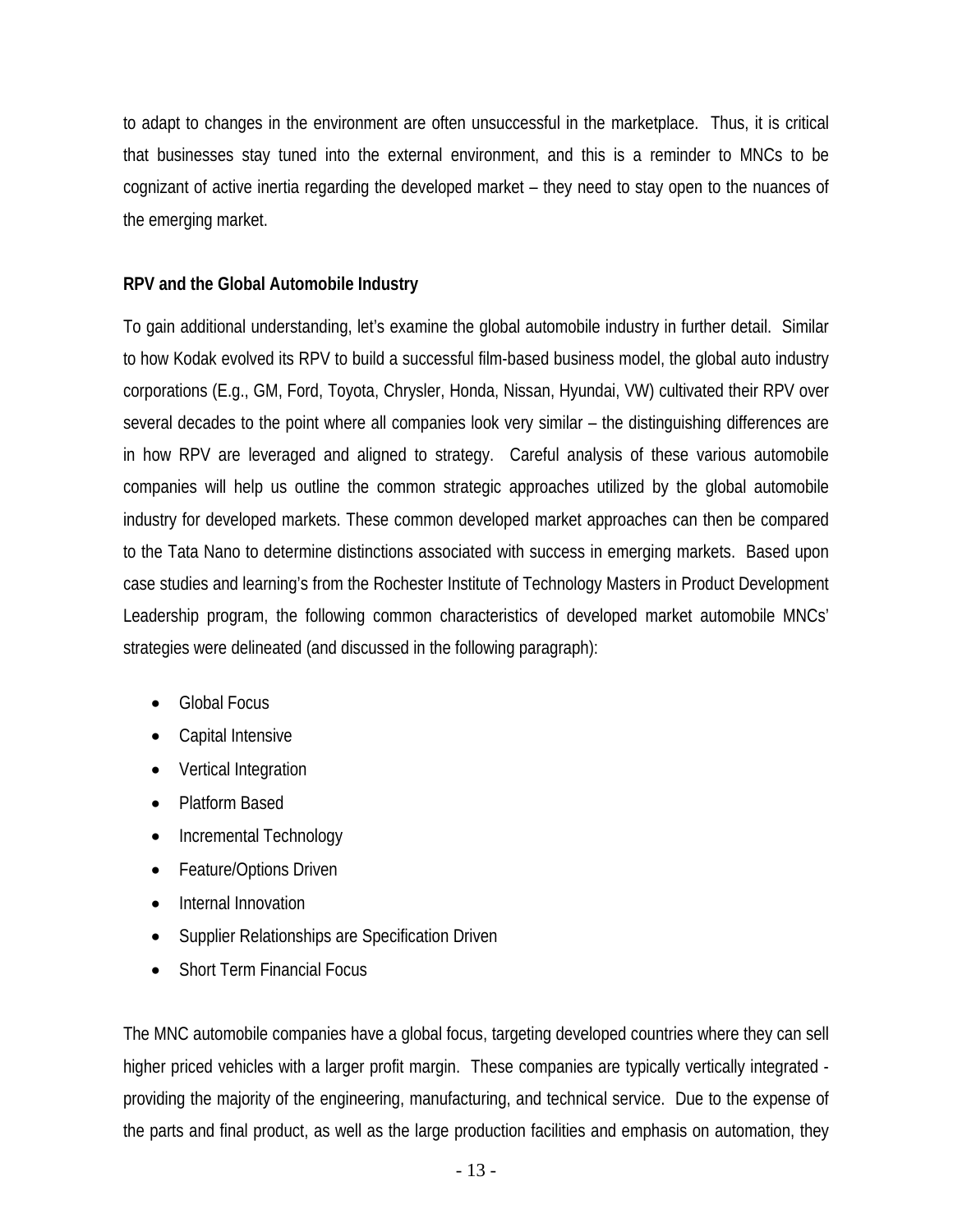have immense capital investments. In order to minimize cost and risk while also optimizing design enhancements, the companies adopt a platform development approach which stresses incremental changes and known customer valued features. Finally, innovation occurs within the vertically integrated company and they provide to common suppliers very specific requirements for those parts which are manufactured externally. These characteristics just outlined are direct outcomes of the business model which was shaped by their inherent RPV. Values associated with keeping stock holders happy end up supporting a financial outlook which encourages the lower risk strategy of incremental change associated with the legacy platform approach. This further promotes the control associated with vertical integration as well as the development of associated processes such as Stage-Gate, Project Portfolios, and MBOs. The resources (people, capital, technology) are selected and developed to support the model. From this it can be seen that the RPV describes a framework of what a company can do and what it can't do, and it further portrays a "strategy canvas" in which the business operates.

In order to succeed developed country MNCs typically benchmark each other within a given market and adopt the same recipe for success. Therefore, the RPVs are similar for all MNCs within a given market because they're targeting the same consumers which results in the emergence of a dominant business model. The focus of the managers in these competing companies is to increase corporate performance by improving the RPVs that are associated with the dominant business model. In developed markets, for a given industry, the successful businesses all look the same and have comparable RPV with differences only in how they leverage and execute them. With almost everyone behaving similarly, a Red Ocean*2* has been created in the competitive business space within developed markets. "As the market space of red oceans gets crowded, prospects for profits and growth are reduced. Products become commodities, and cutthroat competition turns the red ocean bloody" (Kim & Mauborgne, 2005).

#### **Global Automakers vs. Tata and the Nano**

To determine if there are significant differences between the strategies and RPV of global automakers to those developing products for emerging markets, we will take an in-depth look at the strategies practiced by Tata to develop the Nano. The key strategic differences identified will be evaluated against

*<sup>2</sup> From Kim & Mauborgne in their article based on the "Blue Ocean Strategy", red oceans exist where "industry boundaries are defined and accepted, and the competitive rules of the game are known. Here companies try to outperform their rivals to grab a greater share of existing demand. The dominant focus of strategy work over the past twenty-five years has been on competition-based red ocean strategies.*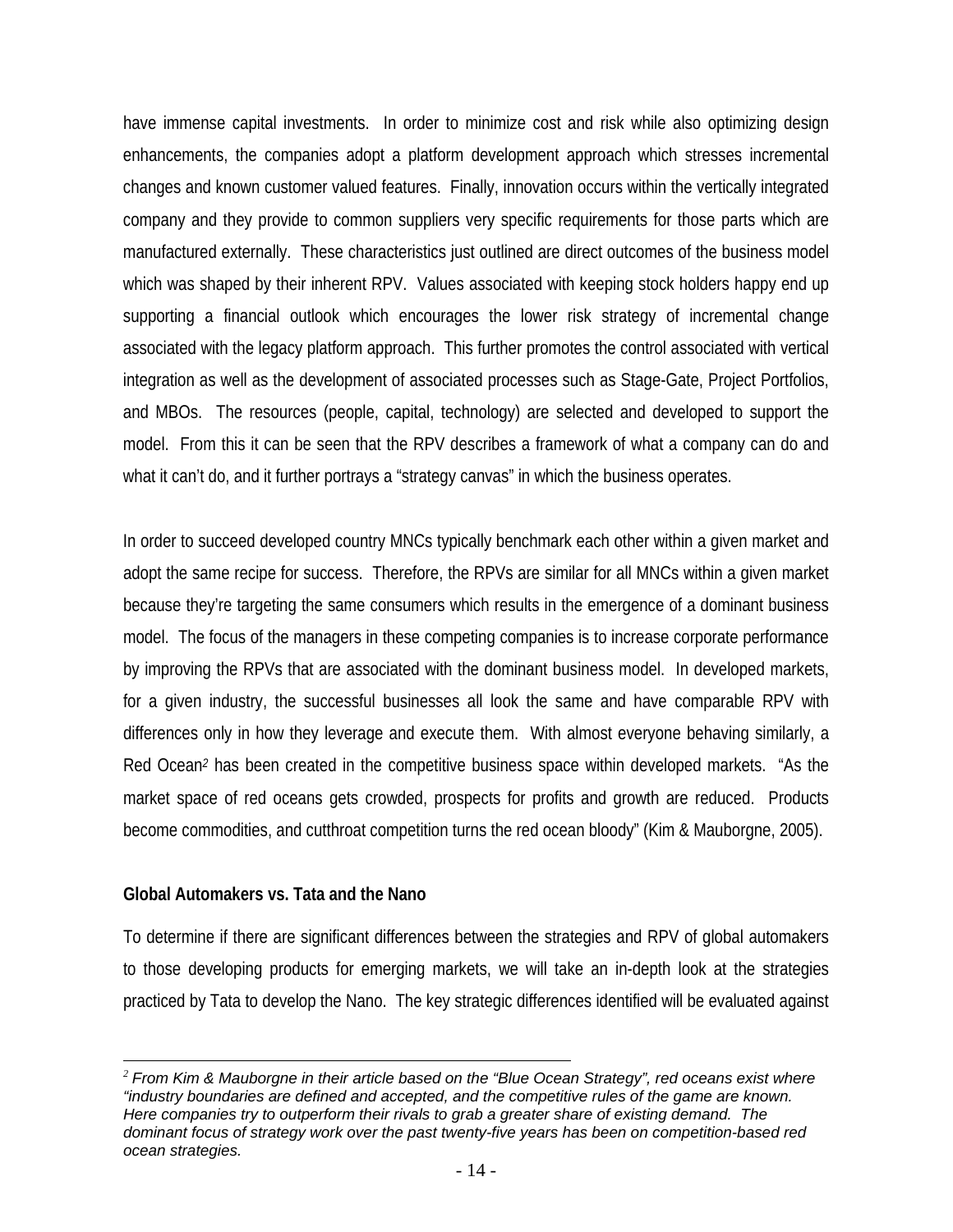the RPV exhibited by Tata to determine if there are any factors which MNC automobile companies need to address and incorporate with their existing RPV framework to be successful in emerging markets.

To start, we will compare and contrast the characteristics of MNC auto companies discussed previously with the respective characteristics exhibited by Tata. Table 1.1 below is a summary of these characteristics which will be discussed in detail.

| <b>Auto Manufacturer Strategy Characteristics</b>  |                                               |  |
|----------------------------------------------------|-----------------------------------------------|--|
| <b>Global Auto Companies (Developed)</b>           | Tata Nano (Emerging)                          |  |
| Global Focus                                       | Local Focus with Customer Immersion           |  |
| Capital Intensive                                  | Labor Intensive                               |  |
| Vertical Integration                               | Decentralized Manufacturing and Assembly      |  |
| <b>Platform Driven Strategy</b>                    | Low Price Point Driven Strategy               |  |
| - Features/Options Driven                          | - "Good enough" features                      |  |
| - Incremental Technology Improvements              | - Discovery Driven Planning                   |  |
| Internal Innovation                                | Suppliers as Innovators                       |  |
| <b>Specification Driven Supplier Relationships</b> | <b>Function Driven Supplier Relationships</b> |  |
| Focus on Stock Holder Needs                        | <b>Focus on Altruistic Needs</b>              |  |

Table 1.1: Strategy Comparison

#### **Global Market Focus vs. Local Focus with Customer Immersion**

The Nano technology strategy varied significantly from that of a typical MNC. Tata's approach was to deliver a car to people who previously couldn't afford one. This method of creating products based on "sensed" customer needs rather than direct VOC is vastly different than that practiced by MNCs. As mentioned, Ratan Tata sensed that he could create a huge market for a cheap car that would replace the motor bikes that Indian families used for transportation (Bickerstaffe & Honeywill, 2008). There was no established market in India for cars that have price points similar to two-wheelers, thereby enabling the mass population to afford them (Kumar, Mohapatra & Chandrasekhar, 2009). In contrast, MNCs often develop products targeted at meeting the needs of established global markets. They search out markets where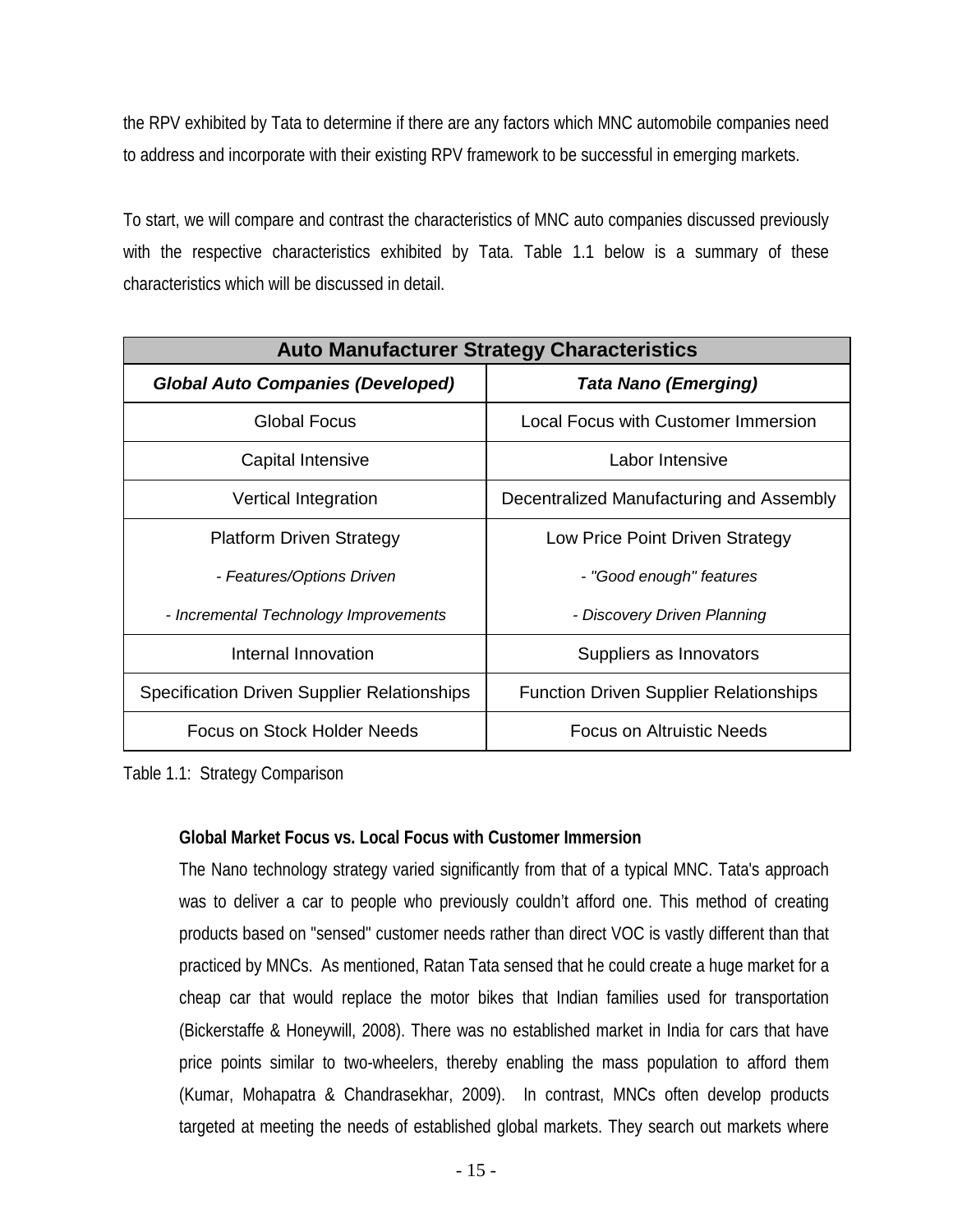they can easily sell current models and platforms with minimal changes to strategy. In these markets, information relating to market size and segmentation, customer needs and behaviors, and interactions of regulatory bodies is easy to obtain, and thus the product is tailored to meet those conditions. Given that the ultra-low cost market didn't exist, this type of information was not available when attempting to fill the sensed customer needs as Tata did with the Nano.

#### **Capital Intensive vs. Labor Intensive Development and Manufacturing**

Tata's approach to manufacturing the Nano was significantly different than that of developed MNCs. Tata utilizes its extensive pool of inexpensive labor to manufacture their cars, whereas a typical global automaker may focus significant resources and capital on developing automated manufacturing platforms for their vehicles to keep costs down (Pullin, 2006). However, Tata's labor intensive process poses product quality challenges. Automated systems are typically much more repeatable than manual labor, thus high quality levels are easier to achieve through automation. To overcome this issue, the Nano needed to be designed in a way that would assure assembly could only be performed in one way - the right way, every time. To achieve this, Nano engineers and technologists utilized many DFSS-like tools commonly utilized by global automakers. Things such as Poke-yoke and Design for Assembly were at the forefront of the overall design of the Nano, enabling Tata to manufacture the car with a labor intensive model rather than one which required extensive capital investment (Pullin, 2006).

#### **Vertical Integration vs. Decentralized Manufacturing and Assembly**

Where Global Automakers are highly vertically integrated, controlling most major steps of the supply chain from development to manufacturing to delivery, Tata has stepped in with a different approach. This approach, which utilizes small, independently owned dealer shops as assemblers for the Nano, has dramatically decentralized the typical assembly and delivery processes practiced by developed global automobile manufacturers. Rather than completing final assembly at the plant and shipping to large centralized dealerships, Tata plans to utilize a radically different distribution network. They plan to send complete "kits" to many small localized dealers which will be assembled directly for the customer at their designated pickup location (Scanlon, 2009). This method is will likely keep costs down significantly and has been identified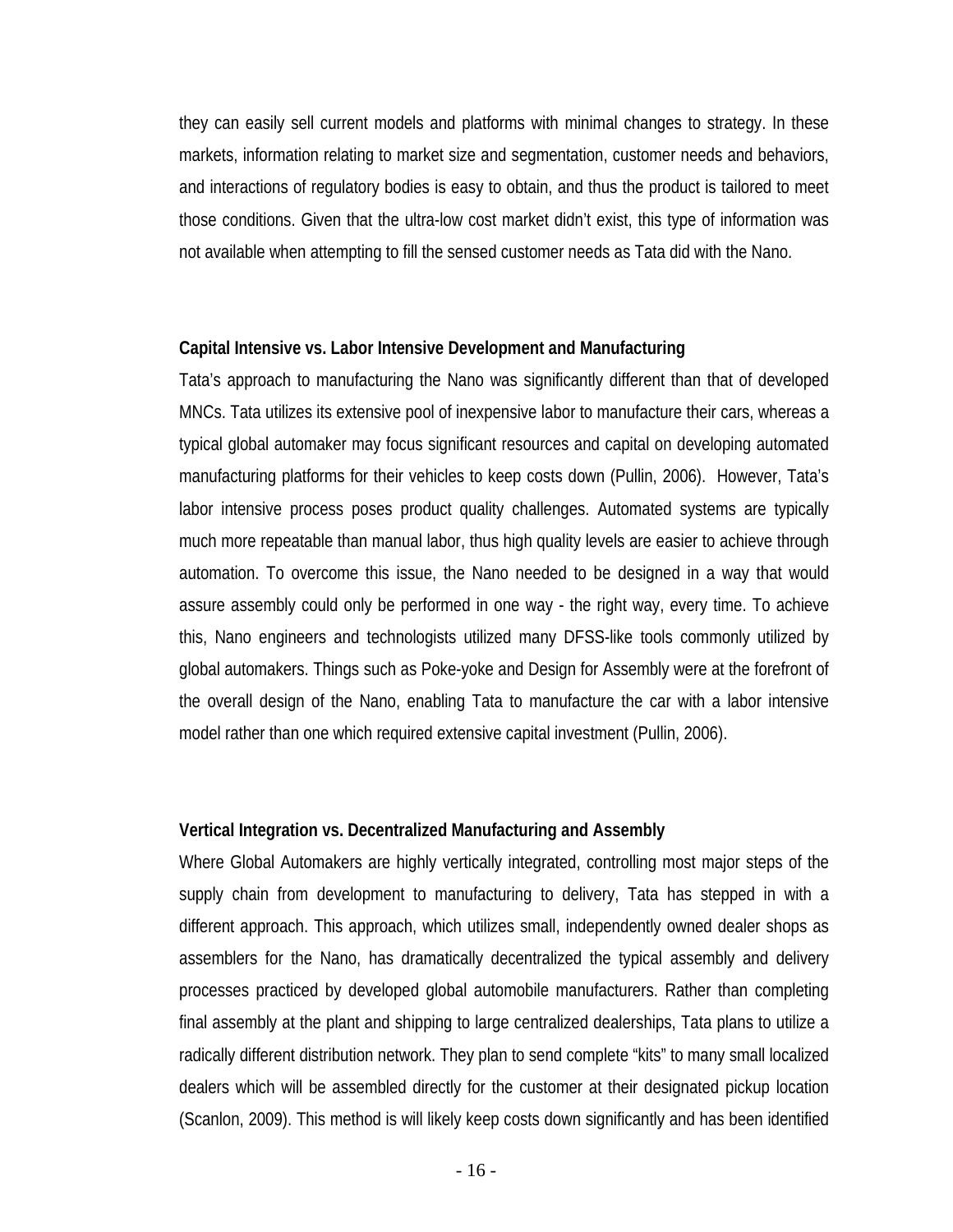as one of the key innovations of the Nano project (Fogerty, 2009). However, this process poses quality challenges similar to those just discussed between automation and manual labor. It requires Tata to design the Nano in a robust manner to insure that a Nano from one assembler was of the same quality as one received from another (Pullen, 2006).

### **Platform Driven Strategy with Incremental Improvements vs. Price Point Driven Strategy with Emphasis on "Good Enough" Features**

The Nano does not represent an incremental product enhancement typically seen when MNC companies develop new products. Rather the Nano represents a ground up, leave no stone unturned, kind of product development approach. Engineers and Suppliers were instructed to think with a clean sheet of paper and only design parts to the required function (Fogerty, 2009). They did not want designs that provided additional incremental improvements to current components as would typically be desired in an MNC development effort. Rather they were looking for the minimum set of features to meet a defined function (Scanlon, 2009).

In order to achieve the price goals of the Nano, Tata completely abandoned the historical platform based car development model. The historical approach by an MNC to develop a USD\$2,500 car would likely have been to de-feature a current low end car model to reduce costs. Tata took a different approach. They started with a concrete price goal and worked the equation backwards (Fogerty, 2009). Once the price goal was established, the strategy was to develop components as cheaply as possible, which would then be integrated into the final design. This is a complete 180 degree from the historical method of a starting with a holistic concept, designing the parts and determining how much it would cost to build (Scanlon, 2009). In order to make this work, Tata forced innovation not from a technical level, but from a cost conscious approach to meet the low price point. This required direct involvement of suppliers and strong management of the assumptions made along the way. Tata's overall approach is resemblant of the premise of Discovery Driven Planning, which emphasizes starting with the end-point in mind, and understanding the assumptions that enable you to get there (McGrath & MacMillan, 1995).

The Nano team acted in a dynamic manner to achieve the end goal of producing a USD\$2,500 car. Although their goal was very focused and rigid, the manner in which it was achieved was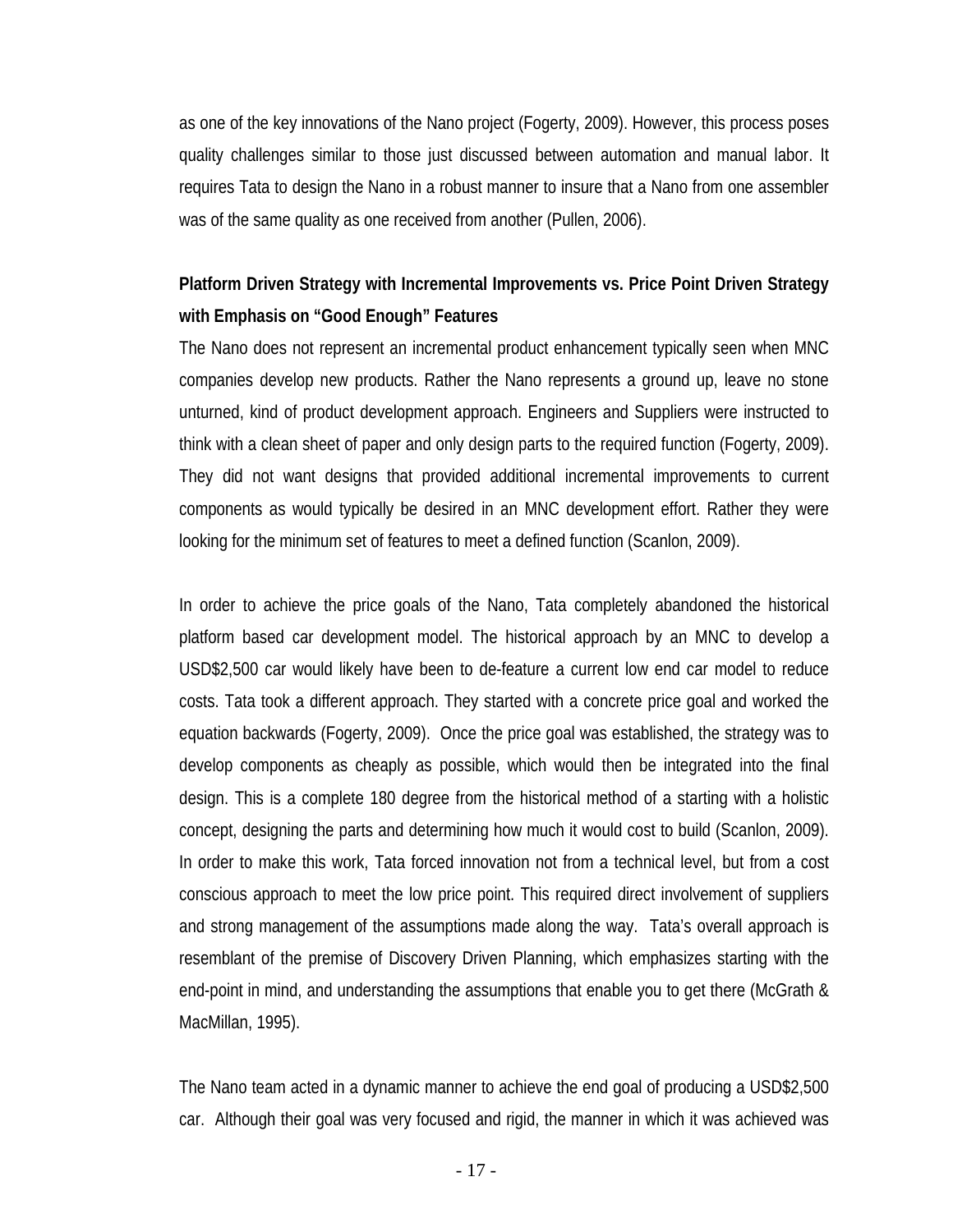not. The team worked hand in hand with suppliers and was able to continuously change direction as suppliers developed new innovative cost conscious parts for the Nano. They focused on driving down costs rather than providing additional optional features as would typically be desired in an MNC development effort. To meet the low cost requirements, Nano engineers and suppliers continuously evolved their clean sheet concepts and designs to a point where they could achieve the required function for the lowest cost possible (reference Figure 1.3 below). This required Tata engineers and managers to act in a fluid manner in which an execute-learn-change technique could be embraced (Fogerty, 2009).



Figure 1.3: Illustration of Nano Components (Wordpress, 2009)

#### **Internal Innovation vs. Suppliers as Innovators**

To achieve the level of innovation required to develop the Nano and meet cost targets, Tata relied heavily on their suppliers. Rather than attempting to utilize internal resources to achieve innovation, as would likely occur in global automakers, Tata realized that the breakthroughs needed could not be achieved utilizing their internal core competencies alone. To be successful, they would need to rely on the technical competencies of their suppliers and leverage their collective expertise to meet the desired cost targets (Bickerstaffe & Honeywill, 2008). Given the importance of the relationship with suppliers, Tata spent considerable time not only reviewing the designs suppliers provided, but also their credentials. Tata believed that to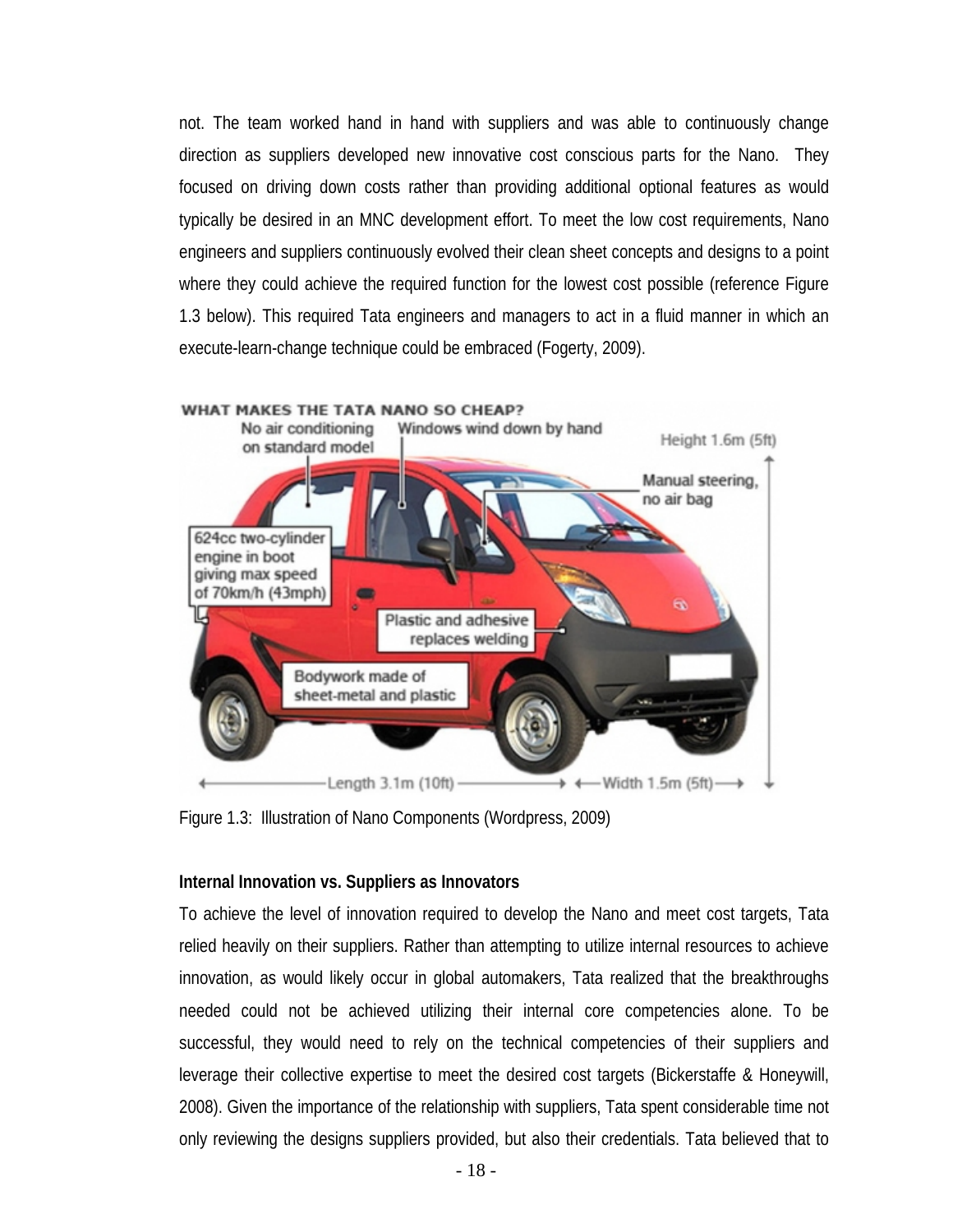be successful they would need to establish strong relationships and high levels of trust with their suppliers. Meeting the price goal alone was not enough, like it may be for an MNC automaker (Bickerstaffe & Honeywill, 2008).

#### **Share Holder Focused vs. Altruistic Focus**

In comparison to the typical focus of MNCs to keep shareholders and other owners happy, the goal of Ratan Tata with the Nano was to please the public. Many MNCs, especially those who are publicly held, are extremely focused on short term returns and growth. For the Nano, it was a completely different story. Rather than focusing on providing value to stakeholders, Tata's main goal was to develop a car cheap enough that the average family could afford to purchase it (Kumar, Mohapatra & Chandrasekhar, 2009). Additionally, Ratan had other intentions with the Nano. He planned to inspire entrepreneurship within India through the numerous small remote assembly shops that would be responsible for assembling and delivering the Nano to the customer. Tata's vision was to create numerous opportunities for younger Indian entrepreneurs, which would ultimately lead to a higher standard of living (Farris & Lemley, 2009). Tata truly wants to use the Nano to dramatically change the lives of Indians and better the country as a whole. Overall, this effort was very well aligned with Tata's long track record of philanthropy and community service (Kumar, Mohapatra & Chandrasekhar, 2009).

With these visions in mind, Tata Corporation realized that they would need to approach the project with a long term return on investment (ROI) expectation centered on a high volume, low margin business model. Given Tata's primary was focus bettering India, their ROI expectations seemingly took a backseat. It is estimated that it will take Tata 4-5 years to achieve a return on the Nano (Thottam, 2009). This strategy of focusing on the community with long-term ROI expectations is one that would likely not be supported by the typical MNC given their focus meeting the short term needs of the share holder.

#### **Other Factors to consider**

In addition to the contrasting characteristics exhibited above, Tata had to overcome certain factors that were inherently related to developing a new product with a breakthrough price, for a target market that didn't yet exist. First, Tata's level of risk acceptance was significantly high for the Nano project. Given that the USD\$2,500 price goal was set by an "off the cuff" statement made while Ratan Tata was being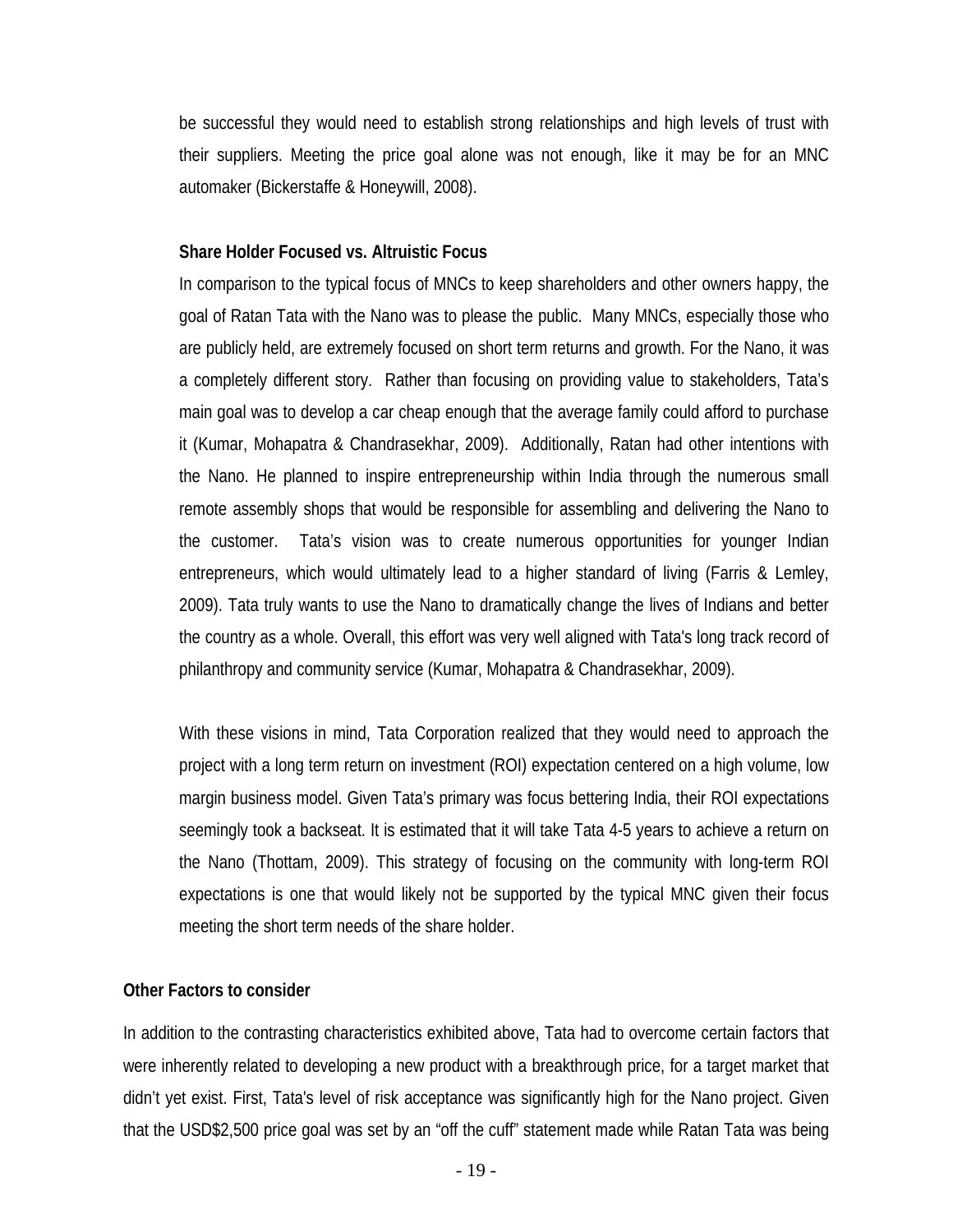interviewed, a high level of risk was immediately assumed. Ratan's commitment to deliver the car, quickly coined as the "Peoples Car", at that price point was something that he was not willing to abandon, thus he committed the company to something that they were unsure could be achieved (Kumar, Mohapatra & Chandrasekhar, 2009). This level of risk acceptance is not something that would commonly be embraced by global automobile manufacturers, given their values would typically favor more risk adverse investments for which an in depth risk assessment should be performed.

The second hurdle Tata faced was with relationships. Tata failed to evaluate their relationship with Indian farmers located where they planned to build Nano manufacturing plant. Farmers were strongly opposed to having a manufacturing plant in their backyard and did not want India to adopt the "Western" lifestyle that the Nano seemingly represented. Additionally, the methods by which the land was to be acquired were questionable. First, they did not feel that they were being properly compensated for their signing over the land to the government. Second, they questioned why Tata had been given a significantly larger piece of land than competitors Honda, Toyota and Murati who were only given 250 acres each vs. Tata's 1200 acre allotment (Press Trust of India, 2006). Groups of protesters who supported the farmers and were against converting farm land into manufacturing land were led by Mamata Banerjee, the leader of Trinamool Congress. They united and revolted against Tata and the Government organizations that were involved with securing the land for the Singur Nano plant. Violence continually erupted and after a year of activity, protestors successfully forced Tata out of Singur, prompting Tata to move the plant to Gujarat (Khanna, 2008).

This had detrimental effects on Nano launch timing; pushing it back several months (Thottam, 2009). The incident is a great learning opportunity that should be studied by MNCs attempting to enter emerging markets, and it highlights the importance of relationships and of understanding the local culture in an emerging market. Although Tata had overwhelming support from local government agencies, their lack of sensitivity to the local culture and activist organizations ultimately led to the turmoil. This example suggests that government support alone is not enough when attempting to enter an emerging market, and that companies need to focus on balancing the conflicting needs of all parties, either government or social, to be successful.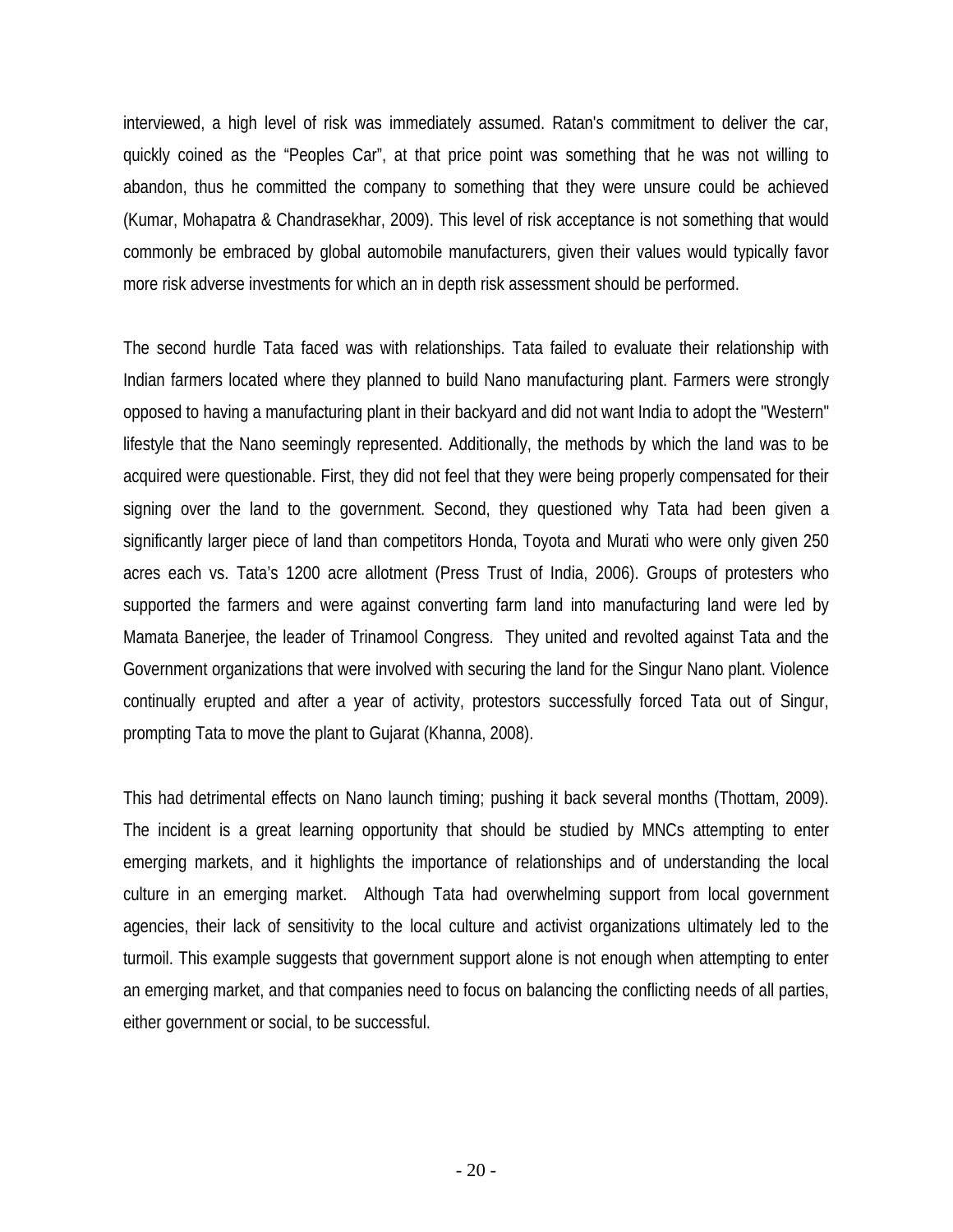#### **Tata RPV vs. Global Automaker RPV**

Tata's approach to the Nano outlined above suggests a significantly different strategy to developing, designing and manufacturing an automobile. However, the question that arises is what enabled Tata to operate in this manner? The answer, we believe, lies in Tata's successful alignment of strategy to their internal RPV.

From a resource perspective, Tata's plan to leverage the India's pool of inexpensive labor and utilize the small service shops which exist in remote locations to manufacture and assemble the Nano are great examples of aligning strategy with capabilities. Each of these examples demonstrates the importance of tailoring available resources to the needs of the market, which in essence enabled them to keep costs down. If a developed MNC automaker had attempted to build the Nano, their RPV would likely have guided them to utilize elaborate automation, which is capital intensive and would overlook a key resource – inexpensive labor. Additionally, they would have likely attempted to develop a vertically integrated supply chain with the typical dealer network present in developed markets, which again, would have caused them to spend more, further increasing the cost of the car.

Tata was also very successful in aligning their internal processes with their strategy as well. The processes required to develop the Nano were a significant departure from that typically required to develop an automobile in a developed market. From Tata's utilization of suppliers as innovators, to the focus of function driven requirements rather than optional feature driven requirements to keep costs down, all of Tata's processes directly reflected their core competencies. Rather than relying on historical big car company competencies like engines, drive trains and performance, the Nano development team required highly tuned integration and collaboration competencies. Tata did not view themselves as a car company that could deliver a technically superior product to the market to compete with the likes of BMW, Toyota or Volkswagen. Instead they were driven to be the company that could deliver an acceptable level of technology at a much cheaper price point (Honeywill, 2008). Given this mentality and realization of core competencies, it is no wonder they created significant relationships with their suppliers as part of the Nano project. They truly put the technology ownership on their suppliers and focused on what they do best - integrating components into an automobile that can be delivered for a cost which can't be achieved by their competitors.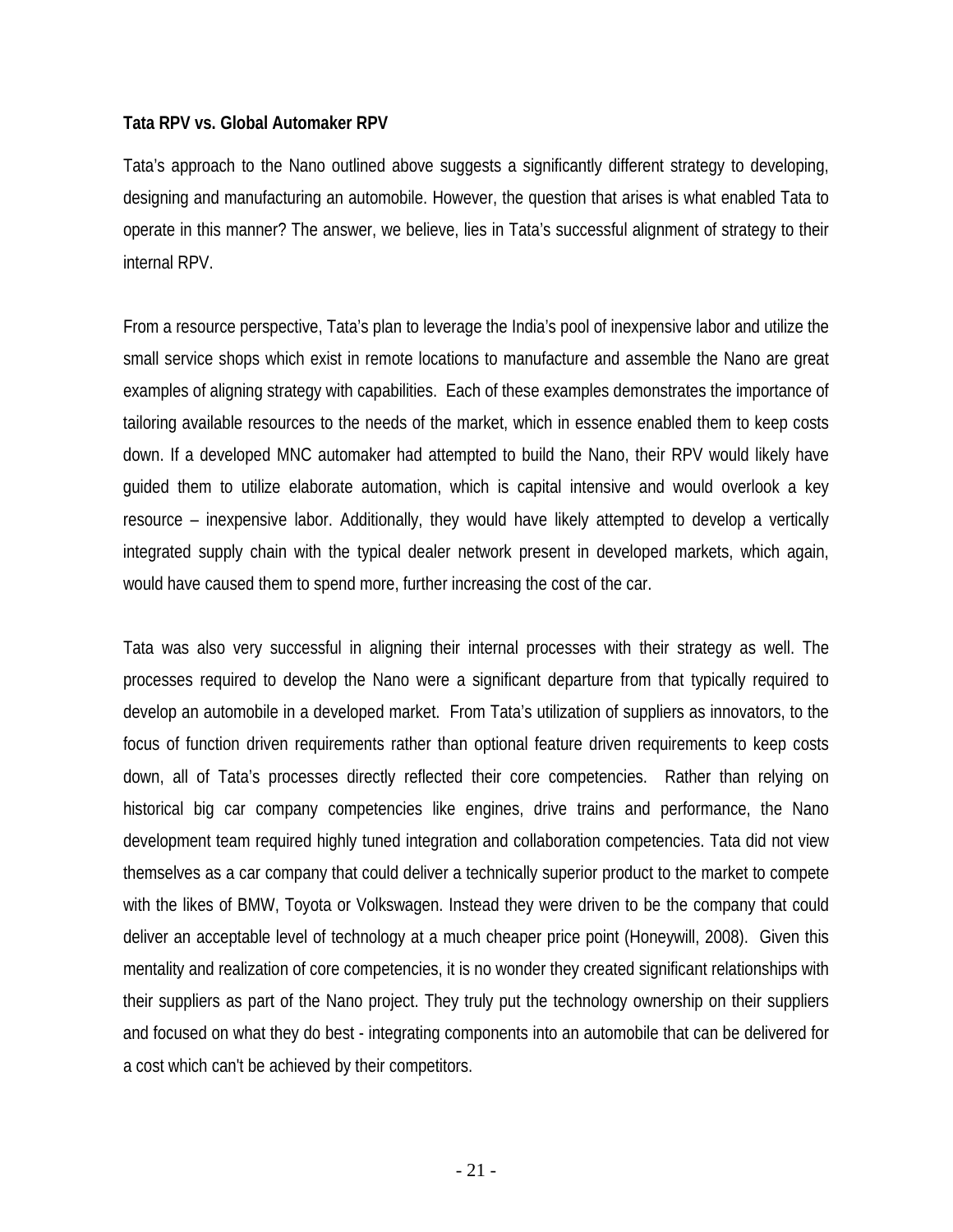From a values perspective, the approach was no different. Tata Corporation has historically been touted as key promoters of community and the betterment of India as a whole. Tata has always operated in a philanthropic manner, donating approximately two-thirds of its profits back to the communities where they operate their businesses (Kumar, Mohapatra & Chandrasekhar, 2009). For the Nano project, these values were instilled in both the initial vision and development strategy. Ratan Tata's vision to replace the family carrying two-wheelers with safer four-wheeled automobiles is a direct reflection of Tata's intent to improve the standard of living in India. This is a significantly different approach than would typically be supported by global automaker's RPV which would likely require more benefit to the stakeholders than the community as a whole. Additionally, Tata's values aligned well with the Nano's projected low profit margin, high volume strategy, which again would likely not be accepted in the case of developed automakers whose RPV would have them focus on higher profit margin, incremental growth products.

Finally, Tata's continued commitment to deliver the car for \$USD2500 resembles a value that likely would have been abandoned by an MNC automaker. Tata was willing to make all the necessary tradeoffs in the design phase to assure that the car could be delivered at the \$USD2500 price point that would enable the masses to afford the Nano. This is a distinct diversion from MNC car manufacturers values which likely would allow the target price to creep up to add all of the features commonly available on models which exist in developed markets.

Overall, the continual focus on alignment of RPV to emerging market conditions outlined above separates the Tata approach from global automakers whose RPV are more representative of Red Oceans. Given the distinction in RPV characteristics and market conditions, it is fair to suggest that Tata's strategy is more representative of a Blue Ocean3 Strategy (Scanlon, 2009). The term 'blue ocean' is an analogy to describe the wider potential of market space that is vast, deep and not yet explored Kim & Mauborgne, 2005). Blue Ocean strategies require that firms execute a different "strategy canvas" which is unique from the dominant business model already existing in an industry. This is precisely what Tata did with the Nano – they took a completely new strategic approach to develop a car for a price point which created a new market segment that previously had not been explored.

*<sup>3</sup> Again from Kim & Mauborgne, "It is the whole-system approach that makes the creation of blue oceans a sustainable strategy. Blue ocean strategy integrates the range of a firms' functional and operational activities. In this sense, blue ocean strategy is more than innovation. It is about strategy that embraces the entire system of a company's activities."*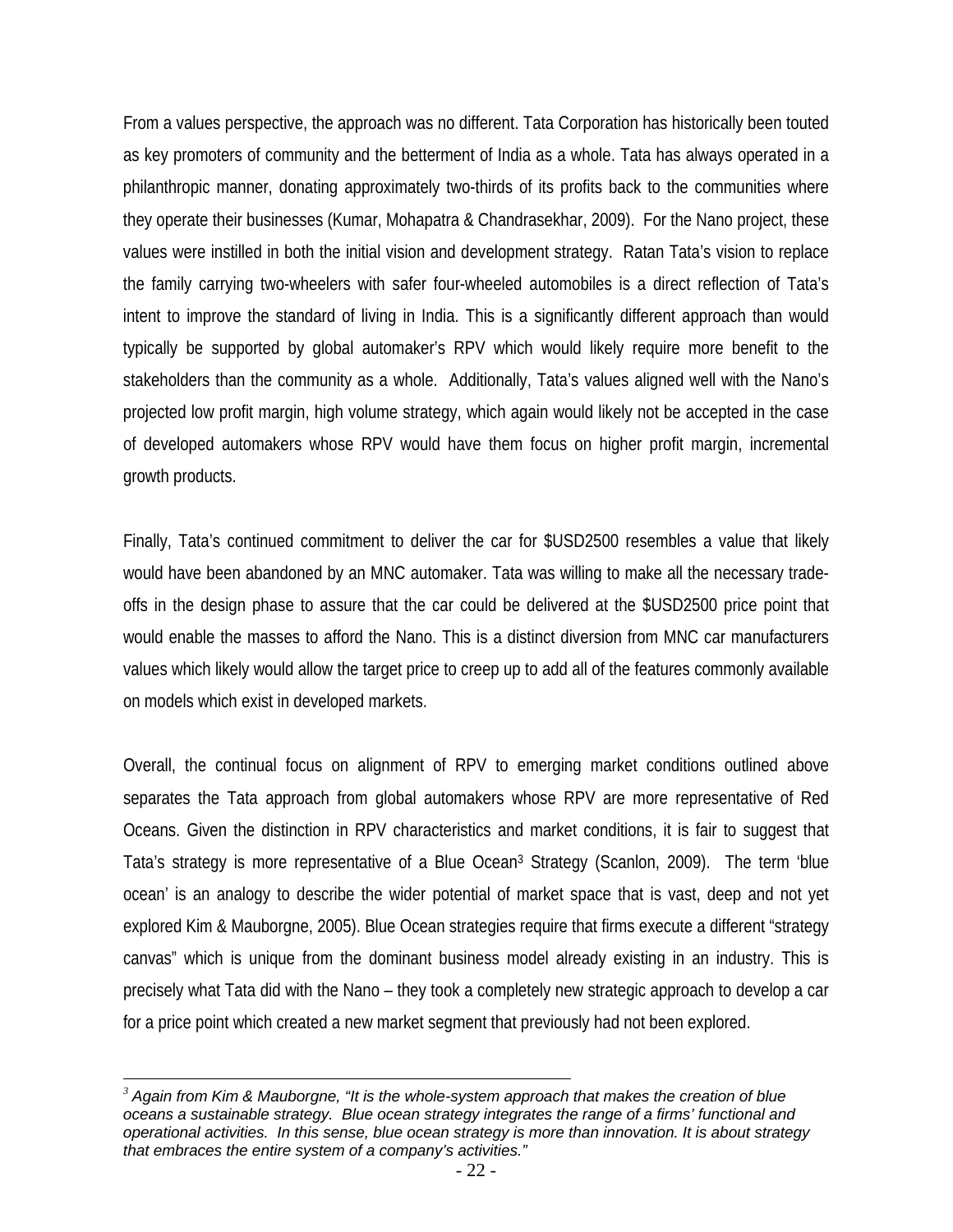#### **Tree Analogy**

If we develop a metaphor of a tree to illustrate a given business in a given market (see Figure 1.4 below), we see that its roots are deep in the culture of the market with influences related to society, government, language, education and infrastructure. From that "soil" grows the unique RPV (the trunk of the tree) that interact and give shape to core competencies which create value via development and deployment of a business strategy (branches) tailored to the opportunity. The strategy is unique to the market and "evolves" via survival of the fittest into a model that best suits the environment based on the nature of the soil. A tree that survives in the red ocean of the US car market might not survive in the blue ocean of India because it has a set of RPV factors tailored to one type of soil and climate.

This illustration can be extended by considering the inability to simply transfer managers from Detroit and have them develop strategies that would succeed in India. That would be equivalent to cutting off a branch and grafting it to a tree in India. Branches survive based on unique RPV, and likewise, the managers from Detroit have the wrong resource skills, processes and values for success in India. These new RPV must be adapted to the soil and climate of the target market where a different strategy is required.



Figure 1.4: Illustration of Business Model Tailoring to Environment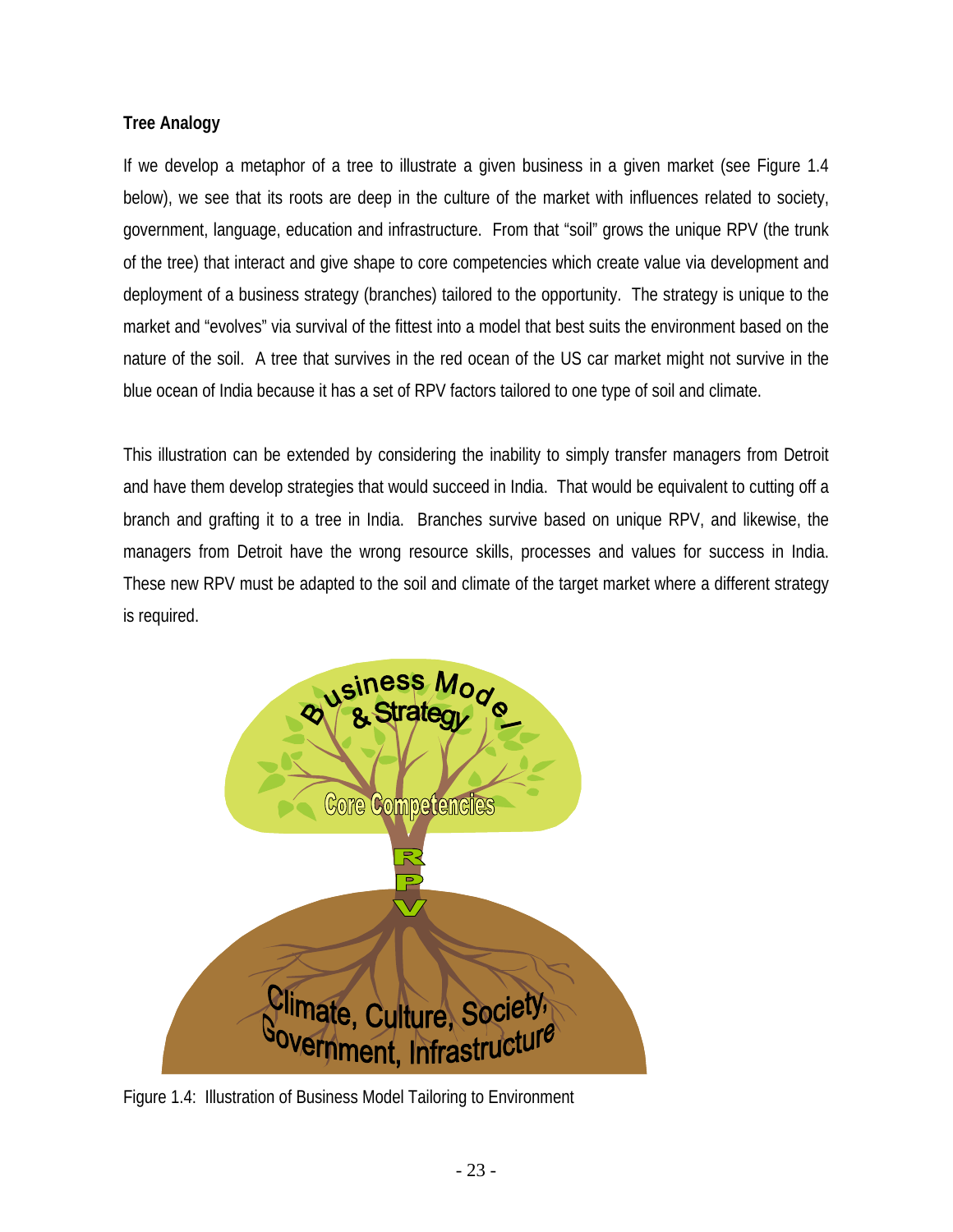#### **Capstone Hypothesis**

Overall, the Nano project represents a strong example which emphasizes the importance of aligning the company's RPV and core competencies to the climate which exist in an emerging market. This is similar to the analogy of the having the right tree in the soil. Our belief is that this is a critical factor required for MNCs to achieve success in these new markets. We believe the findings from the comparison of Tata to global automakers represent empirical evidence indicative of the larger differences between developed and emerging markets. With that, our research hypothesis is the following:

*The traditional stock of resources, processes, and values that allowed MNCs to successfully develop products for developed markets, do not assure that the same firms will have success in emerging markets. The required set of RPV for emerging markets is vastly different than those in developed markets.* 

To further prove this hypothesis, we will evaluate numerous other successful product development efforts in emerging markets. We will evaluate if the strategic approaches exhibited in those successful efforts correspond with those that Tata used to develop the Nano. We will look for both positive and negative correlations to support or disprove our hypothesis.

#### **Research Methodology**

In the second half of this report we will examine specific emerging markets and other MNCs in order to identify the changes required to enable success in bringing new products into the emerging market. The secondary research will consist of reading academic journals, business magazines, and books focusing on developing new products for emerging markets.

Primary research will consist of selected interviews with experts on the subject, and with executives from MNCs who have responsibility for emerging market strategy. This first hand research should represent real and meaningful feedback related to a topic that will likely have significant impact on those corporations' long term strategic growth.

The intent is to use critical thinking and reflection of the information gathered through primary and secondary research sources to augment existing theory. Our objective is to determine what it takes to develop a profitable presence in emerging markets from the technology development, engineering,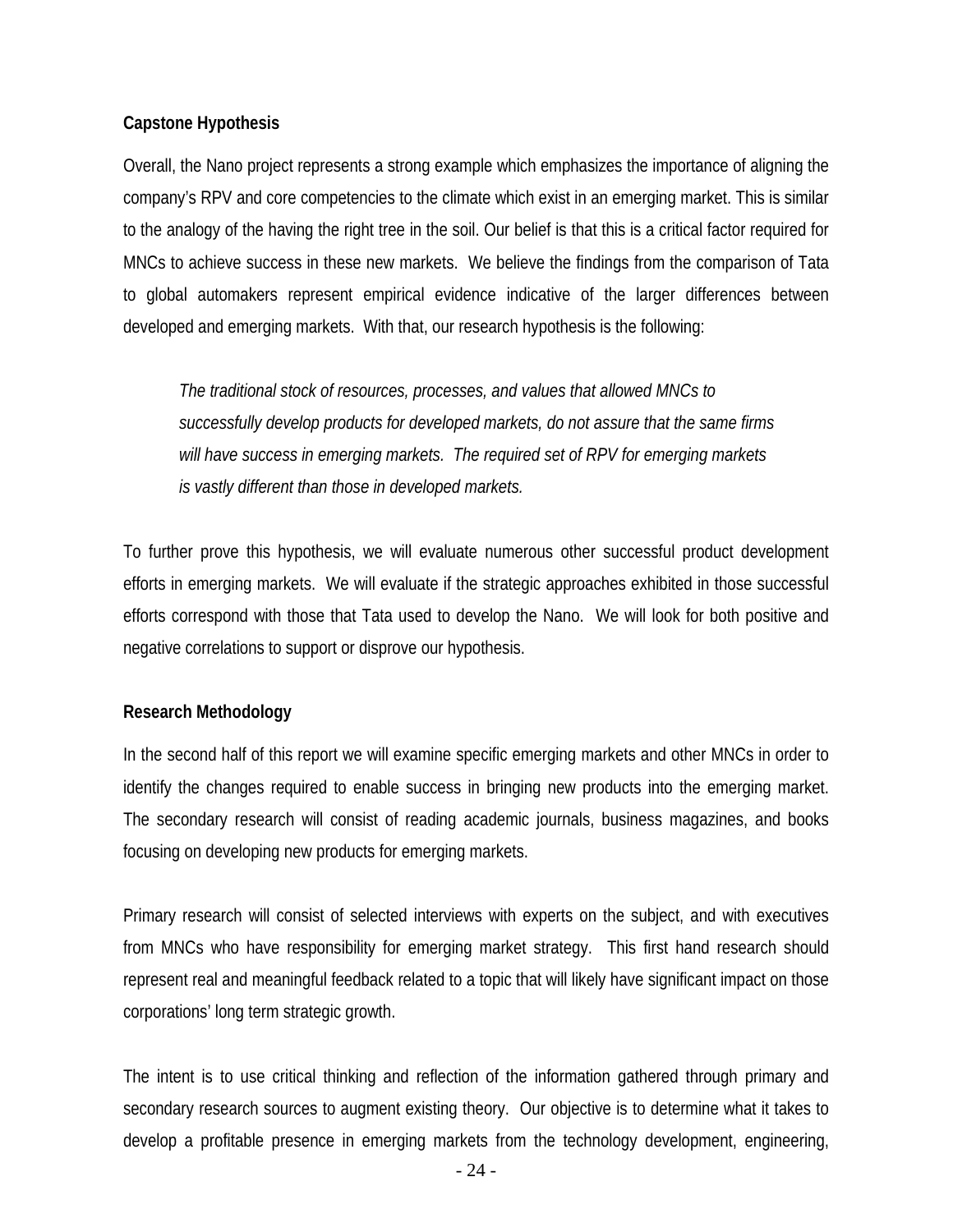manufacturing and commercial perspectives by evaluation of approaches and outcomes in the MNCs studied. Our observations will be used to test our hypothesis and suggest adjustments to MNC strategy to increase chances of success in the emerging markets.

If our hypothesis is correct, changes to a firms RPVs are required assure long term strategic success in emerging markets. A framework tailored to emerging markets will be proposed which will prompt MNCs to evaluate current approaches and changes required. An underlying assumption to this work is that common trends exist related to success factors for new product development for emerging markets.

Our research will focus on consumer products targeted at the working middle class in India and China. We will avoid products related to staples, services and infrastructure, and we will also stay away from third world/ bottom of the pyramid situations. Furthermore, Brazil will be excluded from our research since it is currently a much smaller market, and Russia will be excluded because market access is unique and complicated. Finally, our point of view will be on the long term and not on short term market entry strategies.

We feel that this work will contribute to the state-of-the-art knowledge associated with new product development. Although literature provides much data relative to emerging markets and encouragement to develop strategies to capitalize on these opportunities, very few experts actually suggest strategies. Furthermore, we hope to add to the knowledge base by not only assessing fit, but providing suggestions on how to develop a strategy in the absence of fit. Our Capstone is intended to identify what it takes for MNCs to develop a profitable long term presence in an emerging market; specifically, a sub-set of the "BRIC" countries identified by Goldman Sachs as having the potential to become larger than the G6. As part of this effort, we plan to determine whether or not companies without indigenous manufacturing, R&D, Engineering and Commercial functions have the ability to succeed in emerging markets. Finally, this work should enable a corporation to determine the management approaches required to increase the potential for success in an emerging market.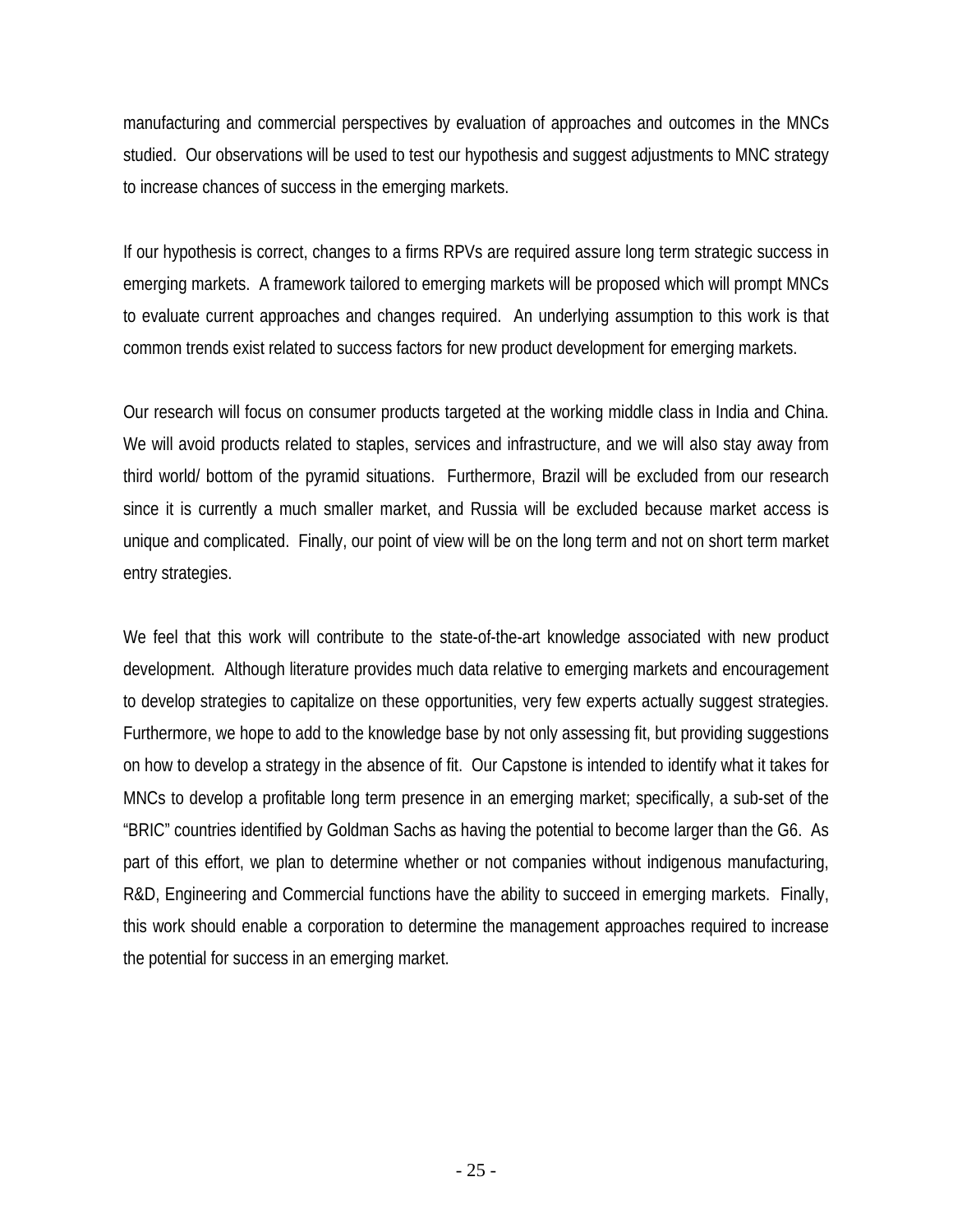# **Chapter Two**

#### **Successful MNCs in Emerging Markets**

Our in-depth evaluation of Tata's approach in introducing a low cost car into the Indian market shows a significant departure from the strategies of global automakers. The difference in strategies can be further broken down into the RPV framework. The Tata Nano RPV framework was different from the global automakers. Take for instance the platform driven approach of the global automakers. It has a relatively high fixed cost which drives the base car price. To meet the low cost goal, global automakers began de-featuring the car by reducing accessories to meet the cost target. As Carlos Ghosn soon realized, this is a futile attempt. The Nano instead took a new approach by having a clean slate and working backwards from the low price point in driving manufacturing, technology and components decisions. This example alone shows the differences between Tata and global automakers strategies.

Due to historical precedence, MNCs have successfully refined their strategic framework to thrive in developed markets. On the other hand, emerging markets represent a new "playing field" with an entirely different set of rules. Based on the detailed comparison between Tata and the global automakers, we are beginning to see several divergent traits. Our hypothesis assumes this divergence represents a different set of rules for emerging markets and is best represented by using a RPV model. The RPV model is especially insightful in comparing and contrasting organizations as it highlights the alignment between resources, processes and values to the market place. By assuming that Tata represents traits needed to be successful in emerging markets, we can now compare and contrast the RPV of developed markets. The RPV of developed markets are derived from inferences from global automakers and lessons taught in the MPD program. The RPV comparison is shown in Table 2.1 and discussed in following paragraphs below. In describing the developed markets, we will use the example of the global automakers.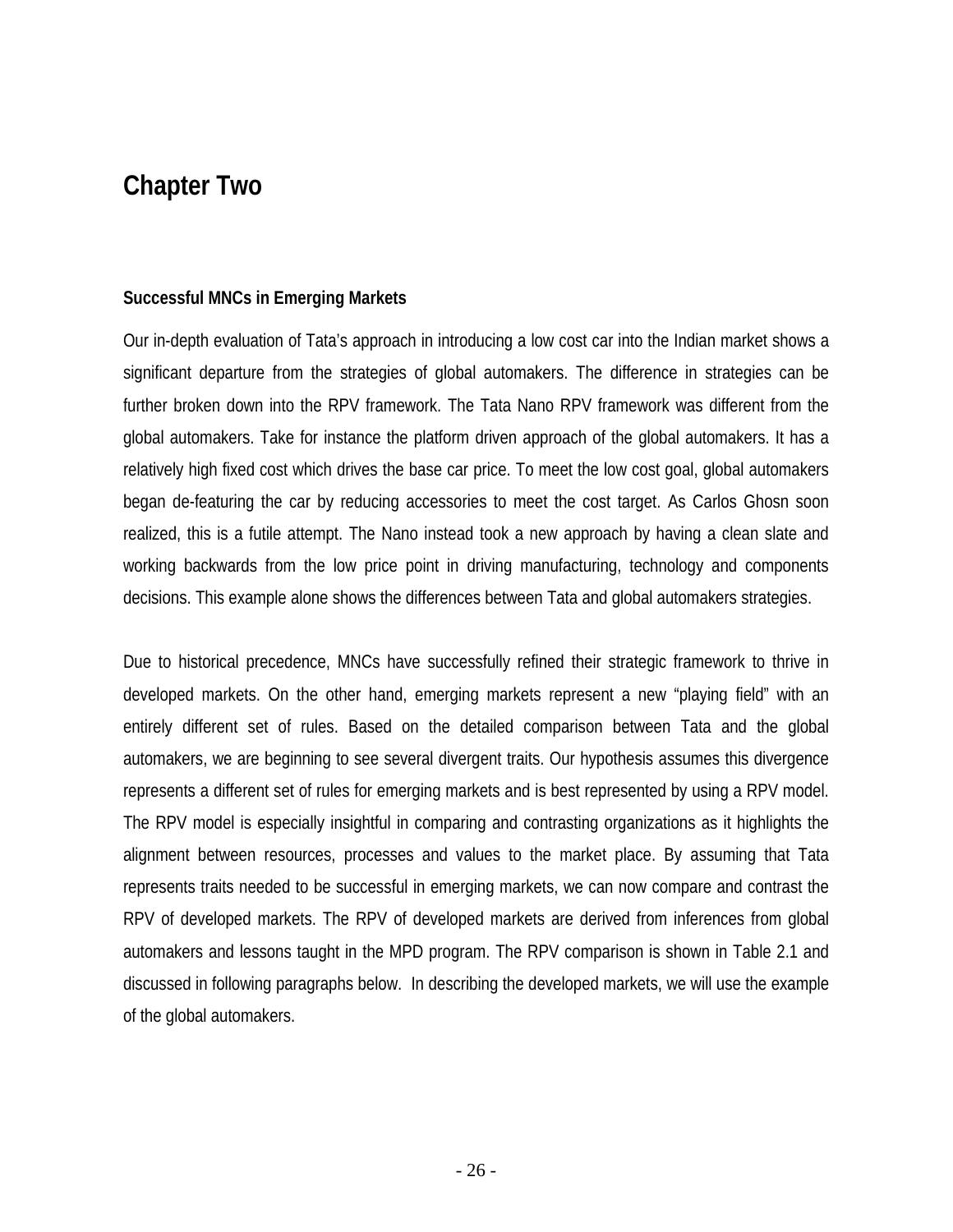|                                                                                                                                                                                                                                                                              | Developed Markets (DM)                                                                                                       | Emerging Markets (EM) as<br>represented by Tata                                                                                             |
|------------------------------------------------------------------------------------------------------------------------------------------------------------------------------------------------------------------------------------------------------------------------------|------------------------------------------------------------------------------------------------------------------------------|---------------------------------------------------------------------------------------------------------------------------------------------|
| Values<br>The criteria by which the firm makes<br>decisions.                                                                                                                                                                                                                 | Varying price points with preference for<br>short term, high margin & high ROI<br>opportunities.                             | Price point tailored for economic<br>conditions of the local target market<br>and tolerance for long term ROI<br>(Return on Investment).    |
| The standards by which employee's<br>judge which reflect the company<br>culture, cost structure and business                                                                                                                                                                 | Driven to meet Wall Street expectations.                                                                                     | Monetary motivation balanced with<br>altruistic national aspirations and<br>social needs.                                                   |
| model.                                                                                                                                                                                                                                                                       | Methodical market research and<br>analysis of the opportunity is completed<br>(and is possible) due to existence of<br>data. | Market needs sensed through means<br>such as customer immersion and/ or<br>observation; data does not pre-exist<br>to validate opportunity. |
|                                                                                                                                                                                                                                                                              | Prefer to pursue risk adverse<br>opportunities.                                                                              | Higher tolerance for risk given large<br>opportunity.                                                                                       |
| <b>Processes</b><br>The patterns of communication,<br>interaction & coordination through<br>which employees transform inputs<br>into things of greater value.                                                                                                                | Product design driven by optional<br>features and cutting edge technology.                                                   | Product design fulfilling local market<br>needs and "Good enough"<br>specifications.                                                        |
| Processes describe how work really<br>gets done in the firm and can be<br>broken down into three types:<br>Formal: Documented processes<br>$\bullet$<br>Informal: Habitual routines<br>$\bullet$<br>Embedded: Routines which<br>$\bullet$<br>employees unconsciously follow. | Organic internal technology<br>development derived from scientific<br>research and historical experience.                    | Technology development and transfer<br>through partnership.                                                                                 |
| <b>Resources</b><br>The collection of assets used to<br>create value, that can be changed                                                                                                                                                                                    | Global brand well known for<br>differentiated products.                                                                      | Local brand well known for<br>addressing local market needs and<br>contributing to improving the standard<br>of living in the EM.           |
| more readily than processes or<br>values:                                                                                                                                                                                                                                    | Complex, well developed supply chain<br>and business infrastructure - typically<br>based on "lowest cost wins" approach.     | Under developed, fragmented supply<br>chain and business infrastructures -<br>often based on relationships.                                 |
| Tangible: People, equipment,<br>technology, facilities, mineral<br>deposits, cash<br>Intangible: Brand equity, customer                                                                                                                                                      | Highly specialized engineers with in-<br>depth knowledge of a specific<br>engineering/scientific function.                   | Engineers with skills in applying<br>existing technology, cost reduction<br>and accustomed to local needs.                                  |
| and supplier relationships, intellectual<br>property                                                                                                                                                                                                                         | Trend towards use of capital intensive<br>automation or skilled labor                                                        | Leverage low cost labor and relatively<br>low capital investment                                                                            |
|                                                                                                                                                                                                                                                                              | Government and regulatory policy<br>conformance are crucial for success.                                                     | Personal relationships with<br>government, regulatory agencies and<br>society are crucial for success.                                      |

Table 2.1: RPV framework for emerging and developed markets.

**Values**: From values standpoint, Nano represented a low price point target car for Indian market. It is tailored for the economic conditions of the local target market. The company expected to make profits through high sales volume and have tolerance for long term ROI. In contrast, global automakers are not willing to reduce the price to achieve the level of Tata's profit margin. Their emphasis tends to be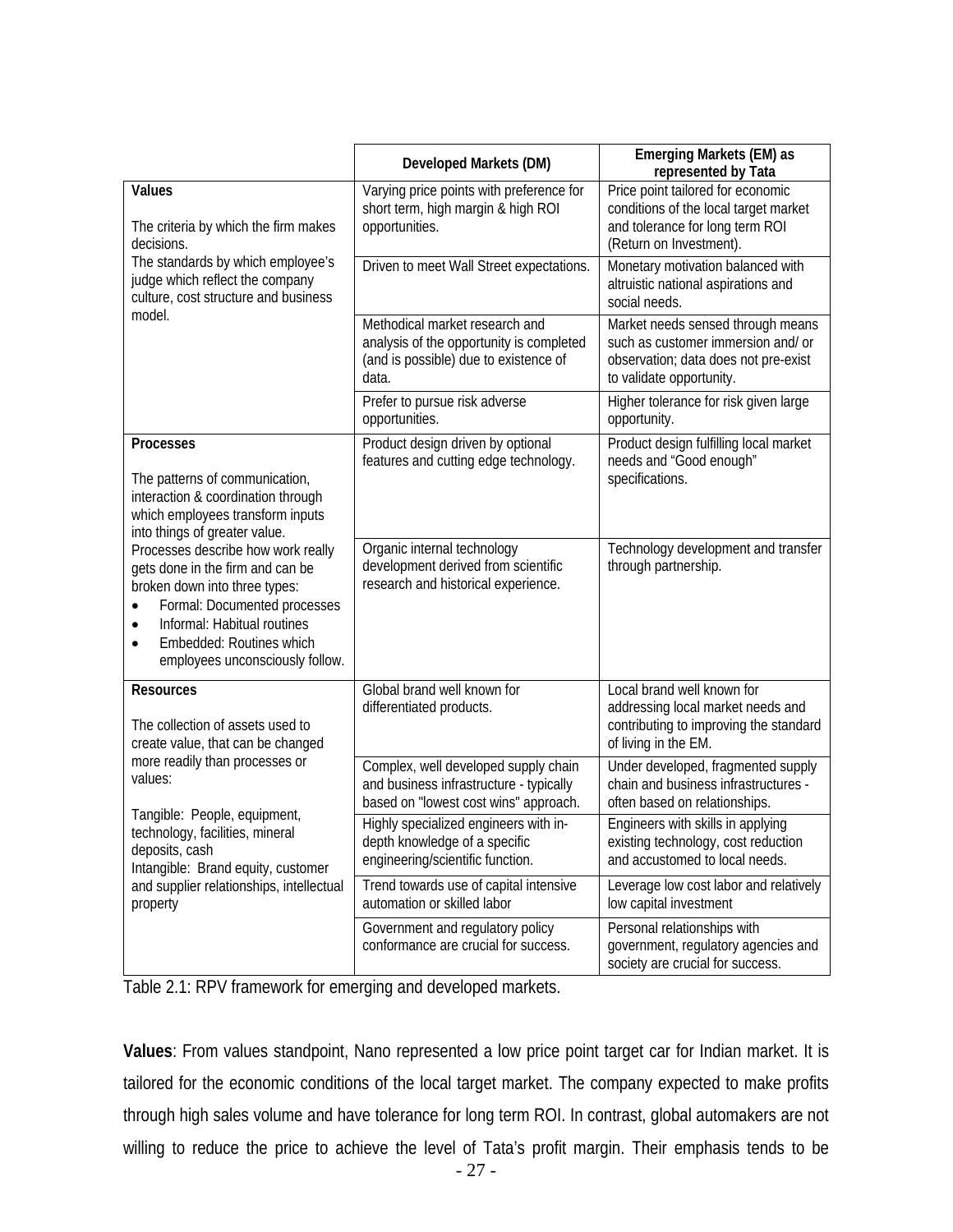towards higher profit margin either through higher sales pricing or emphasis on efficiency through automation. As stated earlier, the relatively high fixed cost of the platform based approach drives the car base price. Tata also differs from the global automakers in the purpose of the enterprise pursuit. When Ratan Tata envisioned the Nana low cost car, he not only saw a product that would make money for his company, but he also aspired the product to elevate the living quality of Indian working middle class and cultivate local entrepreneurship. In contrast, global automakers (especially publicly traded companies) have tremendous pressure to deliver strong financial earnings. Meeting altruistic national aspirations and social needs, though important, are secondary to the primary objectives of making money.

With very little market information on such low price point car, Nano also represents a sensed needs market judgment. Ratan Tata saw such needs and, along with it, took considerable risk given the USD\$2,500 price goal was set by an "off the cuff" statement made while Ratan Tata was interviewed. This approach would have been difficult with global automakers, as they would prefer to do a methodical market research and out of it, pursue a risk adverse opportunity. This explains why global automakers tend to release incremental breakthrough cars.

**Processes:** The processes between Tata and global automakers differed significantly. Tata began the Nano design by fixing the low price point. Then they made decisions through design, material selection and manufacturing methods that would meet the established price. Due to the low price point, Tata focused on functional aspects of the car with "good enough" specification that met the local market needs. In contrast, global automakers focused their product design on features and technology. To ensure technology delivery, global automakers usually have organic R&D derived from detailed scientific research. Tata, on the other hand, did not have the luxury of the global automakers and relied on their partners, including suppliers for technology.

**Resources:** Due to the different business environment, Tata and the global automakers make different choices around resources. Tata is a well-known established brand in India known for addressing local market needs and contributing to improving the standard of living of the country. Locals also see Tata as a proud homegrown brand with global aspirations. Global automakers' brands carry a different prestige compared to the Tata brand. Their brands are respected for global market leadership and well being known for premium or differentiated products. These well-known global automakers' brands have flourished in well established markets common to developed countries. For instance, the global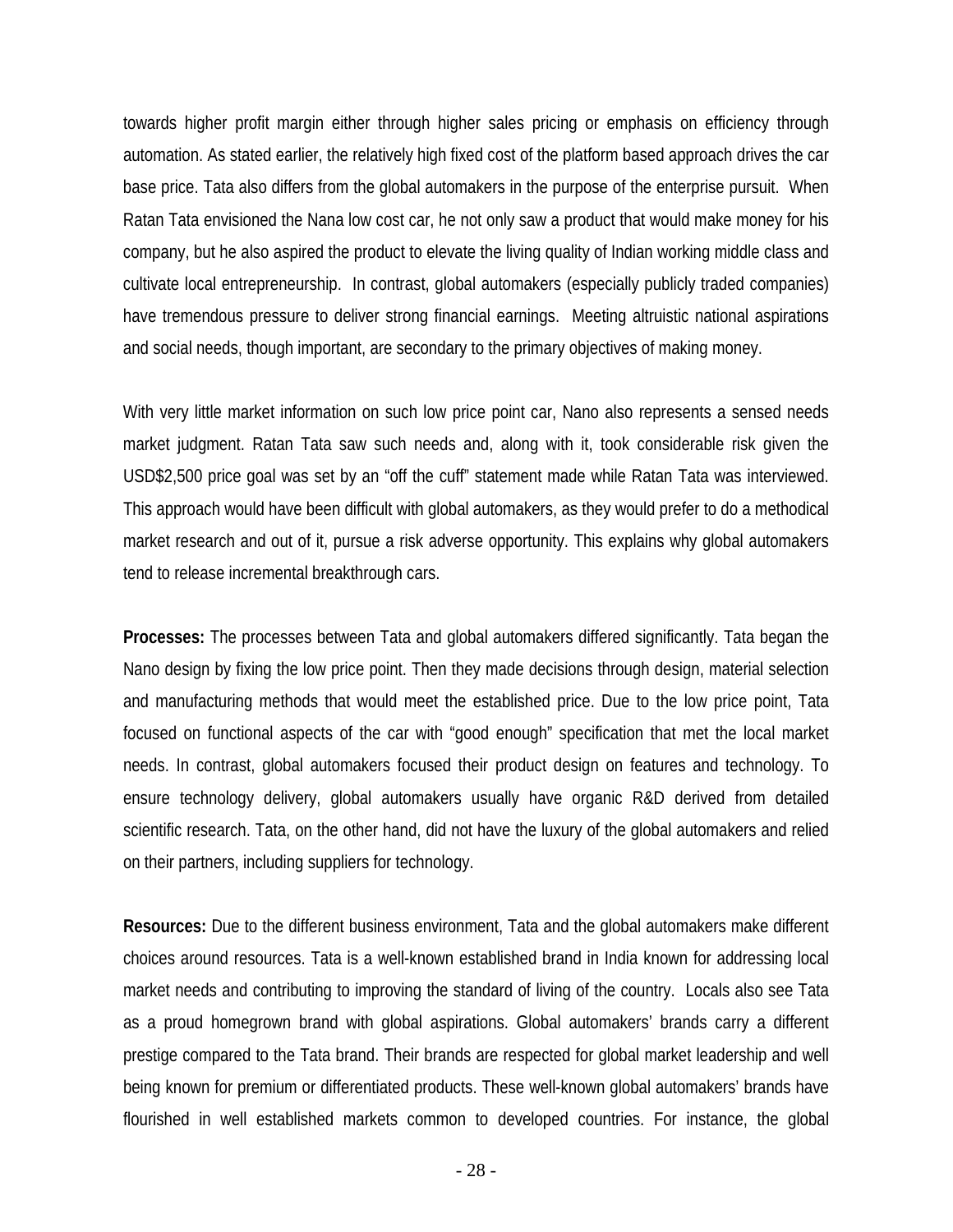automakers can rely on an extensive and comprehensive supply chain including their network of car dealerships.

On the other hand, Tata operates in a market where its infrastructure is still under development. For instance, in absence of car dealerships, Tata sent Nano "kits" to many small localized dealers which will be assembled directly for the customer at their designated pickup location. This was made possible by engineers who are cost conscious and familiar with the local market conditions. The availability of low cost labor gravitated Tata towards establishing low capital investment in the manufacturing facilities. Global automakers not having the low cost labor pool instead pursues capital intensive automated factories that employ highly skilled labor. The focus on product design driven by features and technology also takes advantage of the availability of highly specialized engineers with in-depth knowledge of a specific engineering or scientific functions.

Nano also highlights the relationship challenges companies will face in emerging markets. Although Tata obtained legal rights for the plot of land for manufacturing, they faced criticism from the local farmers. The farmers were unhappy with the low monetary compensation of sold land and concerned about the "Western" culture Tata would be bringing to their city. Global automakers also face challenges in dealing with government, regulatory agencies and society. However, in developed markets there are policies and guidelines in place that reduce the uncertainty. Thus, companies serious about succeeding in emerging markets must work hard to understand, appreciate and establish strong personal relationships.

In the next step, we will extend the in-depth analysis to include other MNCs that have shown success in emerging markets. The purpose is similar to our approach in studying Tata Nano; to identify traits in the form of RPV that distinguishes their approach in the emerging market. In this investigation, we included both global and indigenous MNCs for the following reasons. By studying successful MNCs in emerging markets, we could identify the struggle the organization had to face in adapting itself to the new market environment. We did not exclude indigenous MNCs as they represent another opportunity to study successful organic growth of an organization in their own market. It also provides an opportunity to contrast approaches taken by all of the successful MNCs. The team agreed to analyze six MNCs companies which meet the established the set of criteria below: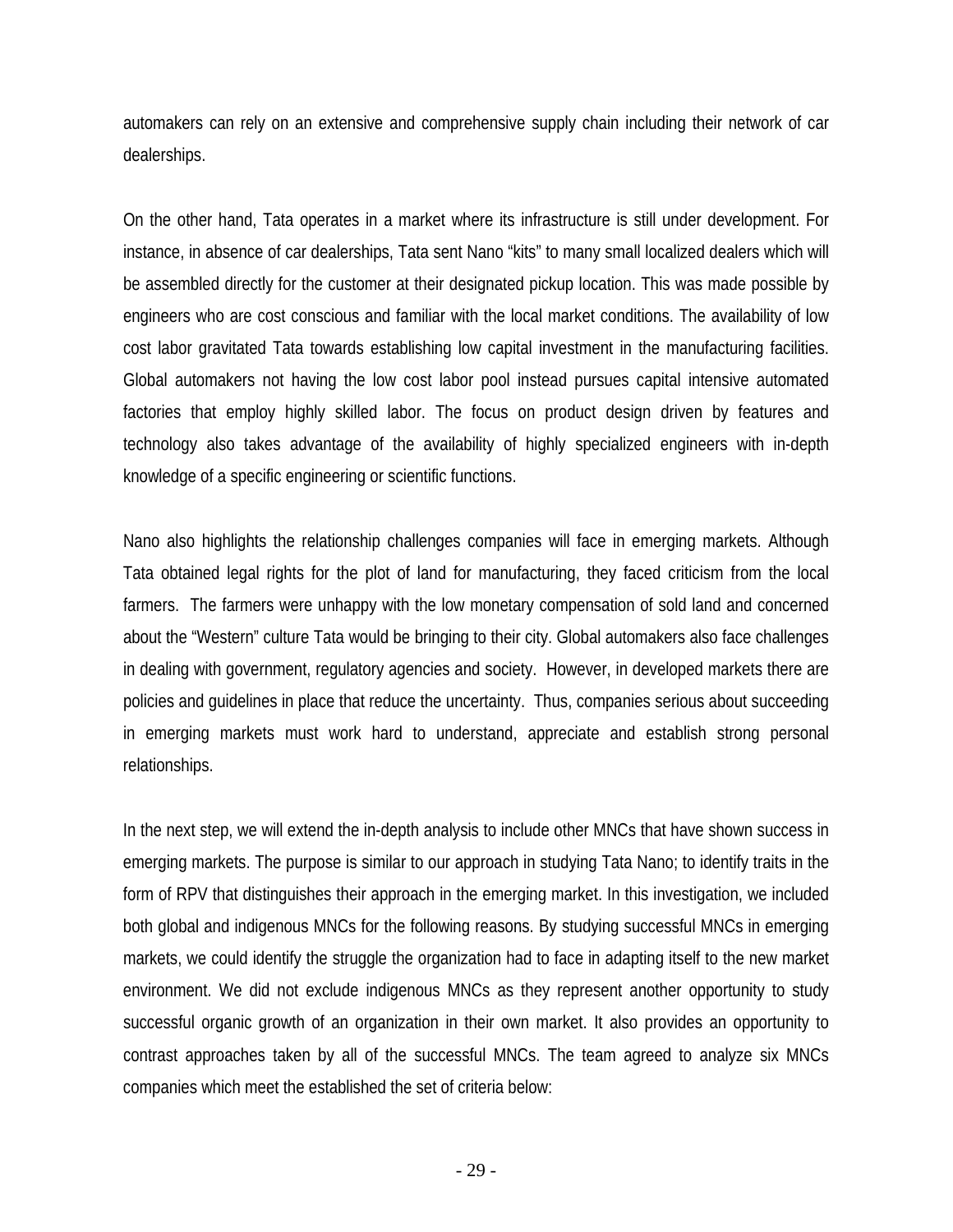- Year 2008 sales revenue must exceed \$4.6 billion, which qualifies them as a Fortune 500 company
- Percentage of sales from emerging market must be at least one-fifth of total revenue.
- Demonstrated continuous engagement in emerging markets for at least 10 years.

With the established guidelines, we have identified six MNCs companies in Table 2.2; five Western and one Chinese.

| Company                 | Corporate<br>Headquarter | <b>EM Product</b>                 | <b>Total Sales</b> | % Sales<br>from EM   | Entry<br>Year  |
|-------------------------|--------------------------|-----------------------------------|--------------------|----------------------|----------------|
| <b>General Electric</b> | <b>United States</b>     | <b>Medical Devices</b>            | \$182 Billion      | ~25%                 | Late<br>1980's |
| Haier                   | China                    | Home appliances                   | \$17.5 Billion     | $~15\%$              | Late<br>1980's |
| Nokia                   | Finland                  | Handheld communication<br>devices | \$50 Billion       | $-35%$               | Mid<br>1990's  |
| PepsiCo                 | <b>United States</b>     | Beverages & snack foods           | \$43 Billion       | $-30\%$ <sup>*</sup> | 1970's         |
| Caterpillar             | <b>United States</b>     | Commercial heavy equipment        | \$51.3 Billion     | $-30\%$              | Mid<br>1970's  |
| <b>General Motors</b>   | <b>United States</b>     | Automobiles                       | \$149 Billion      | $~10\%$              | 1990's         |

*\*LAF = \$5.9; UKEU = \$6.4 (UKEU includes Russia; estimate 30% for Russia = \$1.9); MEAA = \$5.6; Total = \$13.4 = 31%*  Table 2.2: Summary of six successful MNCs in emerging markets

## **General Electric (GE)**

GE is a well known and respected company with sales revenue totaling \$182 billion in 2008 (GE, 2008). Fortune magazine named the company in the Top 10 among "50 Most Admired Companies in the World" in its prestigious 2009 listings (Fortune, 2009). The company has a truly diversified portfolio in technology, media and financial services. Its product and services range from aircraft engines, power generation, water processing and security technology to medical imaging, business and consumer financing, media content and industrial products. GE is currently run by CEO Jeff Immelt who succeeded the charismatic Jack Welch when he stepped down for retirement in 2000.

When Jeff Immelt took over GE, he continued his predecessor's effort to invest in emerging markets. Opportunities in emerging markets are estimated to contribute up to one-fifth of GE's 2008 revenue and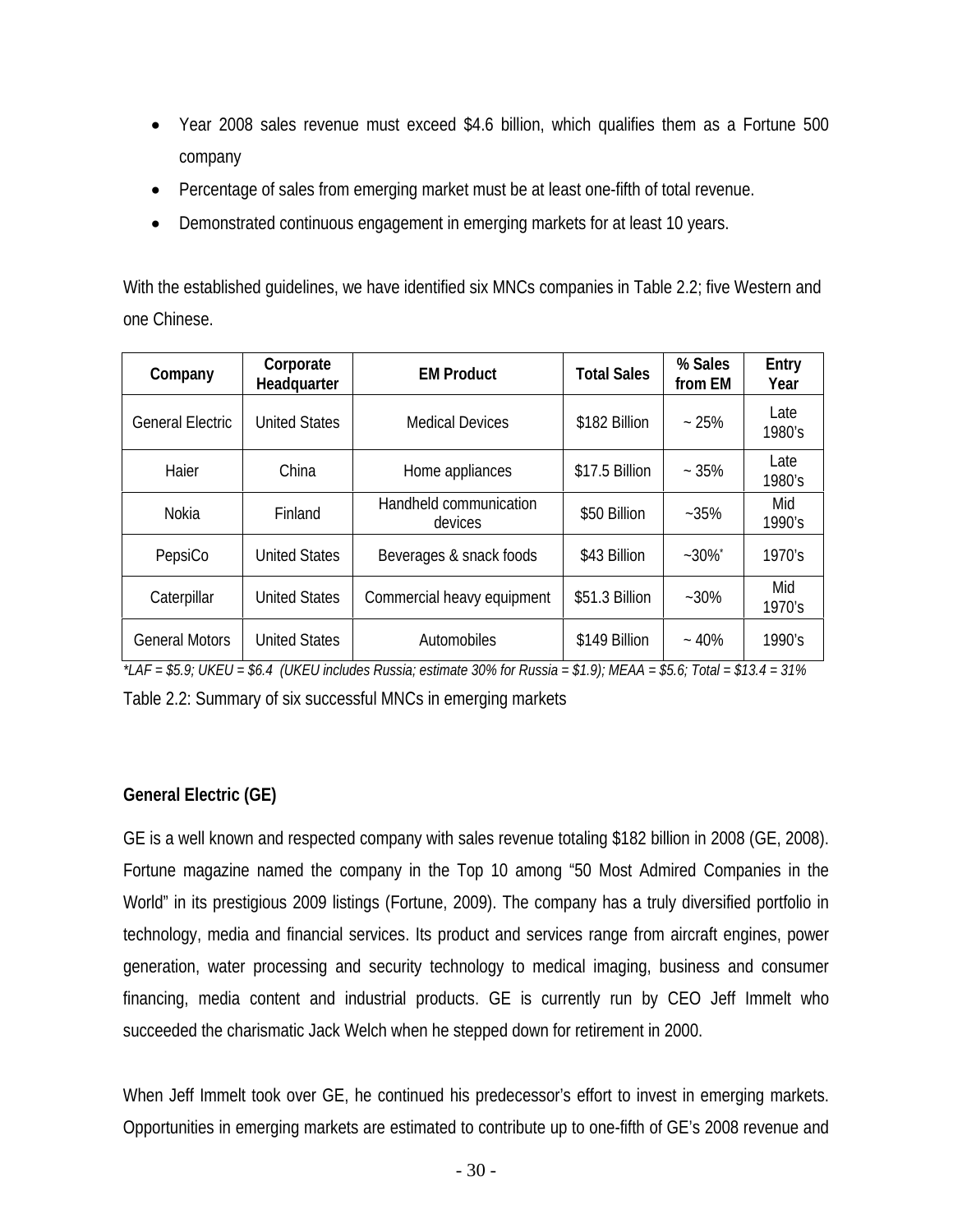its growth is expected to further accelerate (Reuters, 2008). It became one of the "Six-part Growth Processes" that he rolled out in the new corporate strategic framework (Bartlett, 2006). By emphasizing emerging markets as a high business priority, Jeff Immelt made it a critical value in the decision making of the company. The ramification of this new priority is clear particularly in the GE Healthcare division. Recently, the division announced that it has earmarked USD\$6 billion as part of its five-year global expansion drive in India (CNBC, 2009). The new commitment follows a long and consistent string of efforts ever since Jack Welch visited India in 1989 and opened the first R&D laboratory in Bangalore in 2000 (Roy, 2009).

However, GE faced tremendous challenges in their early efforts in penetrating emerging markets particularly in India and China. GE business leaders were accustomed to designing premium products that capture high profit margin for developed markets and were not cognizant of emerging market needs. In the early years when GE began selling medical systems in Indian market, they were unsuccessful. The price tag was too high for poor Indian hospitals and too complicated to use. Similar failures occurred with the early ultrasound machines sold by GE in China during the 1990s. The ultrasound machine produced high resolution images but was expensive and bulky in design. As suspected, both machines were originally designed in developed countries where performance mattered most. However in emerging markets like China and India, "price mattered most, followed by portability and ease of use" (Immelt, Govindarajan & Trimble, 2009).

Recognizing their mistakes, GE reinvented their approach in entering emerging markets. The company became more aware of the need to create value driven product features and pricing. GE Healthcare India began to offer lower price point medical systems by refurbishing old equipment. The company also appealed to doctors who travelled frequently by introducing laptop machines (Jain & Harris, 2008). In China, GE took a more radical approach by redesigning the ultrasound machine resulting in cheaper price point. Its performance was not as high but good enough for simple applications such as detecting enlarged livers, gallbladders and stomach irregularities. The product was an instant hit with Chinese doctors not only for the reasonable pricing but the emphasis around portability. Since the company launched the product globally, sales have increased from \$4 million in 2002 to \$278 million in 2008 (Immelt, Govindarajan & Trimble, 2009).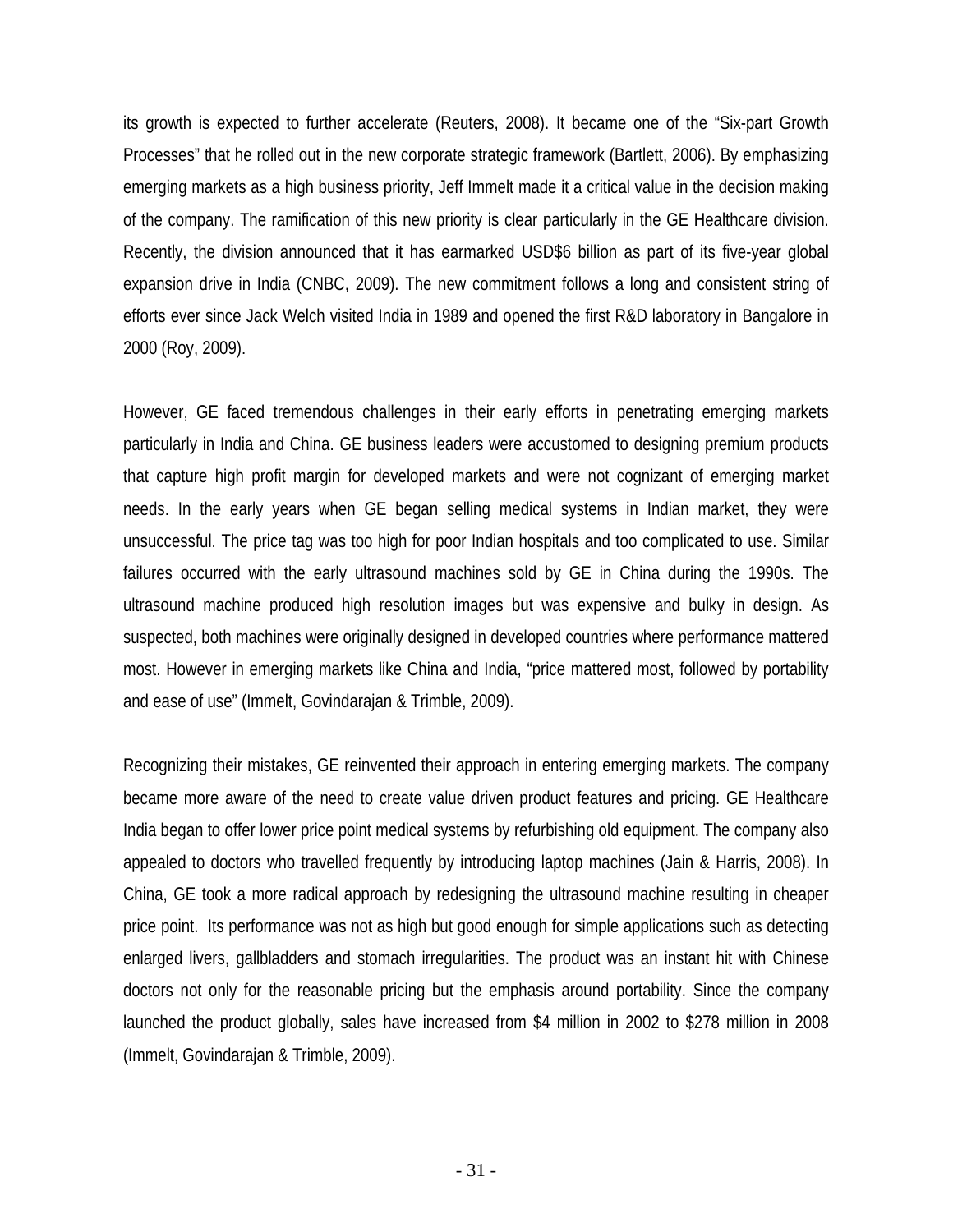The recent successes of GE in India and China highlight another important subtlety of emerging markets. For MNCs to be successful in these markets, they must balance their monetary motivation with the country national aspirations and social needs. In a country with more than ninety percent of the population still relying in poorly funded and low tech hospitals, Chinese doctors must often travel to these rural outposts to treat their patients. So when GE introduced the compact ultrasound machine in China, it fulfilled not only the needs of the doctors but also accommodated the China national healthcare infrastructure (Immelt, Govindarajan & Trimble, 2009). GE also learned that they must be sensitive to the country cultures. They got into trouble with scandals involving Indian doctors misusing the company ultrasound machine to determine the sex of the unborn baby. The illegal usage of ultrasound has been linked with an increase in abortions of baby girls. Indian healthcare officials have derided the company for aggressively promoting the product without regard to the moral ramifications of the technology usage. GE has responded by working with healthcare officials to develop a stringent sales policy around ultrasound in India (Jain & Harris, 2008).

GE is also making radical efforts in transforming their resources to be successful in emerging markets. One good example is how they structured the emerging market organizations. Conscientious of the enormous growth potential of ultrasound products in China, Omar Ishak, who is the President of GE Healthcare Systems, had the local product development China team reporting directly to him. It created an anomaly within the division as the small China team had not yet produced any significant sales. However, the direct reporting structure to Ishak enabled him to protect key resources within the team from being diverted to other more profitable business units. Under his watch, the China team expanded from 132 to 339 employees in 2007, and, more impressively, the number of engineers increased by five times during that same period (Immelt, Govindarajan & Trimble, 2009).

Ishak went one step further by giving broad authority to the GE China team, enabling creation of their own organic business structure ranging from sourcing, manufacturing, marketing, sales and service (Immelt, Govindarajan & Trimble, 2009). This enabled them to develop processes and assemble resources to match the country needs. For instance, the China team recognized that doctors in rural China were less familiar with the medical equipment that GE was selling compared to doctors in rural cities. In response, they developed sales and service strategies by emphasizing training, offering online guides, designing simpler keyboards and created built-in presets for certain tasks. The GE China team also created its own built in-country teams instead of relying on the company global customer support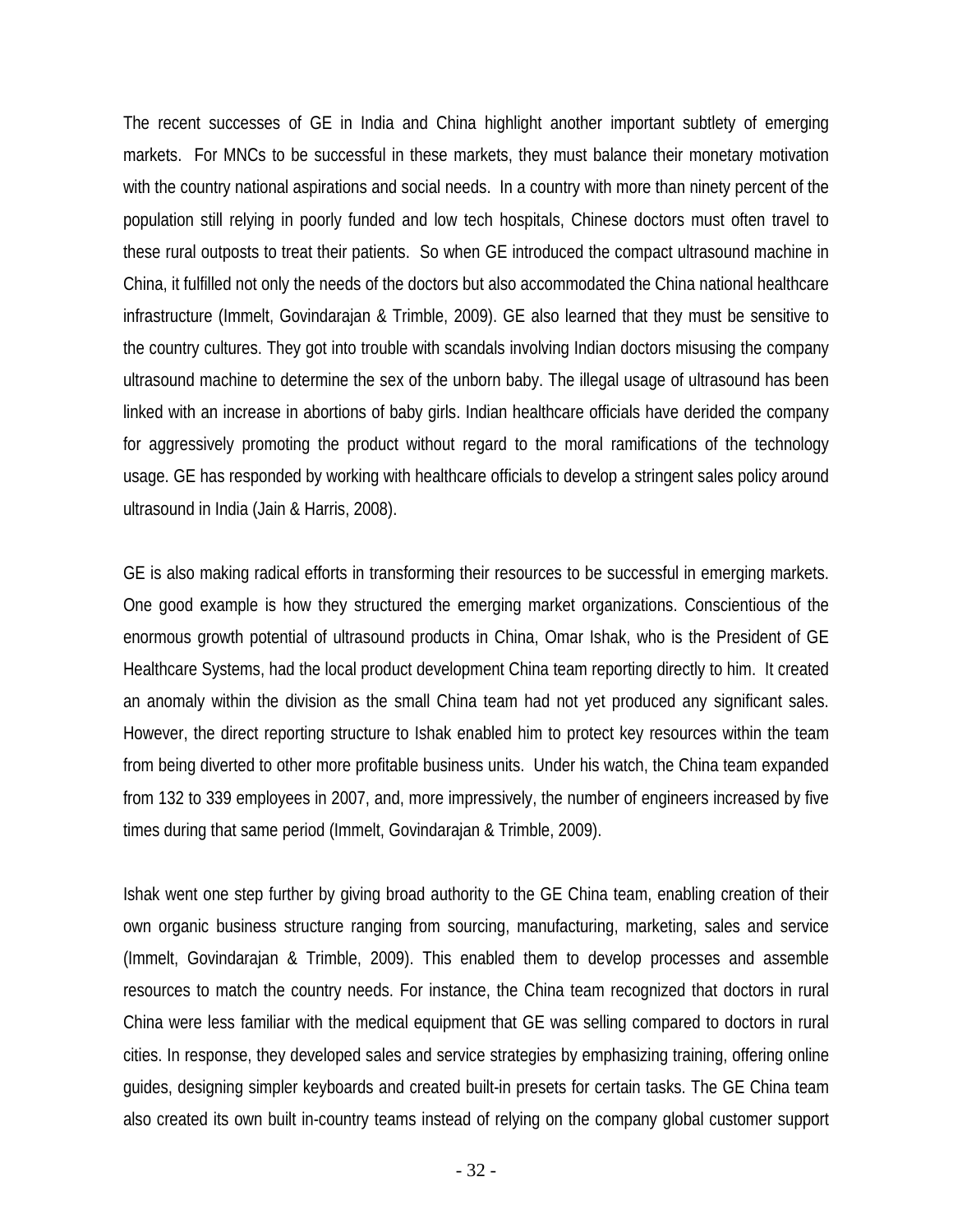and replacement parts organizations. In respect to time to market, Ishak shortened the product development cycle as China government approval is less intricate that wealthy countries. All these decisions have enabled GE to be nimble and cost effective in China (Immelt, Govindarajan & Trimble, 2009).

In meeting the emerging market challenges, GE recruits heavily from local workforce. This approach is not only practical from cost standpoint as local employees including engineers demand lower salary but these resources also have expertise absent in developed countries. In the compact portable ultrasound development in China, GE was able to hire engineers with a deep knowledge of miniaturization and lower power consumption, and a commercialization team well versed in health care in rural China. However, these local resources usually lack deeply specialized technical knowledge available in developed countries. For the compact ultrasound machine development in China, Ishak tapped into GE's vast global R&D resources and was able to obtain three highly respected development engineers from Israel, Japan and South Korea. They bring highly specialized skills not available in the China team. The combined technical talent and well funded R&D budget (\$15 billion for 2008) enabled them to launch a dramatically cheaper ultrasound model in China (Immelt, Govindarajan & Trimble, 2009).

A smaller and less resourced company would not have been able to pull this off. Another "upper hand" that GE has in being successful in emerging market is their strong brand name. BusinessWeek in its 2008 ranking, named GE the fourth most valuable brand in the world (BusinessWeek, 2009). The strong branding helps GE enormously in creating an effective presence among the public, businesses and government officials in the emerging countries in which it operates.

#### **Haier**

Haier company is one of the largest home appliance manufacturers in the world with sales revenue totaling \$17.5 billion in 2008. The company started from humble origins as a failing China state owned enterprise and was later turned around by Haier founder; the charismatic Zhang Ruimin. Today the company's four leading product categories including refrigerators, refrigerating cabinets, air conditioners and washing machines captures over 30% of the China market. In overseas markets, Haier products are available in twelve of the top fifteen chain stores in Europe and ten leading chain stores in the USA (About Haier, 2009). Haier is also working to extend its market leadership in the technology domains of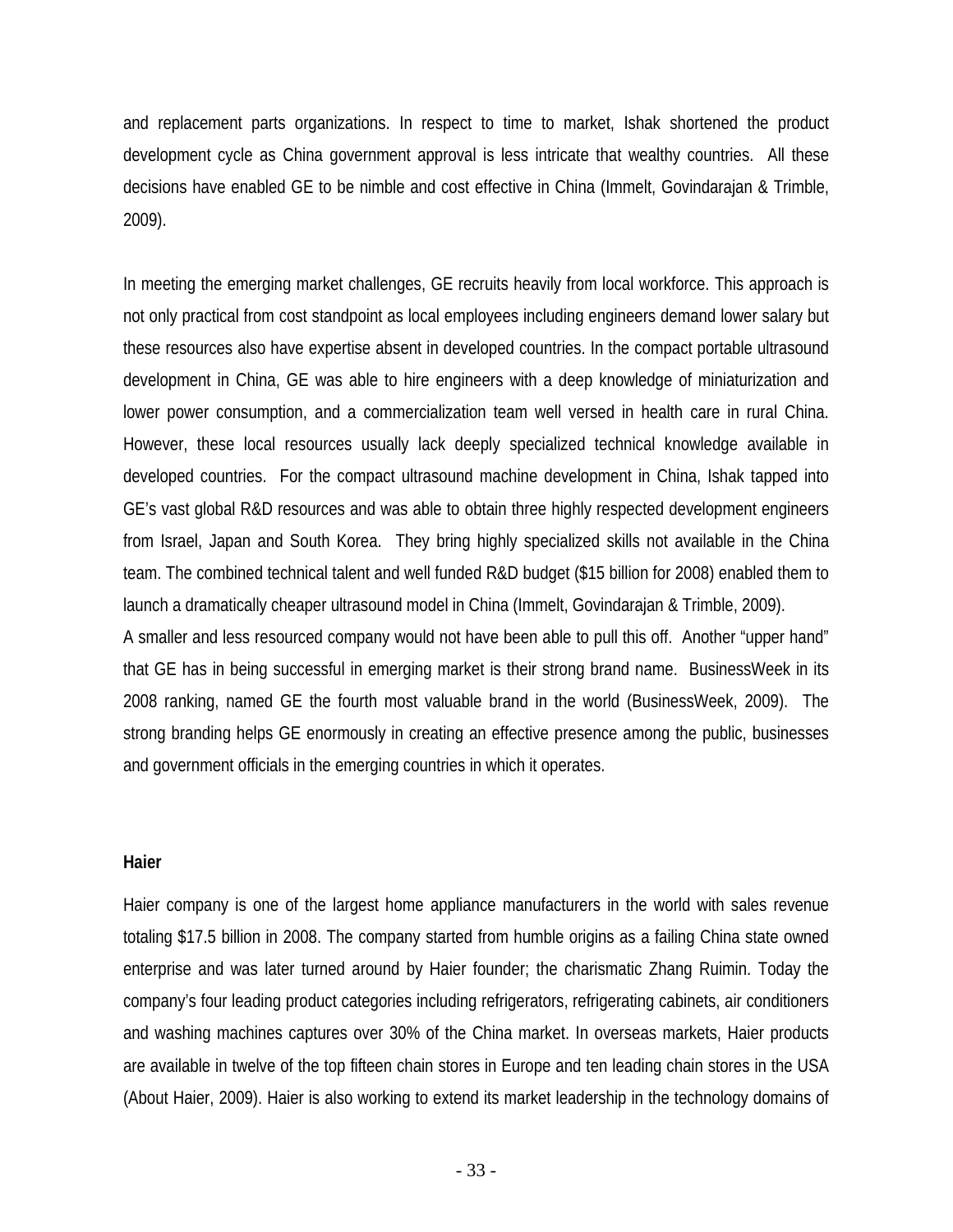intelligent integrated home furniture, networked home appliances, digitalization, and large scale integrated circuits.

One of Haier's unique characteristics is it currently represents one of only a few Chinese indigenous companies that have broken out to become a global competitor. Their success is made possible by the strong values instilled by Zhang Ruimin. When Zhang took over debt ridden Qingdao General Refrigerator factory in 1984, he quickly fostered the importance of high quality products as a key value among its employees (Paine, 2001). Frustrated that his initial effort was not gaining momentum, he pulled out 76 flawed refrigerators and ordered employees to smash them. The example sent a strong message to the employees that quality cannot be compromised. The lessons in emphasizing quality are still continued today. In daily morning production briefings, supervisors will call out the names of the employees who had made the most mistakes the previous day and lecture them in front of everyone (Newsweek, 2005). Haier's emphasis on quality is an abnormality among Chinese products which are known only for their low price point.

Haier's focus on quality differentiated them from about 300 refrigerator manufacturers when the company started in 1984. Customers were frustrated of unreliable competitor refrigerators and flocked to buy Haier's when it was first introduced in three Chinese major cities. In the second year, Haier's profit reached RMB 1 million; an impressive accomplishment for an indigenous Chinese company. Throughout the four years of explosive growth, Haier resisted mass production while continuing to focus on delivering quality. More impressive, Haier was able to command a 15% price premium even though the refrigerator market tanked in 1989 (Palepu, Khanna & Vargas, 2006).

Another one of Haier's unique values originates from its indigenous origins. Being a former government enterprise entity, Zhang has to meet the delicate needs of the corporation to make profit while also fulfilling the social needs of its employees and pleasing government officials. Collective enterprise has clear obligations to the Communist Party; however, for former large collective enterprises like Haier, the laws governing relationships between the entity management and politicians becomes murky. In absence of defined relationships between entity and government, established customs and negotiations with local politicians become the default approach. This makes Zhang's job difficult as he must serve the needs of municipal government even though he is no longer a government administrator of Haier. "He could be fired under the pretense of various excuses such as poor profitability, labor disputes or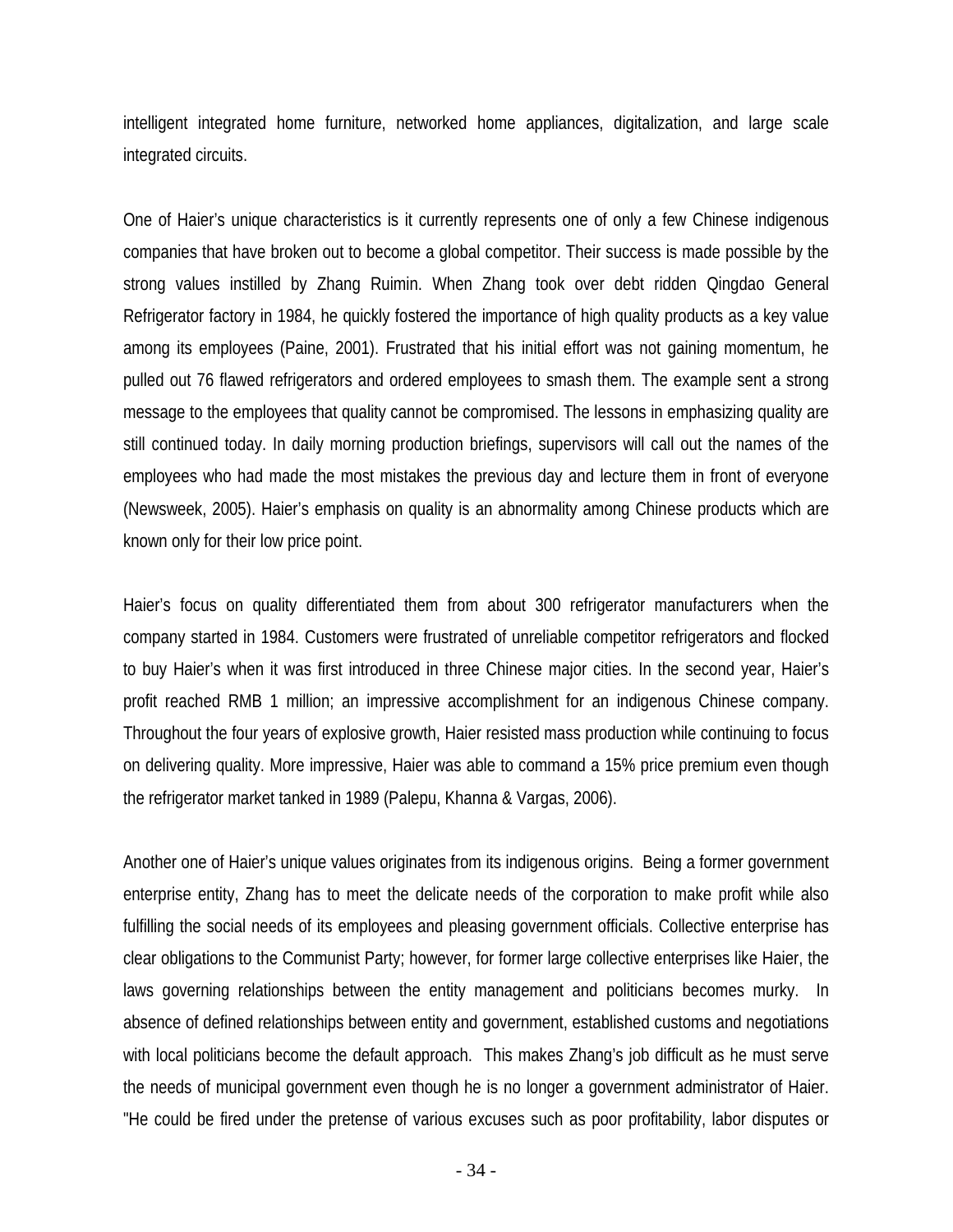mismanagement of funds. Zhang summarize this best with the following remark, "You have to have three eyes: one on the market, one on workers, and one on the government" (Palepu, Khanna & Vargas, 2006).

Other than obligations to the government and employees, Zhang made it a priority to be a good citizen. He felt that the company role should not only be to make profit, but also must be able to "repay the society and better human life" (Paine, 2001). As the company grew, Zhang initiated many projects geared towards sustainable and environmentally friendly products. He began research and development on a green refrigerator; a CFC free, low energy consumption model designed in cooperation with the U.S. Environmental Protection Agency. At corporate level, he made the manufacturing of environmentally friendly products a new goal for Haier. The company was also active in the community, making significant commitments in "sponsoring education programs including funding primary schools for impoverished children, educational cartoons and popular children science magazine" (Paine, 2001). The altruistic value held by Zhang seems especially similar to the values expressed by Ratan Tata when he introduced the Tata Nano. Both see their product creations not only as means of achieving monetary gains but also as alleviating the living standards of their people.

Haier has refined its internal processes to understand and meet the salient needs of its customers. For instance, the company's 42 distribution centers throughout China were given enormous latitude to operate as independent sales companies. This unique arrangement creates a very responsive organization to the needs of the customers. As an example, Haier developed a new washing machine to wash not only clothes but also sweet potatoes and peanuts. For western customers, this seems highly unusual; however, the unique product line satisfies the needs of rural farmers who see washing machines as dual purpose. A similar approach was taken by Haier in designing a refrigerator with a special compartment for pickling Korean kimchee cabbage. The company recognizes Korean's obsession with the pickled cabbage and designed a product to meet their unique needs (Palepu, Khanna & Vargas, 2006).

Through listening openly to the feedback of customers, Haier was able to create 96 product categories and 15,100 customized specifications (Palepu, Khanna & Vargas, 2006). Haier executives contend that they were able to offer so many varieties and still keep cost down by maintaining modular product architectures. To do this, Haier also relied on their current design and R&D center. This in-house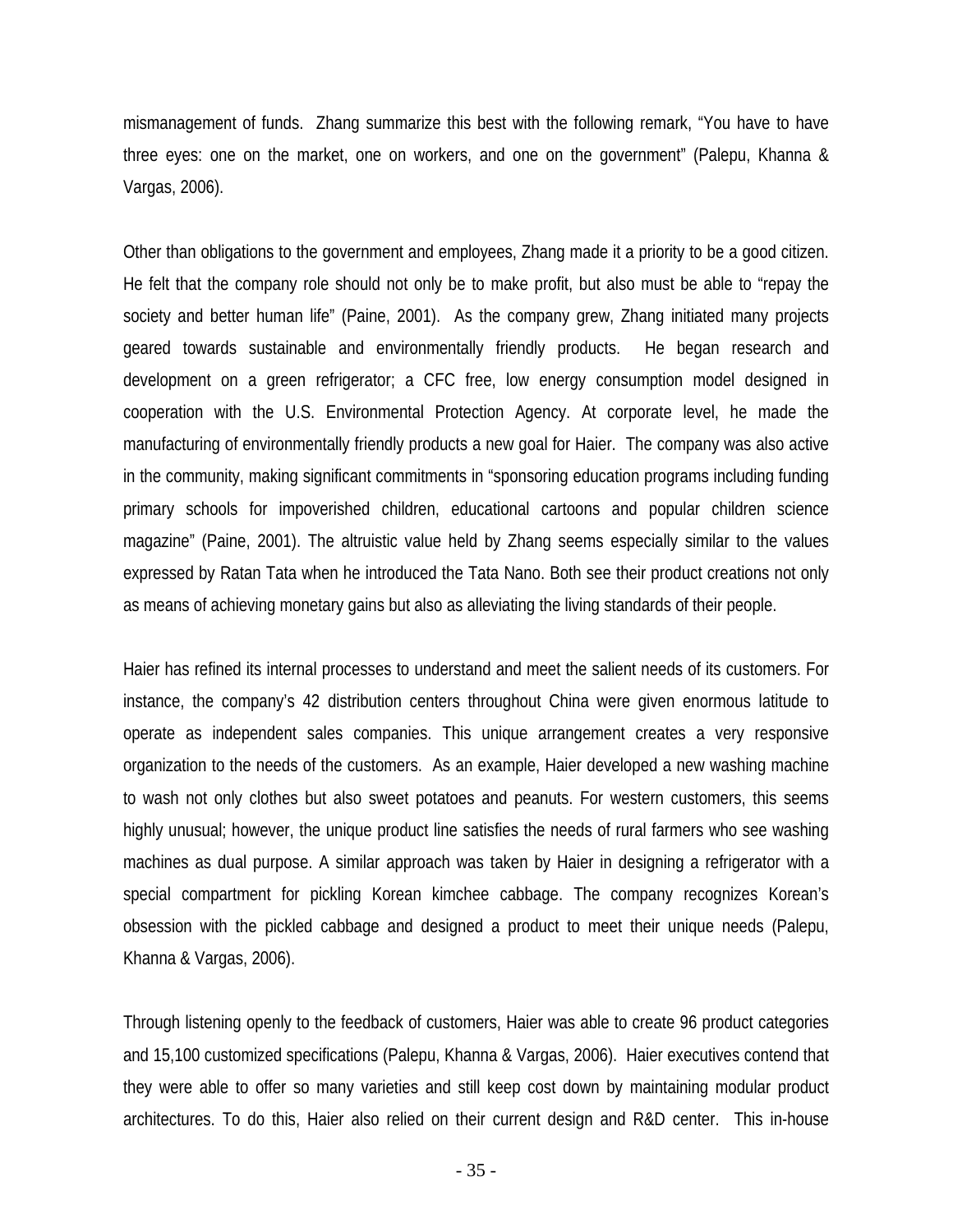capability originated through infusion of foreign technologies into the company. A good example was Haier's early partnership with Liebherr-Haushaltsgerate of West Germany. Haier offered Liebherr-Haushaltsgerate sales channel access into China in exchange for West Germany modern refrigerator manufacturing technology. A similar partnership was struck with Mitsubishi of Japan for licensing their refrigeration technology (Paine, 2001).

In terms of resources, Haier has established 29 manufacturing bases, eight comprehensive R&D centers, and 19 trade companies throughout the world (Haier, 2009). In 1990, Haier set up a service center in Qingdao that used a computerized system to track tens of thousands of customers. Haier also possesses a highly efficient distribution system. Unlike other Chinese indigenous companies, Haier adopted a vertically integrated distribution system. The system integrates every supply chain from purchasing, raw materials delivery and product distribution. To maintain the cost of covering the large geographic distance of China, the company developed a JIT (Just-In-Time) inventory management system (Palepu, Khanna & Vargas, 2006). Of all Haier's resources, the most important is the company brand image. CEO Zhang has worked tirelessly to build a brand based on unrivaled quality and customer service.

Zhang's dedication is paying off by the various recognitions the company has received. IDG (International Data Group) and RBI (Reed Business Information) ranked Haier 18th among "2008 Global Top 50 Consumer Electronics Brand" and 1st for the third time in a row in "2008-2009 Top Brands" from China (Reuters, 2009). Despite the accolade of global rankings, the most important are the stories of loyalty among Haier's customers such as the one from taxi driver Chu Xiaoming. Chu called Haier's customer hotline half-heartedly to fix his 10 year old Haier refrigerator that broke down. To his surprise a uniformed serviceman showed up on his doorstep the next day and fixed the refrigerator for less than USD\$36; a relatively small sum (Palepu, Khanna & Vargas, 2006). It is this base customer loyalty that continues to fuel Haier's growth.

#### **Nokia**

Nokia is the world's leading maker of mobile devices and a pioneer in mobile telecommunications. In 2009 it was recognized as 5th most valued brand in the world, and in 2008 Nokia had net sales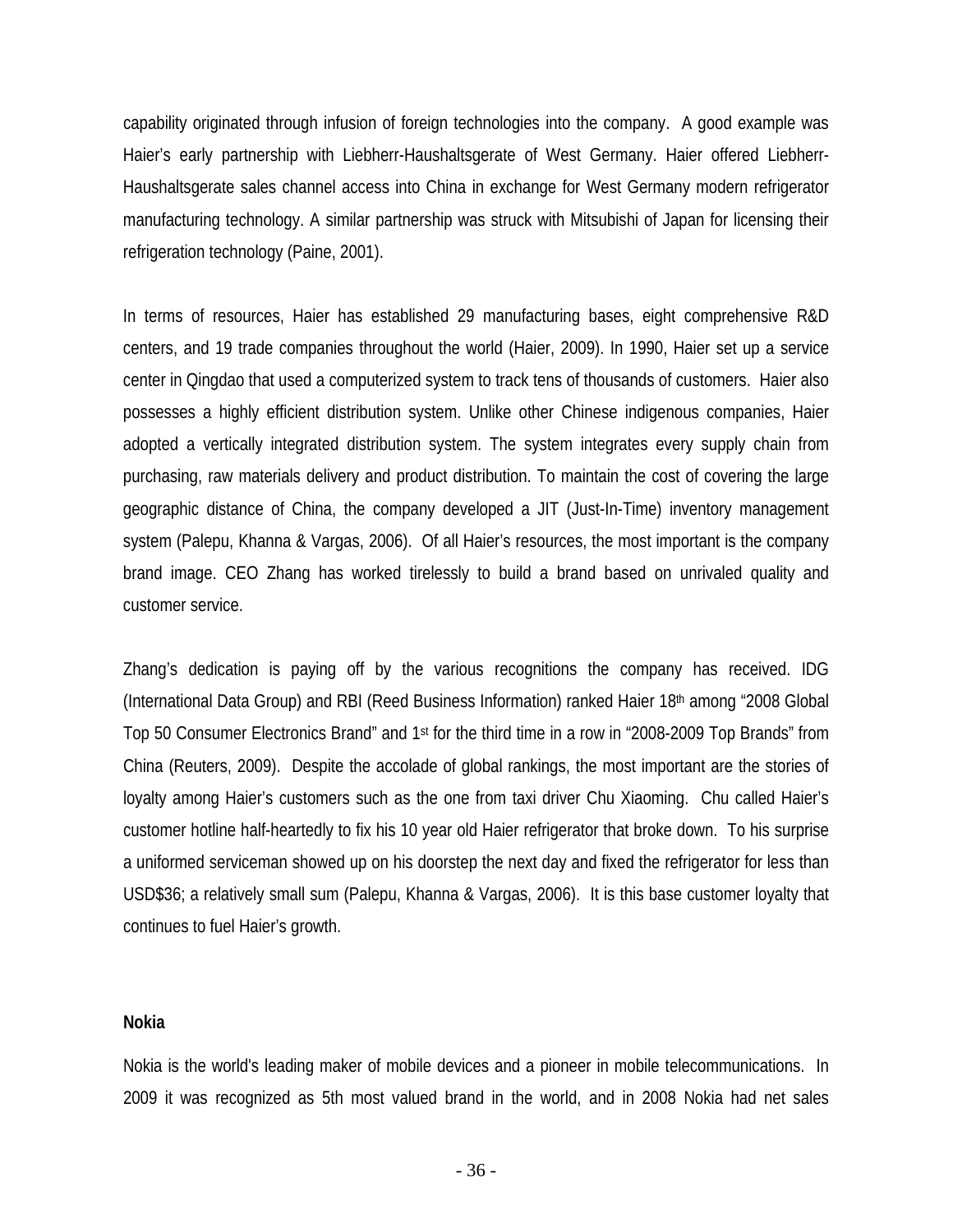exceeding USD\$50 billion and employment of approximately 125,000 people world-wide (Nokia Now, 2009).

A large factor in how it attained this status was growth in emerging markets (primarily India and China) where it obtained approximately 35% of its total revenue in 2008. Nokia started out in telecommunications in the 1980's by developing and manufacturing products for both the European markets undergoing deregulation, and for mobile networks which were becoming global. In 1987 the Global System for Mobile communications (GSM) was adopted as the European standard for digital mobile technology, and in 1991 Nokia equipment was used to make the world's first GSM call (The Move, 2009). In 1992, Nokia made one of its most important strategic decisions in its history and decided to focus on its telecommunications business, and it became the world leader by the end of the decade (Mobile, 2009). "After the strategic change of 1992, Nokia saw a huge increase in sales to North America, South America and Asia" (Leading, 2009). In 2005, the billionth Nokia phone was sold (Nokia Now, 2009), and approximately one in three phones in use today is a Nokia phone (Our Commitment, 2009).

In 2005, both Nokia and Motorola were poised for growth in emerging markets, being described as "the only serious contenders in this segment", and that "as the world's No. 1 and No. 2 makers, respectively, they're the only companies able to churn out ultra-cheap phones with the features, quality, and brand names customers want" (Reinhardt & Johnson, 2005). Also in 2005, it was suggested that EMs could be "gold mines" for companies that go downscale, and that Nokia and Motorola had models priced under \$50 with expectations of growing 100% annually for the next five years (Reinhardt & Johnson, 2005). But by 2008, Motorola dropped to fourth place (Ihlwan, 2009). Why?

In 2004, the developed world had 60% cell phone penetration; therefore, this drove an expectation in Nokia that 80% of new customers would be from EMs. This belief became a criteria by which they made decisions (a "value"), and they cut costs to enable profits on revenues of \$10/ customer (Reinhardt, 2004). Values reflect a firm's business model and this could be seen in 2006 with the aggressive promotion of phones costing as cheap as \$35 as part of their global emerging-market strategy, since it was clear that falling handset prices play a big part in making mobile phone use affordable (Balfour, 2006). The decision to push into India, China and other emerging markets was a key in sales success with over 60 million mobile devices sold in the fourth quarter of 2006 – more than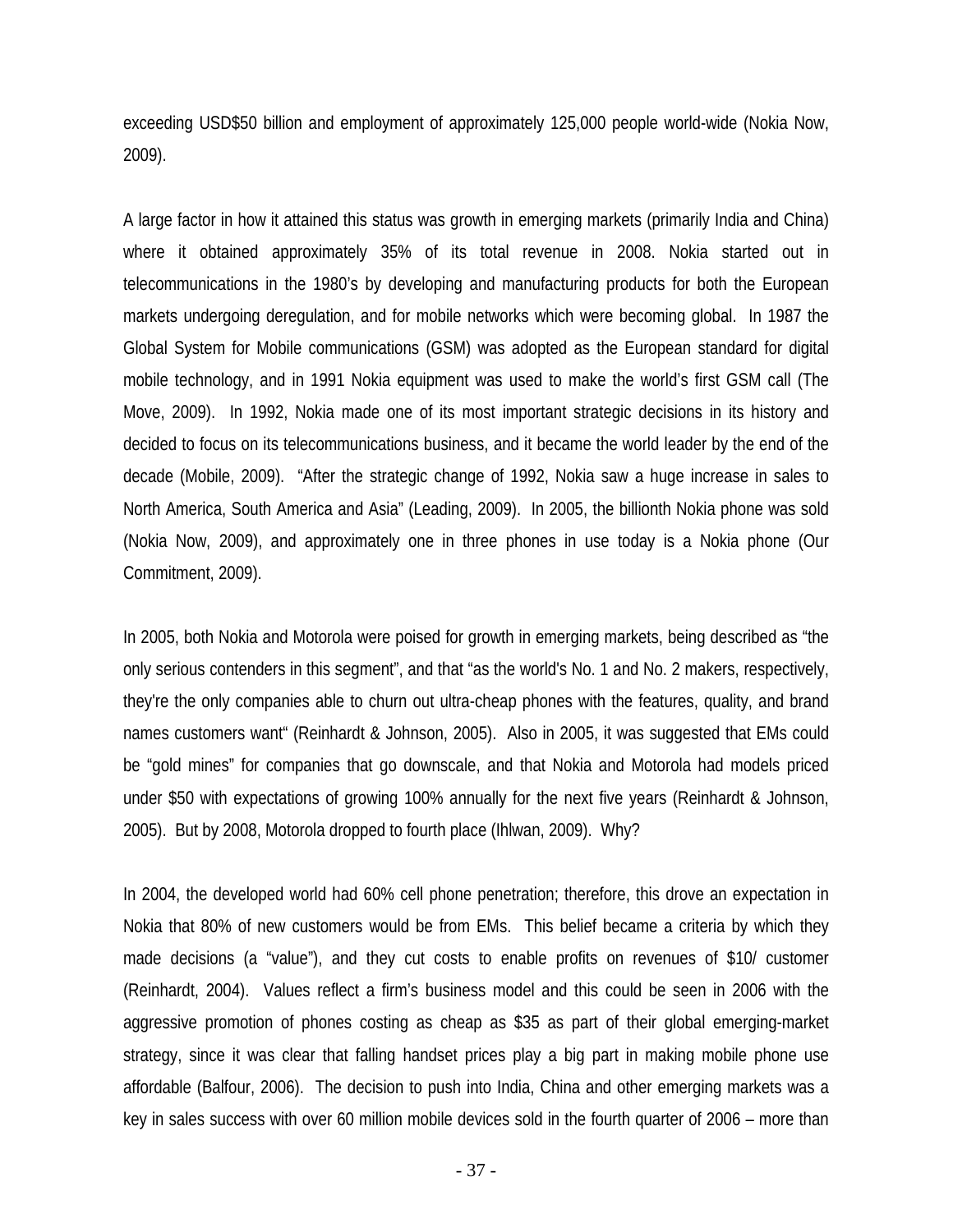half of the devices sold worldwide (Norton, 2007). But, by 2007, further price declines rocked Motorola, whose values and business model caused them to focus too heavily on the highly popular midrange "RAZR" without finding a similar hit. Nokia could also better withstand price declines because of its sheer size, and because it made decisions to spread its risk more widely across product lines (Norton, 2007). Through diversification of its products (having a lineup of some 100 models) and increasing its geographical reach, Nokia was less vulnerable to shocks than it was previously (Ewing, 2007, Jul 20) (Norton, 2007). Nokia's values also drove decisions to accumulate USD\$9.5 billion in cash and practically no debt, so it can invest far more than rivals on developing new products or conquering new markets -- and thus build even more intimidating economies of scale" (Ewing, 2007, Jul 20).

"Nokia relies on a strong corporate culture and the company values: customer satisfaction, respect for the individual, achievement, and continuous learning. Their management approach – the 'Nokia way' comprises the Nokia values, its organizational competencies, and its mode of operation and processes used to maintain operational efficiency" (Masalin, 2003). Nokia is characterized by a fast, flexible, and networked organization that emphasizes understanding the market to get winning foresight, and effective execution. Value-based leadership is key with leaders possessing speed, openness, integrity, humbleness, accountability, and responsibility as well as embracing teamwork, empowerment, and efficient process thinking (Masalin, 2003).

It is easy to see how Nokia's values drove the establishment of world-class processes in product development, manufacturing and distribution which further enabled it to maintain its business model emphasizing good profit margins while shifting to low-cost phones. Operating profits in the first quarter of 2007 were 16.8% on mass-market mobile phones compared to 18.8% for high-end multimedia devices. "Nokia makes money at the low end because of its superefficient supply-chain and manufacturing systems. It also keeps costs and complexity under control by sharing components among devices and designing phones that have fewer parts than competing models" (Ewing, 2007, Jul 20). This pushed Nokia to the number one spot in AMR Research's 2007 survey of top supply-chain operators, which was ahead of both Toyota and Wal-Mart (Ewing, 2007, Jul 20).

But what also enables low cost manufacturing as well as sales is a good design process, and Nokia "has applied both a macro and micro focus to its design strategy across a spectrum of demographics, concentrating much of its effort on developing markets" ("Alastair Curtis", 2008). This has been enabled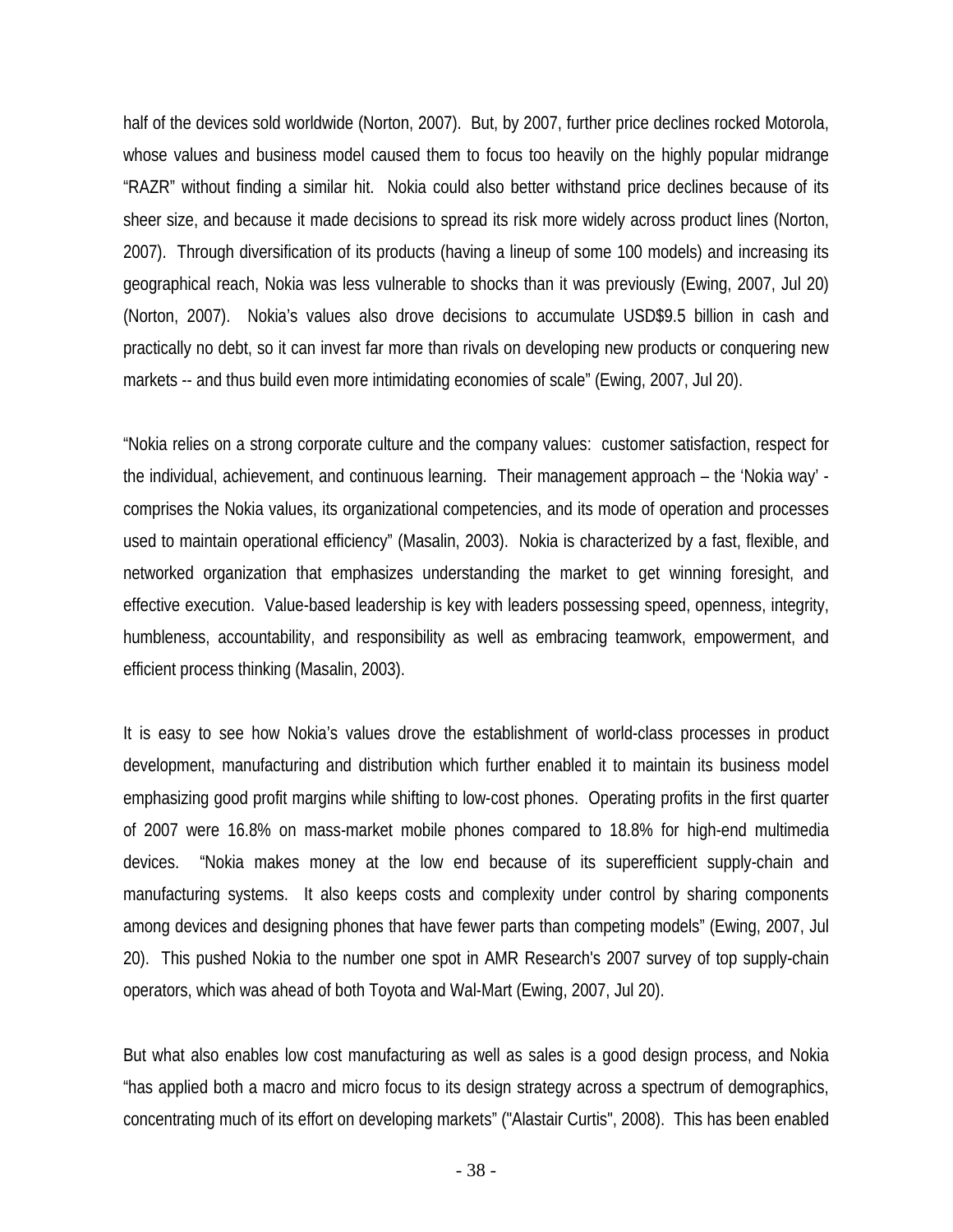by the creation of design centers in emerging markets which give designers and researchers the opportunity to dig into the local communities to yield products that address the needs and desires of the specific market. One example is a phone which can be shared among multiple users, has an easy grip design for high humidity situations, and a dust-repellent keyboard, as well as a flashlight for power outages ("Alastair Curtis", 2008). This illustrates a key part of Nokia's plan to add 2 billion new users by reaching out to emerging markets, including China, Brazil, Indonesia, Africa, and India. Their process begins with anthropologists and psychologists that spend time with people around the world to understand how they behave and communicate in order to spot early signals of new behavior patterns. All of these observations generate ideas in teams that look out five to fifteen years to identify megatrends, and to come up with concepts on what mobile design could do to influence and react to them. Also considered are long-term, societal trends in addition to short-term trends around colors, textures and fashions. Local and country-specific trends are identified and compared across countries to identify similarities in lifestyles and global trends (Lakshman, 2007).

Translating these findings into functionality is the next challenge of the design process. One of the barriers to communication in rural areas was cost and it resulted in the aforementioned sharing of mobile phones among villages or families. This opposes a basic assumption that a mobile phone is owned and used by one person, and it impacted the design. A new phone was developed that had a top priority of shared usage where each member could save contacts and numbers separately from others. It also has a call tracker to enable the setting of either a time or cost limit on calls. But the studies also incorporate other cultural and consumer findings. For example, they can include localized languages, and have a "demo mode" to enable a new user to quickly learn how to use the phone (Lakshman, 2007). In addition, they are designing address books that uses symbols instead of names since often people are semi-literate (Upbin, 2007). Furthermore, a couple of models were created just for China which use stylus input to handle written Chinese characters (Tan, 2007). Clearly, their process which includes the practice of "ethnography" is highly valued by Nokia to gain key customer insight.

Due to economies of scale and their highly tuned manufacturing and supply chain processes, even their entry-level phones offer extras for low-income customers, and it's what's helped to "generate sales in 2006 of USD\$3.7 billion for Nokia in India, making the company the market leader in the fastest-growing mobile-phone market in the world" (Ewing, 2007, May 4). "Meanwhile, Motorola's low-cost phone for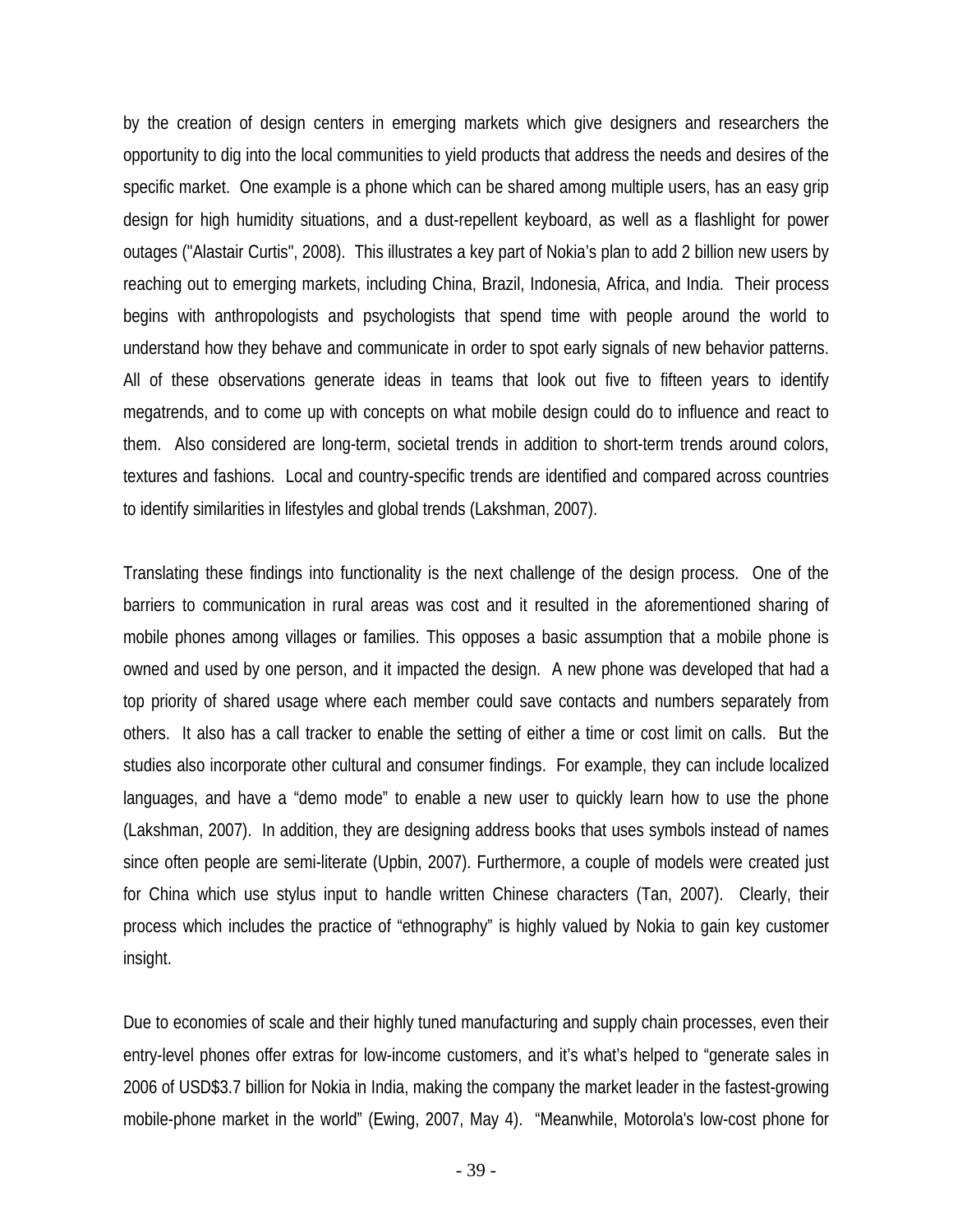India has been a flop despite a USD\$35 price tag, in part because its limited features didn't convey a sense of status to potential buyers" (Ewing, 2007, Jul 20). "In these markets the brand is a very important part of what a mobile phone represents; it's how people express themselves" (Capell, 2007). In India, there's aspiration associated with the purchase and it has to project the right image, but in China it has to be the right bargain so pricing is important (Lakshman, 2007). Nokia's product development process enabled it to understand the different customers better than Motorola. In addition, phone quality and service after sale are highly valued and enhance the brand image. A farmer who came to the Nokia van to get his phone tuned up was quoted as saying, "My family members are all using Nokia," he says. "It's a very good-quality hand phone. You can drop it on the ground many times and it still works" (Tan, 2007).

But Nokia's initiatives for emerging markets extend beyond product innovation and manufacturing. It is also breaking new ground on its processes related to marketing, sales, distribution and service in emerging markets. During a visit to slums outside Nairobi, Nokia representatives learned that people will form clubs to buy handsets one at a time by pooling money, until eventually every member has one. Nokia is now developing ways to encourage this type of self-financing, knowing it has to explore many ideas in order to maintain sales growth (Ewing, 2007, May 4). Another example of a new process which is tailored to emerging markets is "eRefills" which decrease prepaid service administration costs while also boosting usage by cash-strapped customers who can purchase very small increments of airtime from street vendors.

The processes discussed thus far, that provide cost-effective value to customers, are not possible without the appropriate resources – the people, equipment, technology and relationships. For example, Nokia used new technology to reduce the number of required towers, as well as the expense of each tower, which enabled them to cut operating costs and lower the price of service. In addition to "eRefills" technology alluded to above, Nokia even provides a technology that allows conversion of voicemail to text to reduce usage of airtime for just listening. "Nokia has gone further than any company in pulling together a complete packing of equipment, software and services aimed specifically at less-wealthy countries" (Reinhardt, 2004).

Additionally, "The company has invested hundreds of millions of dollars building distribution systems and networks of retailers in developing countries, including vans that bump along the rural roads of India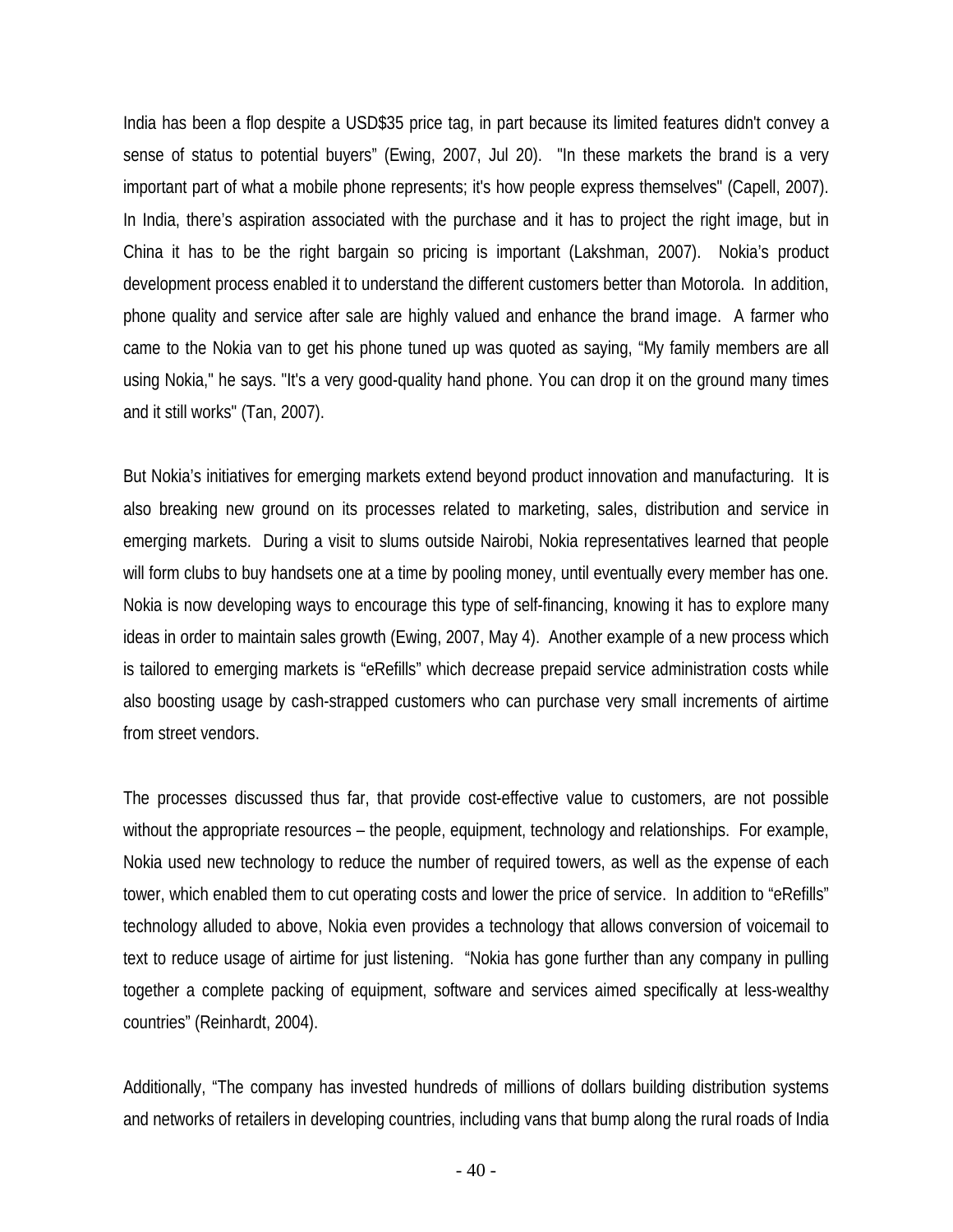between stops for instruction on how to use mobile phones" (Ewing, 2007, May 4). This is because emerging markets have a different sales model. Up to 90% of handsets in the U.S. and much of Western Europe are sold via operator-linked stores. But in China, for example, this accounts for only about 5% of sales, with the rest happening via independent retailers. Reaching deep into countries to develop relationships with resources, such as stores, requires substantial marketing spending and years of steady effort. Nokia, more than any other company, has managed to accomplish that in booming markets such as China and India. "Nokia is way ahead of anyone else in reaching consumers through these retailers" (Capell, 2007).

Nokia also reacted more quickly than Motorola in cutting its national-distributor resources and adding provincial distributors along with a large direct-sales force (Tan, 2007). In 2007, Nokia had 90,000 points-of-sale in India, and 40,000 in China for its phones, ranging from "makeshift kiosks" to modern stores. However, this presents challenges in the control of product display and pitch. Insight into rural India was accomplished via use of Nokia-branded vans that "prowl the rutted country roads" that are parked on market days to enable crowds to hear how the phones work and how to purchase them (Ewing, 2007, May 4). "You have to understand where people live, what the shopping patterns are," You have to work with local means to reach people—even bicycles or rickshaws" (Ewing, 2007, May 4). Nokia's RPV enabled it to have "an industry-leading operating profit margin of 25% on handset sales in the fourth quarter of 2007" and to be "one of the most efficient manufacturers on the planet" and be able to invest "more than \$8 billion in research and development last year" (Ewing, Ihlwan & Lakshman, 2008).

Moving forward, Nokia's values related to customer satisfaction, continuous learning and achievement have caused it to set its sites on becoming an internet company. Most new internet users will be from emerging markets and most of those will get online via a mobile device since computers require reliable electricity. Therefore, Nokia has an opportunity to "become synonymous with the Web much the way Google, Yahoo and Baidu are for millions now" (Upbin, 2007). Not many companies (if any) know more about how phones are used than Nokia. They intend to introduce devices and services to enable extension of the Web to rural Indians which provide email for those without access to a computer, and crop information for farmers such as weather, fertilizers and buying/selling advice (Ewing, 2008). Research has demonstrated that economic well-being is improved when there is access to telecommunications, and Nokia hopes to "enhance the economic impact of mobile phones on poor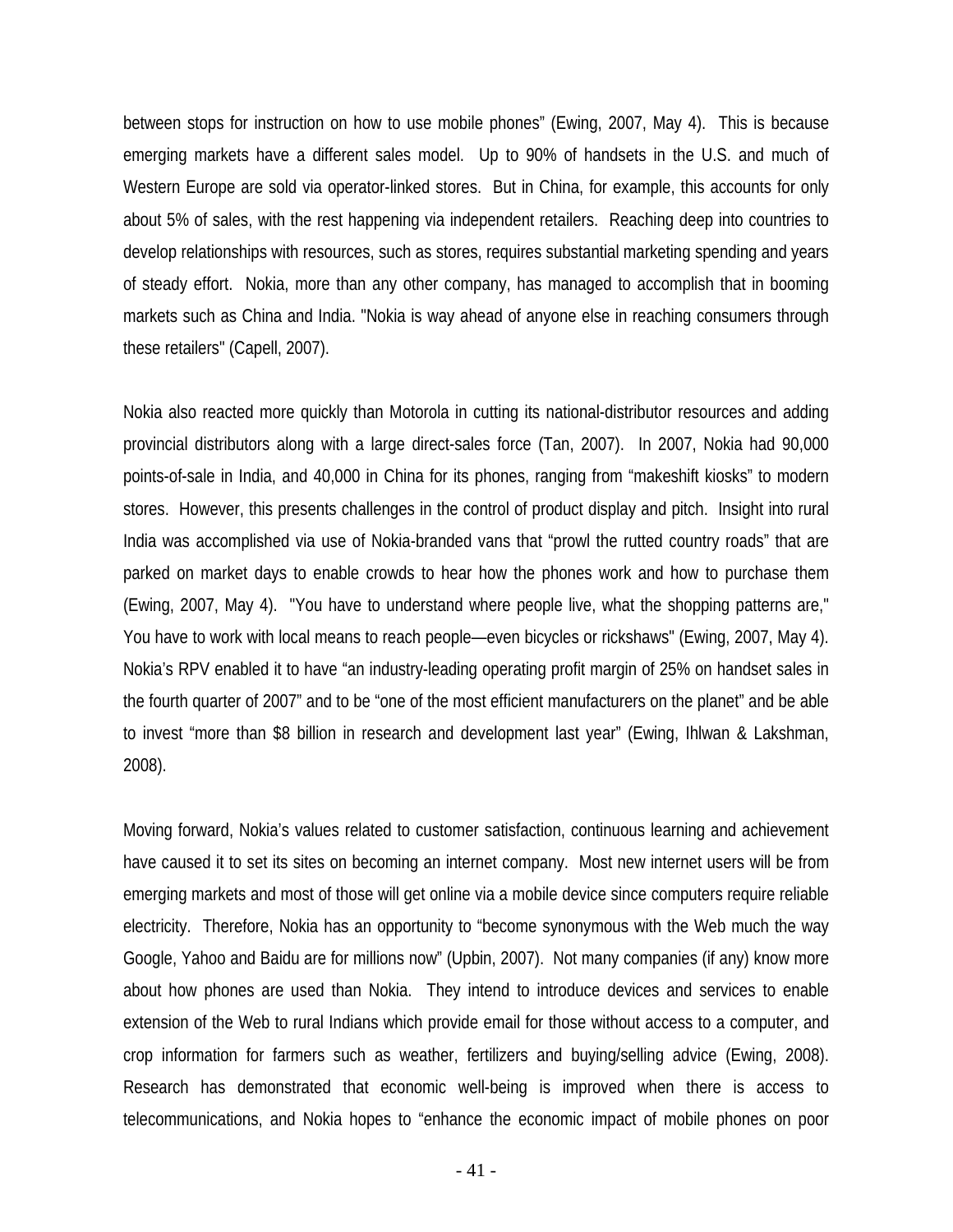users' lives by means of a new information service, Nokia Life Tools". There has been little relevant information to people who live in remote regions, and one useful service is to offer educational programs (Ewing, 2008). These objectives underscore the effectiveness of Nokia's RPV because its values keep the company making the right decisions for growth, while its processes and resources enable successful execution.

### **PepsiCo**

"PepsiCo offers the world's largest portfolio of billion-dollar food and beverage brands, including eighteen different product lines that each generate more than USD\$1.0 billion in annual retail sales." The main businesses - Frito-Lay, Quaker, Pepsi-Cola, Tropicana and Gatorade - make hundreds of products for consumers in over 200 countries, and in 2008, PepsiCo employed approximately 198,000 people, and had more than USD\$43 billion in revenues with ~30% from emerging markets (Corporate Profile, 2009).

The PepsiCo corporate website states that they believe in being responsible corporate citizens, with a vision of continually improving all aspects of the world in which they operate - environment, social, economic. They have a commitment to build shareholder value by making PepsiCo a truly sustainable company and the process by which they accomplish this is "through programs [with] a focus on environmental stewardship, [and] activities to benefit society". The phrase "Performance with Purpose" has been coined to demonstrate the value they place in both achieving business success and leaving a positive impact on society, while also striving for honesty, fairness and integrity in everything they do (Our Mission, 2009). Furthermore, the website states that "Our Values & Philosophy are a reflection of the socially and environmentally responsible company we aspire to be. They are the foundation for every business decision we make." They clearly understand that values drive decisions.

Further emphasis is given to six additional second level values: 1) Care for our customers, our consumers and the world we live in; 2) Sell only products we can be proud of; 3) Speak with truth and candor; 4) Balance short term and long term; 5) Win with diversity and inclusion; and, 6) Respect others and succeed together (PepsiCo Values, 2009). The values associated with "Performance with Purpose" enabled the establishment of the following processes and resources – many of which also support success in EMs: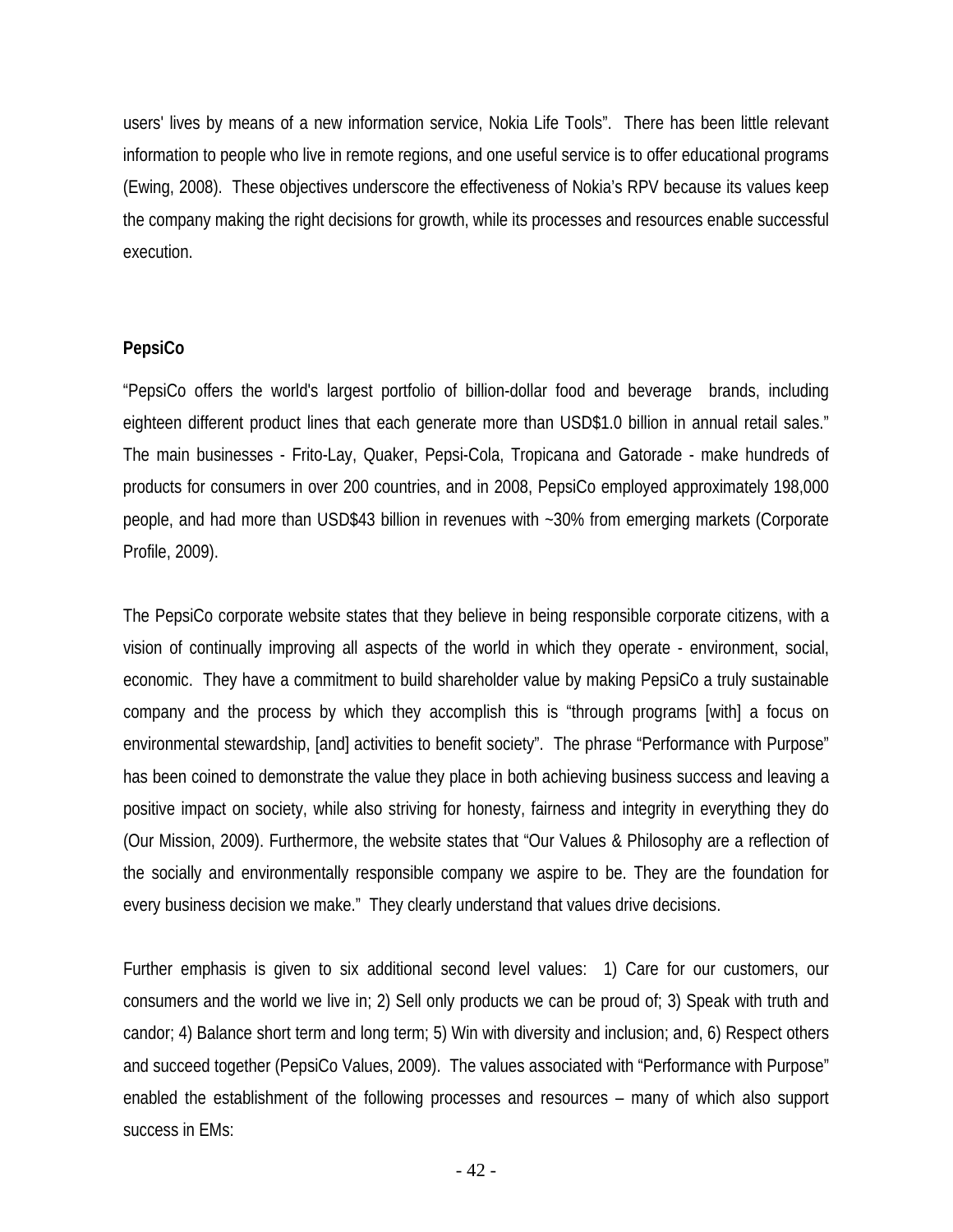- Committed >USD\$16 million to organizations working to bring safe water to developing countries
- Conserved nearly 5 billion liters of water and nearly 500 million kilowatt hours of energy worldwide in 2007 as compared to 2006
- Reduced PET bottles, paperboard, and corrugated materials by more than 20 million pounds (PepsiCo Progress, 2009)
- Launched the food industry's first Carbon Reduction Label
- Supported Educampo a program designed by the Mexican Foundation for Rural Development to provide educational, technical, and financial support to small and mid-sized corn-producers in poor farming communities to reduce poverty, profitability, and sustainability of small-scale farming without the need for charity (Educampo, 2009).
- Tropicana 64-ounce container of Pure Premium Orange Juice is the first consumer product in North America to receive Carbon Trust certification (PepsiCo and Carbon, 2009)

These underscore PepsiCo's value relative to stewardship in the countries in which they do business, and this value has helped PepsiCo to achieve outstanding success in emerging markets. But significant presence versus its main rival, Coca-Cola did not occur until it made a decision in 1998 to concentrate on markets where it could prosper alongside Coca-Cola, rather than trying to defeat it. This decision caused PepsiCo to tune its processes associated with product development, promotion, sales and distribution to emerging markets. To that end it made additional moves off-shore, including the BRIC countries, with an adaptation to market differences. In addition, due to an observation that there are more similarities than differences in process operations around the world, they focused on standardizing best practices to improve the effectiveness and efficiency of operational process capability. "The common thread is doing an extraordinary job of managing our costs to offer the absolute best price at maximum profitability" ("Pepsi-Cola's international", 1998). But – the biggest priority remained on staying tuned into customers' needs in order to identify opportunities to steer the product design process.

PepsiCo's strategy was to focus on markets that were less developed, but with a lot of potential – particularly China and India. These markets have huge populations but low consumption of soft drinks (Madden & Chawla, 2000). Compared to the United States per capita consumption of soft drinks of 840 servings in 2003, China and India were less than 25 (Creswell & Schlosser, 2003). In 2000, Coca-Cola had control of China's carbonated beverage market with a 33% share for Coke, versus 13% for Pepsi.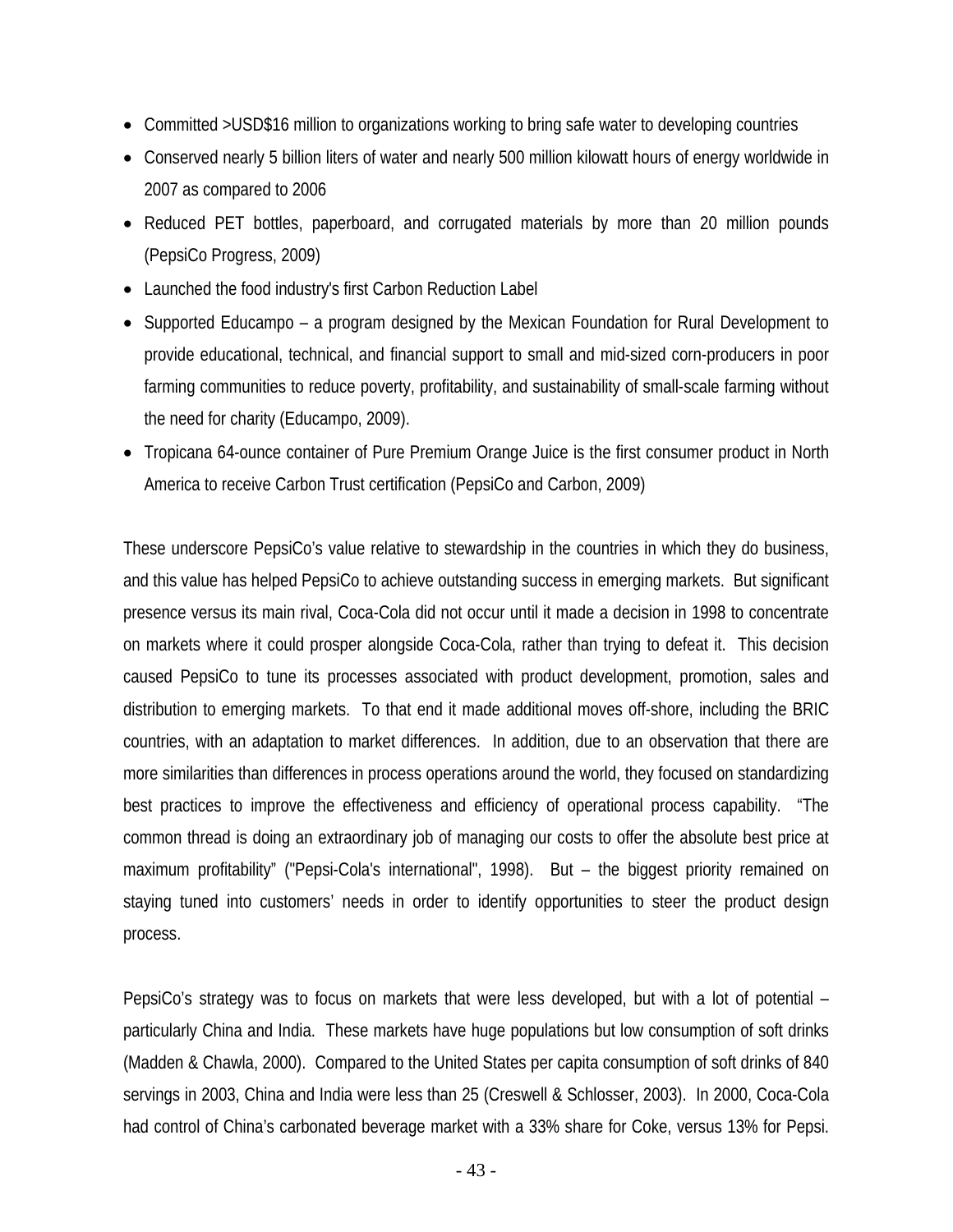However, the situation was different in India with Pepsi-Cola having a ~27% share, versus 10% for Coke (Madden & Chawla, 2000). There, one-third of the population was below age 18, and PepsiCo focused on "working our way into the skin of younger people", while Coke "failed to cue into a new generation" (Madden & Chawla, 2000). For example, Pepsi's marketing understood that "the Indian consumers like a blend, so its ads were in Hinglish or a mix of Hindi and English" (Madden & Chawla, 2000).

In addition to focusing its marketing on the younger generation, PepsiCo also launched a series of innovative products tailored to the tastes of the unique cultures. For example, "Chinese consumers have gobbled up the idea of "cool lemon" and cucumber-flavoured Lay's potato chips in the summer, while enjoying stewed-meat, five-fish and Peking duck-flavoured ones in the winter" (Pooley, 2005). Furthermore, since cinnamon is considered to be a low-class ingredient, the company introduced fishflavored Quaker Oatmeal in China (Pooley, 2005). Additionally, PepsiCo is planning to launch milk and soya-based drinks in India ("PepsiCo to concentrate", 2008). Given the low consumption of carbonated beverages in emerging markets, PepsiCo's foray into juice and water products (Tropicana, Aquafina, Gatorade, SoBe, Lipton, etc) in response to developed market trends, also helped it to gain ground in emerging markets.

In the midst of this growth, both Coke and Pepsi have faced brand damaging allegations about excessive levels of pesticides in their beverages produced in India (Jones, 2003), and regarding excessive water usage in countries with limited supplies (Bogomolny, 2004). Water is a key raw material resource for PepsiCo and there is an expectation that global brands "treat all consumers equally and honestly, regardless of location. It is widely recognised that a failure to do so will create a backlash" (Jones, 2003). Regarding the water shortage, Pepsi responded by helping to build a municipal well and reopened operations in a month; whereas, Coca-Cola's plant was still down five months later at a cost of millions to the company (Bogomolny, 2004). The pesticide situation has been a bit more complicated. An anti-corporate group applied enough pressure after environmental tests showed soft drinks contained pesticide levels that exceeded proposed standards, that several Indian states banned the sale of Coke and Pepsi (Bremner & Lakshman, 2006). This was despite the fact that no Indian soft drink makers had been tested (Bremner & Lakshman, 2006), and that local tea and milk contained many thousand times the amount (Brady, 2007). In addition to that, the standards were only proposed and not yet formalized (Bremner & Lakshman, 2006). The situation is detrimental to India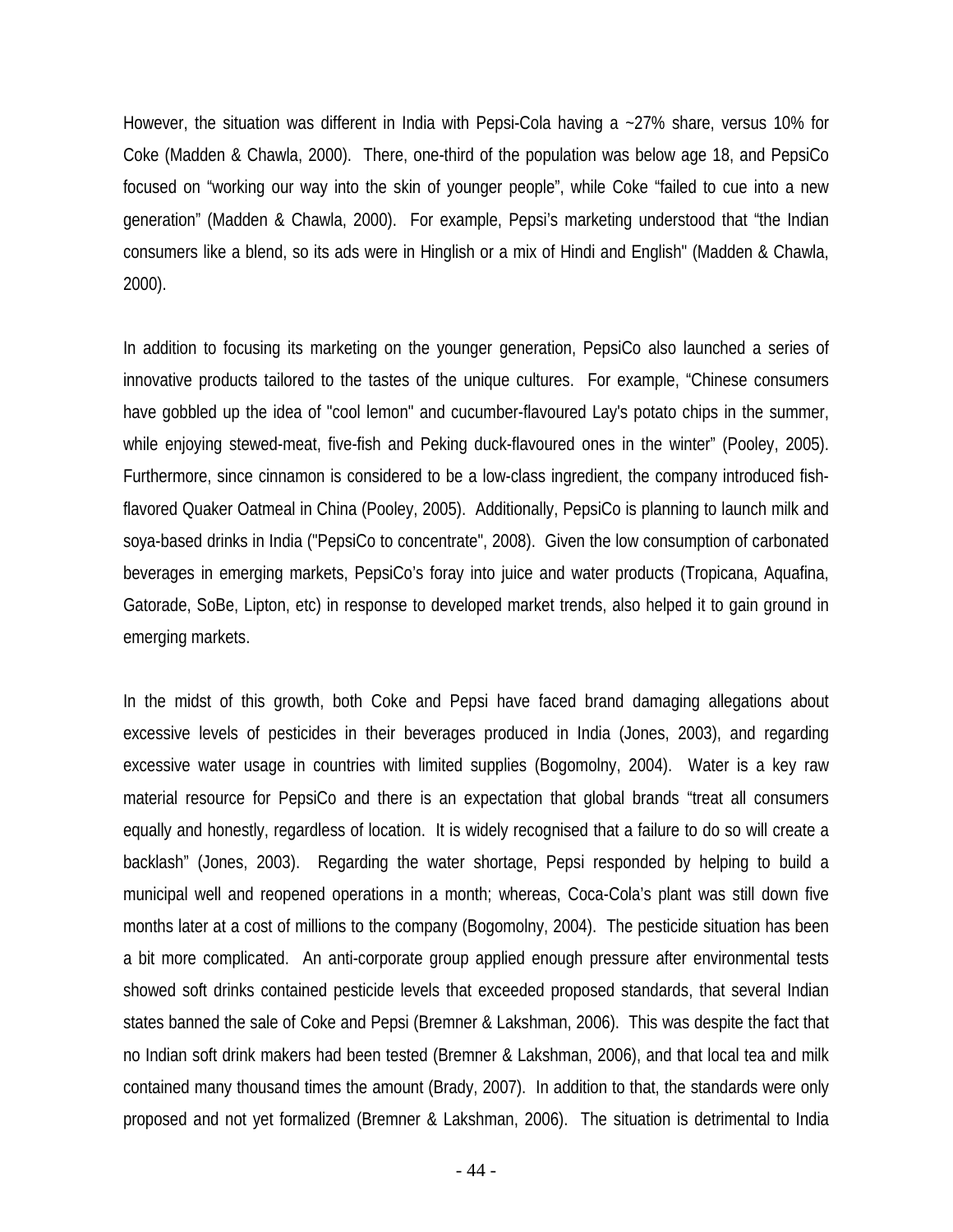overall because it needs investment in manufacturing to create jobs and improve the lifestyles of its hundreds of millions living in poverty, and this could detract investors (Bremner & Lakshman, 2006). It underscores the importance of not only securing raw material resources, but of also managing relationships as key resources in enabling a firm to create value.

The water situation in India is a particularly sensitive arena and it "illustrates an escalating global backlash against the ways multinationals consume natural resources" (Brady, 2007). In India this is exacerbated by the meaning that water holds for Indians – even though it has some of the worst in the world. But since soft drinks and bottled water comprise only <0.04% of India's industrial water use, the attention given to PepsiCo is because of what they represent, not what they use. Clearly perceptions matter. "What we don't want is for people to think that industry is taking out of the ground God-given natural resources and depleting that community of its livelihood or requirements for existence" (Brady, 2007).

Although PepsiCo has invested considerable sums in digging village wells (where people had to walk hours a day to get water), harvesting rainwater, and providing instruction in better growing techniques, its marketing strategy made things worse. They ran "splashy ads bursting with Indian celebrities" rather than promote their efforts to improve water and crops (Brady, 2007). Certainly, PepsiCo has had much action on this front that they could have promoted. For example, a bottling facility near New Delhi had reduced water usage down from 35 liters in 2005 to 8.6 liters in 2007 for each two-dozen 8-oz. bottle case (Brady, 2007). One of the world's largest public health problems is clean water, and nearly half the world's population will live in severe water stress regions by 2030 (Wright, 2009). If a firm wants to do business in those regions, then they need to have a vested interest in helping residents get good water, and PepsiCo has "has committed more than USD\$16 million to organizations working to bring safe water to developing countries" (Wright, 2009).

In addition, companies will engage local suppliers since their products depend on the agricultural supply chain, and both Pepsi and Coke have been working with Indian farmers for production of fruit for juice drinks. However, they may have to be patient for the efforts to positively affect sales (Lakshman, 2006). Furthermore, PepsiCo purchased recycled PET from an Indian firm which benefits the very poor people who pick through waste and have driven the recycle rate of PET in India up to 60% (Toloken, 2005).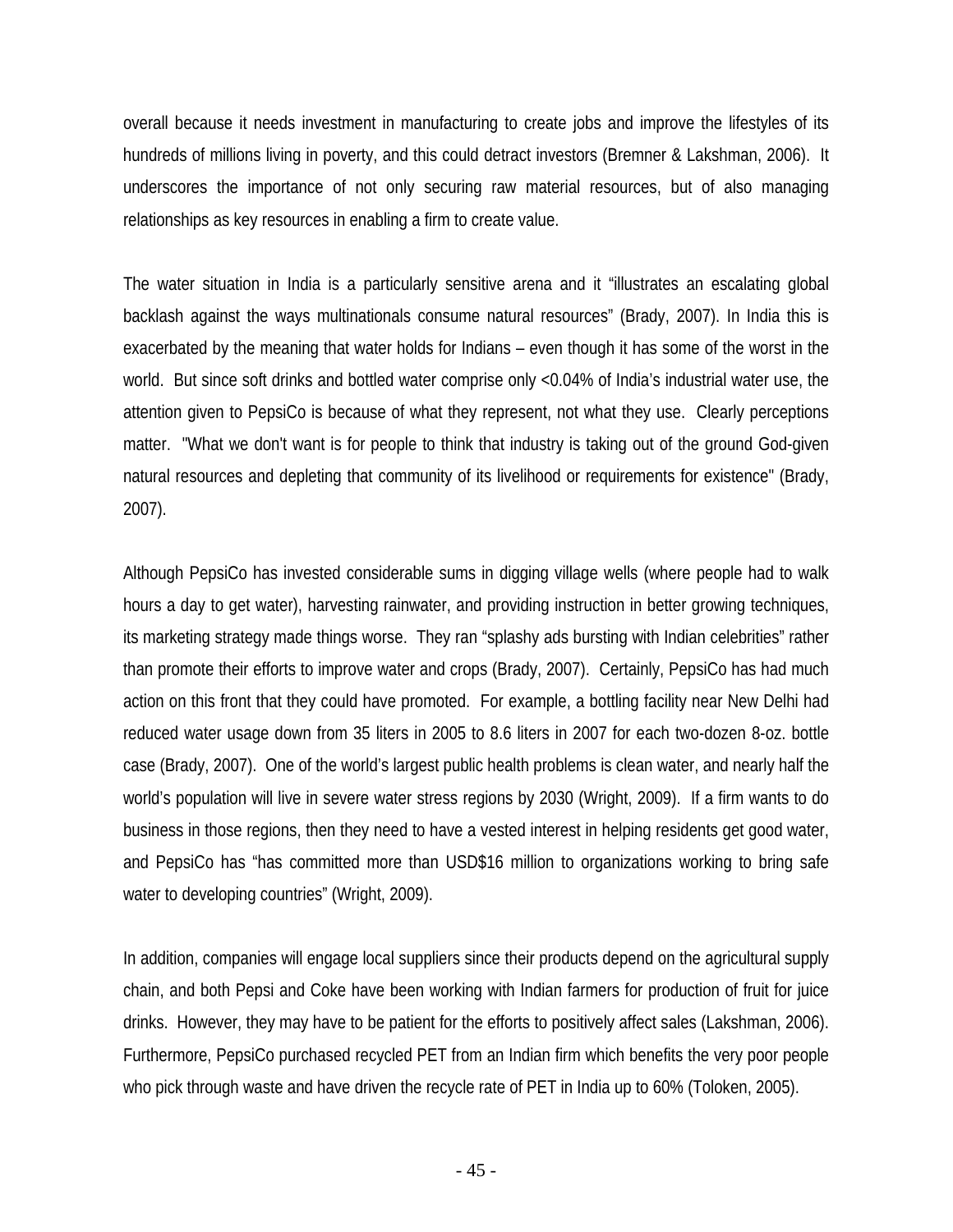PepsiCo has seemed to embrace the value that they have to do more than just conserve water in their operations. PepsiCo's CEO Nooyi, states "We have to invest, too, in educating communities in how to farm better, collect water, and then work with industry to retrofit plants and recycle." (Brady, 2007) The other benefit associated with this is that this activity provides favorable publicity which "serves as a great recruitment tool, aides employee retention, improves employee relations and boosts productivity." (Wright, 2009) Citizens appreciate it when a company puts part of its profit back into the community and it cements relationships with employees (Wright, 2009).

"The main point is that the bigger the company, the more vulnerable it is…sometimes as much as 50% of the brand value can disappear overnight" (Jones, 2003). This causes investors to question if the company they're considering investing in is positioned to address the social, environmental and governance issues that can affect performance (Bogomolny, 2004). The bottom line is that "socially responsible investing is gaining ground" (Bogomolny, 2004), and the company that responds to this will be more successful. The positive side of the pesticide and water situations is that it's created keen awareness within PepsiCo of the need to be socially and environmentally responsible and this has set the stage for even greater achievement.

Indra Nooyi took this situation seriously when she became PepsiCo's CEO in 2006, saying that "managing business results and social responsibility simultaneously is a delicate balancing act." (Lakshman, 2006). Much of the company's growth is from overseas where Pepsi gets about 40% of its sales of beverages, food and snacks (Saporito, 2007). In India, the colas that were once 60% of a USD\$1.7 billion soft-drink market were reduced to 50% (Lakshman, 2006). But India is a "cold-drink market" not a soft-drink market, and it's also been affected by Western health trends. In response to this PepsiCo is identifying ways to address high levels of fats, sugar and salt in snacks and drinks. "By emphasizing baked whole-grain snacks and vitamin-enhanced water, Pepsi can lead the industry's push toward better nutrition. That, she argues, would benefit not just consumers, but investors, too." (Brady, 2007) Nooyi is a global thinker and "performance with purpose" is her vision. "It's about sustainability on multiple levels: human, talent and environment" to create a better community. (Saporito, 2007)

After review of these situations related to pesticides, water usage and agriculture, it's easy to see how PepsiCo developed its values and six guiding principles around being socially and environmentally responsible. Clearly, values around sustainability have driven processes to develop products and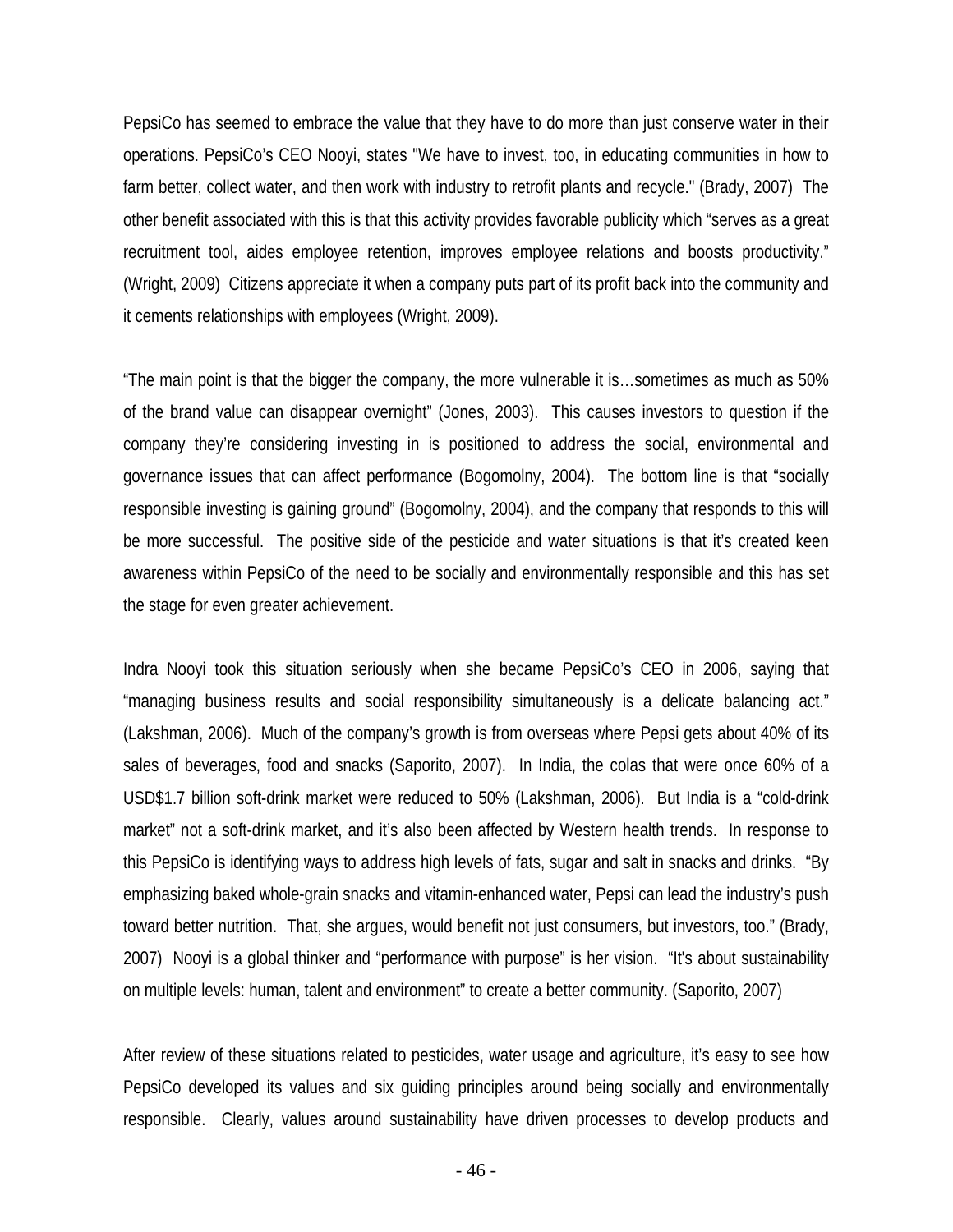resources tailored to success in emerging markets, and its desire to achieve business success keeps the company pressing forward with additional investments.

Moving forward, PepsiCo recently announced its largest investment in China in the ~30 years that they've been in the country. The USD\$1.0 billion commitment over four years is aligned with its strategy of investing in high-growth emerging markets ("PepsiCo to invest", 2008). The funds will be directed at developing resources and used to "expand manufacturing, R&D, sales force, brand-building and new products tailored to the Chinese market". Additionally, PepsiCo will "expand its efforts in China to promote environmental sustainability, particularly related to local agriculture and resource conservation, and to support community-focused programs" ("PepsiCo to invest", 2008). Finally, PepsiCo has committed to investing USD\$1.0 billion in Russia over a three-year period (Bauerlein, 2009).

### **Caterpillar**

With 2008 sales of USD\$51.3 billion, Caterpillar is regarded as one of the leading manufacturers of commercial construction, mining, and power equipment in the world (About CAT,2009). Established in the mid 1920's, Caterpillar has become a truly global company playing a huge role in building the infrastructure in many countries throughout the world. Their large product line includes numerous models of construction and mining equipment, diesel and natural gas engines, and industrial gas turbines. Additionally, the company consists of numerous service groups including Cat Financial Services, Cat Remanufacturing Services, Cat Logistics Services and Progress Rail Services. Caterpillar operates in more than 50 countries globally, with more than 60% of their total revenues coming from markets outside of North America (About Cat, 2009). Figure 2.1 below illustrates their 2008 geographical sales.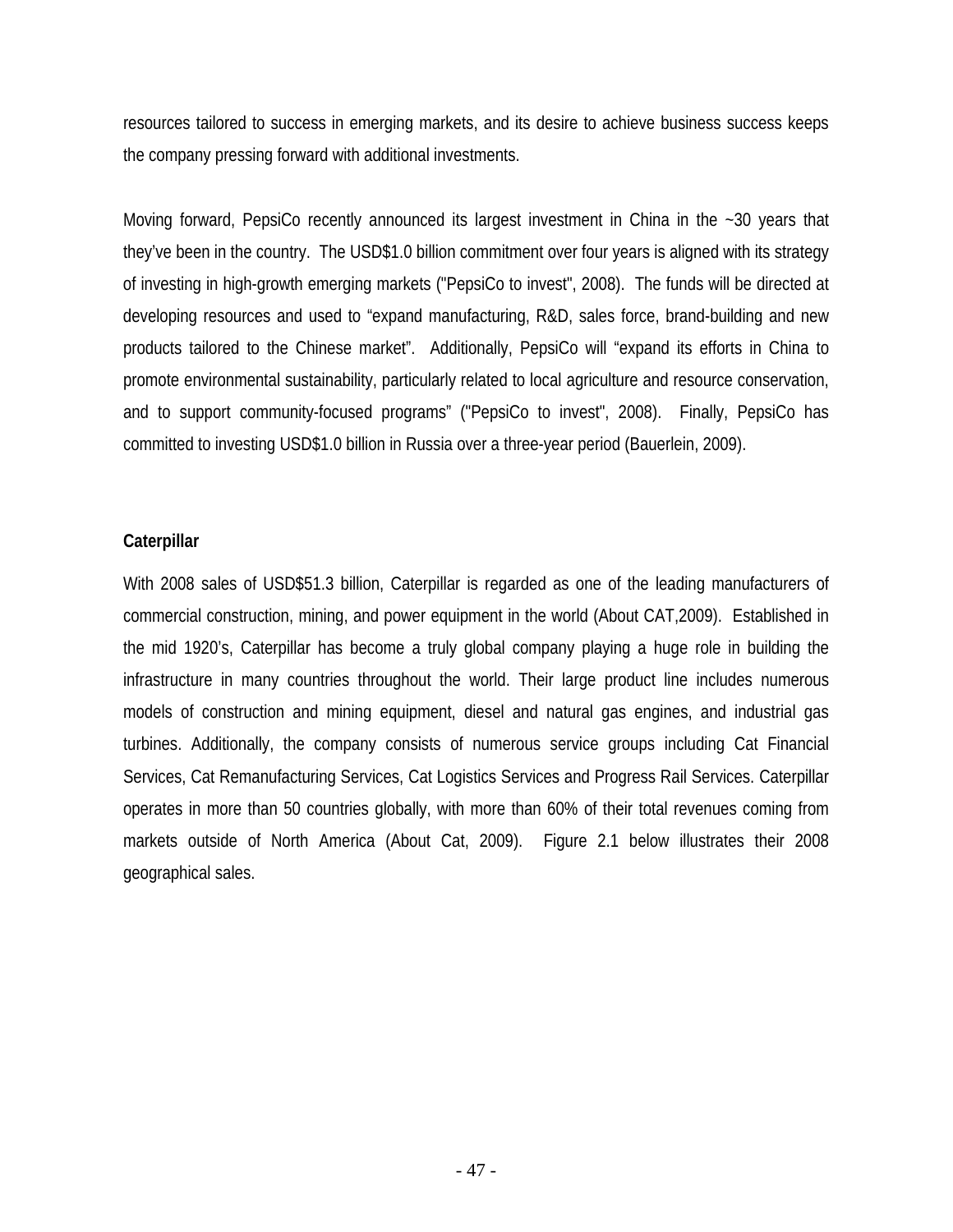

Figure 2.1: Caterpillar Geographical Sales (Source: Caterpillar 2008 Annual Report)

Given their product line, developing nations represent enormous growth potential for Caterpillar. Specifically, the company sees China as one of the most important markets for long term growth. In 2005, Caterpillar CEO Jim Owens outlined the company's new enterprise strategy to meet their vision for 2020. In this strategy, seven critical success factors were outlined, one of which was China (Brugmann, 2007). In 2006, Caterpillar's sales revenue from China was ~ USD\$1.0 billion. This number was expected to double by 2008, and double again by 2010, reaching USD\$4.0 billion. To achieve this goal, they have committed to investing over USD\$1.0 billion capital in emerging markets over a three year period (Zhihong, 2008). This investment signifies the importance of these markets to Caterpillar, as well as the company's commitment to the critical success factors outlined in their 2020 enterprise strategy.

Caterpillar's current growth in China, as well in other BRIC markets highlights the level of success that they have achieved in emerging markets. The question however is whether these successes are simply a result of their product offerings or if they are based upon other factors that set Caterpillar apart from their competition. To understand this, we will evaluate the Resources, Processes and Values that define Caterpillar and their approaches to emerging markets.

At the core of Caterpillar's enterprise strategy is a clear focus to continually grow and promote the company as a global leader. The company views their values as a primary mechanism to achieve this stature. In order to ensure global cohesiveness of the commitment to their core values, Caterpillar has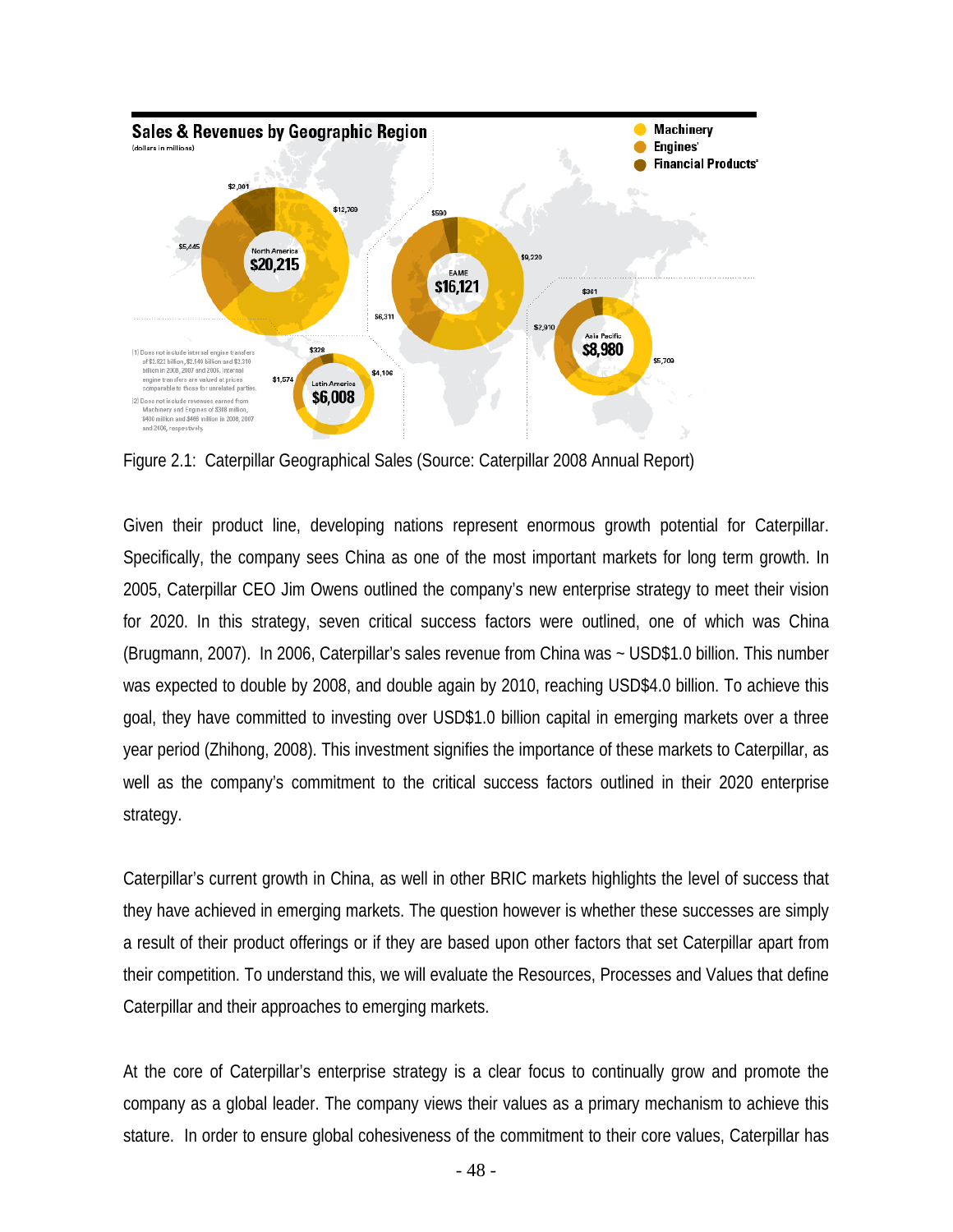an in depth Code of Conduct, actually titled "Our Values in Action", which all employees are required to fully understand and utilize in their daily activities. This code of conduct spells out the expectations that Caterpillar has of their employees relating to integrity, excellence, teamwork and commitment, all of which rolls up into the values that Caterpillar believes will continue to drive future global success (Caterpillar, 2009).

In addition to the deep commitment to the organizational values that were discussed above, numerous other values exist within the company that have helped propel their success in emerging markets. One of these is Caterpillar's acceptance of the need for a long-term investment with limited short-term returns. In order to be successful, they realize that they need to be patient and truly understand that their best opportunity for growth is to grow along with China (or other emerging markets) as a whole. Caterpillar first entered the Chinese market more than 30 years ago and has grown slowly in tandem with China as it has developed. They sold their first products in 1975, however they did not open their first factory until 1994 (Zhihong, 2007). The time between 1975 and 1994 was spent establishing relationships with government and local companies with whom they signed technology transfer agreements. These agreements did two things. First they allowed local companies to produce Caterpillar licensed products, which helped Caterpillar get their name into the market. Second, local Chinese heavy equipment manufactures benefited tremendously as they were exposed to the leading edge technologies in the industry. This helped develop the industry and greatly improved the level of quality and performance available from all manufacturers (Zhihong, 2007). The key point of interest here is that Caterpillar willingly helped develop the capabilities of their competition (a risky move), but did so realizing that growing the industry in China as a whole was just as important as growing Caterpillar in China. The above example, while it highlights Caterpillar's long-term commitment to grow in China, also demonstrates Caterpillar's values supported an altruistic agenda. They realized that the quicker the industry evolved in China, the quicker China could develop the infrastructure to improve their way of life.

Further evidence of Caterpillars altruistic focus in China relate to its willing contributions to sustainability in China. Two programs in particular are great examples of Caterpillar working with Chinese agencies to develop programs that will improve the quality of life in China. The first is a remanufacturing effort in which Caterpillar brought sophisticated technology to China to set up a recycling program. This process reduces cost by turning end-of-life components into like-new components, which dramatically reduces waste and raw material consumption, leading to sustainable operations (Zhihong, 2008). This is critical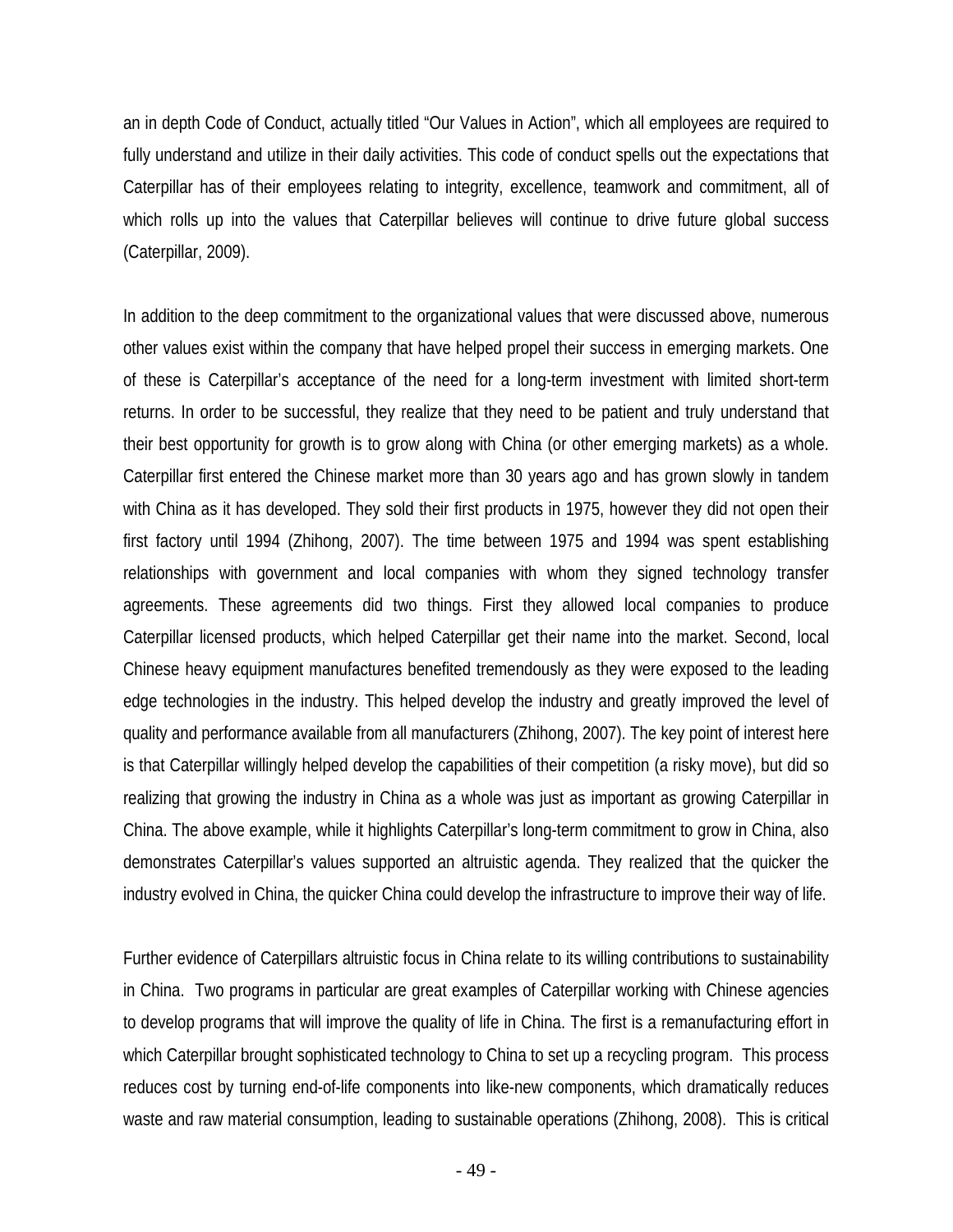due to the limited natural resource availability in China. To support and continue the development of this program, Caterpillar has signed letters of intent with the National Development and Reform Commission (NDRC) in which both parties have agreed to promote China's remanufacturing industry. As part of these agreements, Caterpillar will provide their expertise to assist the NDRC and Chinese Universities in creating remanufacturing processes for other industries within the country (Zhihong, 2008).

The second program to promote sustainability is a methane gas power project. Under this effort, the extremely high levels of methane gas which exist in China's coal mines is captured with a Caterpillar generator which converts the gas into electrical power (Zhihong, 2008). This effort is extremely important for two reasons. First, it coverts harmful greenhouse gas emissions into usable energy. This is critical due to the fact that China is the largest consumer and miner of coal in the world, thus this effort both reduces pollution levels and increases clean energy production. Second, this project increases the safety of mining operations. Methane gas buildup in mines leads to explosions which are the leading cause of mining related deaths. Through the use of this methane gas power generation equipment, the build up doesn't occur, thus the level of mining related injuries and deaths have dramatically decreased as a result (Zhihong, 2008).

The values discussed above are key elements that have helped pave the way for Caterpillar's success in China. In addition, the values above are key enablers of certain processes which have supported their efforts. One such example of their values defining their processes is related to how Caterpillar achieved growth in China. Although Caterpillar achieved significant growth organically, they also utilized relationship based business agreements to gain entry into Chinese markets. In the early years of growth, Caterpillar primarily sold its products to government agencies which utilized them on National infrastructure improvement projects (Gadiesh, Leung & Vestring, 2007). These relationships with government agencies represent the avenue that Caterpillar used to get their high-end products into a market which was previously dominated with low-end products from indigenous companies. Without government purchases, Caterpillar would have likely struggled due to the fact that many private firms would not be able to pay the premium for their product (Gadiesh, Leung & Vestring, 2007).

Although Caterpillar utilized the above relationship based entry process to gain access to the market, they also spent considerable effort working hand in hand with Chinese Regulatory and Safety Standards agencies to improve the processes and standards used to develop, test and specify industry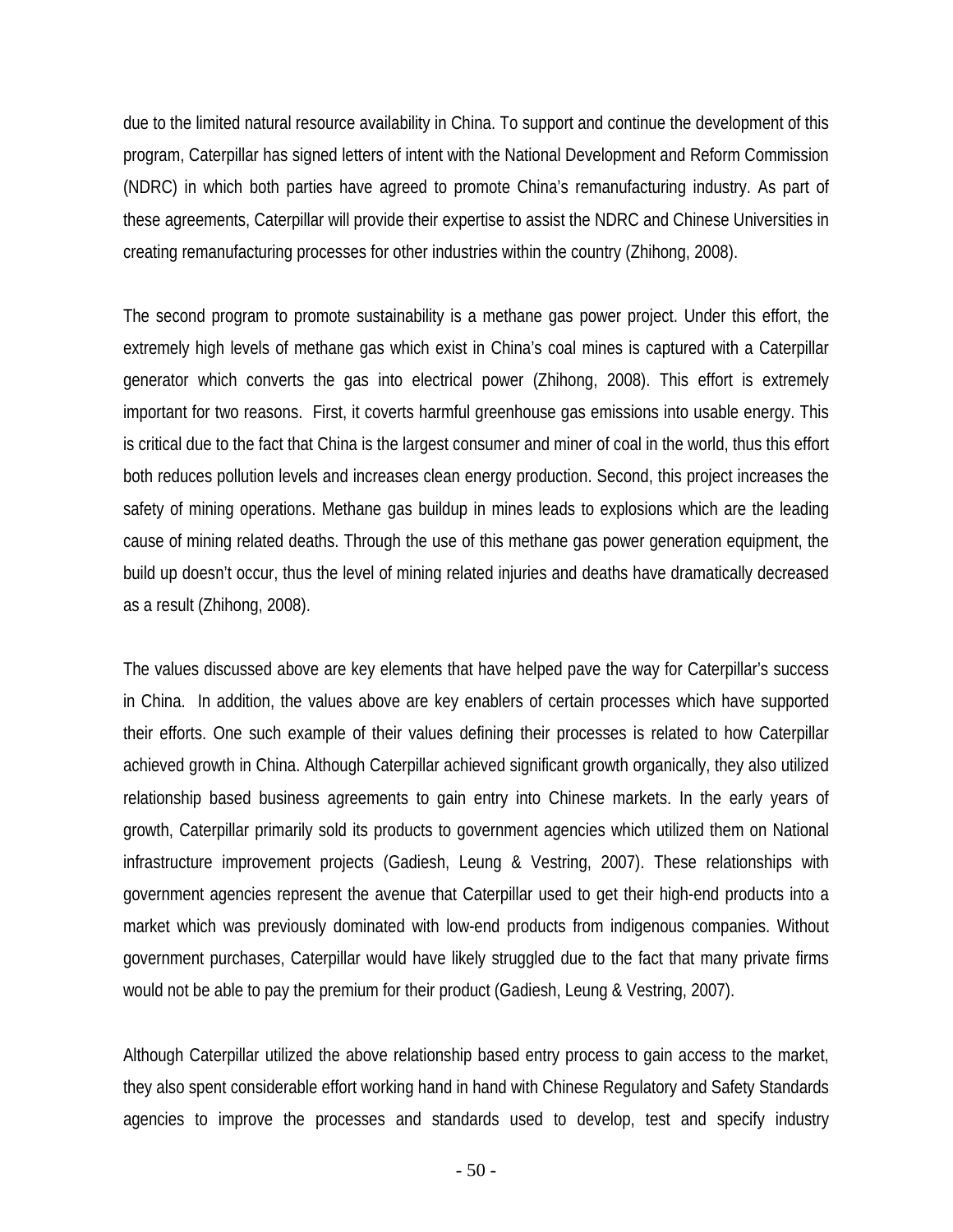regulations. Caterpillar has been a leading advocate of a "One Test, One Certification" type of system that would promote standardization in the Chinese heavy equipment industry (Gehner, 2007). While some may view this as a selfish movement, a common standard actually makes it easier for their lowerend, indigenous competitors to develop and manufacture products for the mid and high-end markets. This, in effect has helped develop Chinese heavy equipment manufacturers processes and enabled them to meet international standards which allow them to sell their products globally, further increasing Caterpillars competition in other global markets (Gehner, 2007). This example further highlights Caterpillar's commitment to promote the overall well being of the Chinese economy.

One of the major enablers of Caterpillars success has been their wide scale adoption of Six Sigma Processes in all of their operations, not just manufacturing (Goryunov, 2003). While they have spent considerable time (and plan to continue to invest in) developing the Caterpillar Production System (CPS) to improve efficiency and quality in their manufacturing operations, they have also deployed numerous other Six Sigma efforts. For instance, a project team utilized Caterpillar's Six Sigma methodology to promote creativity and innovation in operations at Caterpillar Marine Asia Pacific. They utilized this effort to plan the move of the Caterpillar Marine Headquarters, which enabled them to complete the move without causing any business or service inconveniences to their customers (Brugmann, 2007). Additionally the process was used to develop a Marine Best Practices program which enables their dealers to align their strategy and operations with that of Caterpillar. This innovative program has allowed the entire dealer network to adopt best practices which align with the overall company strategy, ultimately leading to global consistency in operations (Brugmann, 2007).

From a resource perspective, Caterpillar has found that given the nature of economic conditions in high growth countries, private firms often times do not have enough capital to purchase their equipment outright, nor do the necessary financing channels exist in these markets for these companies to obtain financing for equipment. To address this, Caterpillar set up a financial division, Caterpillar Finance, to aid such companies in acquiring funding to purchase their equipment (Caterpillar, 2009). In one example a paving company was offered a special financing deal to enable them to complete a key project with Caterpillar equipment. In this deal, a Caterpillar financial lease with only 15% down payment and a fixed 7.5% interest rate was offered to the contractor. This deal made it much more affordable for the contractor to utilize Caterpillar equipment given the typical terms of heavy equipment leases in China were a 30% down payment with an 11% floating interest rate (Caterpillar, 2009).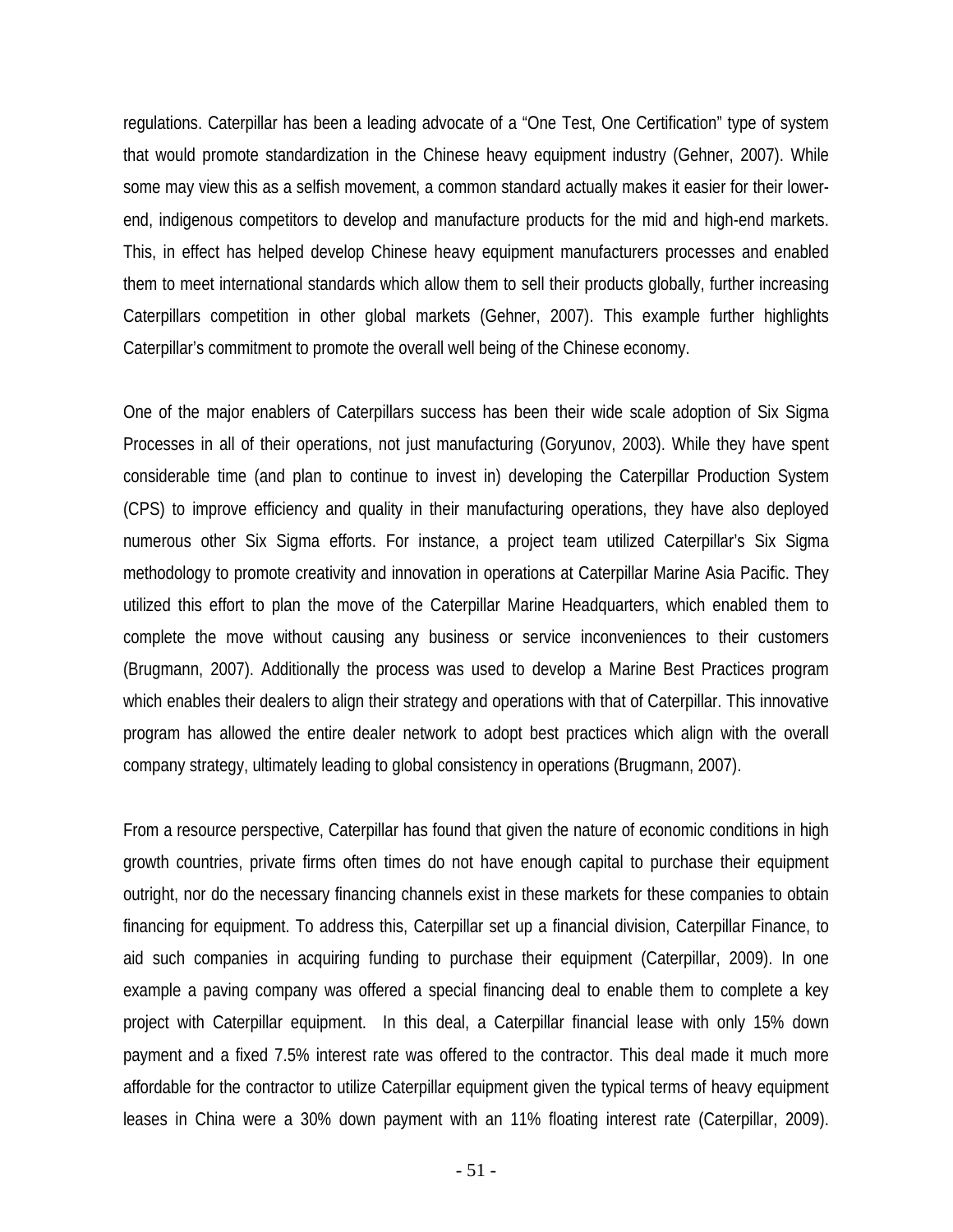Caterpillar's extension of its financial resources to the customer through this type of flexible and competitive financing has positively impacted both Chinese contractors as well as Caterpillar.

Related to the above, another key area where Caterpillar leveraged resources to achieve growth was with relationships. In addition to the relationships with government, universities and other agencies discussed above, Caterpillar has been very successful at leveraging customer relationships to propel growth. As more and more customers utilized Caterpillar finance to procure high-end equipment at midmarket prices, Caterpillar began to increase both product sales, and parts and service sales. Caterpillar's commitment to the customer showed and thus many customers adopted a loyalty towards them, and considered them a partner in their operations.

Caterpillar's usage of relationships is also prevalent on the development side of the business. Customers often come to Caterpillar as a source of a better solution to a technology or performance problem. One example is Caterpillar's work with Marine Patrol agencies in China. China has a vast harbor area to secure and patrol, however the vessels available to carry out the patrol lacked the desired performance capabilities of the agencies involved (Brugmann, 2007). To address these needs, Caterpillar partnered with these agencies to integrate their engines and marine technologies into the patrol and rescue vessels built by local naval companies. As a result, much faster and capable craft were built, ultimately improving response time to emergencies and increasing port security (Brugmann, 2007).

In addition to the financial and relationship resources above, Caterpillar also relies heavily on their global supply chain resources to meet the demands of the Chinese market. To address the needs for a quick turn around time on both complete units and spare parts, Caterpillar has invested significant resources in Caterpillar Logistics, headquartered in another emerging market, India. Caterpillar Logistics is a dedicated entity of their business whose primary objective is to achieve world class distribution of inventory throughout the globe. This venture has dramatically improved Caterpillar's product fulfillment capabilities, which is a very critical aspect of insuring customer satisfaction given the significant reliance most CAT customers have on their equipment (Solving, 2004).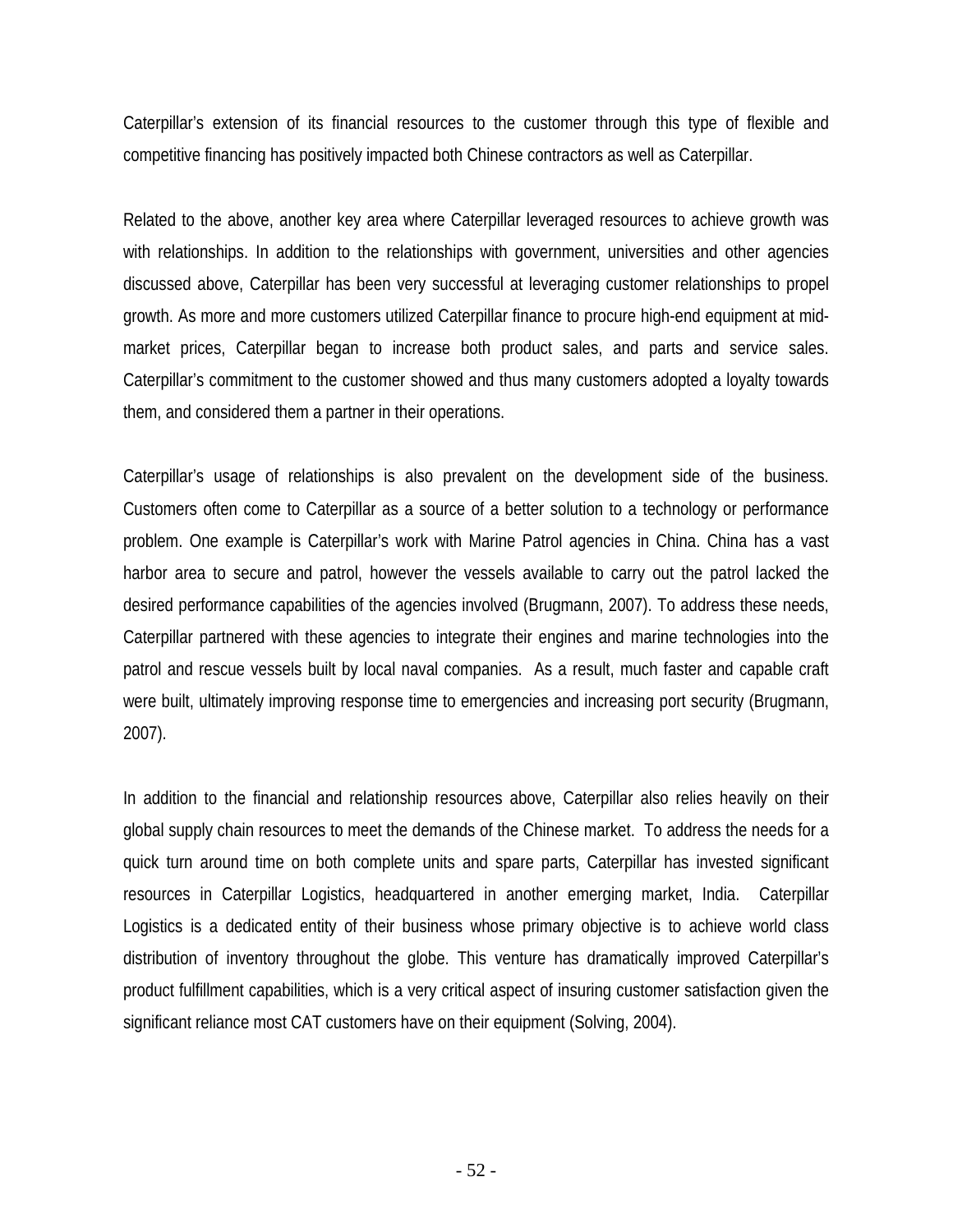#### **General Motors**

General Motors Company, one of the world's largest automakers, was founded in 1908 by William C. Durant. By 1931, GM had earned the title of being the world's largest automaker and maintained that title for 77 consecutive years until 2007. GM's 2008 sales revenues were USD\$148.98 billion, making them the sixth largest company according to the Fortune 500 Rankings. GM's massive product line is made of numerous brands including: Buick, Cadillac, Chevrolet, GMC, GM Daewoo, Holden, Opel, Vauxhall, Wuling, and numerous others. (About GM, 2009)

### GM's Global Footprint

GM employs approximately 235,000 people in more than 140 countries worldwide. They currently manufacture their vehicles in all parts of the globe, with production facilities in 34 countries (About GM, 2009). GM's largest market is the U.S., followed by two emerging markets, China and Brazil. Due to the global economic downturn of late 2008, GM United States sales decreased by 21%. However, this was offset by strong performance in key emerging markets, including all BRIC markets, where GM sales increased for 2008. According to Jonathan Browing, Vice President of Global Sales, Service and Marketing, "We (GM) saw sales volume increases in the key four emerging markets of Brazil (up 10 percent), Russia (up 30 percent), India (up 9 percent), and China (up 6 percent)" (GM, 2009). Given the strong performance of emerging markets highlighted above, it is clear that GM's future relies heavily on continued success in these markets.

#### GM in China

GM's presence in China can be traced back to the early 1920's, when GM moved its Manila branch to Shanghai. In 1924, GM sold a Buick sedan to Pu Yi, who was the last emperor of China (Tao, 2005). However, due to massive political changes and unrest in China during much on the mid 1900's, GM did not really begin to invest and grow in China until the 1990's. In 1997, GM entered into a 50-50 partnership with SAIC, the Shanghai Automotive Industry Corporation, forming a dedicated Chinese division Shanghai General Motors, or SGM. GM invested over USD\$2.6 billion in this deal, showing their level of commitment to the Chinese auto market. SGM first began producing cars under the Buick brand, due to its popularity in China prior to the Communist Party uprising in 1949, with an initial capacity of 100,000 units per year (Tao, 2005). In 1999, Buick's demand exceeded expectations, and by 2004, SGM's sales growth outperformed that of the entire Chinese auto industry, demonstrating that the company had become a force with which to be reckoned.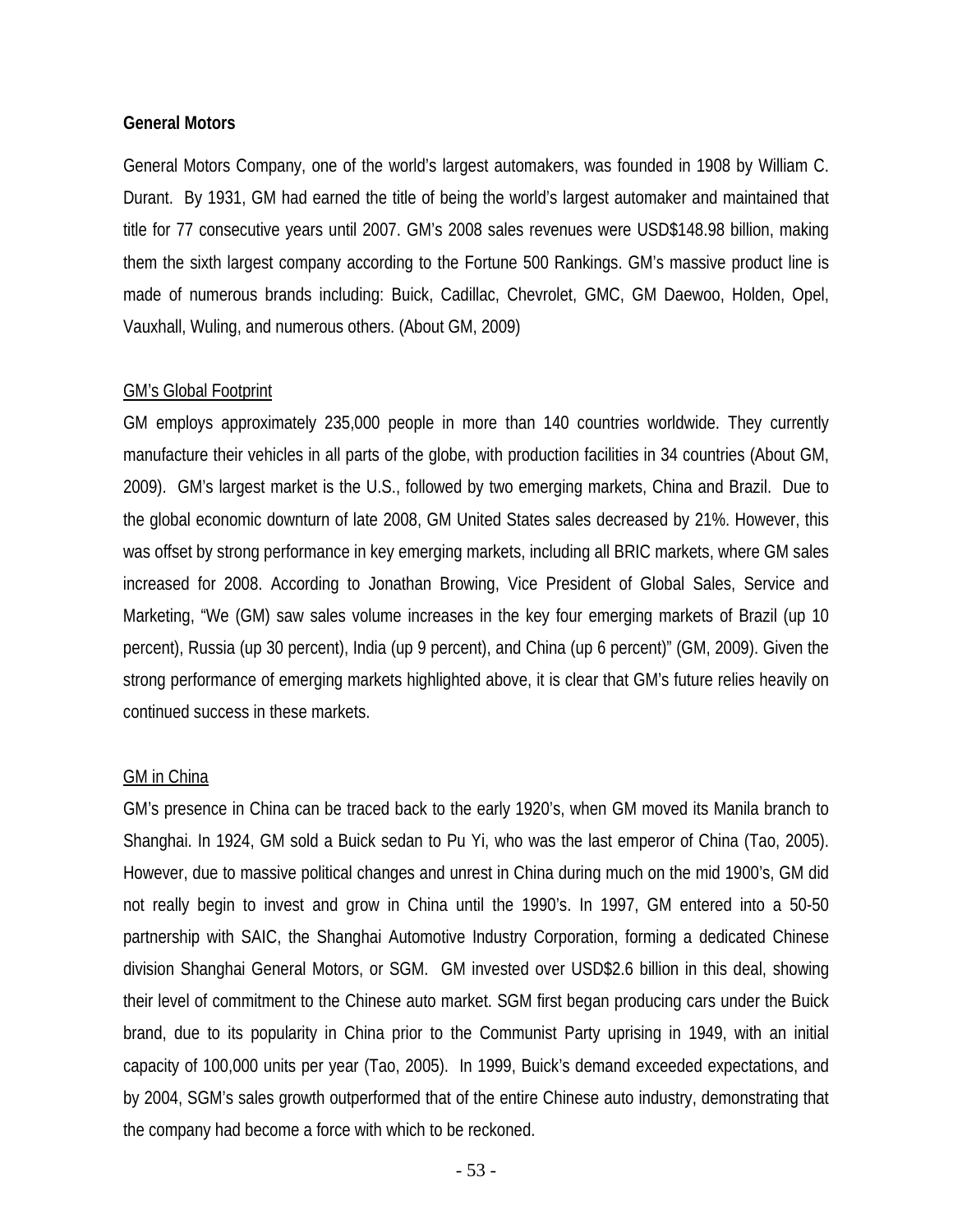To achieve this level of explosive sales growth in China, GM relied heavily on its internal values, especially relating to their understanding of market opportunities. GM utilized intuitive market judgment when approaching product portfolio decisions in China. Many other their competitors assumed that the Chinese would be completely satisfied with old models and out-dated technology, and thus their strategies were to simply export as many lower featured cars to the Chinese market as the Chinese government would allow (Tao, 2005). This created a significant opportunity for GM, as they sensed that the Chinese consumer, or at least a significant portion of consumers, desired more sophisticated cars with the highest level of technology available (Tao, 2005). To fill this segment of the market, Shanghai GM began work to produce Buick and Cadillac models specifically for the Chinese market. This proved to be a smart strategy, as the Buick brand in particular became widely popular.

One of the key resources GM used to gain entrance and growth in China was relationships. The biggest challenge of entering the Chinese auto-market was the involvement of the government in the industry. The Chinese government regulated the industry and forced them to adopt a "Big Three" type concept similar to that present in the U.S. (Tao, 2005). In addition, they mandated that any partnerships formed with these big three companies needed to be built upon the premise that at least 50% of the entity formed through the partnership needed to be controlled by the Chinese partner (Tao, 2005). This made entry into this market challenging.

The way that GM navigated around this was through a "priority based" relationship between Rudolph Schlais, GM Chinas President of Operations, and the senior leaders of the Chinese Government. Through these meetings, GM and China came to an agreement that GM would be given rights to manufacture and sell their cars in China, provided they bring their advanced automobile technologies to China, to aid in the development of the Chinese automobile industry. This is very similar to the Caterpillar example above where Caterpillar provided technology to develop the market in exchange for rights to operate in the market.

Through the agreement established, GM leveraged its technological resources, and established a sophisticated research and development center in China. The computers at the center were linked to other GM research centers worldwide, which created an instantaneous source of the latest designs and technologies for engineers in China. Furthermore, GM signed agreements with five universities and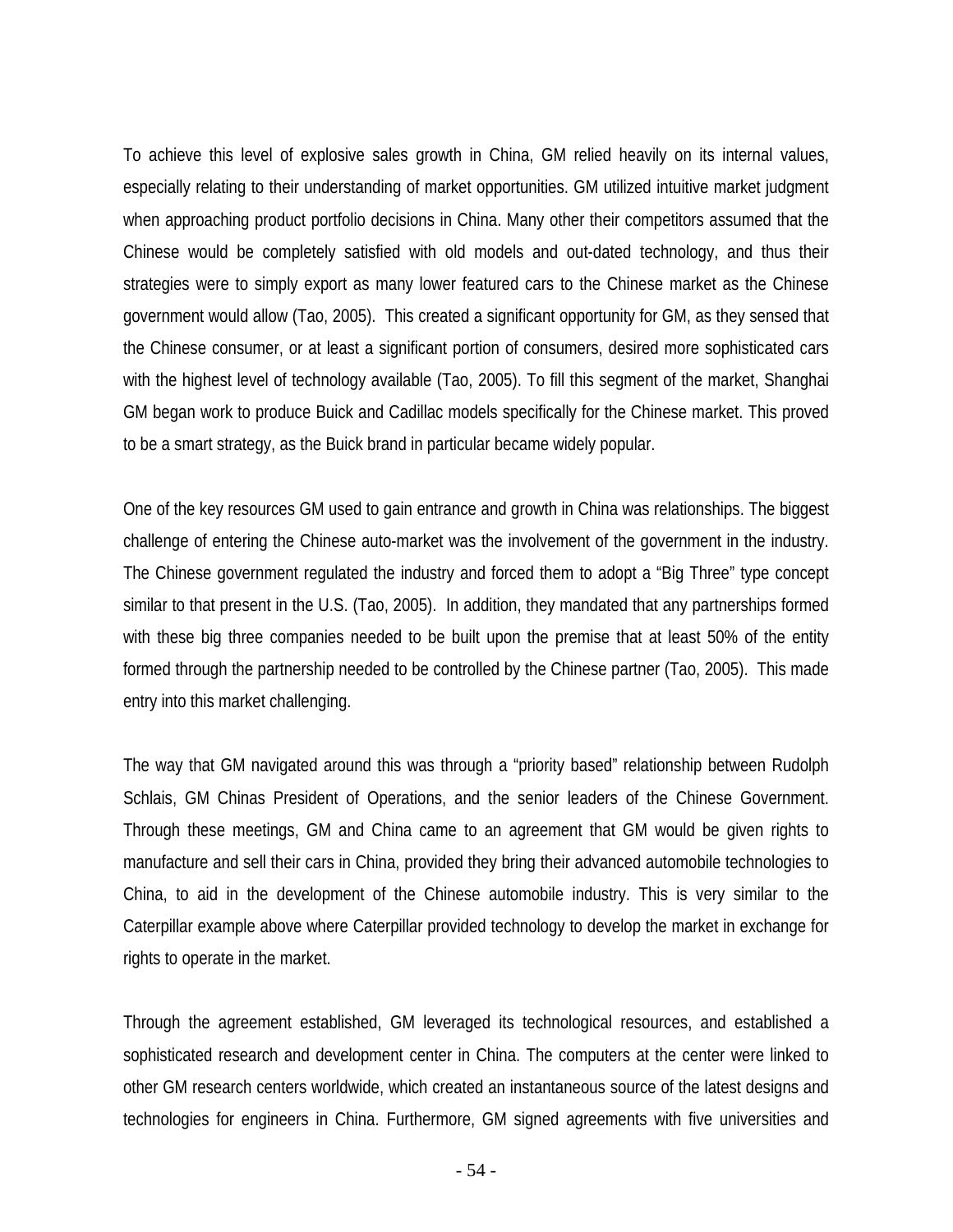research institutes to promote advanced automotive technology development in China (Tao, 2005). Additionally, individuals from these universities and institutes were sent to observe plant start-ups in Canada to give them exposure to start-up of new car models and production facilities.

GM had grand visions of creating a holistic supply chain in China. They planned to leverage as many resources as possible and felt that controlling as much of the supply chain as possible would be critical to their success. Given GM's relationship with government and regulatory agencies, they were granted permission to establish their own distribution and sales networks in China (Tao, 2005). This allowed them to develop a supply chain that directly resembled the one they created in the U.S., which enabled them to leverage their existing RVP.

From a process perspective, one of GM's major goals was to achieve a zero defects production process. As part of this, GM leveraged its engrained quality values, along with its vast technical resource pool to develop a manufacturing plant which could operate at this extreme level of quality. One of the key factors in achieving this goal was working with suppliers to help them develop their internal processes to suit the needs of SGM (Tao, 2005). They strived to work hand and hand with these suppliers in an effort to insure that the highest part quality was achieved.

As far as the design process is concerned, SGM utilized the technical resources of the Pan Asia Technical Automotive Center (PATAC) to develop new concepts for cars geared specifically for the Chinese market as well as to integrate new features and modifications into the design of imported models to increase their appeal to the Chinese customer. PATAC, created as part of the partnership between GM and SAIC (the government controlled auto company in China), was a state-of-the-art research and development center where ~400 Chinese automotive engineers were employed (Tao, 2005). Engineers at this facility could connect with automotive engineers and scientists throughout the globe to share ideas, concepts and product designs, as well as take part in design reviews of other GM vehicles. This process enabled Chinese engineers to stay in tune with technology development that occurred across the entire globe. It made it easy for engineers who were working to modify portions of imported models (from developed markets) to contact engineers involved with the initial development of the respective model being modified to get answers to questions they had regarding original design drivers and other technical information. Overall this process was key to both reducing design cycle time as well as developing domestic automotive engineering talent.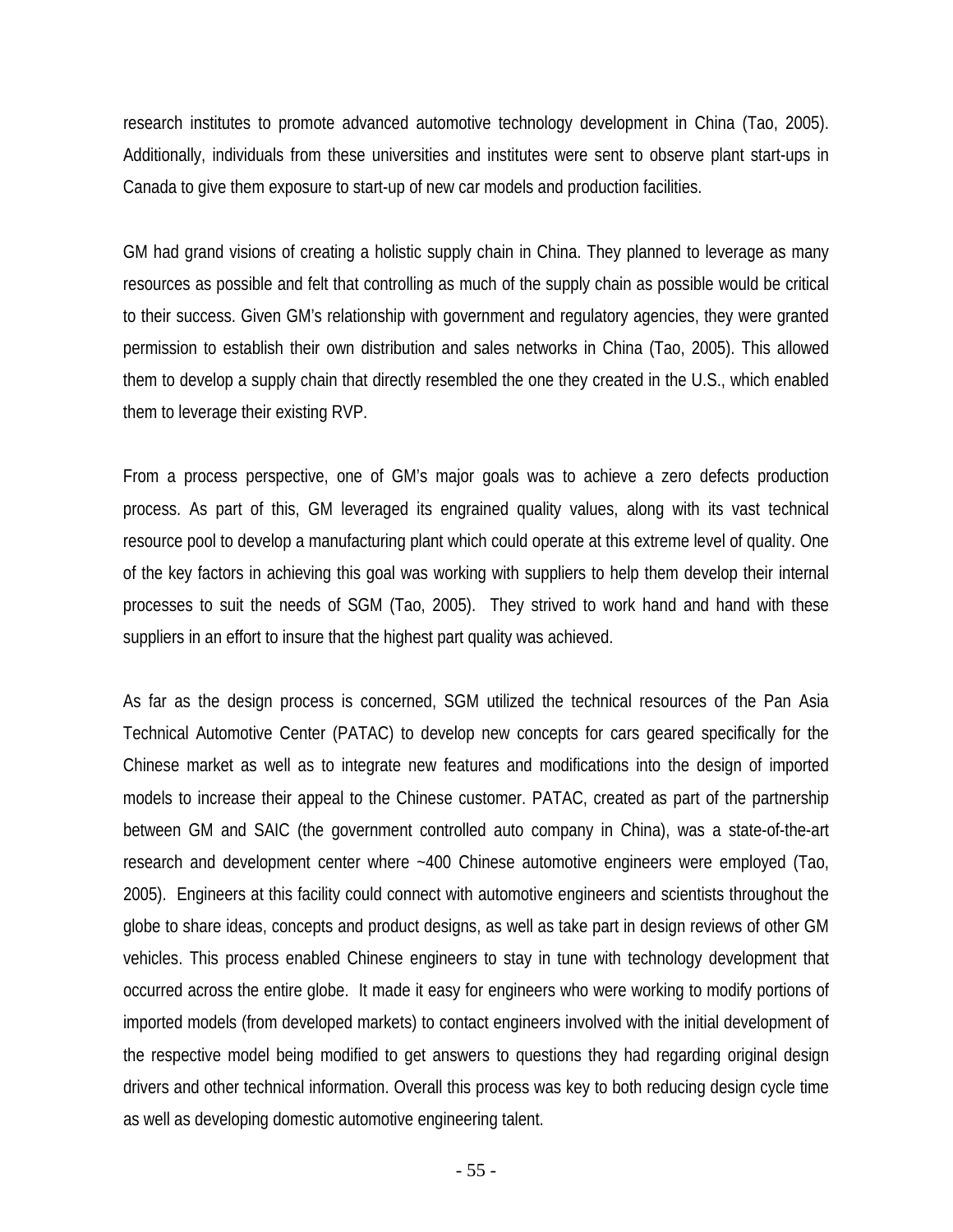# **Chapter Three**

## **Introduction to Analysis of Secondary Research**

With the completion of the research into the six MNCs that have had success in emerging markets, we are now able to complete the analysis of the data. To accomplish this we will utilize the format developed in Chapter Two, Table 2.1, "RPV framework for emerging and developed markets", which compares Resources, Processes and Values associated with MNCs that create products for developed markets, versus those associated with Tata in producing the Nano for the emerging markets. The research from Chapter Two will be summarized into RPV tables to compare traits, identify trends, and draw inferences. In addition, we will search for other traits which might not have been identified in our Tata Nano research. Table 3.1 below provides an overview of the RPV framework that will be used to summarize the research, and against which we will test our hypothesis regarding MNC requirements for success in EMs:

*The traditional stock of resources, processes, and values that allowed MNCs to successfully develop products for developed markets, do not assure that the same firms will have success in emerging markets. The required set of RPV for emerging markets is vastly different than those in developed markets.* 

|                  | <b>TRAIT</b>                                     | <b>DM Characteristics</b>                                                                                                 | <b>EM Characteristics (Nano)</b>                                                                                                            |
|------------------|--------------------------------------------------|---------------------------------------------------------------------------------------------------------------------------|---------------------------------------------------------------------------------------------------------------------------------------------|
|                  | Financial Approach (V)                           | Varying price points with preference for<br>short term, high margin & high ROI<br>opportunites                            | Price point tailored for economic conditions<br>of the local target market and tolerance for<br>long term ROI.                              |
| у                | Motivation (V)                                   | Driven to meet Wall Street expectations.                                                                                  | Monetary motivation balanced with altruistic<br>national aspirations and social needs.                                                      |
| ⊥<br>≷           | Customer Insight (V)                             | Methodical market research and analysis of<br>the opportunity is completed (and is<br>possible) due to existence of data. | Market needs sensed through means such<br>as customer immersion and/ or observation;<br>data does not pre-exist to validate<br>opportunity. |
|                  | Risk Acceptance (V)                              | Prefer to pursue risk adverse opportunities                                                                               | Higher tolerance for risk given large<br>opportunity                                                                                        |
| <b>S</b><br>ÖES. | <b>Product Design</b><br>Requirement Drivers (P) | Product design driven by optional features<br>and cutting edge technology.                                                | Product design fulfilling local market needs<br>and "Good enough" specifications.                                                           |
| <b>PRO</b>       | Technology<br>Development (P)                    | Organic internal technology development<br>derived from scientific research and<br>historical experience                  | Technology development and transfer<br>through partnership                                                                                  |

| Table 3.1: Overview of RPV Framework from which to Test Hypothesis (continued on next page) |  |  |
|---------------------------------------------------------------------------------------------|--|--|
|---------------------------------------------------------------------------------------------|--|--|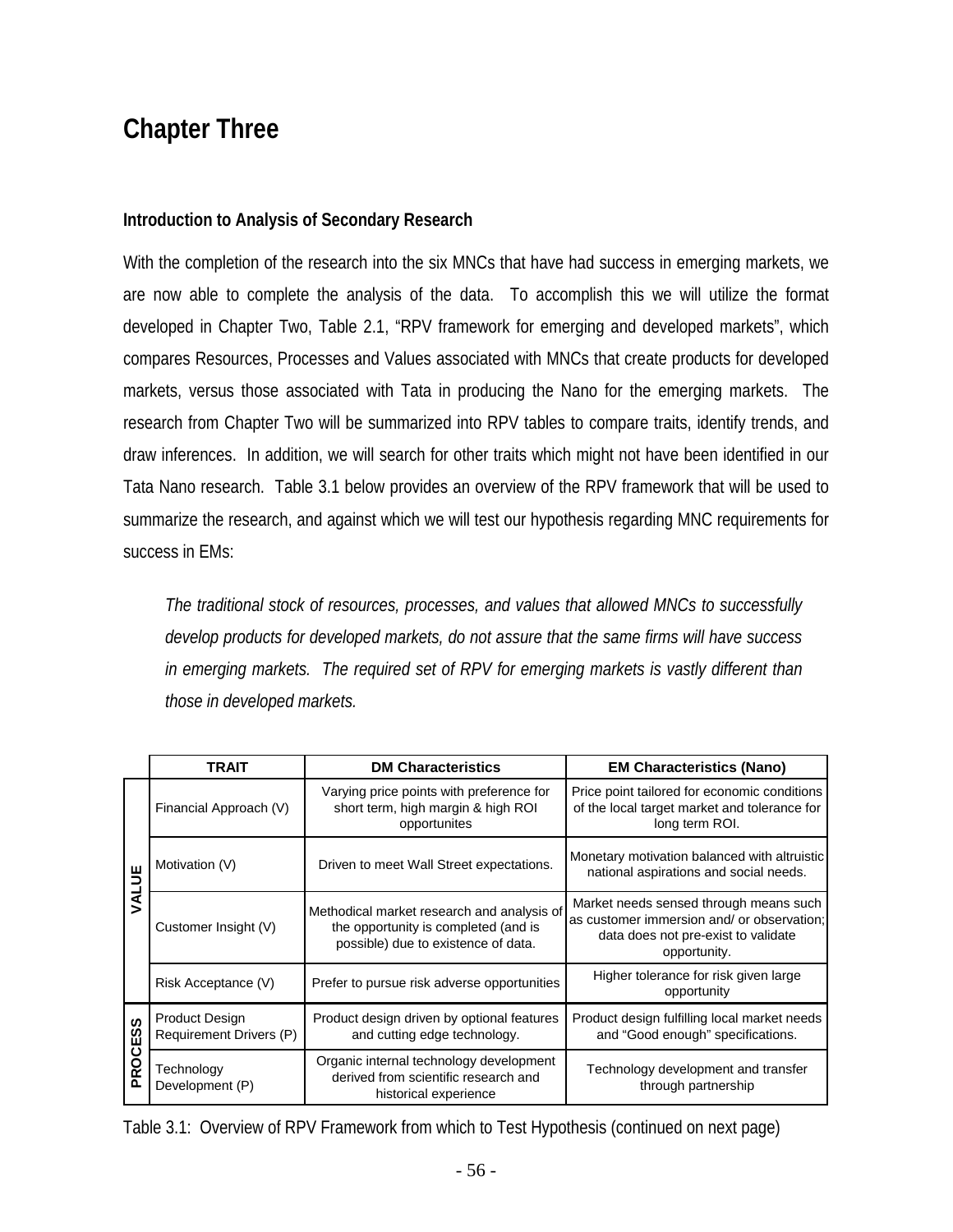|                                              | TRAIT                                                 | <b>DM Characteristics</b>                                                                                  | <b>EM Characteristics (Nano)</b>                                                                                                                    |
|----------------------------------------------|-------------------------------------------------------|------------------------------------------------------------------------------------------------------------|-----------------------------------------------------------------------------------------------------------------------------------------------------|
|                                              | Brand Image (R)                                       | Global brand well known for premium or<br>differentiated products.                                         | Local brand well known for addressing local<br>market needs and contributing to improving<br>the standard of living in the EM.                      |
| ပ္ပ                                          | <b>Business Infastructures</b><br>& Supply Chains (R) | business infastructure - typically based on<br>"lowest cost wins" approach.                                | Complex, well developed Supply Chain and Under developed, fragmented Supply Chain<br>and business infastructures - often based<br>on relationships. |
| œ<br>o<br>Ŵ,<br>ш<br>$\overline{\mathbf{r}}$ | Technical skills in the<br>market (R)                 | Highly specialized engineers with in-depth<br>knowledge of a specific engineering/<br>scientific function. | Engineers with skills in applying existing<br>technology, cost reduction and accustomed<br>to local needs.                                          |
|                                              | Labor characteristics in<br>the market $(R)$          | Trend towards use of capital intesive<br>automation or skilled labor                                       | Leverage low cost labor and relatively low<br>capital investment                                                                                    |
|                                              | Relationships (R)                                     | Government and regulatory policy<br>conformance are crucial for success.                                   | Personal relationships with government,<br>regulatory and society are crucial for<br>success.                                                       |

Table 3.1: Overview of RPV Framework from which to Test Hypothesis (continued from previous page)

The next portion of this chapter provides separate tables for each of the RPV traits listed in Table 3.1 above. These tables contain brief comments related to the traits for each of the six companies studied, and further indicate which behavior we believe the company exhibited – developing market or emerging market. Our general observations and conclusions associated with each trait are provided in paragraphs preceding the tables which are followed by an overall summary.

## **Financial Approach**

Due to the substantial opportunity that the EMs represent, and the corresponding requirement for very large investments in order to pursue the markets, most companies recognize that the payback period will be lengthy, and therefore have a long term horizon for obtaining an ROI. Indeed, all six of the successful MNCs studied have been engaged in the emerging market for a minimum of ten years. This long term need was further supported by Tarun Khanna, "Yes, a company can make money in China and India, but it cannot do so overnight and may have to wait five years or more to realize profits. A lot depends on how much a foreign company is willing to respect and work with indigenous ways of doing business, including adapting to government regulations and the political climate" (Khanna, 2007).

However, our evidence shows that companies do not necessarily need to tailor their pricing to the poor economic conditions of the consumers in the EMs. In the examples of CAT, Haier and GM, premium price points were conserved. This is because their product offerings provided the consumers with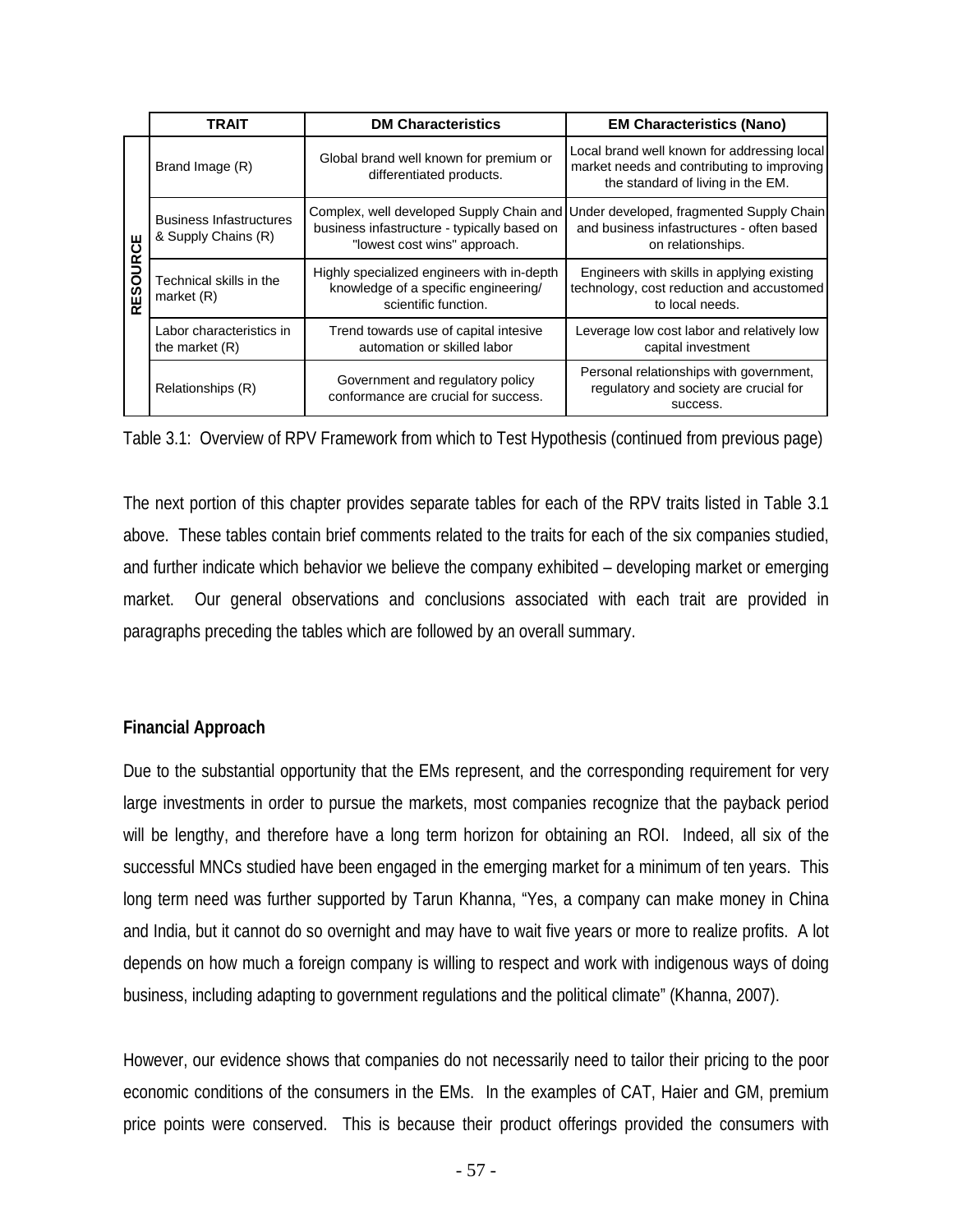desired features that were not available in their market. Therefore, MNCs need to carefully evaluate product offerings and corresponding pricing. In the cases of Nokia and PepsiCo which sell lower price products, high volume is an expected requirement of the business model to offset the large capital investments; this is not necessarily required for high price products.

| <b>Value</b>                          | <b>Financial Approach</b>                                                                                                                                                                                                                                                                                                                                                                                                                                                                                                                                                    |              |                                                  |
|---------------------------------------|------------------------------------------------------------------------------------------------------------------------------------------------------------------------------------------------------------------------------------------------------------------------------------------------------------------------------------------------------------------------------------------------------------------------------------------------------------------------------------------------------------------------------------------------------------------------------|--------------|--------------------------------------------------|
| Developed<br>Market<br>Characteristic | Varying price points with preference for short term, high margin & high ROI opportunites                                                                                                                                                                                                                                                                                                                                                                                                                                                                                     |              |                                                  |
| Emerging<br>Market<br>Hypothysis      | Price point tailored for economic conditions of the local target market and tolerance for long term<br>ROI.                                                                                                                                                                                                                                                                                                                                                                                                                                                                  |              |                                                  |
| Company                               | <b>Example</b><br><b>DM</b>                                                                                                                                                                                                                                                                                                                                                                                                                                                                                                                                                  |              | <b>Behavior</b><br><b>Exhibited</b><br><b>EM</b> |
| <b>GE</b>                             | GE Healthcare developed low price point compact portable ultrasound for China.<br>Since the company launched the product globally, sales have increased from \$4<br>million in 2002 to \$278 million in 2008. GE India Healthcare kept its prices down by<br>refurbishing old equipment and marketing "economy" models in poorer areas. The<br>company also targeted doctors who traveled frequently by marketing laptop<br>machines.                                                                                                                                        |              | X                                                |
| Haier                                 | Haier maintained 15% price premium over competitors even though the refrigerator<br>market tanked in 1989. That was a testament of the strong association of quality to<br>the company brand name                                                                                                                                                                                                                                                                                                                                                                            | X            |                                                  |
| Nokia                                 | Cut costs to enable industry leading profit margins in 2007. Financial success relies<br>on global economies of scale: in 2007 more than half of the phones sold world wide<br>were from Nokia. Has superefficient supply-chain and manufacturing systems.<br>Keeps costs and complexity under control by sharing components and designing<br>phones that have fewer parts.                                                                                                                                                                                                  |              | X                                                |
| PepsiCo                               | PepsiCo's business model requires they do an extraordinary job of managing costs to<br>offer the absolute best price at maximum profitability.  The specific strategy was to<br>focus on markets that were less developed, but with a lot of potential - particularly<br>China and India due to huge populations (i.e., high volume).                                                                                                                                                                                                                                        |              | X                                                |
| CAT                                   | Caterpillar sold high-end equipment at premium price to the govt. Typical Chinese-<br>built machines are inexpensive and not expected to last. Caterpillar's business model<br>is to build the market for its world class products. "Caterpillar's business model has<br>always been to support its equipment from cradle to grave," says Davis. "It's no<br>different in China. The big difference is we have to take time to change the mindset<br>here. We have to sell the value of what we do rather than beating a machine sold on<br>price that will be thrown away." | $\mathsf{X}$ |                                                  |
| <b>GM</b>                             | Due to the mix of products, a variety of business models were utilized. Long term<br>was acceptable.                                                                                                                                                                                                                                                                                                                                                                                                                                                                         | X            | X                                                |

Table 3.2: Summary of Research for "Financial Approach" Value.

*Summary: MNCs must be willing to accept longer ROI periods. In most cases, price point should be tailored to the specific target market, unless product features enable premium pricing.*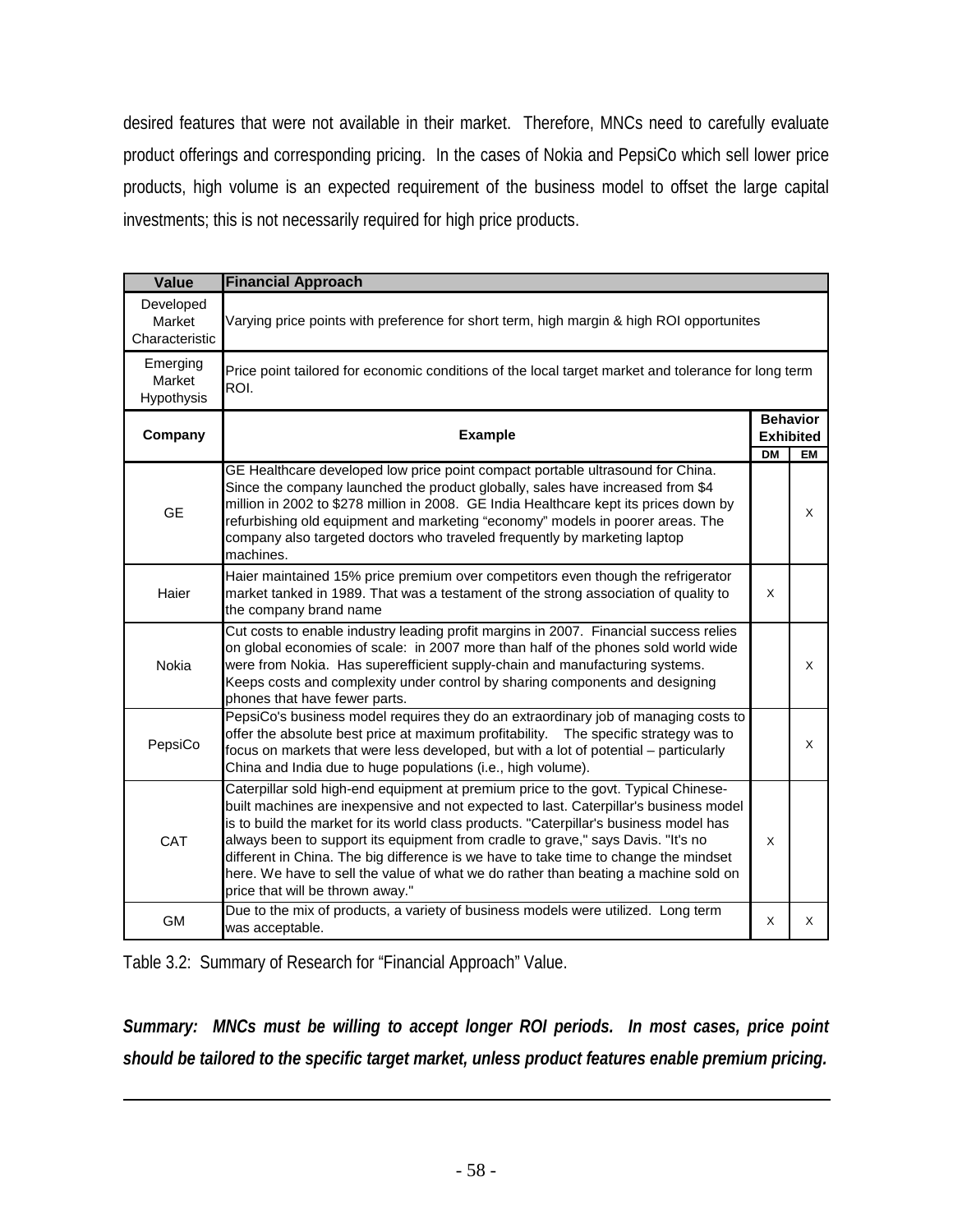## **Motivation**

While growth and financial gain are the primary motivations for an MNC to enter an emerging market, our research indicates that this success is very difficult – if not impossible – unless the corporations also seek ways to help improve the society. This often means that financial objectives must initially be a lower priority. The indigenous citizens and government have more respect for corporations that recognize the need for stewardship. EMs need to be able to trust that the MNC is not entering solely to "feed" off the opportunity, but is also committed to help support the aspirations of the country and improve the way of life of the citizens. This "partnership" between the MNCs and society enables the brand to gain local cooperation in advancing growth objectives. Corporations can no longer enter emerging markets as they did in previous years with a "colonial" mind-set. Rather, they must demonstrate sincere intentions of helping to make the countries in which they have business engagements a better place overall. This insight gained from our secondary research was also supported in other literature. "The most successful multinationals, those building long-term positions in either country, invariably pay more attention to contributing to local welfare than to their bottom lines. Landing on foreign soil to make a quick buck virtually never works." (Khanna, 2007, p. 141).

| Value                                 | <b>Motivation</b>                                                                                                                                                                                                                                                                                                                                                                                                                                                                                        |           |                                           |
|---------------------------------------|----------------------------------------------------------------------------------------------------------------------------------------------------------------------------------------------------------------------------------------------------------------------------------------------------------------------------------------------------------------------------------------------------------------------------------------------------------------------------------------------------------|-----------|-------------------------------------------|
| Developed<br>Market<br>Characteristic | Driven to meet Wall Street expectations.                                                                                                                                                                                                                                                                                                                                                                                                                                                                 |           |                                           |
| Emerging<br>Market<br>Hypothysis      | Monetary motivation balanced with altruistic national aspirations and social needs.                                                                                                                                                                                                                                                                                                                                                                                                                      |           |                                           |
| Company                               | <b>Example</b>                                                                                                                                                                                                                                                                                                                                                                                                                                                                                           | <b>DM</b> | <b>Behavior</b><br><b>Exhibited</b><br>EM |
| <b>GE</b>                             | GE Healthcare's long term commitment to health care development in China meshed<br>with Chinese leaders aspiration to improve public health care. GE India worked with<br>healthcare officials on sales policies of ultrasound machine to avoid misuse.                                                                                                                                                                                                                                                  |           | X                                         |
| Haier                                 | Haier CEO Zhang made it a priority to be a good citizen. He felt that the company role<br>should not only be to make profit but must be able to "repay the society and better<br>human life."                                                                                                                                                                                                                                                                                                            |           | X                                         |
| Nokia                                 | Nokia desires to have a positive influence on society through the distribution of mobile<br>service into remote areas. In addition, to further enhance the way of life in EMs, they<br>have implemented "Nokia Life Tools". But of course, the corporation also has a<br>priority on maintaining its solid financial performance.                                                                                                                                                                        |           | X                                         |
| PepsiCo                               | PepsiCo has a strong vision of continually improving all aspects of the world in which<br>they operate - environment, social, economic. They believe that this further supports<br>their commitment to build shareholder value by making PepsiCo a truly sustainable<br>company. This is the essence of the "Performance with Purpose" philosophy. Of<br>course they also clearly covet the approval of Wallstreet, and this has drove<br>investment decisions related to markets and product offerings. |           | X                                         |

Table 3.3: Summary of Research for "Motivation" Value (continued on next page)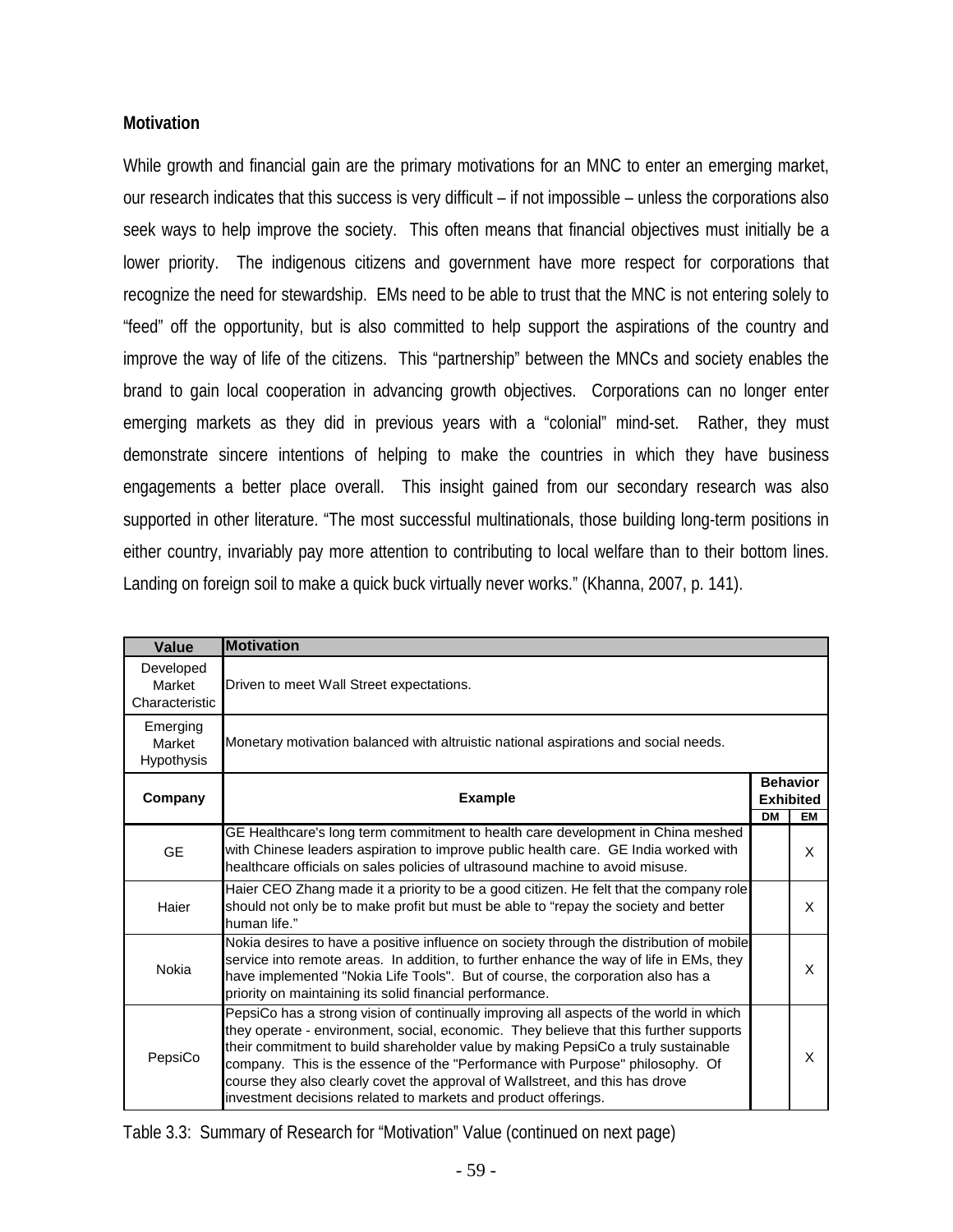| Company   | <b>Example</b>                                                                                                                                                                                                                                                                                                                                                                                                                                                                                                                                                                                                       |    | <b>Behavior</b><br><b>Exhibited</b> |  |
|-----------|----------------------------------------------------------------------------------------------------------------------------------------------------------------------------------------------------------------------------------------------------------------------------------------------------------------------------------------------------------------------------------------------------------------------------------------------------------------------------------------------------------------------------------------------------------------------------------------------------------------------|----|-------------------------------------|--|
|           |                                                                                                                                                                                                                                                                                                                                                                                                                                                                                                                                                                                                                      | DМ | EМ                                  |  |
| CAT       | Caterpillar recognizes the need to be patient and truly understand that their best<br>opportunity for growth is to expand along with the emerging markets as a whole, as<br>well as pursue activities to help society. E.g., 1) Removed Methane from mines to<br>increase safety, and use it to produce electricity which reduces pollution levels and<br>increases clean energy production. 2) Improved maritime patrol vessel performance<br>to increase level security in ports. 3) Partnered with Chinese government to create<br>sustainability institute based on CAT's knowledge of remanufacturing processes |    |                                     |  |
| <b>GM</b> | GM worked with SAIC (govt control auto organization) to develop PATAC, an<br>automotive technology R&D center which trains Chinese engineers (including non-GM<br>engineers) in the latest automotive design & production technologies.                                                                                                                                                                                                                                                                                                                                                                              |    |                                     |  |

Table 3.3: Summary of Research for "Motivation" Value (continued from previous page)

*Summary: In developing EM strategies, MNCs must abandon the need to meet short term Wall Street financial expectations. They should have a vested interest in improving the way of life of the indigenous citizens, and have solid commitment to work with local government in meeting the country's national aspirations.* 

### **Customer Insight**

MNCs entering developed markets today typically have the advantage of purchasing existing marketing data which can be analyzed to assess opportunities and expected payback. This method enables corporations to have a strong position in determining the activities necessary to develop a product, and the required levels of investment. However, little – if any – existing marketing data is available for emerging markets. Therefore, MNCs must recognize that they will need to rely on different techniques to acquire emerging market insight. In addition, they should expect a higher level of uncertainty associated with assessing opportunities and the required levels of investment. The majority of the MNCs in our research found it necessary to develop specific insight via customer immersion methods and personal observation. Godrej, an India group, saw citizens buying millions of new cell phones a month in rural areas; therefore, it looked for an opportunity as well. "It sent surveyors into village huts for months at a time to discover the needs of farm families" and found that less than twenty percent of homes had refrigerators and "figured it could attract a huge new group of consumers if it could get the price right" (Bellman, 2009). Because these markets are developing rapidly, this insight must be continuously monitored and maintained to keep up with the rate of change.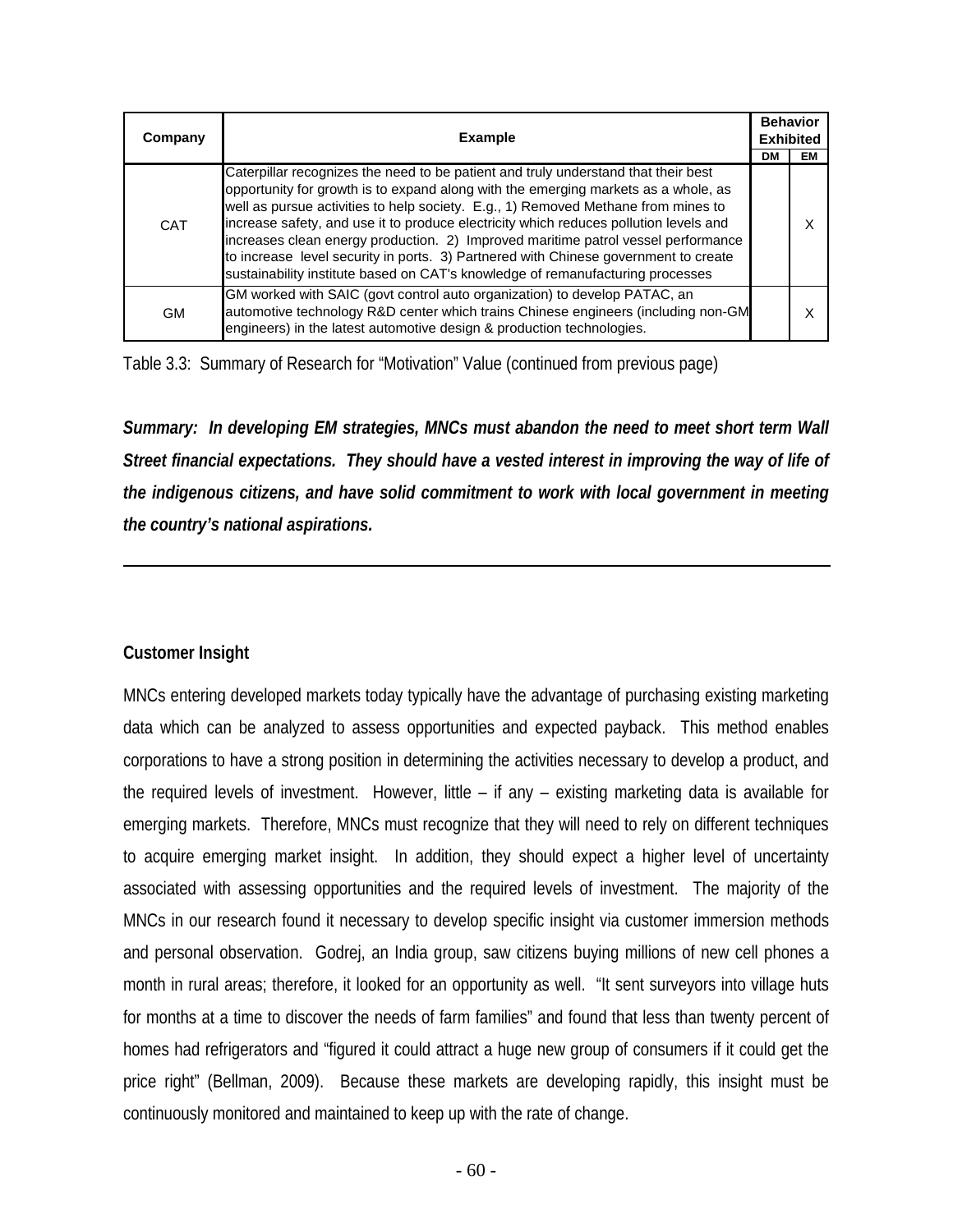| <b>Value</b>                          | <b>Customer Insight</b>                                                                                                                                                                                                                                                                                                                                                                                                                                               |    |                                     |  |
|---------------------------------------|-----------------------------------------------------------------------------------------------------------------------------------------------------------------------------------------------------------------------------------------------------------------------------------------------------------------------------------------------------------------------------------------------------------------------------------------------------------------------|----|-------------------------------------|--|
| Developed<br>Market<br>Characteristic | Methodical market research and analysis of the opportunity is completed (and is possible) due to<br>existence of data.                                                                                                                                                                                                                                                                                                                                                |    |                                     |  |
| Emerging<br>Market<br>Hypothysis      | Market needs sensed through means such as customer immersion and/ or observation; data does<br>not pre-exist to validate opportunity.                                                                                                                                                                                                                                                                                                                                 |    |                                     |  |
| Company                               | <b>Example</b>                                                                                                                                                                                                                                                                                                                                                                                                                                                        |    | <b>Behavior</b><br><b>Exhibited</b> |  |
|                                       |                                                                                                                                                                                                                                                                                                                                                                                                                                                                       | DM | <b>EM</b>                           |  |
| <b>GE</b>                             | GE entry into EM can be attributed to Jack Welch who visited India in 1989 and<br>"sensed" enormous growth opportunity; long before India expertise was recognized in<br>global outsourcing. He followed up his "sensed needs" market by establishing the<br>first US R&D in India in 2000.                                                                                                                                                                           |    | X                                   |  |
| Haier                                 | Zhang sensed customers were not satified with inferior quality of "white goods" made<br>in China. So Haier fostered the importance of high quality products among its<br>employees.                                                                                                                                                                                                                                                                                   |    | X                                   |  |
| Nokia                                 | Nokia developed strong market sensing ability via ethnography to dig into the local<br>communities to design products for the specific market. Also employed<br>anthropologists and psychologists that spend time with people and incorporate other<br>cultural and consumer findings. Believe they must understand the market to get<br>winning foresight.                                                                                                           |    | X                                   |  |
| PepsiCo                               | A high priority was put on sensing customers' needs in order to identify opportunities<br>to support their intent to adapt to market differences. This type of insight required<br>market research in the country to generate data. It enabled them to successfully<br>launch a series of innovative products tailored to the tastes of the unique cultures,<br>and to also cue into the younger generation in its marketing.                                         |    | X                                   |  |
| CAT                                   | CAT sensed that in order for China (as well as other EMs) to grow, they need to make<br>substantial investment in infrastructure and thus would require heavy equipments to<br>meet the needs of developing the country.                                                                                                                                                                                                                                              |    | X                                   |  |
| GМ                                    | Intuitive market judgment when approaching product portfolio decisions in China. GM<br>sensed that a significant portion of consumers desired more sophisticated cars. Many<br>other their competitors assumed that the Chinese would be completely satisfied with<br>old models and out-dated technology, and thus their competitors' strategies were to<br>simply export as many lower featured cars to the Chinese market as the Chinese<br>government would allow |    | X                                   |  |

Table 3.4: Summary of Research for "Customer Insight" Value.

*Summary: Due to lack of solid market data and the fast paced change occurring in EMs, MNCs must recognize that they need to increase their ability to sense opportunities and rapidly tune offerings, and also be willing to make decisions based on little information and sensed data.* 

### **Risk Acceptance**

The emerging market has many unknowns and uncertainties associated with understanding the society, language, education, government and infrastructure. As a result, the path for market entrance is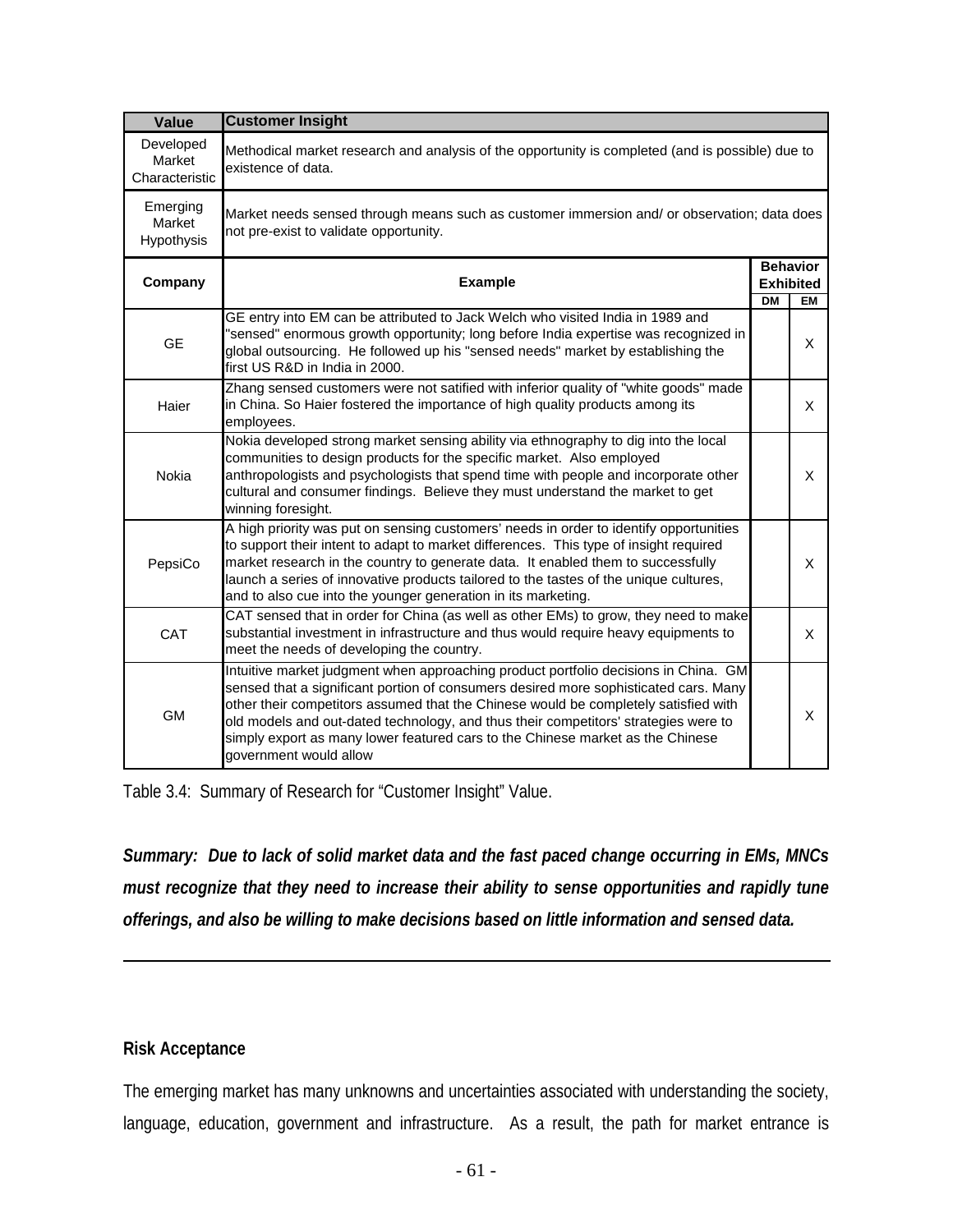unclear and therefore requires MNCs to make certain leaps of faith based on lower amounts of data. MNCs will need to formulate assumptions which will be monitored and tested as they also adapt to new information (a "Discovery Driven Planning" type approach as mentioned in Chapter One). Major investment will be required, with the possibility of losing everything put into the effort. In addition, MNCs may be required to share proprietary information – sometimes even with competitors - in order to develop industry state-of-the-art technology and grow the market into which they wish to enter. Because there are so many unknowns, and because so much is at stake from a monetary and technology perspective, MNCs who wish to enter emerging markets must be willing to accept a higher risk profile.

| <b>Value</b>                          | <b>Risk Acceptance</b>                                                                                                                                                                                                                                                                                                                                                                                                                                               |           |                                     |
|---------------------------------------|----------------------------------------------------------------------------------------------------------------------------------------------------------------------------------------------------------------------------------------------------------------------------------------------------------------------------------------------------------------------------------------------------------------------------------------------------------------------|-----------|-------------------------------------|
| Developed<br>Market<br>Characteristic | Prefer to pursue risk adverse opportunities                                                                                                                                                                                                                                                                                                                                                                                                                          |           |                                     |
| Emerging<br>Market<br>Hypothysis      | Higher tolerance for risk given large opportunity                                                                                                                                                                                                                                                                                                                                                                                                                    |           |                                     |
| Company                               | <b>Example</b>                                                                                                                                                                                                                                                                                                                                                                                                                                                       |           | <b>Behavior</b><br><b>Exhibited</b> |
| <b>GE</b>                             | It can be assumed that GE risk tolerance is high given their persistence in developing<br>healthcare products despite early failures in India and China. The high risk tolerance<br>is partly due to GE's long term growth expectations from emerging markets.<br>Opportunities in emerging markets are estimated to contribute up to one-fifth of GE's<br>2008 revenue and its growth is expected to further accelerate.                                            | <b>DM</b> | EM<br>X                             |
| Haier                                 | Zhang took tremendous risk in assuming the collection of government entreprises<br>which represents Haier. He believed in a long term market need for "reliable white<br>goods" products and put tremendous effort in installing the importance of quality.                                                                                                                                                                                                          |           | X                                   |
| Nokia                                 | Nokia made extremely large investments based on the belief that 80% of new<br>customers would come from EMs. It also made bets on its ability to develop products<br>customers would want, and that it would be able to reduce costs to the point of<br>profitability. They demonstrate a value to be pro-active in identifying and managing<br>risks; one example is their highly diversified product line to spread out risk.                                      |           | X                                   |
| PepsiCo                               | PepsiCo assumed a high level of risk when it decided to concentrate in markets<br>where they thought they could prosper along side Coke. Furthermore they made<br>significant investments in developing products specific to those markets - potentially<br>ones that would not result in a good ROI. Finally, they made enormous investment in<br>the EM societies - assuming a risk of brand acceptance.                                                           |           | X                                   |
| CAT                                   | Caterpillar brought technology to the China heavy equipment market. They worked<br>with domestic equipment supplier to improve their technology, thus increasing their<br>competitors ability to compete with Caterpillar. That was acceptable because CAT<br>realized the only way to increase their sales was to grow the overall market.                                                                                                                          |           | X                                   |
| <b>GM</b>                             | GM agreed to transfer highly technical knowledge and IP of automotive design &<br>manufacturing to China in exchange for participation in the local market. Jonathan<br>Browning, VP-global sales, service and marketing, comments on GM's image in<br>emerging markets: "The large, slow-moving organization perception of GM in the<br>U.S. is different in emerging markets," he said. "There, GM is seen as an agile,<br>flexible and risk-taking organization." |           | X                                   |

Table 3.5: Summary of Research for "Risk Acceptance" Value.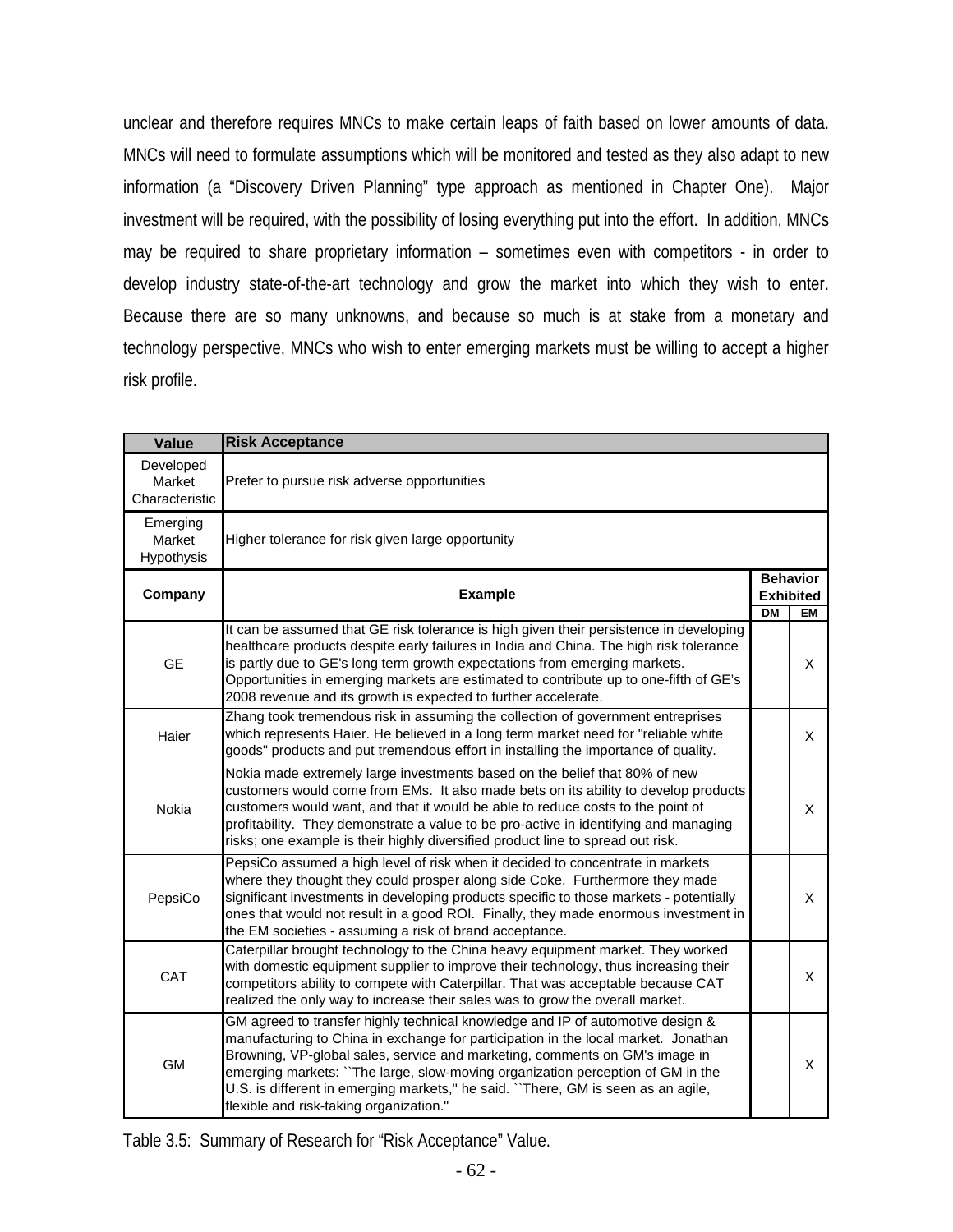*Summary: MNCs must be willing to accept a higher risk profile when investing in EMs. This includes addressing all of the EM unknowns, making large monetary investments with uncertain payback, and transferring technology - potentially even to competitors - to develop the broad market into which they're entering.*

#### **Product Design Requirements Drivers**

Our research showed that consumers in emerging markets are not afraid to embrace new technology if it fulfills local needs, and they are willing to pay a premium if it brings value-added features and capability. These findings are in strong agreement with Heyde and Sundjaja in their Harvard Business article, "Five Myths About Emerging Markets". They state that emerging markets will rapidly adopt technology and that "more than 80% of consumers in key emerging markets have sufficient disposable income to allow them to purchase technology" (Heyde & Sundjaja, 2008). But this does not mean that MNCs should simply sell existing products into EMs, or just de-feature them to reduce the price. The bottom line is "that companies should create offerings with product features and pricing tailored to the specific needs of consumers in developing markets" (Heyde & Sundjaja, 2008). Features and capabilities that fulfill unaddressed needs will be successful if the product is affordable to the targeted consumer. However, for high end markets such as what CAT and GM targeted, highly featured, technologically advanced DM products can be sold in EMs when the level of technology available in the EM is relatively low and consumers desire increased functionality.

| <b>Process</b>                          | <b>Product Design Requirement Drivers</b>                                                                                                                                                                       |                                     |    |
|-----------------------------------------|-----------------------------------------------------------------------------------------------------------------------------------------------------------------------------------------------------------------|-------------------------------------|----|
| Developed<br>Market<br>Characteristic   | Product design driven by optional features and cutting edge technology.                                                                                                                                         |                                     |    |
| Emerging<br>Market<br><b>Hypothysis</b> | Product design fulfilling local market needs and "Good enough" specifications.                                                                                                                                  |                                     |    |
| Company                                 | <b>Example</b>                                                                                                                                                                                                  | <b>Behavior</b><br><b>Exhibited</b> |    |
|                                         |                                                                                                                                                                                                                 | DM                                  | EM |
|                                         |                                                                                                                                                                                                                 |                                     |    |
| <b>GE</b>                               | The company targeted doctors who traveled frequently by marketing laptop machines<br>as many clinics are located in rural areas. GE China designed a less expensive and<br>portable compact ultrasound machine. |                                     | X  |

- 63 - Table 3.6: Summary of Research for "Product Design Requirement Drivers" Process (con't on next pg).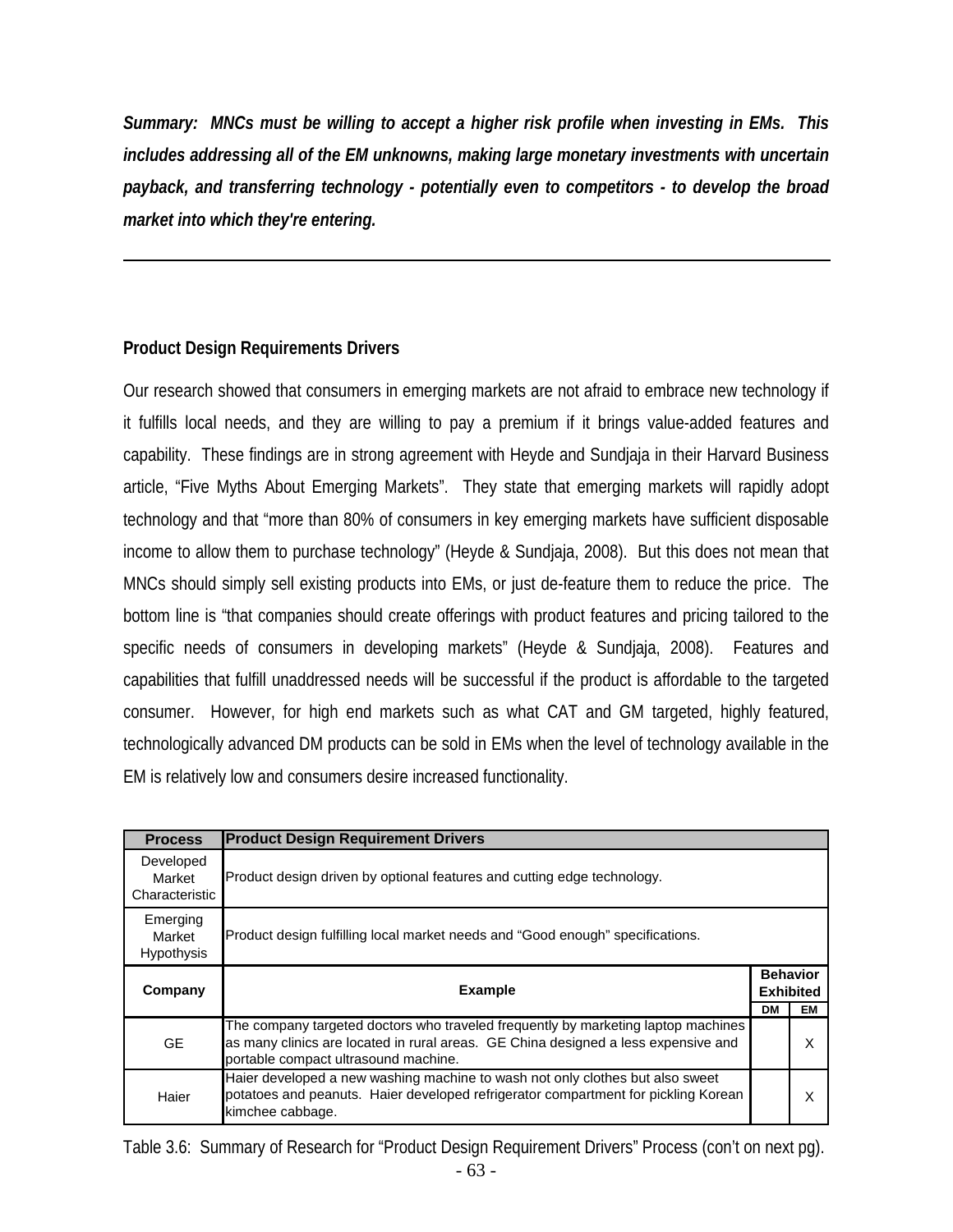| Company    | <b>Example</b>                                                                                                                                                                                                                                                                 |    | <b>Behavior</b><br><b>Exhibited</b> |
|------------|--------------------------------------------------------------------------------------------------------------------------------------------------------------------------------------------------------------------------------------------------------------------------------|----|-------------------------------------|
|            |                                                                                                                                                                                                                                                                                | DМ | EМ                                  |
| Nokia      | Not the "high end" phones sold into DMs, but quality phones that added features<br>which fulfilled local needs. Designers dug into communities to develop products to<br>address specific market requirements.                                                                 |    | X                                   |
| PepsiCo    | Significant adaptation to market differences; food products catered to local markets<br>tastes.                                                                                                                                                                                |    | х                                   |
| <b>CAT</b> | Their equipment was highly featured and initially targeted at the high end of the<br>market. Caterpillar's equipment provided a much higher level of functionality and<br>useful features that were not availble from "good enough" heavy equipment<br>manufacturers in China. | Χ  |                                     |
| <b>GM</b>  | GM found that "good enough" features were not necessarily what the Chinese<br>consumer desired and thus developed cars with more technology and advanced<br>features.                                                                                                          | X  |                                     |

Table 3.6: Summary of Research for "Product Design Requirement Drivers" Process (continued from previous page).

*Summary: MNCs should design products tailored to the local market and incorporate technology and features where they are needed. For high end markets, highly featured, technologically advanced DM products can be sold in EMs.* 

#### **Technology Development**

The data above indicates that partnerships can be key in developing products and advancing manufacturing methods, but perhaps not as necessary for commodities, as was the case with PepsiCo. There appear to be two primary reasons why technology development in EM is often performed through partnerships: 1) to obtain technical know-how that's outside of MNC core competencies or previous experiences in EMs; and, 2) to build relationships and utilize MNC technical capabilities to help a partnering firm develop and/ or enter a market. It should be noted that the need for partnerships is not unique to the EM, as the global economy increasingly necessitates that MNCs embrace "open innovation" in order to fill core competency gaps and enable quicker, competitive product development. However, the differentiation for EMs is regarding potential leveraging of their technology somewhat as a "bargaining chip" to gain either permission to enter the market, or to work with indigenous companies to develop and grow the market. MNCs might be required to form technology development partnerships if they desire access to the market.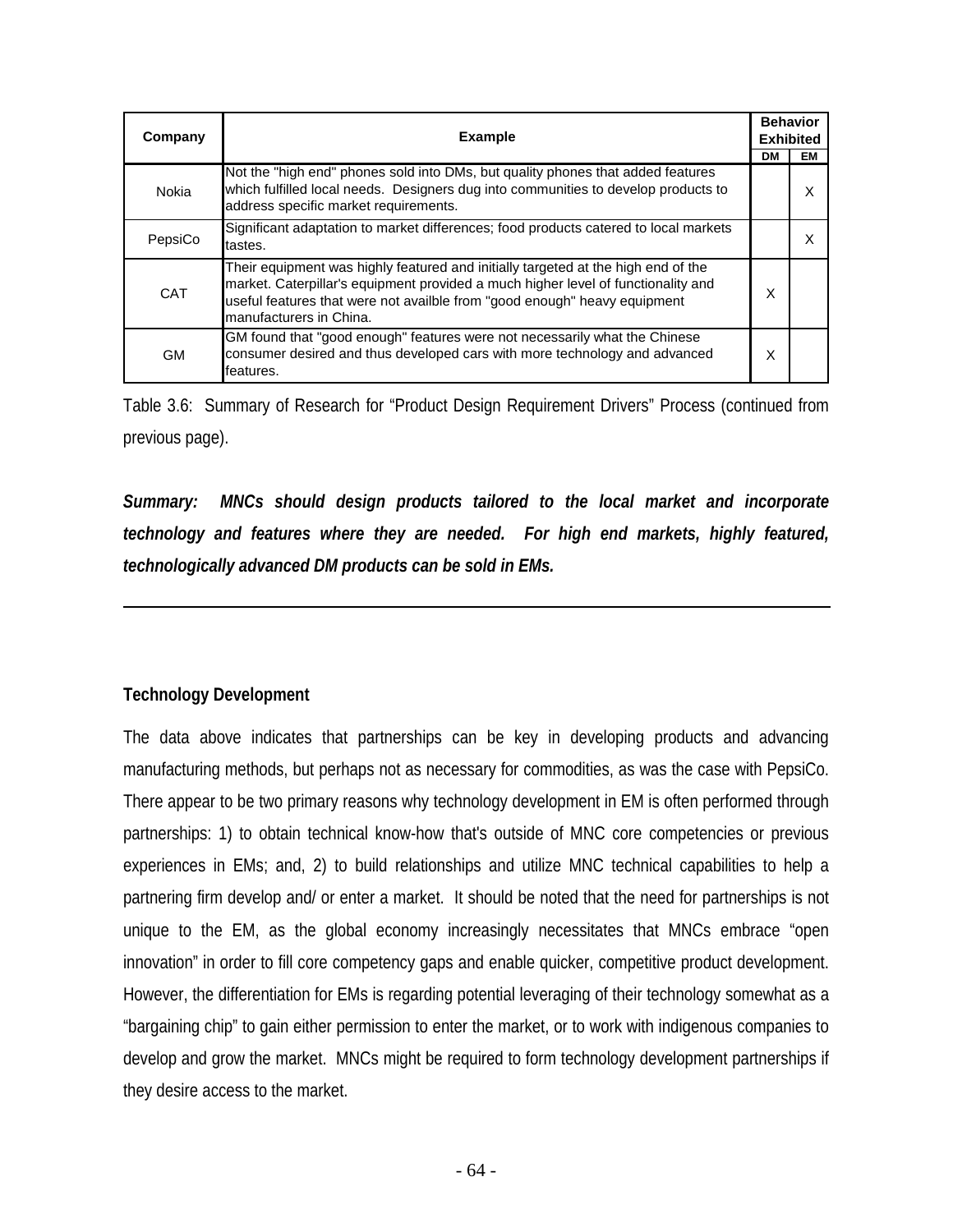| <b>Process</b>                        | <b>Technology Development</b>                                                                                                                                                                                                                                                                                                                                                                          |           |                                     |
|---------------------------------------|--------------------------------------------------------------------------------------------------------------------------------------------------------------------------------------------------------------------------------------------------------------------------------------------------------------------------------------------------------------------------------------------------------|-----------|-------------------------------------|
| Developed<br>Market<br>Characteristic | Organic internal technology development derived from scientific research and historical experience                                                                                                                                                                                                                                                                                                     |           |                                     |
| Emerging<br>Market<br>Hypothysis      | Technology development and transfer through partnership                                                                                                                                                                                                                                                                                                                                                |           |                                     |
| Company                               | <b>Example</b>                                                                                                                                                                                                                                                                                                                                                                                         |           | <b>Behavior</b><br><b>Exhibited</b> |
| <b>GE</b>                             | GE China obtained assistance from three highly respected development engineers<br>from Israel, Japan and South Korea. They bring deep technical skills absent in China<br>team.                                                                                                                                                                                                                        | <b>DM</b> | <b>EM</b><br>X                      |
| Haier                                 | Liebherr-Haushaltsgerate of West Germany injecting modern refrigerator<br>manufacturing technology into Haier plant.                                                                                                                                                                                                                                                                                   |           | X.                                  |
| Nokia                                 | Believe that global participation in R&D is a pre-requisite to disrupting current product<br>offerings. Created design centers in emerging markets to partner with local resources<br>to yield products that address the needs and desires of the specific market.                                                                                                                                     |           | X                                   |
| PepsiCo                               | Research indicates that product and manufacturing technology development is<br>currently centered in the U.S. While PepsiCo is strong in partnerships associated<br>with suppliers, manufacturing, and distribution, it does not appear that partnerships<br>have been established to develop new product technology, aside from adaptation of<br>existing products to market tastes.                  | X         |                                     |
| <b>CAT</b>                            | Customers often come to Caterpillar as a source of a better solution to a technology<br>or performance problem. Catepillar partnered with Chinese Maritime partners to<br>develop technology to improve patrol vessel performance. CAT partnered with<br>Chinese agencies to develop a remanufactuing center and shared their skills and<br>expertise with Chinese engineers to promote sustainability |           | X                                   |
| <b>GM</b>                             | GM purchased Daewoo for low-cost know how to manufacture cars in China, and<br>leveraged its technological resources to established a sophisticated R&D center in<br>China. GM signed agreements with five universities and research institutes to<br>promote advanced automotive technology development in China.                                                                                     |           | X                                   |

Table 3.7: Summary of Research for "Technology Development" Process.

*Summary: MNCs must recognize that technology development is often optimized through partnerships, and should seek opportunities to leverage technology to either assist in overall emerging market development, or to gain access to new markets.* 

### **Brand Image**

The indirect message that was revealed in our research is that brands must gain sacred trust from the local market. This is achieved through delivering quality products that address local needs, and improving the way of life in the society. These findings are in agreement with Heyde and Sundjaja who state that consumers will pay a brand premium because "global brands are considered safer than local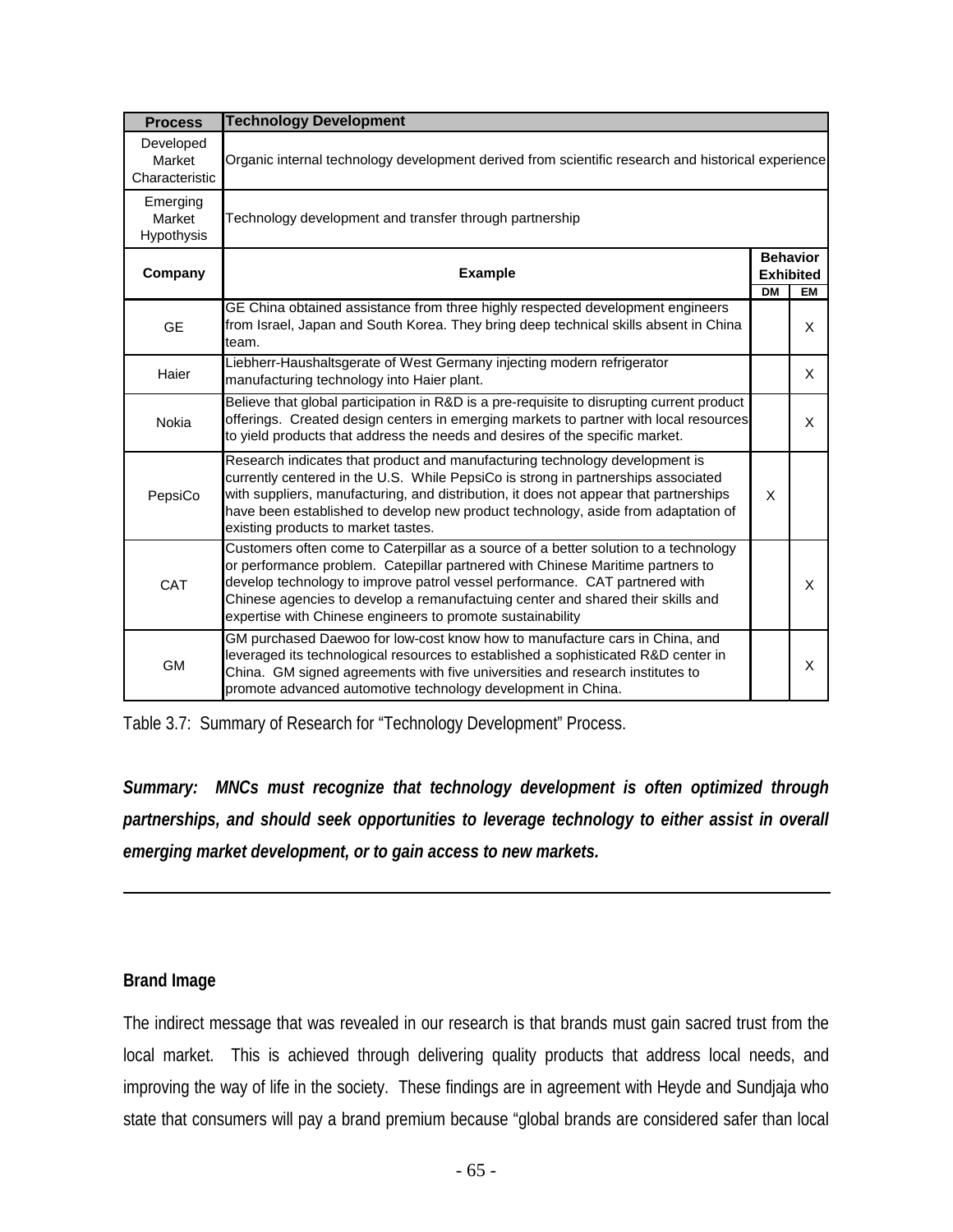brands with limited track records" (Heyde & Sundjaja, 2008). This was clearly displayed in our research where consumers paid a premium price for Haier due to the quality, and they bought Nokia over rivals due to the confidence in the product and associated service. This last point speaks to the fifth Myth that "emerging-market consumers focus on products, not services", when in fact MNCs have missed opportunities due to a failure to offer "bundled solutions" to customers (Heyde & Sundjaja, 2008). As indicated in the section on "Motivation" (a Value), EMs will support an MNC if they are able to trust that the MNC is sincere about doing what's right for the consumers and their society. Global stature is often not enough; MNCs must recognize the necessity of focusing on local market and society needs.

| <b>Resource</b>                         | <b>Brand Image</b>                                                                                                                                                                                                                                                                                     |           |                                           |
|-----------------------------------------|--------------------------------------------------------------------------------------------------------------------------------------------------------------------------------------------------------------------------------------------------------------------------------------------------------|-----------|-------------------------------------------|
| Developed<br>Market<br>Characteristic   | Global brand well known for premium or differentiated products.                                                                                                                                                                                                                                        |           |                                           |
| Emerging<br>Market<br><b>Hypothysis</b> | Local brand well known for addressing local market needs and contributing to improving the<br>standard of living in the EM.                                                                                                                                                                            |           |                                           |
| Company                                 | <b>Example</b>                                                                                                                                                                                                                                                                                         | <b>DM</b> | <b>Behavior</b><br><b>Exhibited</b><br>EM |
| <b>GE</b>                               | GE has upper hand with global brand creating strong presence among the public,<br>businesses, and government officials in the emerging countries in which it operates.<br>GE is creating healthcare products that meet the Chinese government's long-term<br>healthcare goals.                         |           | X                                         |
| Haier                                   | Haier started as China local brand. CEO Zhang has worked tirelessly to build a brand<br>based on unrivaled quality and customer service. In addition, provide customized<br>products to meet needs (e.g., potato washer).                                                                              | X         | X                                         |
| Nokia                                   | Brand conveys a sense of status. Due to quality and service after sale, consumers<br>have a sense that Nokia can be trusted to do what's right for them. The foray into<br>"Nokia Life Tools" supports the objective to improve society.                                                               |           | X                                         |
| PepsiCo                                 | PepsiCo was able to take the damaging pesticide and water situations, and use them<br>to highlight its values around stewardship. By also moving towards healthier<br>products, they are exceeding the market needs and enhancing consumer life.                                                       |           | X                                         |
| CAT                                     | CAT's products directly support the construction of infastructure required to improve<br>the EM. Their history of partnership with local agencies to develop their capabilities in<br>developing heavy equipment shows the commitment to improving the country, not just<br>growing their own business |           | X                                         |
| <b>GM</b>                               | GM's strategy to leverage the "sophisticated" appeal of the Buick brand highlights<br>their commitment to provide a car with advanced features at a price only slighyly<br>higher than defeatured models, thus enabling the population to enjoy the amenities of<br>a high-end brand.                  |           | X                                         |

Table 3.7: Summary of Research for "Brand Image" Resource.

*Summary: Successful MNC brands must gain trust and support from the emerging market via delivery of quality products and services that address local needs, and by improving the way of life. They need to realize that brand image alone will likely not guarantee success.*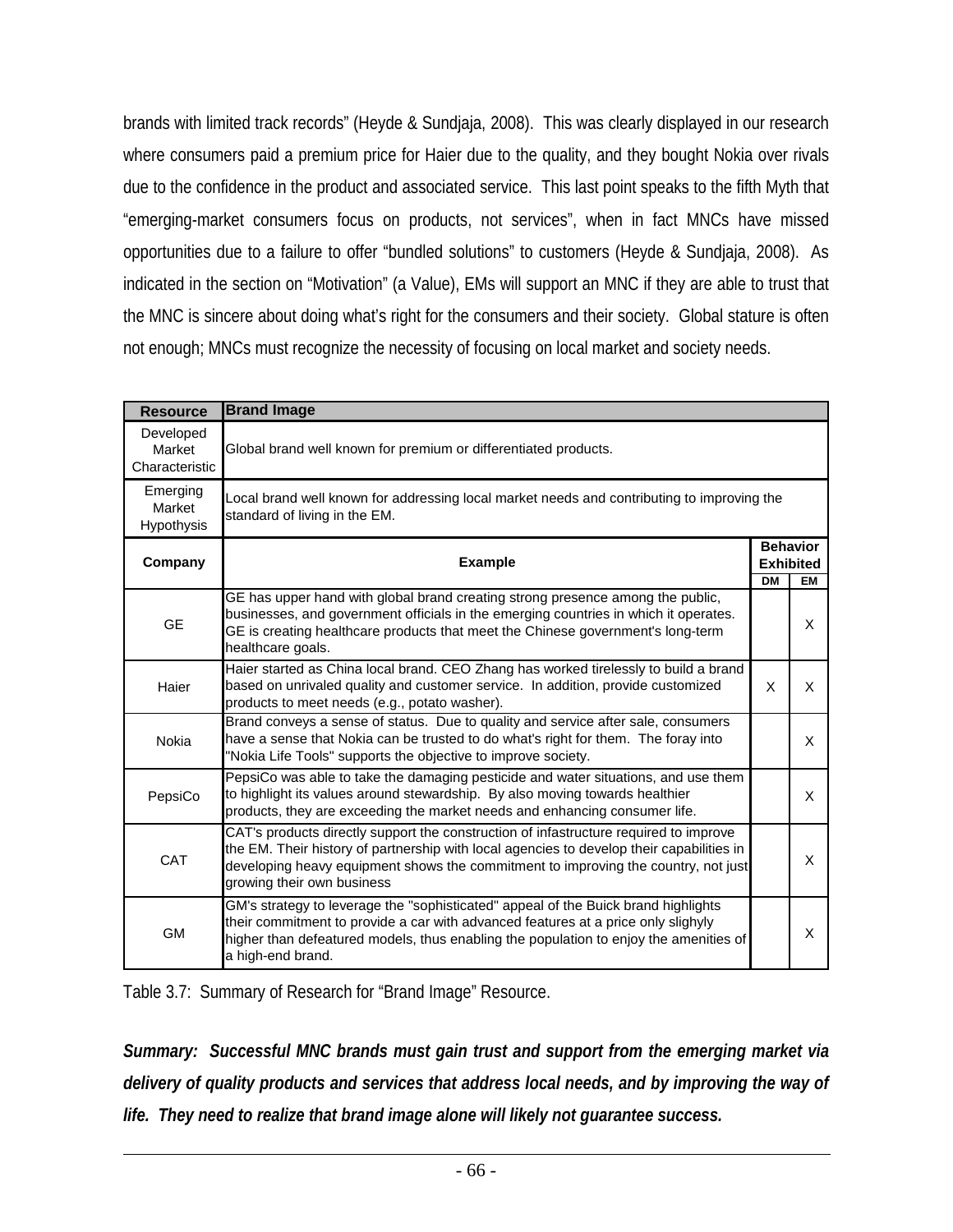## **Business Infrastructures & Supply Chains**

The infrastructure of suppliers and transportation systems, including delivery service vendors, in emerging markets is typically not highly developed. In addition, regulations regarding raw materials, manufacturing, and sale of products are often un-established and therefore, develop in parallel with the market. Finally, the creation of a supply chain from raw materials to finished products often requires lengthy interactions with indigenous resources. As a result, an MNC cannot expect to have as highly efficient a business infrastructure in EMs as they do in DMs. Supply chains in EMs are often fragmented and need to be developed (and sometimes created) to improve product distribution capability. Successful MNCs have leveraged portions of their DM supply chains to fill existing gaps in EMs, with overall intentions of developing supply chains representative of DMs. They also recognize that pricing pressure applied to DM suppliers is not applicable in EMs where relationships are more important, but in the long term can yield greater benefits. Therefore, while an efficient business infrastructure and supply chain is crucial for success to reduce costs, adaption to fragmented supply chain and distribution methods is also typically required.

| <b>Resource</b>                       | <b>Business Infastructures &amp; Supply Chains</b>                                                                                                                                                                                                                                                                                                                                                                                               |                                                        |   |
|---------------------------------------|--------------------------------------------------------------------------------------------------------------------------------------------------------------------------------------------------------------------------------------------------------------------------------------------------------------------------------------------------------------------------------------------------------------------------------------------------|--------------------------------------------------------|---|
| Developed<br>Market<br>Characteristic | Complex, well developed Supply Chain and business infastructure - typically based on "lowest<br>cost wins" approach.                                                                                                                                                                                                                                                                                                                             |                                                        |   |
| Emerging<br>Market<br>Hypothysis      | Under developed, fragmented Supply Chain and business infastructures - often based on<br>relationships.                                                                                                                                                                                                                                                                                                                                          |                                                        |   |
| Company                               | <b>Example</b>                                                                                                                                                                                                                                                                                                                                                                                                                                   | <b>Behavior</b><br><b>Exhibited</b><br>DМ<br><b>EM</b> |   |
| <b>GE</b>                             | GE China LGT team constructed organic value chain: product development, sourcing,<br>manufacturing, marketing, sales and service. China approval process for new product<br>releases is less intricate, so GE shortened the product development cycle. Instead of<br>relying on GE Healthcare's global customer support and replacement parts<br>organizations, it built in-country teams that could provide quicker and less costly<br>service. |                                                        | X |
| Haier                                 | Haier adopted a vertically integrated distribution system. The system integrates every<br>supply chain from purchasing, raw materials delivery and product distribution. To<br>maintain the cost of covering the large geographic distance of China, the company<br>developed JIT (Just-In-Time) inventory management system.                                                                                                                    |                                                        | X |
| Nokia                                 | Superefficient supply-chain and manufacturing systems, but mixed distribution<br>systems (developed and fragmented) and networks of retailers.                                                                                                                                                                                                                                                                                                   | X                                                      | X |
| PepsiCo                               | Raw materials & natural resources include water and crops. Engaging local<br>suppliers since products depend on the agricultural supply chain. Mix of supplier<br>relationships; some very efficient, others not. Distribution issues were not mentioned.                                                                                                                                                                                        | X                                                      | X |

Table 3.8: Summary of Research for "Business Infrastructure & Supply Chain" Resource (continued on next page).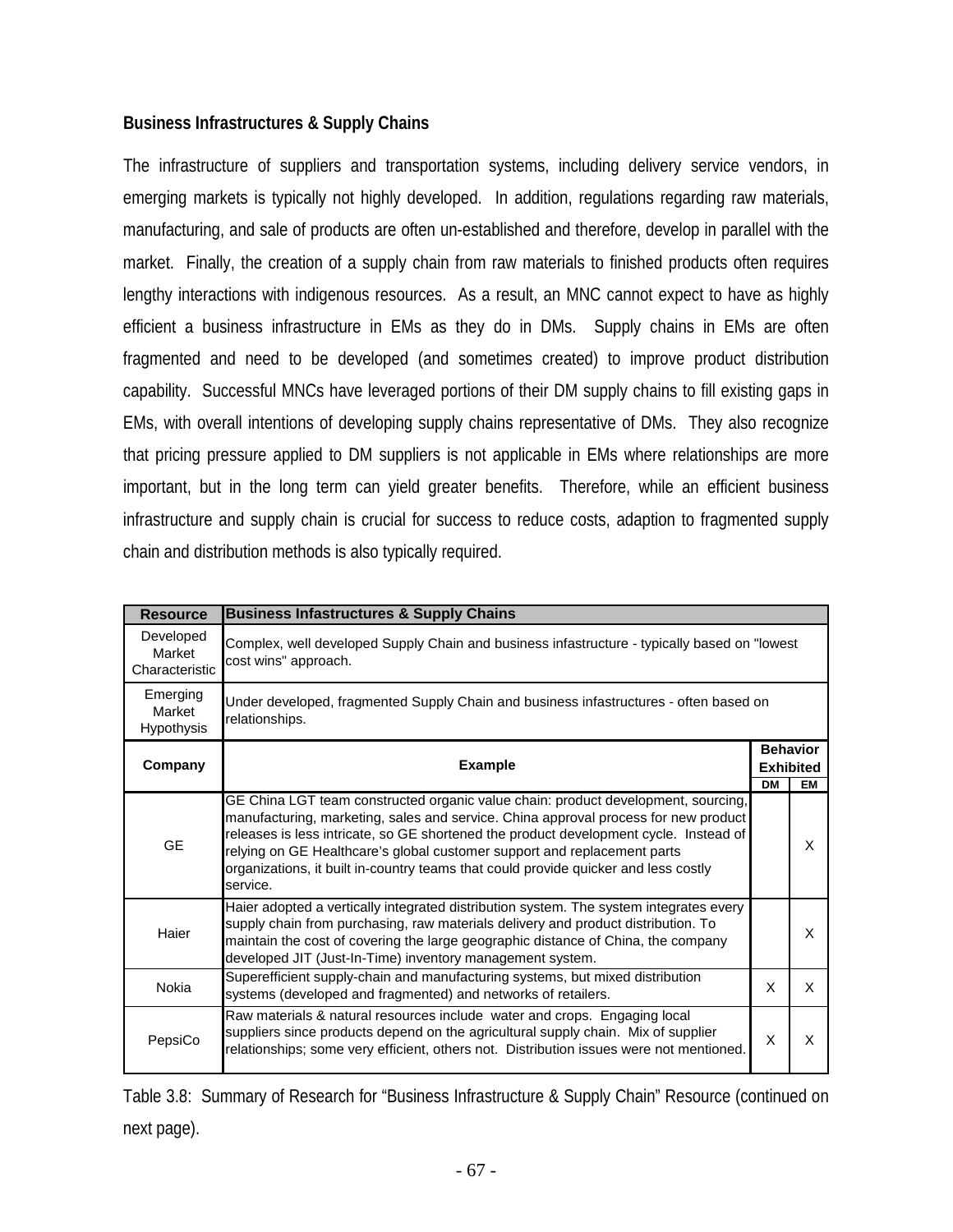| Company    | <b>Example</b>                                                                                                                                                                                                                                                                             | <b>Behavior</b><br><b>Exhibited</b> |    |
|------------|--------------------------------------------------------------------------------------------------------------------------------------------------------------------------------------------------------------------------------------------------------------------------------------------|-------------------------------------|----|
|            |                                                                                                                                                                                                                                                                                            | DМ                                  | EM |
| <b>CAT</b> | CAT relies heavily on their global supply chain resources to meet the demands of the<br>Chinese market. They leverage their world class entity, Caterpillar Logistics,<br>headquartered in another emerging market, India, to meet global demand for parts<br>and equipment.               | X                                   |    |
| <b>GM</b>  | GE has visions of creating a holistic supply chain in China; focused on leveraging<br>local resources as suppliers. Due to their relationship with government and regulatory<br>agencies, they were granted permission to establish their own distribution and sales<br>networks in China. |                                     | х  |

Table 3.8: Summary of Research for "Business Infrastructure & Supply Chain" Resource (continued from previous page).

*Summary: Infrastructures in EMs are often underdeveloped and fragmented; therefore, MNCs must recognize the need to adapt and organically develop supply chains and distribution channels, as well as leverage current DM infrastructure where possible to achieve operational efficiency.* 

#### **Technical Skills in the Market**

MNCs entering emerging markets are often uncertain of the level of technical skill that the indigenous citizens have. Most have found – as with PepsiCo, Nokia and GM that the local labor (often containing numerous technical graduates without experience) can be easily trained to run complex equipment and processes in order to produce their products. Furthermore, engineers and scientists exist in EMs that MNCs can leverage to take advantage of their knowledge of existing technology, experience in cost reduction, and knowledge of local needs. However, high-end engineering and research skills are more limited; therefore, gaps need to be filled in two ways: 1) obtain specialized knowledge from developed countries; and/ or, 2) create centers (R&D, partnerships) that enable interaction with DM experts to train the large pool of technical graduates that often exist in EMs, and also provide the much needed experience. This indigenous technical skill availability was also supported in literature which discussed MNCs "taking advantage of cheap research and development and low-cost manufacturing to innovate for a market that's grown large enough and sophisticated enough to make it worthwhile" (Bellman, 2009). It's an important aspect in this age of increasing the practice of "global product development", in which "companies strive to reduce product development operating costs…to access more affordable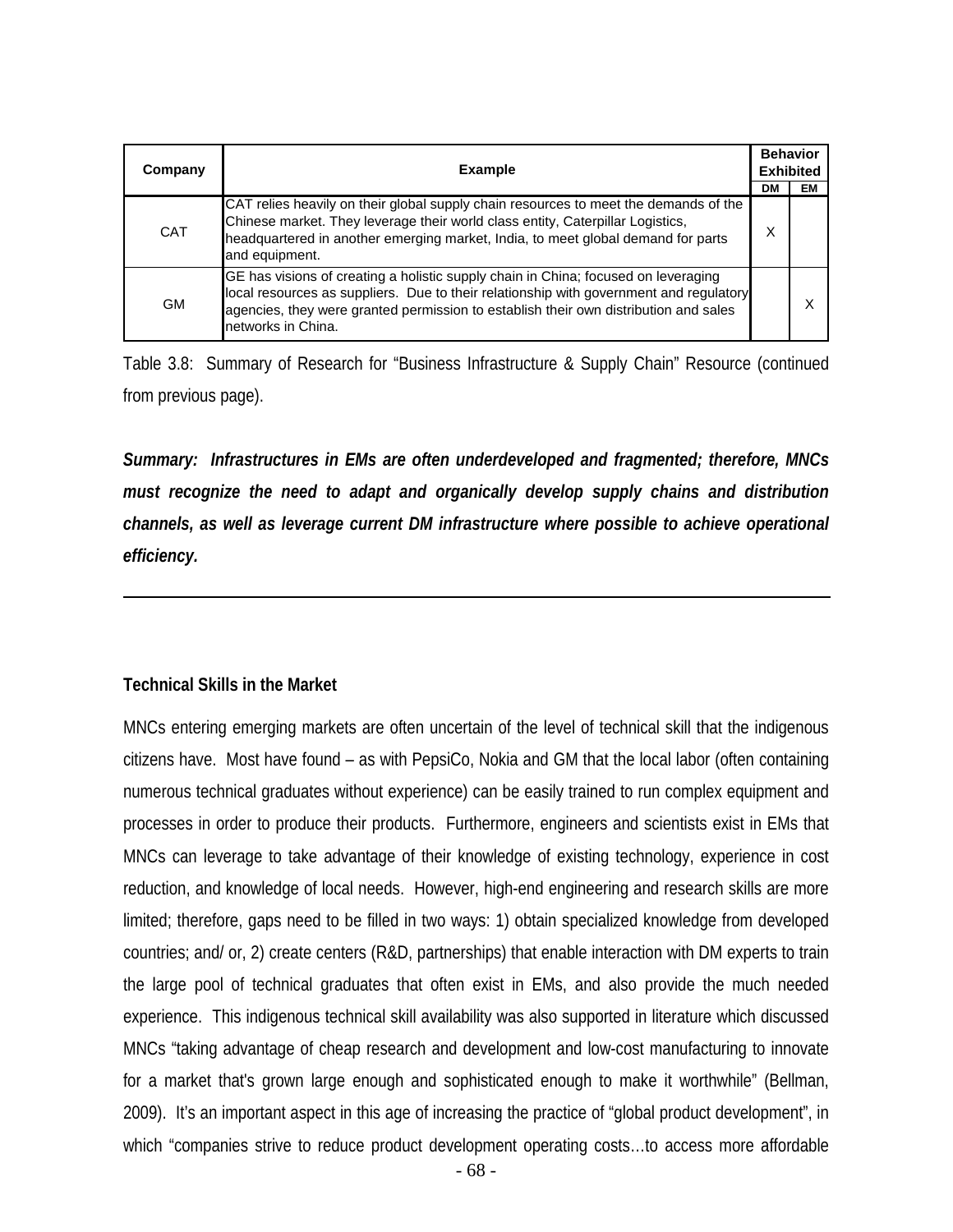capabilities. There is a huge pool of engineering talent in low-cost regions such as China…[and]…India" (Eppinger & Chitkara, 2006).

| <b>Resource</b>                       | <b>Technical Skills in the Market</b>                                                                                                                                                                                                                                                                                                                                                                                                |                               |                       |
|---------------------------------------|--------------------------------------------------------------------------------------------------------------------------------------------------------------------------------------------------------------------------------------------------------------------------------------------------------------------------------------------------------------------------------------------------------------------------------------|-------------------------------|-----------------------|
| Developed<br>Market<br>Characteristic | Highly specialized engineers with in-depth knowledge of a specific engineering/ scientific function.                                                                                                                                                                                                                                                                                                                                 |                               |                       |
| Emerging<br>Market<br>Hypothysis      | Engineers with skills in applying existing technology, cost reduction and accustomed to local<br>needs.                                                                                                                                                                                                                                                                                                                              |                               |                       |
| Company                               | <b>Example</b>                                                                                                                                                                                                                                                                                                                                                                                                                       | <b>Exhibited</b><br><b>DM</b> | <b>Behavior</b><br>EM |
|                                       | GE China LGT team recruits locally. They were able to find most of the expertise they                                                                                                                                                                                                                                                                                                                                                |                               |                       |
| <b>GE</b>                             | needed, including engineers with deep knowledge of existing miniaturization and<br>lower power consumption technologies that can be applied to products, and a<br>commercialization team well versed in health care in rural China.                                                                                                                                                                                                  |                               | X                     |
| Haier                                 | Articles did not provide sufficient insight to comment.                                                                                                                                                                                                                                                                                                                                                                              |                               |                       |
| Nokia                                 | Design centers employed highly skilled individuals, and manufacturing requires in-<br>depth knowledge to address issues and ensure products have required quality.                                                                                                                                                                                                                                                                   | X                             |                       |
| PepsiCo                               | Hired and trained locals to run manufacturing plants.                                                                                                                                                                                                                                                                                                                                                                                |                               | X                     |
| CAT                                   | CAT spent considerable time working with government agencies and universities to<br>train engineers on the latest technologies to improve China's design, engineering and<br>manfacturing capabilities. Engineers who worked for indigenous heavy equipment<br>companies were skilled at creating low-end products with limited technology, thus<br>Caterpillar had to work with the industry to develop additional technical skills |                               | X                     |
| <b>GM</b>                             | GM partnered with numerous agencies in China to help them develop key technical<br>skills, given that China did not have significant capabilities in automotive technology                                                                                                                                                                                                                                                           |                               | X                     |

Table 3.9: Summary of Research for "Technical Skills" Resource.

*Summary: MNC's should understand the level of technical skill available in the market and have a plan on how to leverage local skills versus utilizing those from their home market. Experienced individuals with highly specialized technical skills (Research, Development, Manufacturing, etc) are often limited in EMs; however, training can be provided to increase technical expertise and experience of the large pool of technical graduates that often exist.* 

#### **Labor Characteristics in the Market**

As with technical skills, MNCs entering emerging markets are often uncertain of how the use of local labor should be optimized for manufacturing. The traditional view assumes a large volume of low cost laborers completing unskilled tasks. However, our research showed that while some unskilled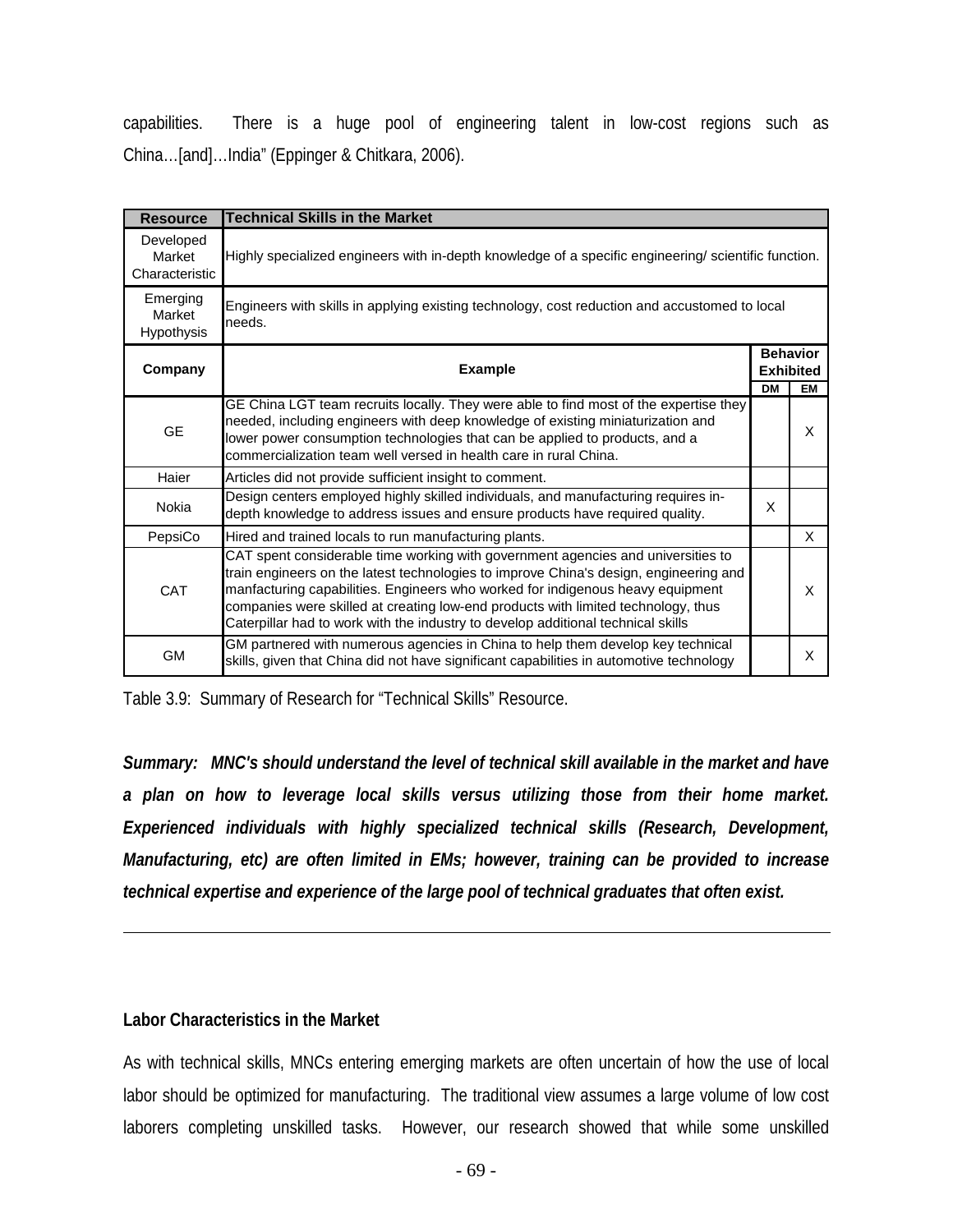operations may exist, the majority of the successful MNCs utilize the local labor to perform skilled operations in highly automated, capital intensive, processes. Therefore, while there is indeed an abundance of unskilled low cost labor which might attract MNC production operations, they should also expect that highly skilled workers are available - or that they can be trained to develop the skills. This requires MNCs to evaluate which approach is the most cost effective for their specific product.

| <b>Resource</b>                       | <b>Labor Characteristics in the Market</b>                                                                                                                                                                                                                                                                             |           |                                     |
|---------------------------------------|------------------------------------------------------------------------------------------------------------------------------------------------------------------------------------------------------------------------------------------------------------------------------------------------------------------------|-----------|-------------------------------------|
| Developed<br>Market<br>Characteristic | Trend towards use of capital intesive automation or skilled labor                                                                                                                                                                                                                                                      |           |                                     |
| Emerging<br>Market<br>Hypothysis      | Leverage low cost labor and relatively low capital investment                                                                                                                                                                                                                                                          |           |                                     |
| Company                               | <b>Example</b>                                                                                                                                                                                                                                                                                                         |           | <b>Behavior</b><br><b>Exhibited</b> |
| <b>GE</b>                             | Articles did not provide sufficient insight to comment.                                                                                                                                                                                                                                                                | <b>DM</b> | EМ                                  |
|                                       | Articles did not provide sufficient insight to comment.                                                                                                                                                                                                                                                                |           |                                     |
| Haier                                 |                                                                                                                                                                                                                                                                                                                        |           |                                     |
| Nokia                                 | Efficient manufacturing of devices occurs in many EM locations using local labor to<br>reduce costs. Uses highly skilled designers in EM R&D centers.                                                                                                                                                                  | X         | X                                   |
| PepsiCo                               | Trains local labor to run highly automated state-of-the-art beverage production and<br>bottling operations.                                                                                                                                                                                                            | X         | X                                   |
| <b>CAT</b>                            | CAT leveraged the Caterpillar Production Process in its manufacturing operations in<br>China which required skilled labor (higher cost) to operate technically advanced<br>manufacturing processes.                                                                                                                    | X         |                                     |
| GM                                    | GM leveraged their extensive experience in automation and production technologies<br>to produce cars in China. They sent individuals from universities and institutes to<br>observe plant start-ups in Canada to give them exposure to start-up of new car<br>models and advanced automation based production systems. | X         |                                     |

Table 3.10: Summary of Research for "Labor Characteristics" Resource

*Summary: MNCs need to evaluate the use of low cost labor for their manufacturing. While low cost labor may be attractive for production in EMs, MNCs have been very successful transferring high end automation equipment and processes to those countries.* 

#### **Relationships**

Perhaps more than any of the other traits discussed thus far, relationships appear to be a key success factor for MNCs entering emerging markets. There are several reasons. First, and probably most important, is that the culture in these countries emphasizes personal relationships in business decision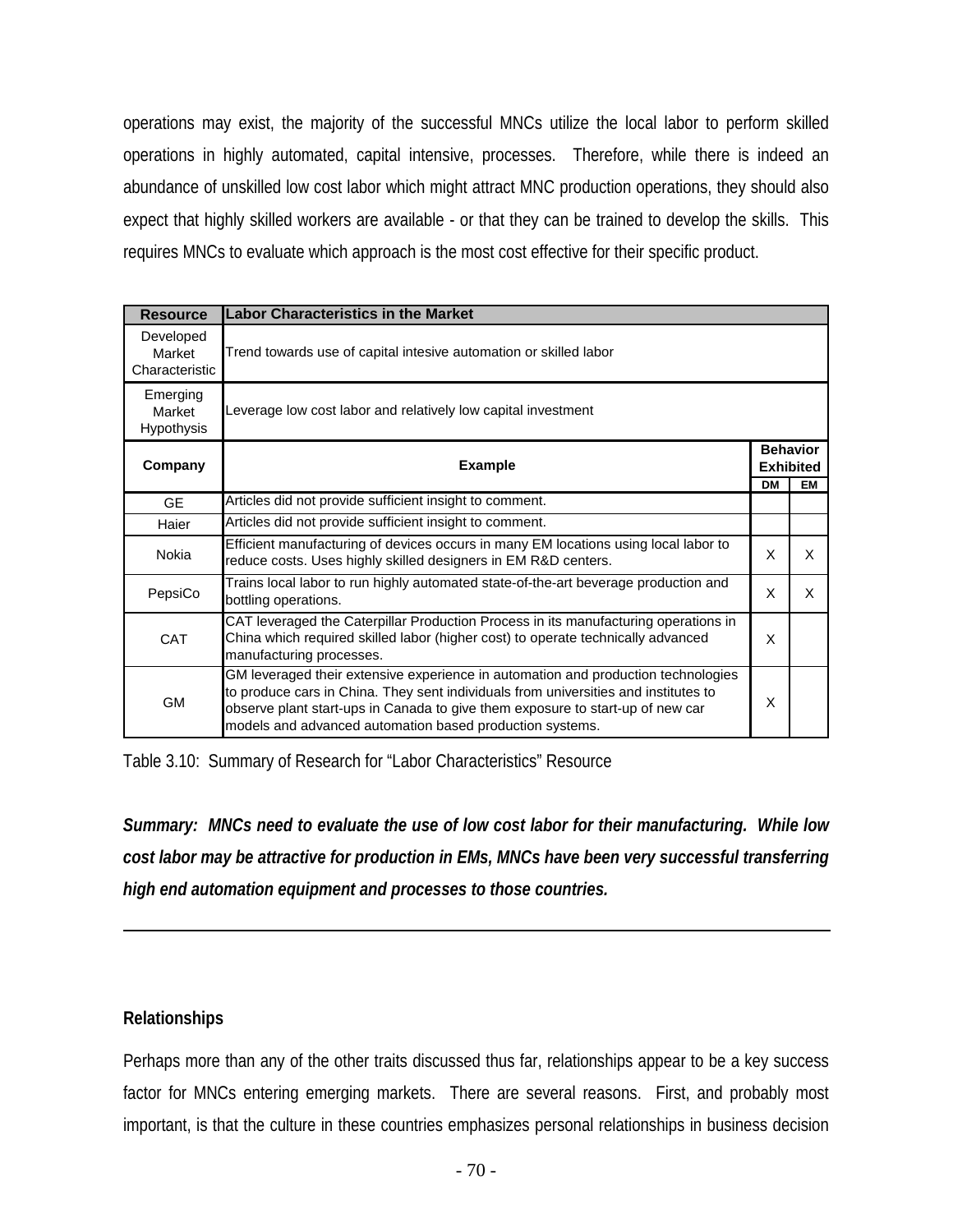making. This applies to all relationships in the supply chain, from R&D, to manufacturing, to sale. As indicated previously, trust is an important element for citizens in emerging markets and this is developed via personal relationships. Second, government and regulatory agencies operate differently in EMs versus DMs. The conformance requirements are often unclear and can change, thereby affecting the ability of an MNC to produce and sell goods within the market. With that, MNCs must realize the importance of forming close relationships with officials to ensure they maintain insight into policy decisions, and can potentially influence the outcomes. Finally, the local population – either as individual consumers or in activist groups – can thwart MNC efforts. This was the case with Tata and the farmers who stopped construction of the first manufacturing plant and with PepsiCo whose beverage operations were shut down during the pesticide scare. More recently in India, "similar struggles are holding back nearly 200 proposed factories, railroads, highways and other projects" where "some \$98 billion in investment is in limbo" due to problems associated with land acquisition from indigenous citizens (Srivastava, 2009). More so than in developed markets, all of these relationships in emerging markets are crucial for success and required for growth, whether it be endorsement of the local population, or permission to do business and sell products by company leaders and government officials.

| <b>Resource</b>                       | <b>Relationships</b>                                                                                                                                                                                                                                                                                                                                                                                                                                   |                                                  |    |
|---------------------------------------|--------------------------------------------------------------------------------------------------------------------------------------------------------------------------------------------------------------------------------------------------------------------------------------------------------------------------------------------------------------------------------------------------------------------------------------------------------|--------------------------------------------------|----|
| Developed<br>Market<br>Characteristic | Government and regulatory policy conformance are crucial for success.                                                                                                                                                                                                                                                                                                                                                                                  |                                                  |    |
| Emerging<br>Market<br>Hypothysis      | Personal relationships with government, regulatory and society are crucial for success.                                                                                                                                                                                                                                                                                                                                                                |                                                  |    |
| Company                               | <b>Example</b>                                                                                                                                                                                                                                                                                                                                                                                                                                         | <b>Behavior</b><br><b>Exhibited</b><br><b>DM</b> | EM |
| <b>GE</b>                             | GE has to work with Indian healthcare officials to develop sales policies for the sale of<br>ultrasound machine to avoid misuse (illegal use to determine sex of unborn babies)                                                                                                                                                                                                                                                                        |                                                  | X  |
| Haier                                 | Haier CEO Zhang comment, "You have to have three eyes: one on the market, one<br>on workers, and one on the government." Being a former government enterprise<br>entity, Zhang has to meet the delicate needs of the corporation to make profit while<br>fulfilling the social needs of its employees and pleasing government officials.                                                                                                               |                                                  | X  |
| Nokia                                 | Nokia reached deep into countries to develop relationships with resources, such as<br>distribution channels. Research showed Nokia's involvement in standards/<br>regulations which affect technology choices; however, specific activities in EMs were<br>not mentioned. However, many solid partnerships were formed in the areas of<br>research, development and manufacturing.                                                                     |                                                  | X  |
| PepsiCo                               | PepsiCo has numerous successful relationships in the areas of manufacturing and<br>distribution. The pesticide and water situations caused additional emphasis on<br>relationships with the government, activist groups, and the general public. The<br>activities related to water preservation and education related to farming and recyling<br>gave favorable publicity - reinvestment of profits back into the community cements<br>relationships. |                                                  | X  |

| Table 3.11: Summary of Research for "Relationships" Resource (continued on next page). |
|----------------------------------------------------------------------------------------|
|----------------------------------------------------------------------------------------|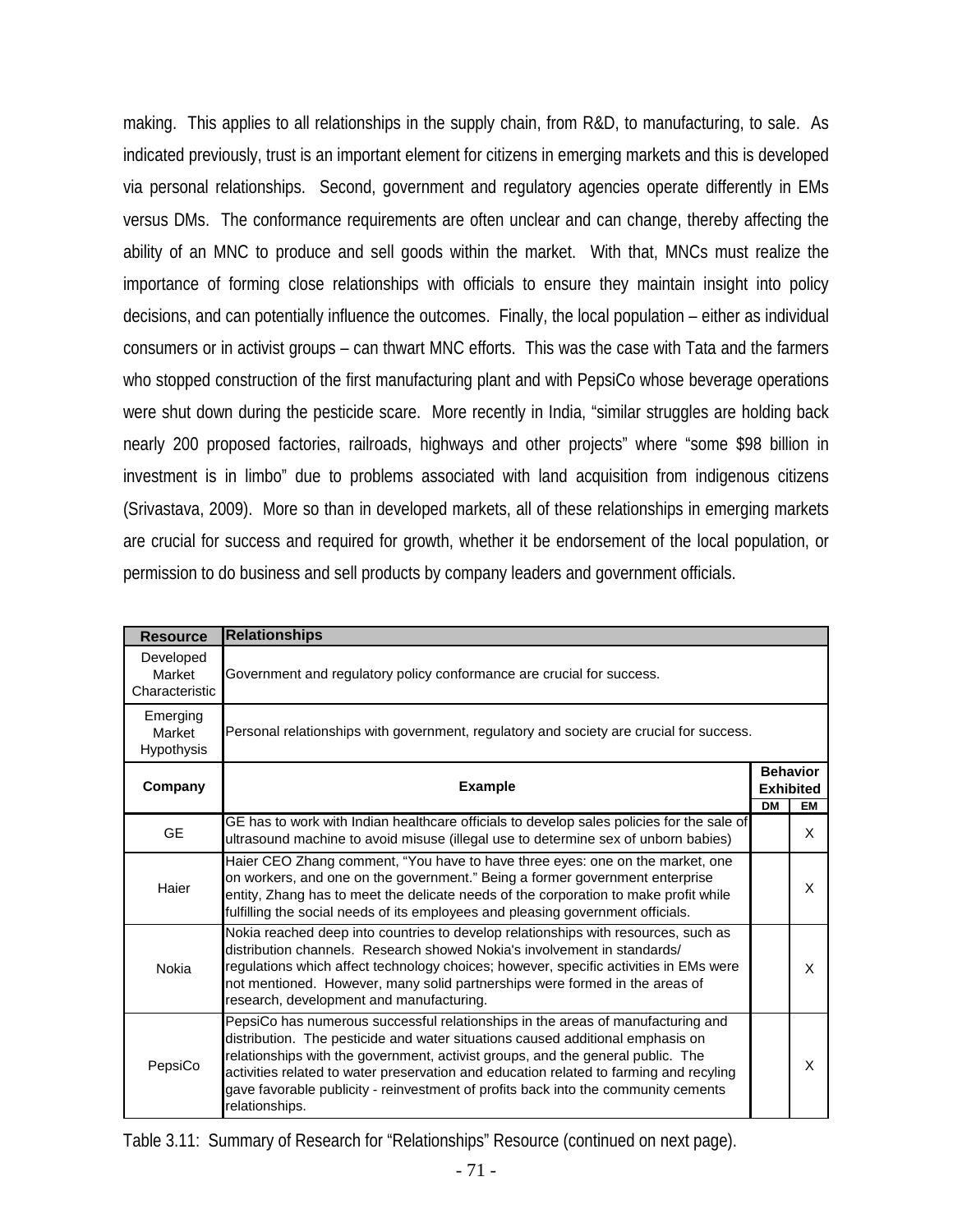| Company    | <b>Example</b>                                                                                                                                                                                                                                                                                                                                                                                                                                                                                                                                                                                                                                                                                                                                                                                                                                           |    | <b>Behavior</b><br><b>Exhibited</b> |
|------------|----------------------------------------------------------------------------------------------------------------------------------------------------------------------------------------------------------------------------------------------------------------------------------------------------------------------------------------------------------------------------------------------------------------------------------------------------------------------------------------------------------------------------------------------------------------------------------------------------------------------------------------------------------------------------------------------------------------------------------------------------------------------------------------------------------------------------------------------------------|----|-------------------------------------|
|            |                                                                                                                                                                                                                                                                                                                                                                                                                                                                                                                                                                                                                                                                                                                                                                                                                                                          | DМ | EМ                                  |
| <b>CAT</b> | CAT utilized relationship based business agreements to gain entry into Chinese<br>markets to get their high-end products into a market which was previously dominated<br>with low-end products from indigenous companies.<br>- Signed technology transfer agreements with officials which allowed local companies<br>to produce Caterpillar licensed products (helped develop brand name in market).<br>- Signed letters of intent with the National Development and Reform Commission in<br>which both parties agreed to promote China's remanufacturing industry.<br>- Worked with Regulatory and Safety Standards agencies to improve the processes<br>and standards used to develop, test and specify industry regulations. This improved<br>Chinese standards and ultimately enabled indigenous heavy equipment to sell their<br>products globally. |    | X                                   |
| GM.        | GM leveraged a "Priority based" relationship between Rudolph Schlais, GM Chinas<br>President of Operations, and the senior leaders of the Chinese Government to reach<br>an agreement that would give GM rights to manufacture and sell their cars in China,<br>in exchange for a commitment to share technology and develop the technical<br>capabilities of the Chinese auto industry. Additionally, through GM's relationship with<br>government and regulatory agencies, they were granted permission to establish their<br>own distribution and sales networks in China, a permission which had not previously<br>been granted to any other foreign manufacturer in China.                                                                                                                                                                          |    | X                                   |

Table 3.11: Summary of Research for "Relationships" Resource (continued from previous page).

*Summary: MNCs must realize that relationships are crucial for success in EMs, and must work to build these relationships to gain a firm understanding of who makes decisions in the EMs. This is due to: 1) the culture which emphasizes personal relationships in business decision making; 2) the requirement to stay abreast of changing regulations via relationships with officials; and, 3) the need to gain the support of special interest groups.* 

#### **Additional Traits Identified**

Our research of the six additional MNCs enabled us to distinguish three extra traits that were not identified in the Tata Nano research. These are outlined in the tables below with observations in the paragraphs following each table.

#### **Operational Efficiency**

Due to pricing pressure in the lower income emerging markets, successful MNCs have embraced processes and practices which reduce costs and thereby enable profitability. Some of these were developed market methodologies such as adoption of modular architectures, and the quality practices of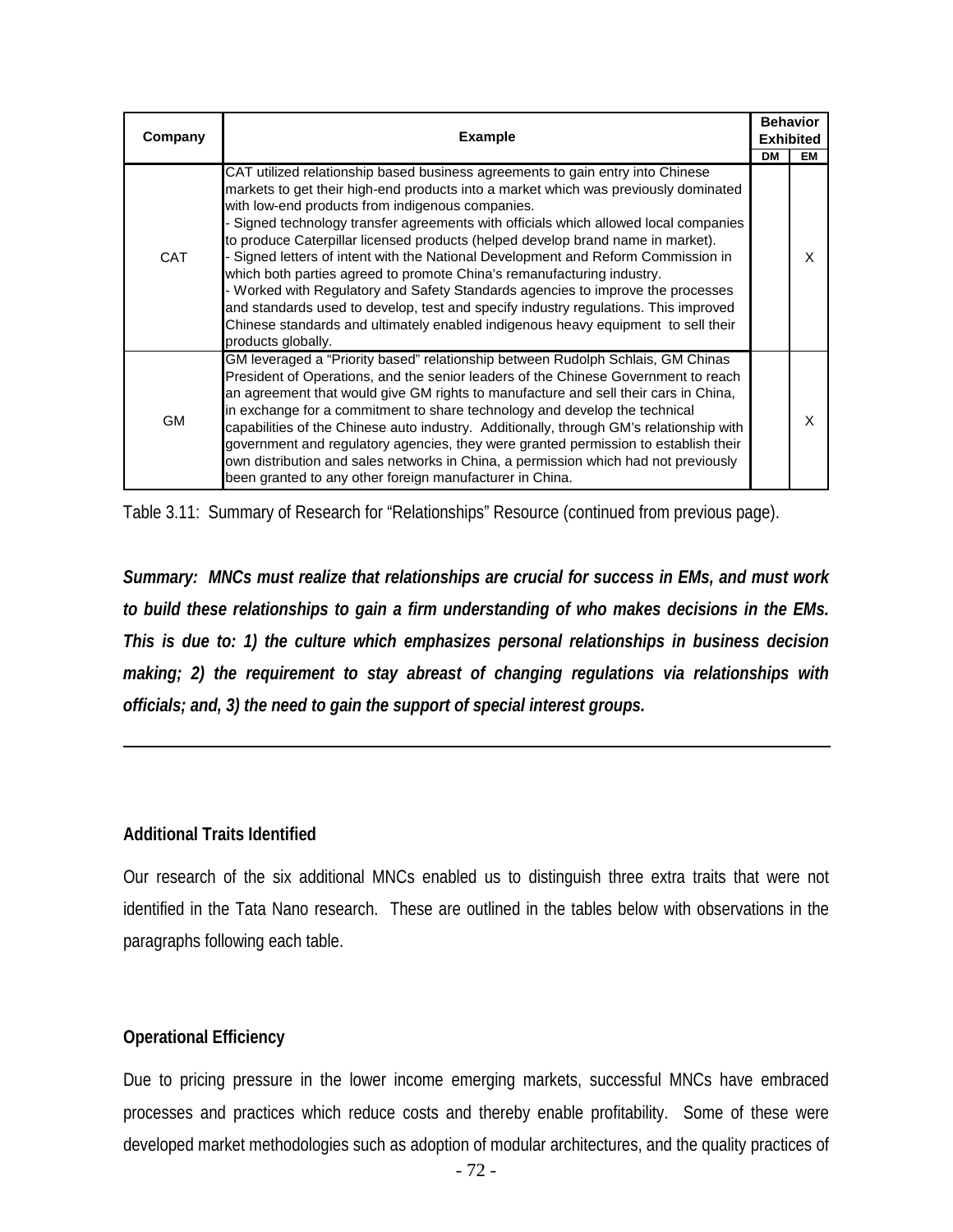Six Sigma and Zero Defects. To win over the competition, an MNC will need to focus on operational efficiency when bringing tailored products to emerging markets. This is the case with Nokia which is able to maintain its number one position and edge out Motorola, Samsung and LG on price due to its highly efficient systems. In reflecting on Tata Nano, we can see that the use of low cost manual labor to assembly car "kits" at dealerships is a form of operational efficiency. Also, as indicated in Chapter One, Nano engineers utilized many DFSS-like tools such as Poke-yoke and Design for Assembly to enable Tata to manufacture the car with a labor intensive model.

| <b>Process</b> | <b>Operational Efficiency</b>                                                                                                                                                                                                                                                                                                                                                                                                                                                                                                                                                                                                                                                 |  |
|----------------|-------------------------------------------------------------------------------------------------------------------------------------------------------------------------------------------------------------------------------------------------------------------------------------------------------------------------------------------------------------------------------------------------------------------------------------------------------------------------------------------------------------------------------------------------------------------------------------------------------------------------------------------------------------------------------|--|
| GЕ             | Articles did not provide sufficient insight to comment.                                                                                                                                                                                                                                                                                                                                                                                                                                                                                                                                                                                                                       |  |
| Haier          | Maintaining modular product architecture. In their distribution process, Haier took a<br>different approach by adopting a vertically integrated distribution system. Also<br>developed JIT (Just In Time) inventory management system.                                                                                                                                                                                                                                                                                                                                                                                                                                        |  |
| Nokia          | Noted for operational efficiency, earning the number one spot in AMR Research's<br>2007 survey of top supply-chain operators. Fast, flexible, and networked<br>organization. An industry-leading operating profit margin of 25% on handset sales in<br>the fourth quarter of 2007. Goal to be "one of the most efficient manufacturers on the<br>planet".                                                                                                                                                                                                                                                                                                                     |  |
| PepsiCo        | Tuned its processes associated with product development, promotion, sales and<br>distribution to emerging markets. Standardizing best practices to improve the<br>effectiveness and efficiency of operational process capability. "The common thread is<br>doing an extraordinary job of managing our costs to offer the absolute best price at<br>maximum profitability"<br>Bottling operations throughout the world have standardized on best practices, given<br>their observation that there are more similarities than differences in process<br>operations around the world, in order to improve the effectiveness and efficiency of<br>operational process capability. |  |
| CAT            | Six Sigma Processes in all of their operations, not just manufacturing. While they<br>have spent considerable time (and plan to continue to invest in) developing the<br>Caterpillar Production System (CPS)                                                                                                                                                                                                                                                                                                                                                                                                                                                                  |  |
| <b>GM</b>      | Zero defects production process. As part of this, GM planned to leverage its<br>engrained quality values<br>Leveraged product tracking and inventory management technology from the U.S.<br>parent company to manage integration and operation of third party (indigenous)<br>logisitics operators who delivered cars to the distribution network in China. With this<br>system, salesman entered sales and customer information into the system which<br>would assure proper delivery of the car, as well as track customer trends to obtain<br>customer insight.                                                                                                            |  |

Table 3.12: Additional "Process" Trait: Operational Efficiency

*Summary: To have a sustainable competitive advantage, MNCs must enhance operational efficiency to reduce costs and enable profitability when selling tailored products into emerging markets.*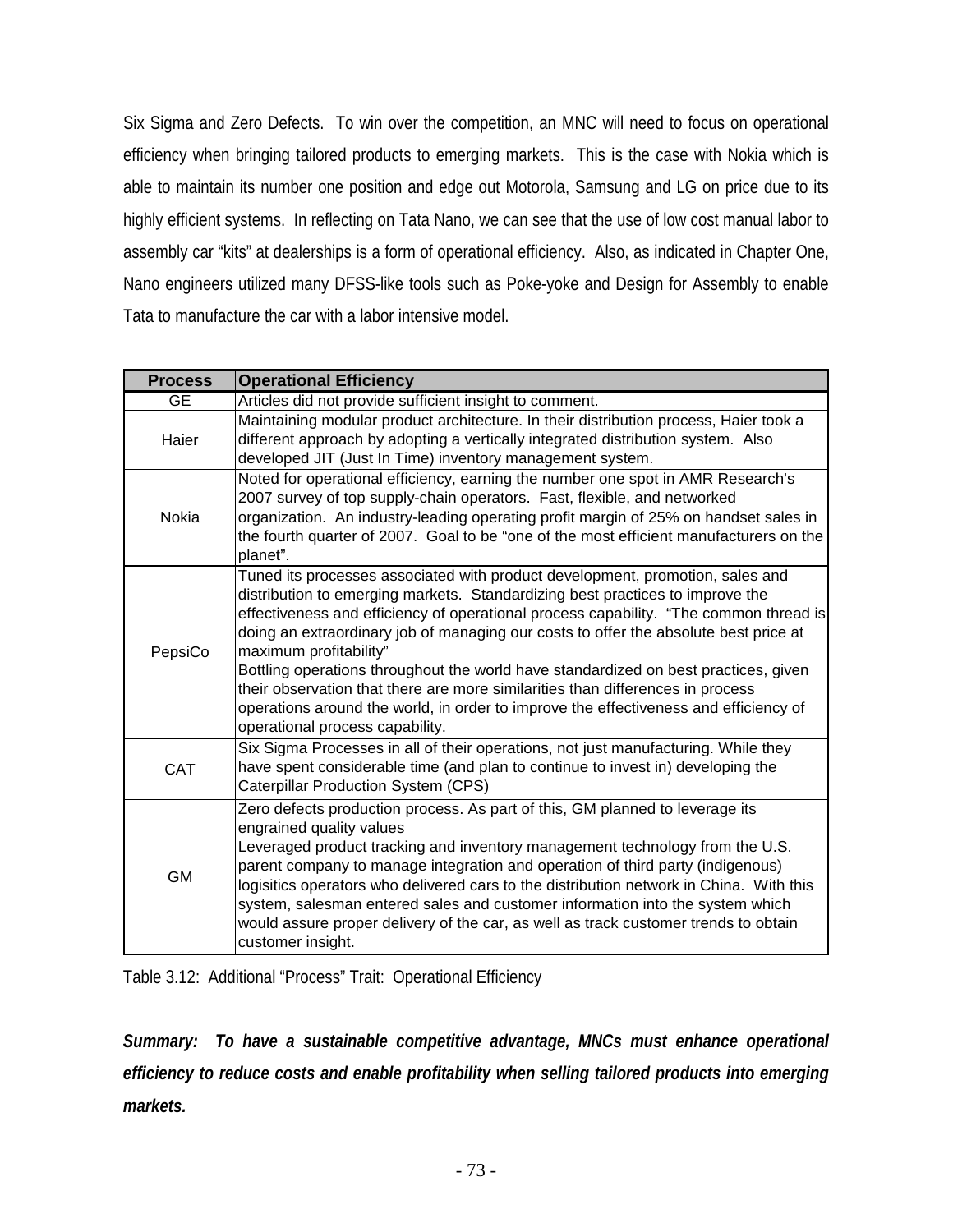### **Customer Interface Practices for Promotion, Sale and Services**

It can be challenging for an MNC to have an interface by which to connect with end-customers in emerging markets, due to the lack of infrastructure and communication technology (TV, computer, etc), as well as lack of "distributors" such as Walmart and dealerships. In addition, sales are often hampered by consumer financial restrictions. Successful MNCs have developed ways to promote their product visibility to consumers, enable purchasing options that are affordable, and also provide service after the sale. These companies developed creative methods to physically reach the citizens, such as Nokia with company vans that traveled the dirt roads of India to promote their hand held devices. (It's interesting to note that Nano visibility was achieved via "buzz advertising" – no salesmen were required, nor can Tata currently keep up with the demand.) In addition, MNC's modified financing procedures to assist customer purchases; CAT and Nokia are examples of this. Literature also supports this overall trait stating that, "instead of using traditional supply chains, many companies are distributing through rural self-help groups and microlenders that are already plugged into villages" (Bellman, 2009). Finally, both GE and Haier illustrate how service strategies were adapted for the emerging markets.

| <b>Process</b> | <b>Customer Interface Practices for Promotion, Sales and Services</b>                                                                                                                                                                                                                                                                                                                                                                                                                          |
|----------------|------------------------------------------------------------------------------------------------------------------------------------------------------------------------------------------------------------------------------------------------------------------------------------------------------------------------------------------------------------------------------------------------------------------------------------------------------------------------------------------------|
| <b>GE</b>      | Doctors in rural China were less familiar with ultrasound than doctors in cities. In<br>response, they developed sales and service strategies by emphasizing training,<br>offering online guides, designing simpler keyboards and created built-in presets for<br>certain tasks.                                                                                                                                                                                                               |
| Haier          | Haier has 42 distribution centers throughout China that were given enormous latitude<br>to operate as independent sales companies. The structure enabled them to adapt<br>and effectively meet customers' needs in China diverse geographic and local<br>conditions. In addition, Haier also set up a service center in Qingdao that used a<br>computerized system to track tens of thousands of customers. Their responsive<br>customer interface has created a loyal following of customers. |
| Nokia          | Developed outstanding marketing, sales, distribution and service in emerging markets<br>(self-financing, eRefills), even with vans that bump along the rural roads of India<br>between stops for instruction on how to use mobile phones. Have provincial<br>distributors but also engaged a large direct-sales force                                                                                                                                                                          |
| PepsiCo        | Marketing - focused on "working our way into the skin of younger people", while Coke<br>"failed to cue into a new generation". Nokia connected with "splashy ads bursting with<br>Indian celebrities".                                                                                                                                                                                                                                                                                         |

Table 3.13: Additional "Process" Trait: Customer Interface Practices (continued on next page).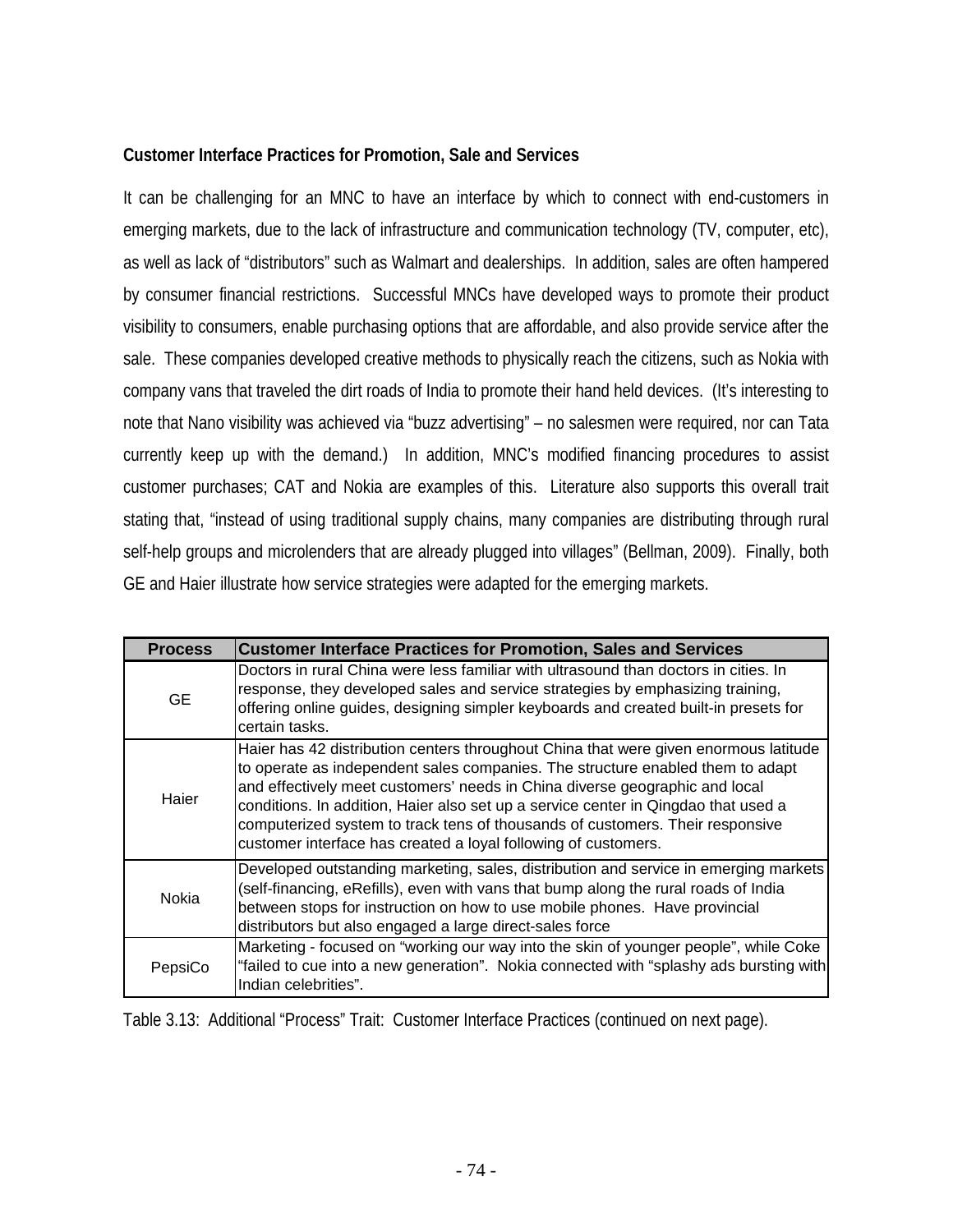| <b>Process</b> | <b>Customer Interface Practices for Promotion, Sales and Services</b>                                                                                                                                                                                                                                                                                                                                                                                                                                                                                                                                                                                         |  |  |
|----------------|---------------------------------------------------------------------------------------------------------------------------------------------------------------------------------------------------------------------------------------------------------------------------------------------------------------------------------------------------------------------------------------------------------------------------------------------------------------------------------------------------------------------------------------------------------------------------------------------------------------------------------------------------------------|--|--|
| <b>CAT</b>     | Private firms often lack capital to purchase their equipment outright, nor do the<br>channels exist in these markets for these companies to obtain financing for<br>equipment. To address this, CAT set up a division, Caterpillar Finance, to aid such<br>companies in acquiring funding to purchase equipment. E.g., A paving company was<br>offered a special financing deal to enable them to complete a key project with<br>Caterpillar equipment. Caterpillar's practice of extending its financial resources to the<br>customer through flexible and competitive financing has positively impacted both<br>Chinese contractors as well as Caterpillar. |  |  |
| <b>GM</b>      | SGM launched "Buy Power", an online site where customers could select otions<br>packages, the most convient dealer, obtain finiancing and complete the order<br>completely online. This allowed customers to simply arrive at a dealership to just pick<br>up their car. To promote the system, GM offered a free laptop to buyers who<br>purchased vehicles thru the Buy Power site during the shanghi auto show. This both<br>helped GM obtain brand recognition, as well as promote e-commerce type sales in<br>China, which makes it much easier to reach customers.                                                                                      |  |  |

Table 3.13: Additional "Process" Trait: Customer Interface Practices (continued from previous page).

*Summary: Due to the lack of infrastructure, MNCs need to develop creative methods to promote their products, enable purchase by customers with limited financial resources, and provide service.* 

## **Intellectual Property**

Technology is a key resource for many corporations, and in emerging markets it can be leveraged to lower costs in manufacturing, as well as service after sale, which was the case with PepsiCo and Nokia. As indicated a few times thus far, lower costs are a key competitive advantage when attempting to sell products into an emerging market. In addition, technology that offers unique market value-added capabilities can enhance sales. Nokia's technology which converts voicemail to text is important to consumers who need to minimize expenses. Finally, possessing good IP worth sharing can help to forge relationships which open doors to developing new product markets in the EM. This is the "bargaining chip" mentioned previously under Technology Development. However, MNCs should proceed with caution due to lack of solid IP protection in emerging markets - don't transfer technology in China unless it's your only option to engage in the market.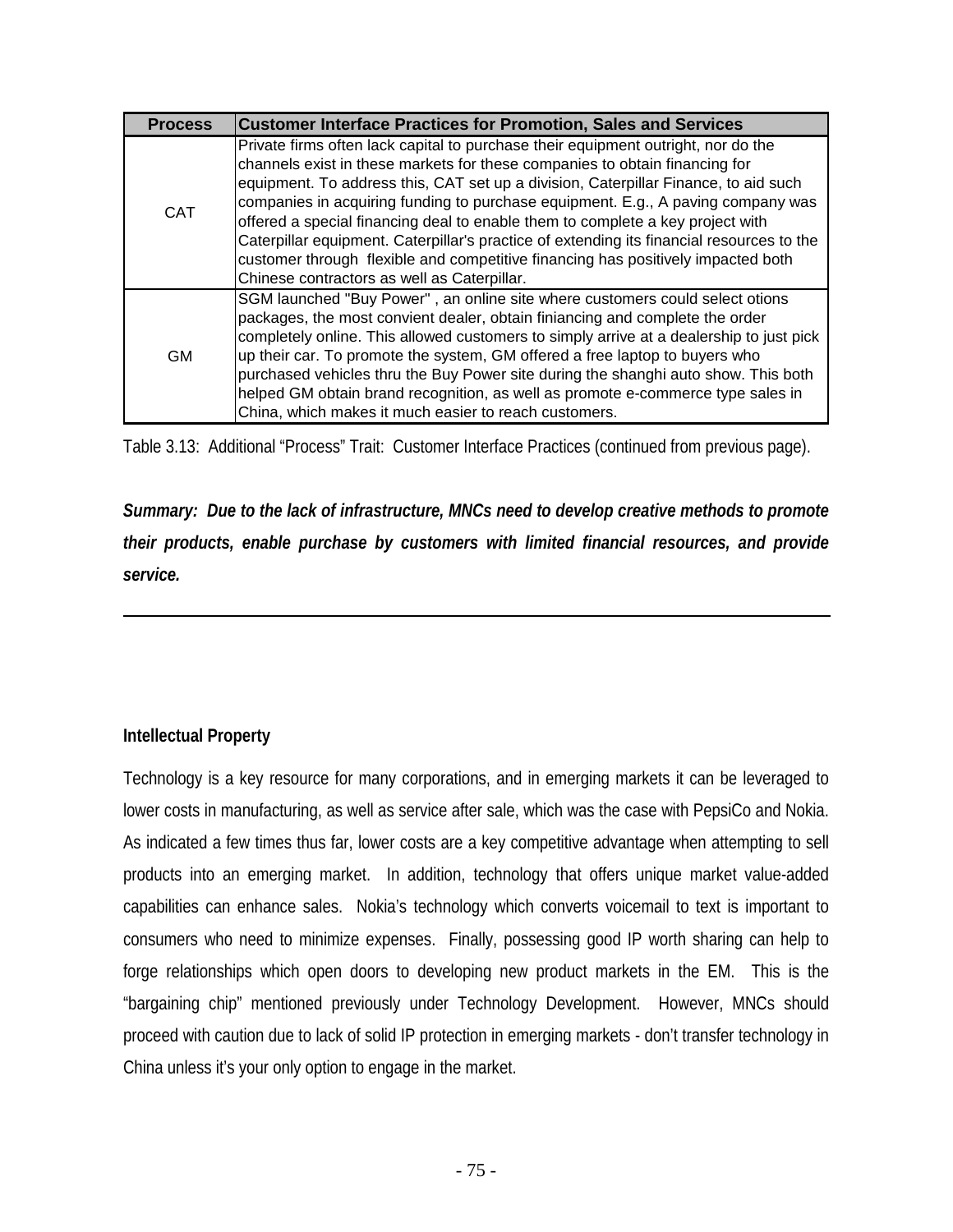| <b>Resource</b> | <b>Intellectual Property</b>                                                                                                                                                                                                                                                                                     |  |
|-----------------|------------------------------------------------------------------------------------------------------------------------------------------------------------------------------------------------------------------------------------------------------------------------------------------------------------------|--|
| GE.             | Articles did not provide sufficient insight to comment.                                                                                                                                                                                                                                                          |  |
| Haier           | Articles did not provide sufficient insight to comment.                                                                                                                                                                                                                                                          |  |
| Nokia           | Equipment: reduce the number of required towers, as well as the expense of each<br>tower, which enabled them to cut operating costs and lower the price of service.<br>Technology that allows conversion of voicemail to text gives a competitve advantage.                                                      |  |
| PepsiCo         | Leading edge manufacturing technologies in the industry                                                                                                                                                                                                                                                          |  |
| <b>CAT</b>      | Sophisticated technology to China to set up a recycling program & remanufacturing<br>effort with local community. Methane gas power project helped both mining safey<br>and energy production.                                                                                                                   |  |
| <b>GM</b>       | GM leveraged its technological resources and established a sophisticated research<br>and development center in China. The computers at the center were linked to other<br>GM research centers worldwide, which created an instantaneous source of the latest<br>designs and technologies for engineers in China. |  |

Table 3.14: Additional "Resource" Trait: Equipment and Intellectual Property

*Summary: Intellectual Property is a great resource and MNC's must understand how they can leverage theirs to reduce costs, increase sales, or develop new product markets. However, they must be mindful of IP regulations of the EM and insure proper protection is in order. Additionally, MNC's may need to "share" their IP to help build the industry in the EM, and should thoroughly evaluate the conditions and risks associated with doing so.* 

## **Summary table of recommendations**

The following Table 3.15 contains a consolidated list of the recommendations for each of the traits reviewed in this chapter. MNCs that plan to develop products targeted at citizens in emerging markets can increase their chances of success if they determine how to apply these recommendations to their products.

| <b>TRAIT</b>           | <b>IEM Recommendations</b>                                                                                                                                                                                                                                                                                             |
|------------------------|------------------------------------------------------------------------------------------------------------------------------------------------------------------------------------------------------------------------------------------------------------------------------------------------------------------------|
| Financial Approach (V) | MNCs must be willing to accept longer ROI periods. In most cases, price point should<br>be tailored to the specific target market, unless product features enable premium<br>pricing.                                                                                                                                  |
| Motivation (V)         | In developing EM strategies, MNCs must abandon the need to meet short term Wall<br>Street financial expectations. They should have vested interest in improving the way of<br>life of the indigenous citizens, and have solid commitment to work with local<br>government in meeting the country national aspirations. |

Table 3.15: Summary of Recommendations for Developing Products for EMs (continued on next page).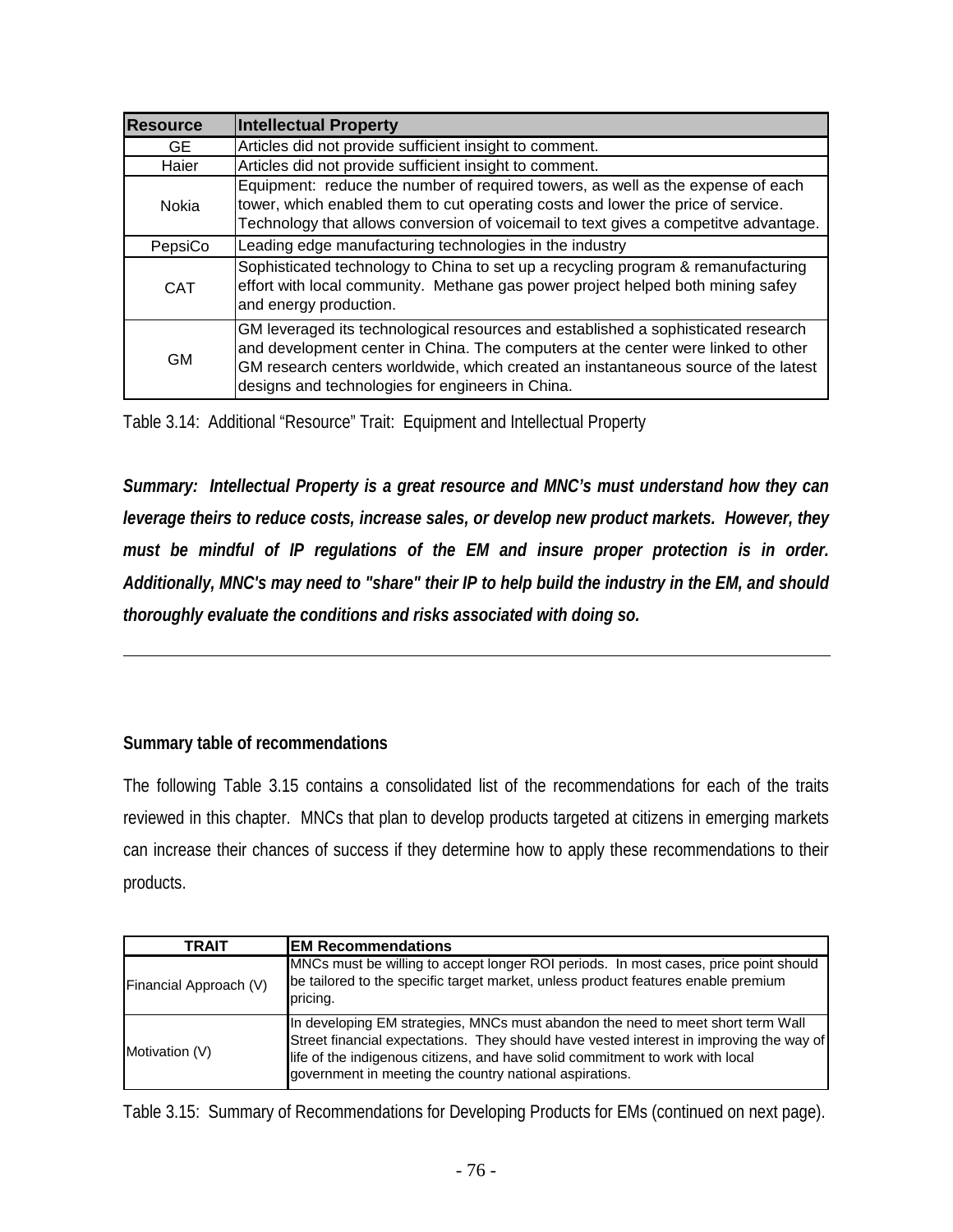| <b>TRAIT</b>                                              | <b>EM Recommendations</b>                                                                                                                                                                                                                                                                                                                                                                                                                                                  |
|-----------------------------------------------------------|----------------------------------------------------------------------------------------------------------------------------------------------------------------------------------------------------------------------------------------------------------------------------------------------------------------------------------------------------------------------------------------------------------------------------------------------------------------------------|
| Customer Insight (V)                                      | Due to lack of solid market data and the fast paced change occurring in EMs, MNCs<br>must recognize that they need to increase their ability to sense opportunities and<br>rapidly tune offerings, and also be willing to make decisions based on little information<br>and sensed data.                                                                                                                                                                                   |
| Risk Acceptance (V)                                       | MNCs must be willing to accept a higher risk profile when investing in EMs. This<br>includes addressing all of the EM unknowns, making large monetary investments with<br>uncertain payback, and transferring technology - potentially even to competitors - to<br>develop the broad market into which they're entering.                                                                                                                                                   |
| Product Design<br>Requirement Drivers (P)                 | MNCs should design products tailored to the local market and incorporate technology<br>and features where they are needed. For high end markets, highly featured,<br>technologically advanced DM products can be sold in EMs.                                                                                                                                                                                                                                              |
| <b>Technology Development</b><br>(P)                      | MNCs must recognize that technology development is often optimized through<br>partnerships, and should seek opportunities to leverage technology to either assist in<br>overall emerging market development, or to gain access to new markets.                                                                                                                                                                                                                             |
| Brand Image (R)                                           | Successful MNC brands must gain trust and support from the emerging market via<br>delivery of quality products and services that address local needs, and by improving<br>the way of life. They need to realize that brand image alone will likely not guarantee<br>success.                                                                                                                                                                                               |
| <b>Business Infastructures &amp;</b><br>Supply Chains (R) | Infrastructures in EMs are often underdeveloped and fragmented; therefore, MNCs<br>must recognize the need to adapt and organically develop supply chains and<br>distribution channels, as well as leverage current DM infrastructure where possible to<br>achieve operational efficiency.                                                                                                                                                                                 |
| Technical skills in the<br>market (R)                     | MNC's should understand the level of technical skill available in the market and have a<br>plan on how to leverage local skills vs. utilizing those from their home market.<br>Experienced individuals with highly specialized technical skills (Research,<br>Development, Manufacturing, etc) are often limited in EMs; however, training can be<br>provided to increase technical expertise and experience of the large pool of technical<br>graduates that often exist. |
| Labor characteristics in<br>the market (R)                | MNCs need to evaluate the use of low cost labor for their manufacturing. While low<br>cost labor may be attractive for production in EMs, MNCs have been very successful<br>transferring high end automation equipment and processes to those countries.                                                                                                                                                                                                                   |
| Relationships (R)                                         | MNCs must realize that relationships are crucial for success in EMs, and must work to<br>build these relationships to gain a firm understanding of who makes decisions in the<br>EMs. This is due to: 1) the culture which emphasizes personal relationships in business<br>decision making; 2) the requirement to stay abreast of changing regulations via<br>relationships with officials; and, 3) the need to gain the support of special interest<br>groups.           |
| Operational Efficiency (P)                                | To have a sustainable competitive advantage, MNCs must enhance operational<br>efficiency to reduce costs and enable profitability when selling tailored products into<br>emerging markets.                                                                                                                                                                                                                                                                                 |
| Customer Interface<br>Practices (P)                       | Due to the lack of infrastructure, MNCs need to develop creative methods to promote<br>their products, enable purchase by customers with limited financial resources, and<br>provide service.                                                                                                                                                                                                                                                                              |
| Intellectual Property (R)                                 | Intellectual Property is a great resource and MNC's must understand how they can<br>leverage theirs to reduce costs, increase sales, or develop new product markets.<br>However, they must be mindful of IP regulations of the EM and insure proper protection<br>is in order. Additionally, MNC's may need to "share" their IP to help build the industry in<br>the EM, and should thoroughly evaluate the conditions and risks associated with doing<br>SO.              |

Table 3.15: Summary of Recommendations for Developing Products for EMs (continued from previous page).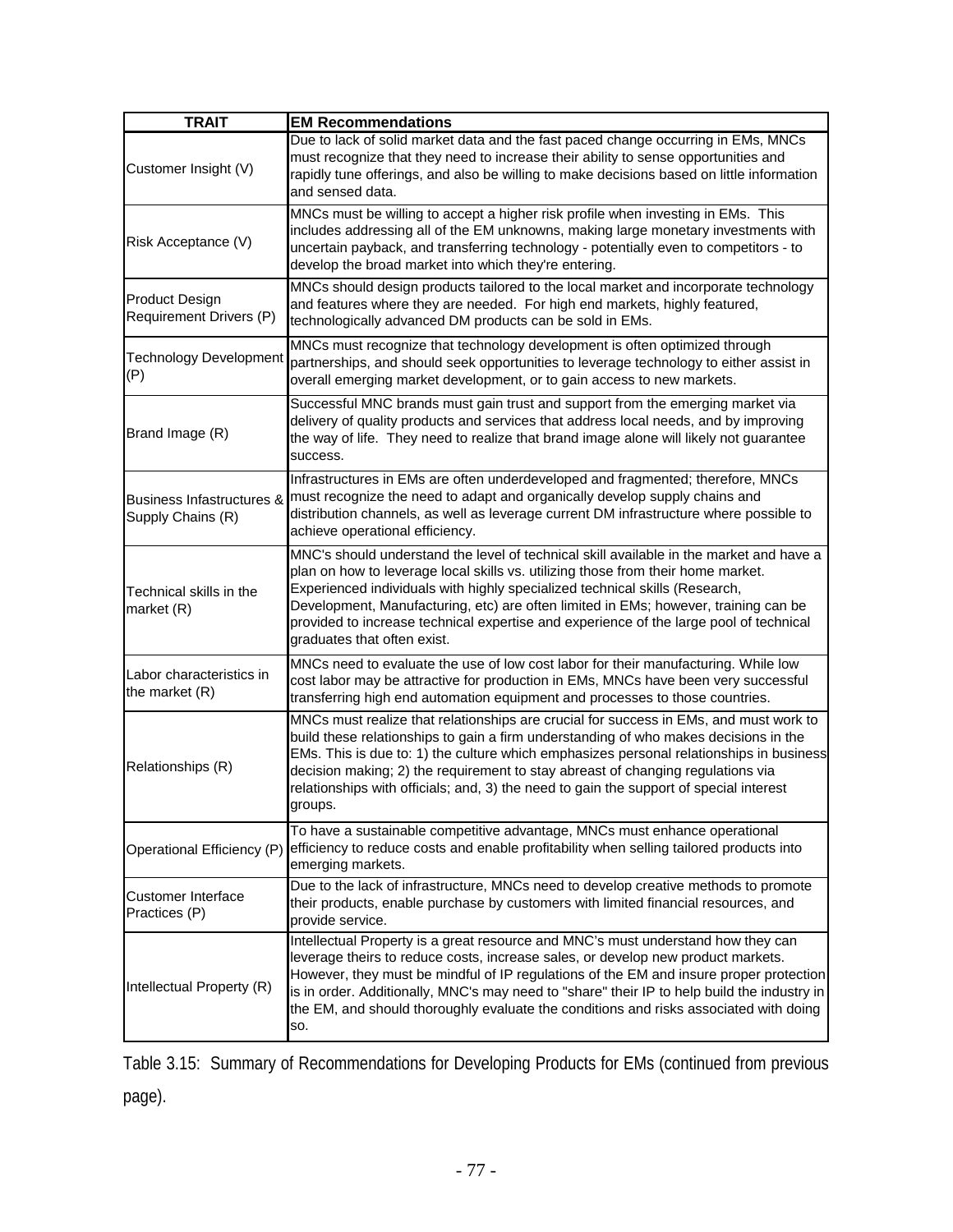## **Conclusion**

The research and analysis confirmed our hypothesis which maintains that the RPV stock of MNCs must be adapted to the unique needs and operating environment of EMs. Figure 3.1 below provides a summary of the "scores" of the EM behaviors exhibited that were assigned in the proceeding tables for each RPV trait studied. One trait where our original assumption was not confirmed by our analysis is labor characteristics. MNCs are not required to leverage low cost, unskilled labor in order to be successful in emerging markets, due to the existence of skilled resources which enable the option of deploying highly technical and automated processes. Three of the traits were practiced by only four of the six MNCs. This implies a mixed practice relative to those specific hypothesized EM traits: Financial Approach, Product Design Drivers, and Technical Skills. We believe this is due to the variety of markets targeted by the MNCs studied - premium versus tailored products. The most important successful MNC behaviors are considered to be when five or more of the companies displayed the trait.



Figure 3.1: Tally of Behaviors Exhibited by Successful MNCs in Emerging Markets

Discussions on each of the specific traits are contained in the initial portion of this chapter; however, it is necessary to highlight that perhaps the most essential trait associated with success is "Relationships". Not only are relationships fundamentally important in EMs, but they are also have broader implications and links to several other traits such as building brand equity and access to local technology. As noted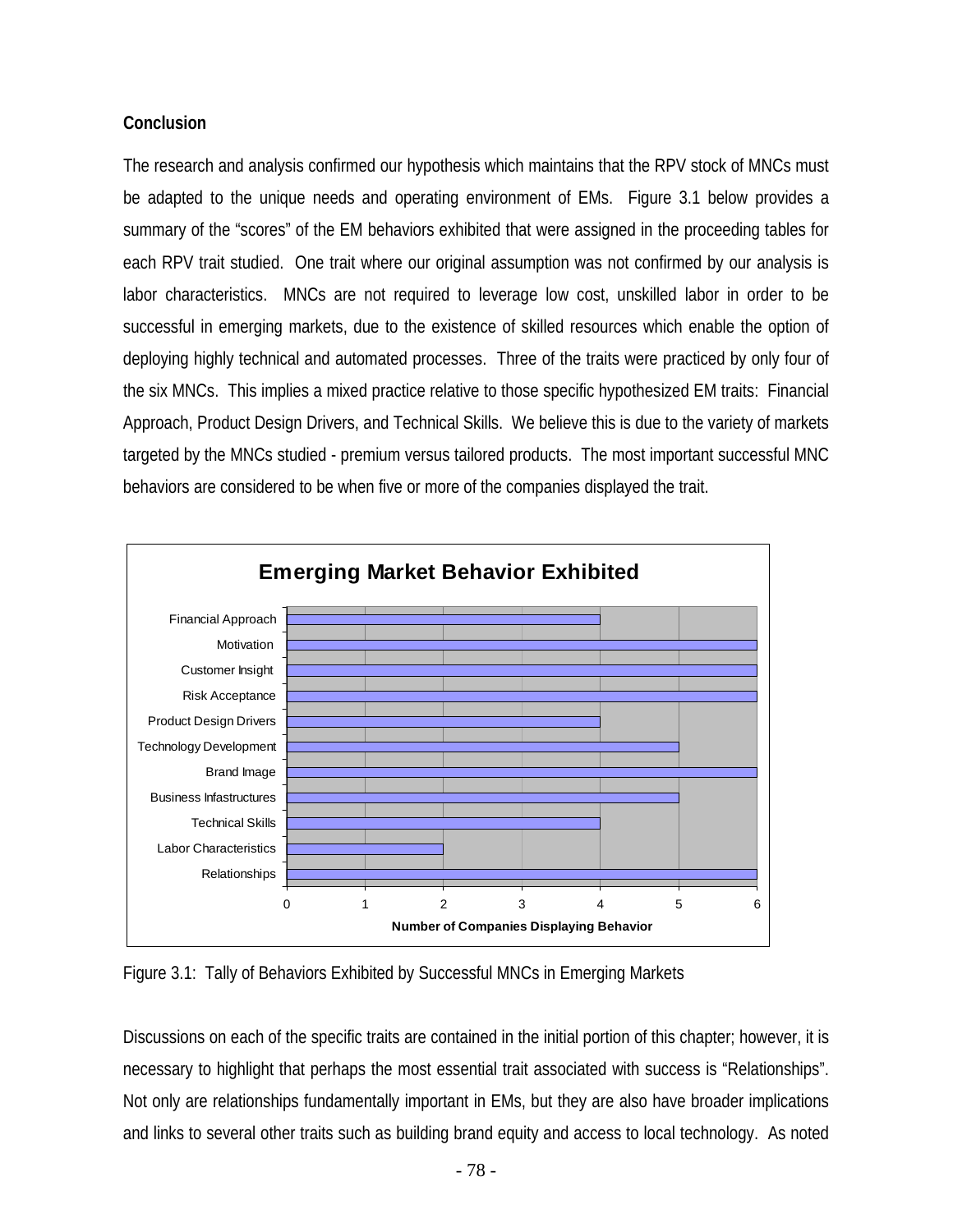previously in this chapter, relationships are crucial for success to provide trust and endorsement, as well as official permission to do business in the country. But in addition, they enable the partnerships that were recommended for "Technology Development", as well as the ability to leverage the "Technical Skills" in the market. Furthermore, from a Values perspective, the "Motivation" for market entrance requires a balance between monetary and social objectives, and the latter are accomplished via relationships which also promote "Brand" trust. Additionally, "Customer Insight" can be gained more readily and accurately with good relationships. Finally, sound relationships can help mitigate "Risk" levels associated with the EM unknowns.

The distinction of the role of relationships in EMs versus DMs is very critical for several reasons. While relationships in DMs can be fleeting and based on lowest cost, fastest service, the EM has a different model. MNCs must place a high value on relationships and recognize that they take a lot of effort in EMs, as well as a long time to develop. Now recall that "Relationships" are considered to be a "Resource" which were defined in Chapter One as being more easily replaced than Values and Processes in regard to organizational capability. Whereas Christensen and Donovan state that, "the capabilities of the organization …reside in its processes and values" (Christensen & Donovan, 1999), we assert – based on our research – that in an emerging market, the organizational capability is also a strong function of its relationships, which are resources.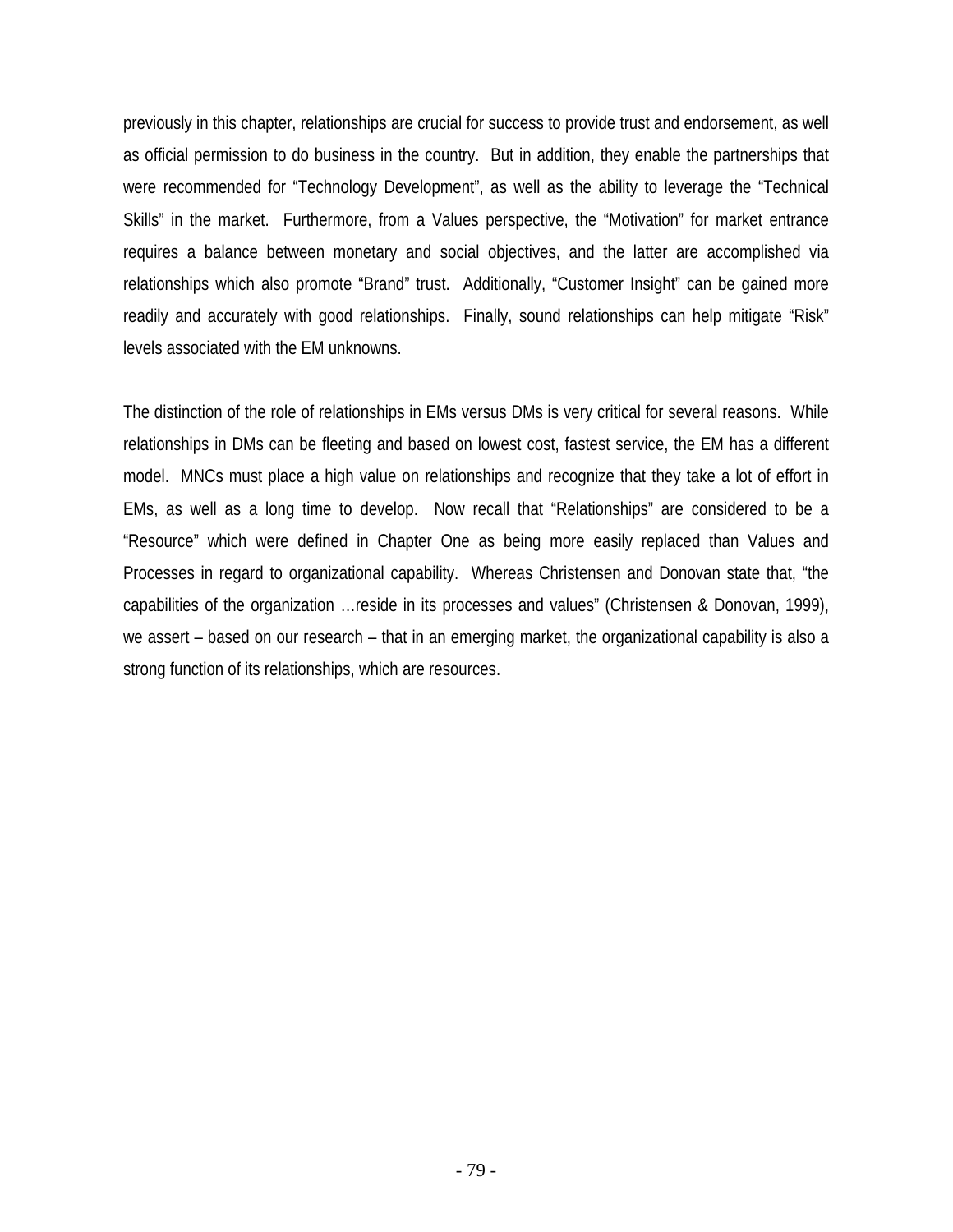# **Chapter Four**

## **Introduction to Research Method**

For this section of the paper, five companies in upstate New York were interviewed to gain an understanding of their approaches to product development for emerging markets. Our goal was to compare their activities and practices to the recommended set of EM RPV to determine how well their approaches resemble our recommendations. For the sake of confidentiality, each companies name will not be revealed and companies will be referred to by number.

## **Characteristics of Companies Interviewed**

The bullets below describe the characteristics of the five companies who were interviewed as part of our primary research.

- Revenues ranging from USD\$500M-6B
- Companies represent a variety of industries including: medical, consumer goods, equipment, and materials
- All companies are well established in their home markets and have a been in business for at least 30 years
- All companies are among the top competitors in their respective industries
- All companies are engaged in emerging markets and have a significant level of involvement in at least one BRIC country

## **List of Questions Asked**

Below is the list of questions utilized to analyze the approaches of companies that were interviewed. These questions were devised under consideration of the representative EM RPVs established through our secondary research. Our goal was to utilize these questions to prompt conversation to gain insight into their actual practices.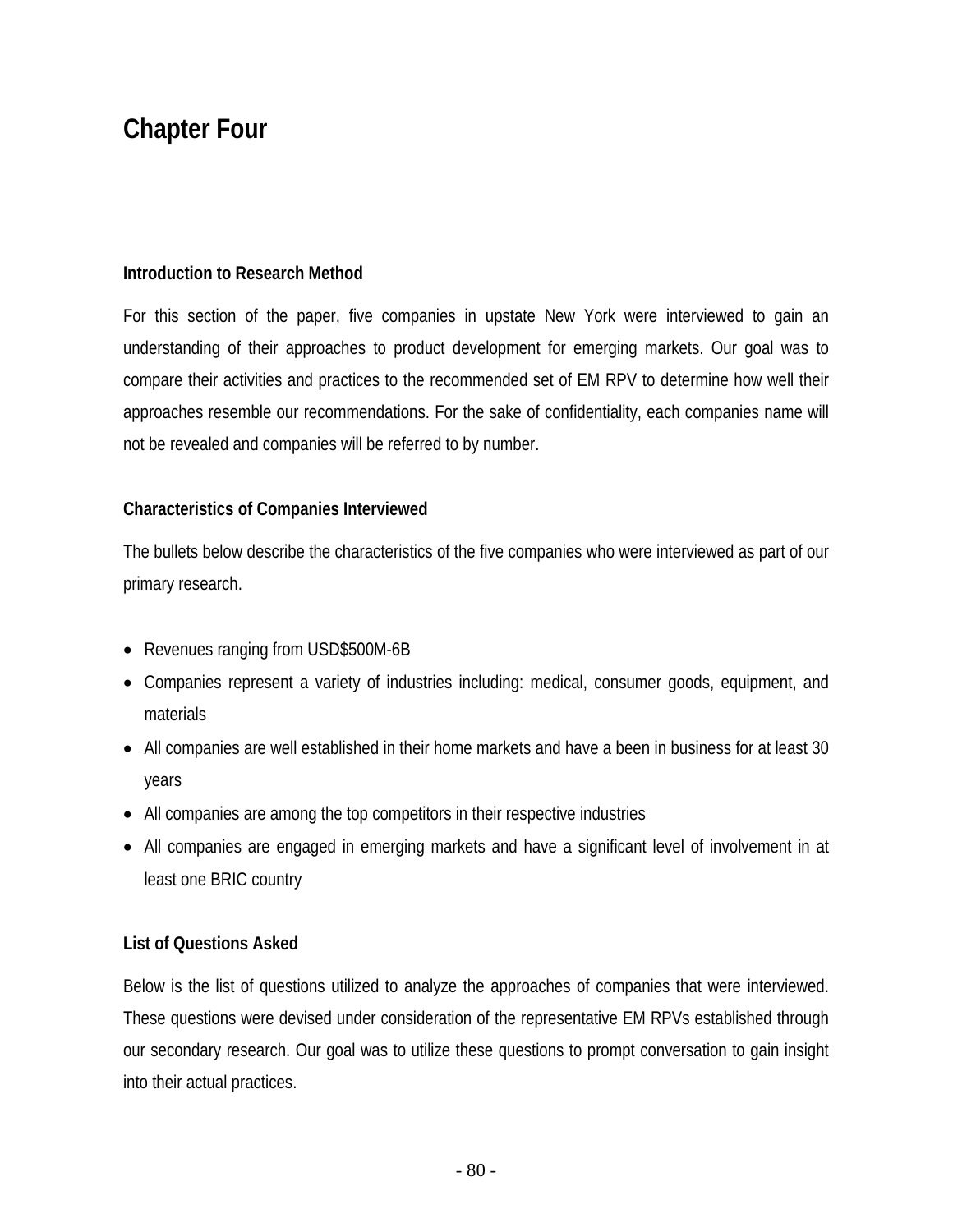## **Resource Related Questions:**

- Where do you expect R&D for products for EMs to occur?
- What considerations go into an EM supply chain (versus DM)?
- Have you found major differences between DM and EM requirements? If so, how do you accommodate consumer needs that differ dramatically from DM's due to the socio-economic differences?
- How do you leverage resources in EMs? (labor, skills, distribution channels)
- What are your challenges in marketing, distributing and retailing products in EMs?
- How is brand used in approaching EMs? Can you leverage it?

## **Process Related Questions:**

- How do you gather and understand customer needs in EMs?
- How do you prioritize and translate those into design?
- For EMs, is the technology for the product developed internally or acquired externally (open innovation, supplier innovation, partnerships, licenses, etc)?
- Can you characterize your NPD process for EMs? (Do you have any unique strategies or approaches that you have proven successful?)
- What are your thoughts on market entrance and the importance of relationships in EMs?
- How important is the relationship with the government/ regulatory agencies when establishing a new product in an EM?

## **Values Related Questions:**

- What are your key motivating factors when deciding to enter a new market? (stockholder, future, altruism)
- How do you gauge the attractiveness of an EM?
- How do you get market information for EM?
- What level of sales are required for you to enter a market?
- Do you tailor pricing strategy for the emerging market?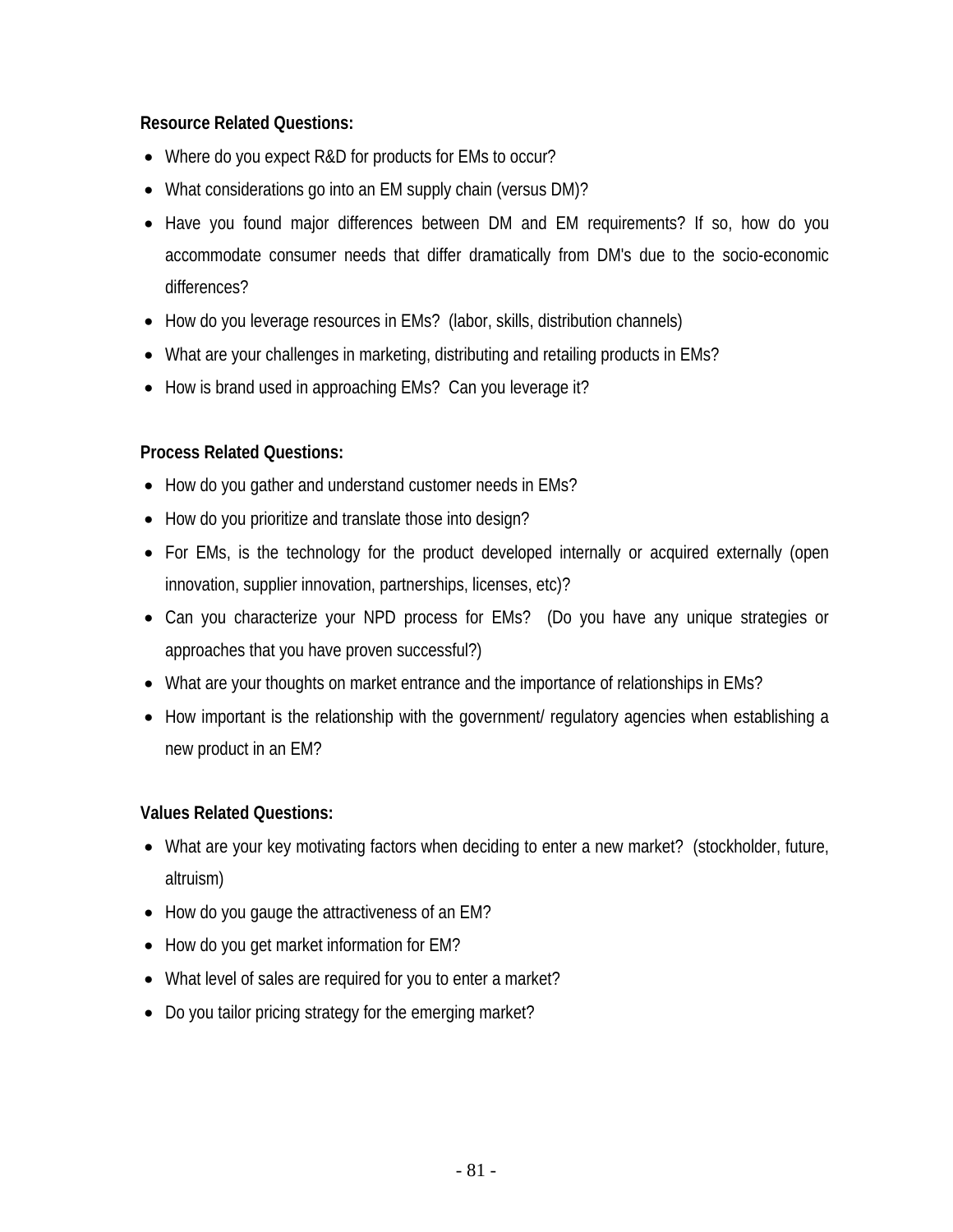## **Company Evaluation Criteria**

Upon completion of the interviews, companies' responses were used to assess their current approach to emerging market product development versus our recommended set of RPV characteristics. Each question asked was mapped to one of our recommended EM RPV characteristics (as seen in Table 3.15), and the response was evaluated to determine how well their approach matched our recommendations. Companies' responses were evaluated from two perspectives; Awareness and Practice, which have been defined below:

**Awareness:** The level by which companies demonstrated understanding of emerging market factors according to our suggested list of EM RPV characteristics as developed in Chapter Three (see table 3.15).

**Practice:** The level by which companies are actually demonstrating execution of our recommended set of EM RPV.

To quantify the level of which their traits matched our recommended set of RPV characteristics, our team rated their current awareness and practice for each RPV by assigning them a score between 1 and 5, with 1 representing poor performance and 5 representing excellent performance. Once these values were established, two graphs were created. To enable us to compare companies, we first averaged each firm's scores for all EM RPV characteristics and plotted their overall average awareness and practice ratings (refer to Figure 4.1 immediately below). Second, we calculated an average score for each RPV characteristic based on all companies scores in each respective category, and created a plot (Refer to Figure 4.2) to display the average score for each RPV characteristic.

The figure below is a representation of the overall rating of each company. You will see that the companies interviewed exhibited varying levels of awareness and practice of our recommended set of EM RPV.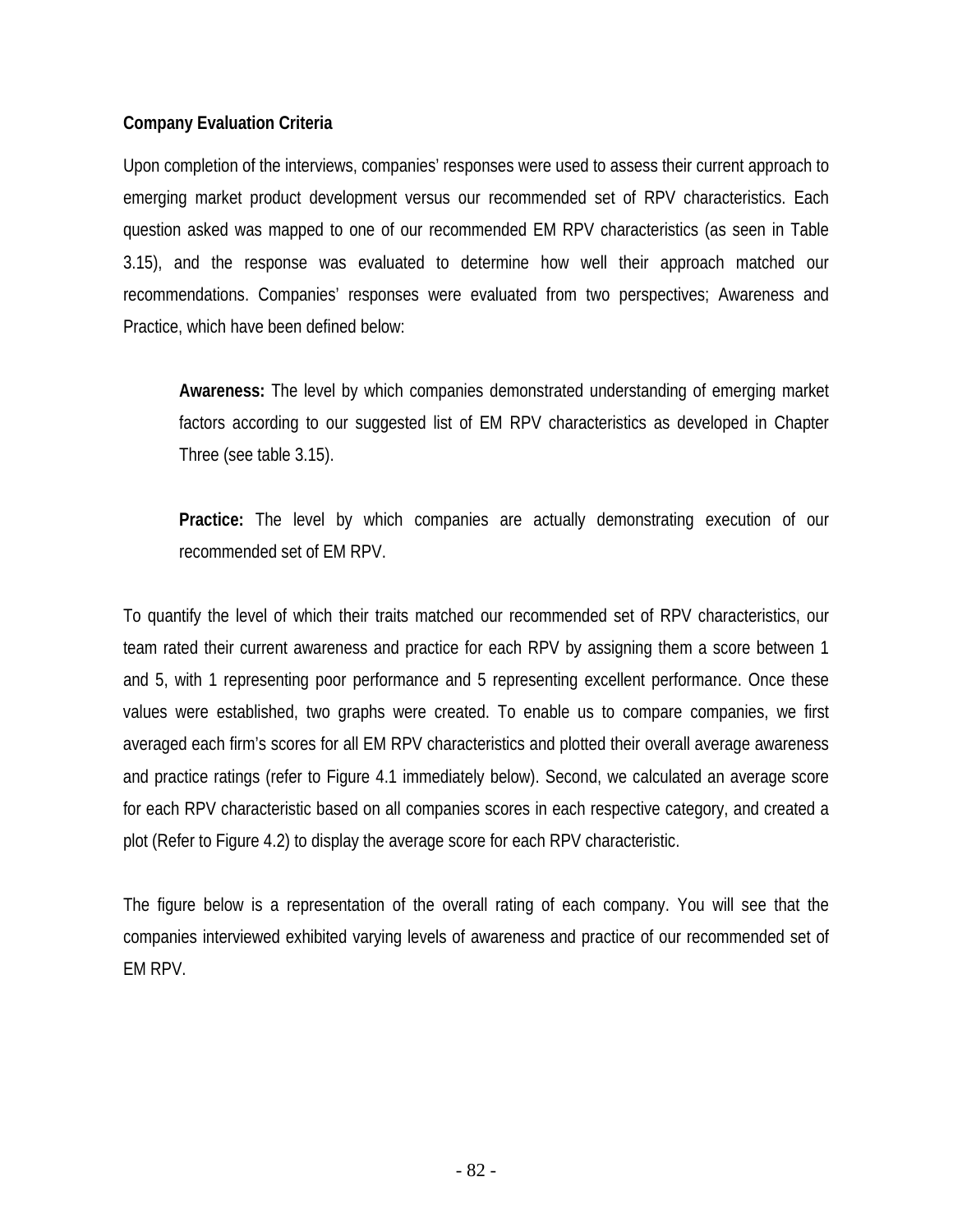

Figure 4.1: Upstate NY Corporations Averaged EM RPV per Company

Through our research, and depicted in the figure above, a gap was identified between companies' perceived understanding and awareness of emerging markets and the actual practices they employ to develop products for them. It can be seen that most companies demonstrated a relatively high awareness of the opportunity in emerging markets and the best practices needed to succeed in those markets. However, although these companies claimed to be aware of these best practices, their approach and strategies do not necessarily exhibit these characteristics. This was the case especially in Company 1, Company 3, and Company 4. Company 5 however, exhibited a fairly strong awareness of our recommended RPV characteristics, and were the most advanced from an implementation perspective. Conversely, Company 2 exhibited the lowest level of awareness and practice of our EM RPV. Interestingly, Company 5 is involved in an industry that has eroded significantly in developed markets, forcing them to focus efforts on emerging markets. As a result, they have dedicated a significant percentage of their resources to immerse themselves in emerging markets to gain an understanding of what they need to be doing there to assure long-term growth opportunities.

The challenges already faced by Company 5 relating to the erosion of their industry in Developed markets, are exactly what we believe will happen to numerous other industries within the next 30 years,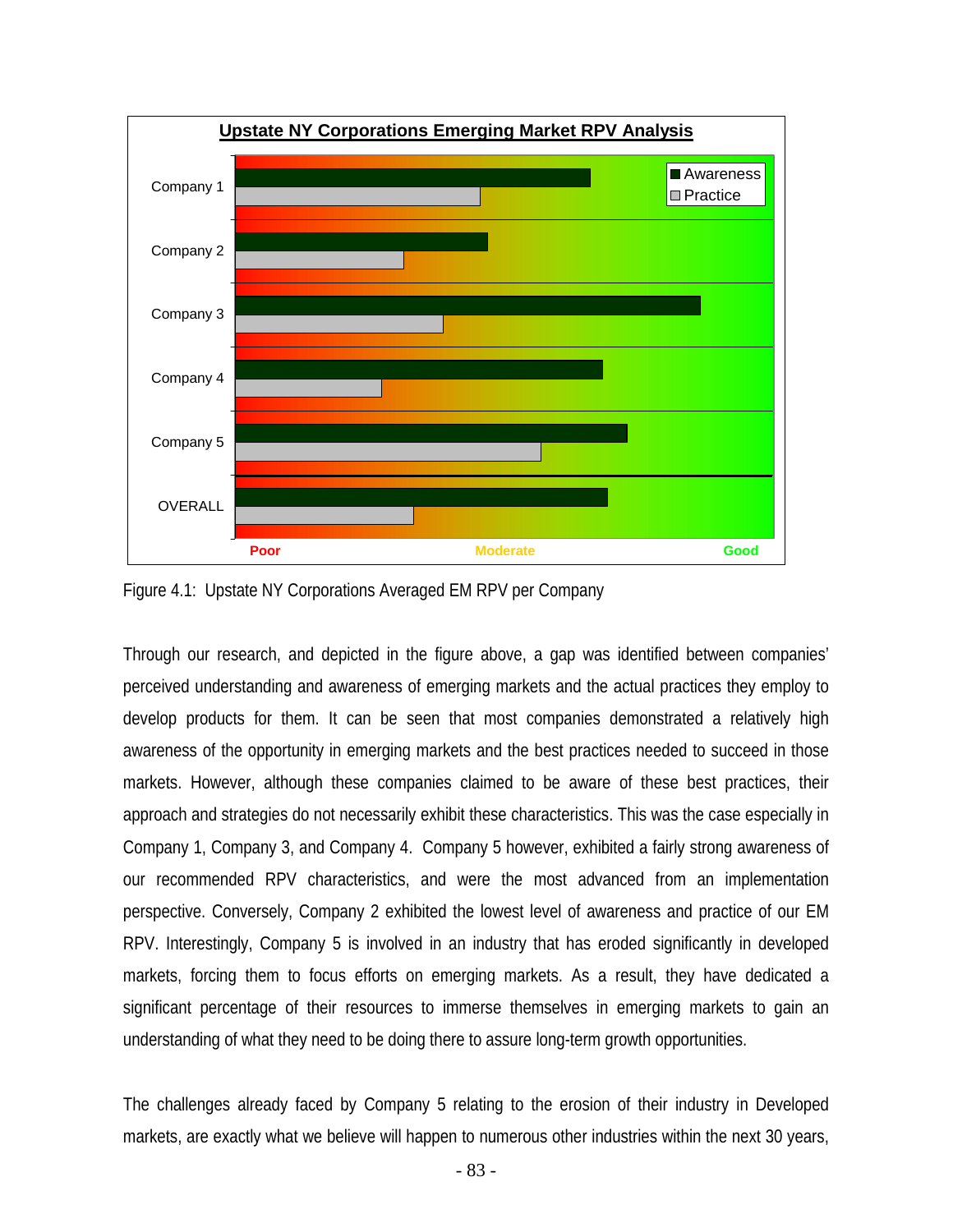thus supporting the importance of obtaining a strong understanding of EM best practices. Given this, we are concerned about Company 2 and their current strategy as we feel they may not currently be committed enough to emerging markets. For Company's 3 and 4, you can see that they demonstrate a fairly high awareness of EMs and how they should be executing; however, they are struggling significantly from a practice perspective. This is where we believe the issue lies with MNCs attempting to enter EMs. Most MNCs are working to understand what they need to do to be successful in EMs, however when it comes to execution they struggle. The question is why? Why is there such a gap? This is where the RPV model comes in. The gap is likely due to the fact that even though firms know what they should be doing, their core values and processes don't align with the values and processes that need to be practiced, a thus firms struggle to execute in EMs. To further understand these gaps, let us next evaluate the results on an individual RPV basis.

#### **EM RPV Gap Analysis**



The figure below is a breakdown of the awareness and practice ratings for each EM RPV factor.

Figure 4.2: Upstate NY Corporations Emerging RPV Trait Averages for Five Companies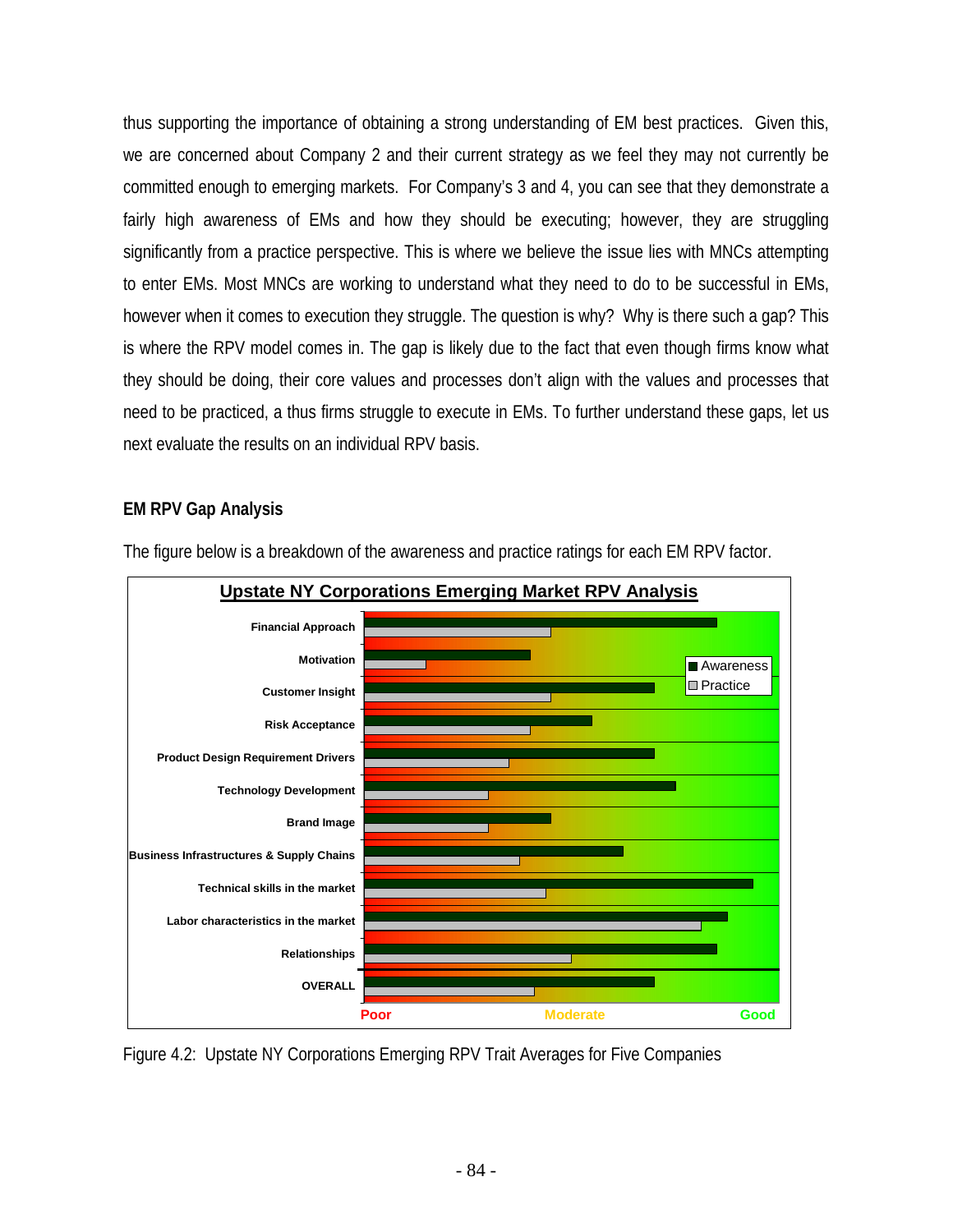From the figure above, it is evident that the companies interviewed exhibited much larger gaps between awareness and practice in some categories then others. The analysis below will be used to discuss these individual categories. To aid in the analysis, a table has been created for each individual RPV characteristic containing the ranking from Figure 4.2 above for Awareness (top bar) and Practice (bottom bar), the developed market versus the emerging market characteristics as defined in Chapter Two, and our EM RPV recommendation from Chapter Three.

## **Financial Approach**

| <b>Financial Approach</b>                                                                                                                                                          |                                                                                                                |  |
|------------------------------------------------------------------------------------------------------------------------------------------------------------------------------------|----------------------------------------------------------------------------------------------------------------|--|
| <b>DM Characteristics</b>                                                                                                                                                          | <b>EM Characteristics (Nano)</b>                                                                               |  |
| Varying price points with preference for short<br>term, high margin & high ROI opportunites                                                                                        | Price point tailored for economic conditions of<br>the local target market and tolerance for long<br>term ROI. |  |
| <b>EM Recommendation</b>                                                                                                                                                           |                                                                                                                |  |
| MNCs must be willing to accept longer ROI periods. In most cases, price point should be tailored<br>to the specific target market, unless product features enable premium pricing. |                                                                                                                |  |

Figure 4.3: Upstate NY Corporation – Value of Financial Approach

Most firms studied exhibited a high level of awareness relating to the need to accept longer ROI periods in EMs and tailor their prices to the market. However, a major gap exists between their awareness and practice. Although most stated that they understand that investments in EMs need to be made for the long-term, many commented that their organizations struggle to accept the projected lengthy investment return periods. We found that firms are not as willing to accept ROI duration outside of the typical five year window, thus many of the firms studied have maintained the usual DM expectations, which are likely not achievable in an EM. Although they are aware of the fact that paybacks on investments may take longer, most firms studied are not willing to invest with an unknown payback timeframes.

From a pricing perspective, the findings are similar. Firms' engrained values guide them back to a scenario where they attempt to fit current products into those markets at price points that insure that typical margin expectations will be achieved. Ultimately, it is these values that keep them focused more on fitting their traditional pricing structures to the EM, rather than tailoring specifically to the respective market.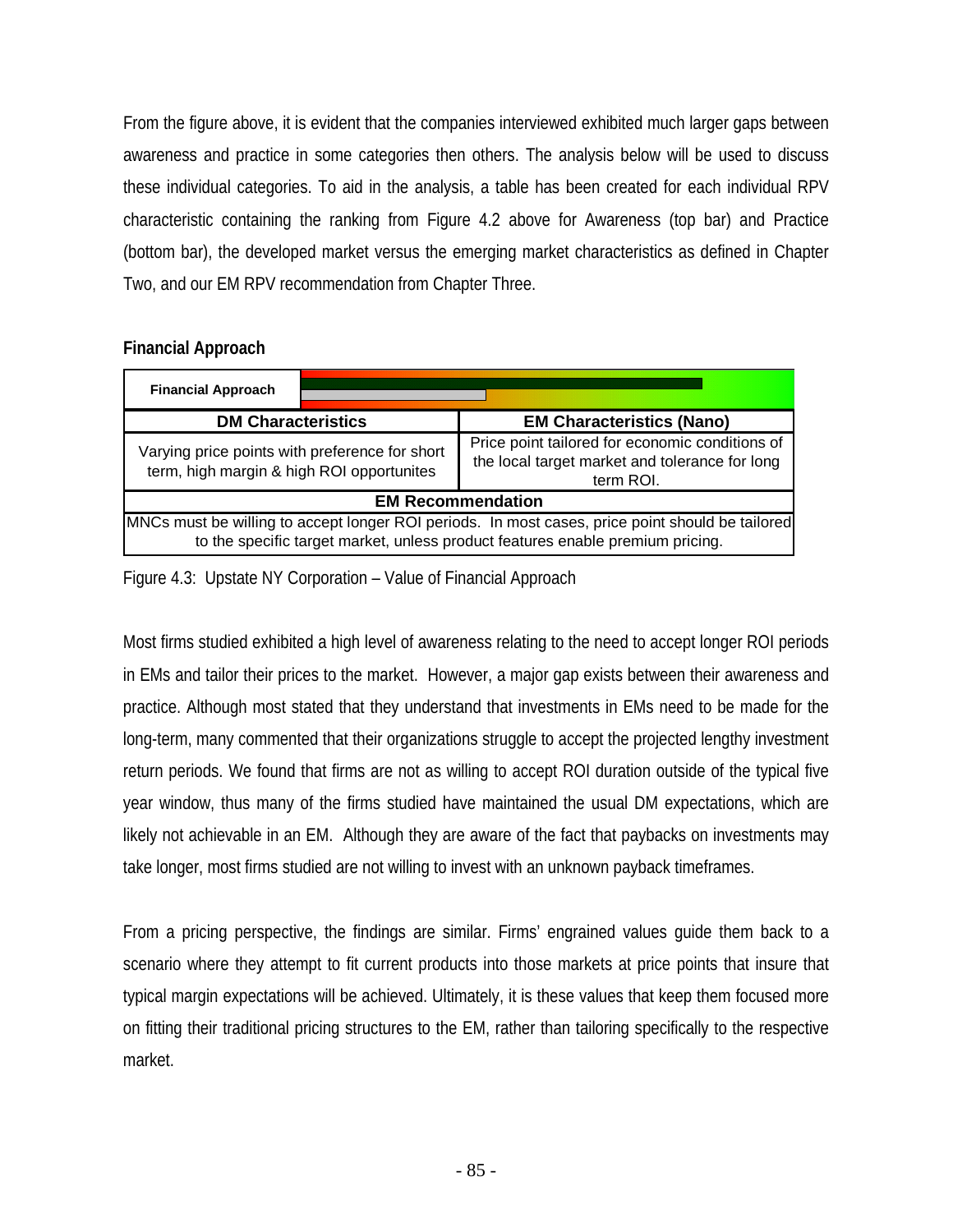Firms' struggles to adopt pricing and ROI expectations to the emerging market represent a significant area where they will have to put forth serious effort to align their values to those resemblant of successful EM companies. Most firms will have to learn to accept longer investment return periods and be willing to price their products according to economic conditions of the market, unless their product offerings are in high demand in the EM and an established market exists.

#### **Motivation**

| <b>Motivation</b>                                                                            |                                              |  |  |
|----------------------------------------------------------------------------------------------|----------------------------------------------|--|--|
| <b>DM Characteristics</b>                                                                    | <b>EM Characteristics (Nano)</b>             |  |  |
| Driven to meet Wall Street expectations.                                                     | Monetary motivation balanced with altruistic |  |  |
|                                                                                              | national aspirations and social needs.       |  |  |
| <b>EM Recommendation</b>                                                                     |                                              |  |  |
| In developing EM strategies, MNCs must abandon the need to meet short term Wall Street       |                                              |  |  |
| financial expectations. They should have vested interest in improving the way of life of the |                                              |  |  |
| indigenous citizens, and have solid commitment to work with local government in meeting the  |                                              |  |  |
| country national aspirations.                                                                |                                              |  |  |

## Figure 4.4: Upstate NY Corporations – Value of Motivation

From a motivation perspective, firms interviewed displayed both a low level of awareness and practice of EM characteristics. The companies seem to have a poor understanding of the notion that motivation needs to be balanced between financial gain and altruistic intent. Most firms' sole motivation is financially driven, and many don't understand the long term benefit of adopting an altruistic focus. Their values keep them extremely focused on analyzing the immediate return potential of the market, with less emphasis on seeking opportunities to help improve the well being of indigenous citizens.

Given that most firms exhibited poor awareness and practice, there is not a significant gap between their understanding and their actions. The major issue is that they struggle to realize the potential opportunity in working with the EM to help improve their way of life, while putting immediate short term financial gains on the back burner. Many believe that their products alone are enough to enable them to make money in an EM and completely overlook the potential benefit of being viewed as a company who is interested in improving the way of life in the country. Our recommendation should be considered by firms who demonstrate a low awareness of the key motivating factors for entering an EM. They should seek out opportunities to be a partner in developing the way of life in the EM and find ways to suppress the short-term financial growth expectations often placed on them by Wall Street.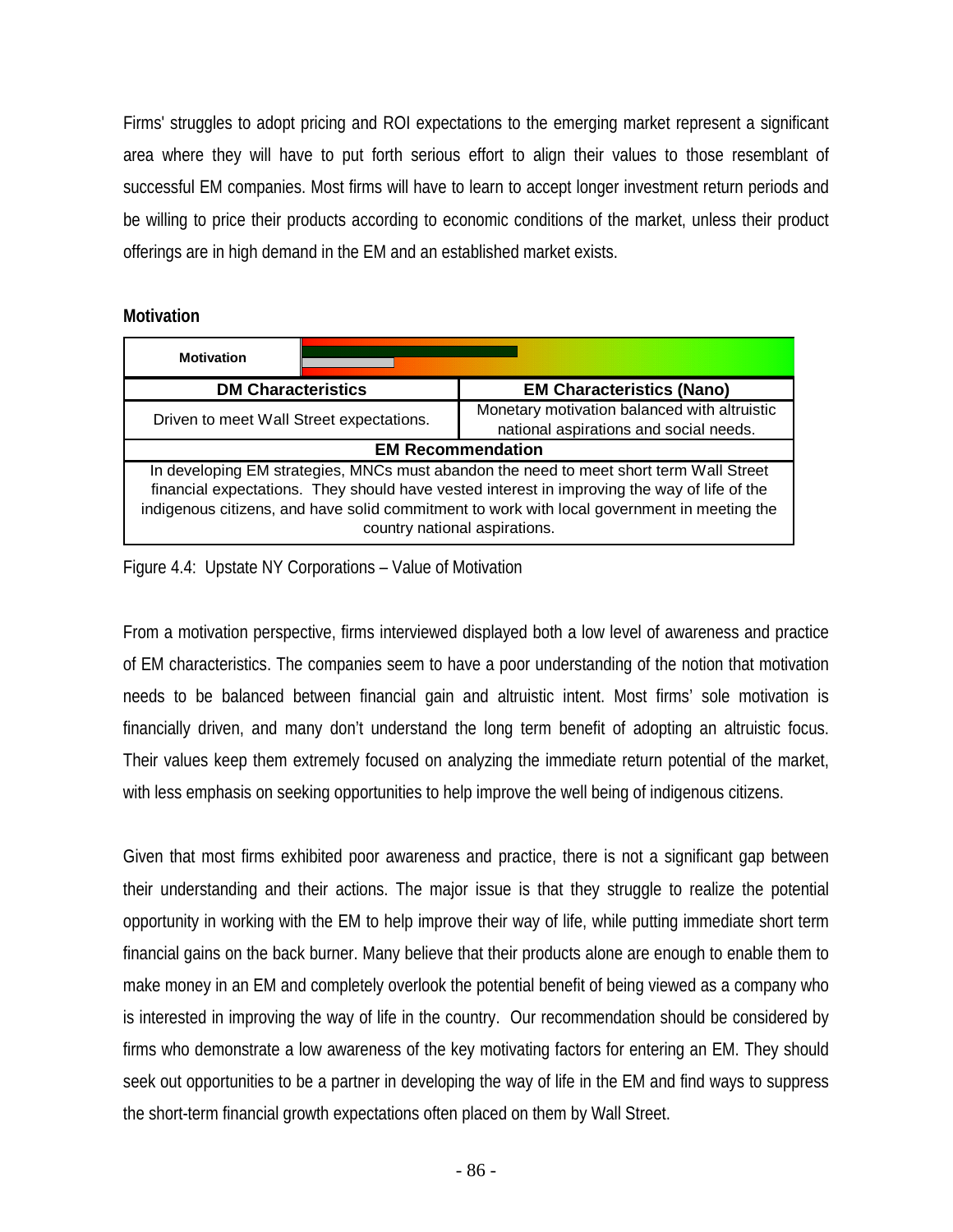#### **Customer Insight**

| <b>Customer Insight</b>                                                                                                                                                                     |  |                                              |
|---------------------------------------------------------------------------------------------------------------------------------------------------------------------------------------------|--|----------------------------------------------|
| <b>DM Characteristics</b>                                                                                                                                                                   |  | <b>EM Characteristics (Nano)</b>             |
| Methodical market research and analysis of the                                                                                                                                              |  | Market needs sensed through means such as    |
| opportunity is completed (and is possible) due                                                                                                                                              |  | customer immersion and/ or observation; data |
| to existence of data.                                                                                                                                                                       |  | does not pre-exist to validate opportunity.  |
| <b>EM Recommendation</b>                                                                                                                                                                    |  |                                              |
| Due to lack of solid market data and the fast paced change occurring in EMs, MNCs must                                                                                                      |  |                                              |
| recognize that they need to increase their ability to sense opportunities and rapidly tune offerings,<br>and also be willing to make decisions based on little information and sensed data. |  |                                              |

Figure 4.5: Upstate NY Corporations – Value of Customer Insight

Firms interviewed demonstrated a good awareness that customer insight in EMs is often best obtained through direct involvement and interactions with customers in those markets. Many stated that they often struggle to gain access to key customers given the broad and divergent requirements of the local market that often exist in EMs, and are working to improve their level of customer immersion. While most of the companies interviewed were aware of the need to sense EM market needs given the limited availability of sound market research data, some believed that they can simply "force feed" their current product offerings into EMs.

Although firms demonstrated an awareness of the best manners to obtain customer insight in EMs, they have been relatively poor in their execution. A gap exists with their claim to be aware of the fact that they need to become more immersed with their EM customers, yet their practices are to simply sell current products designed around the needs of DM customers in EMs. Firms are still attempting to understand market potential for fitting current products based on opportunity given the large emerging population, rather than truly understanding and sensing the needs of those markets and developing products to suit them.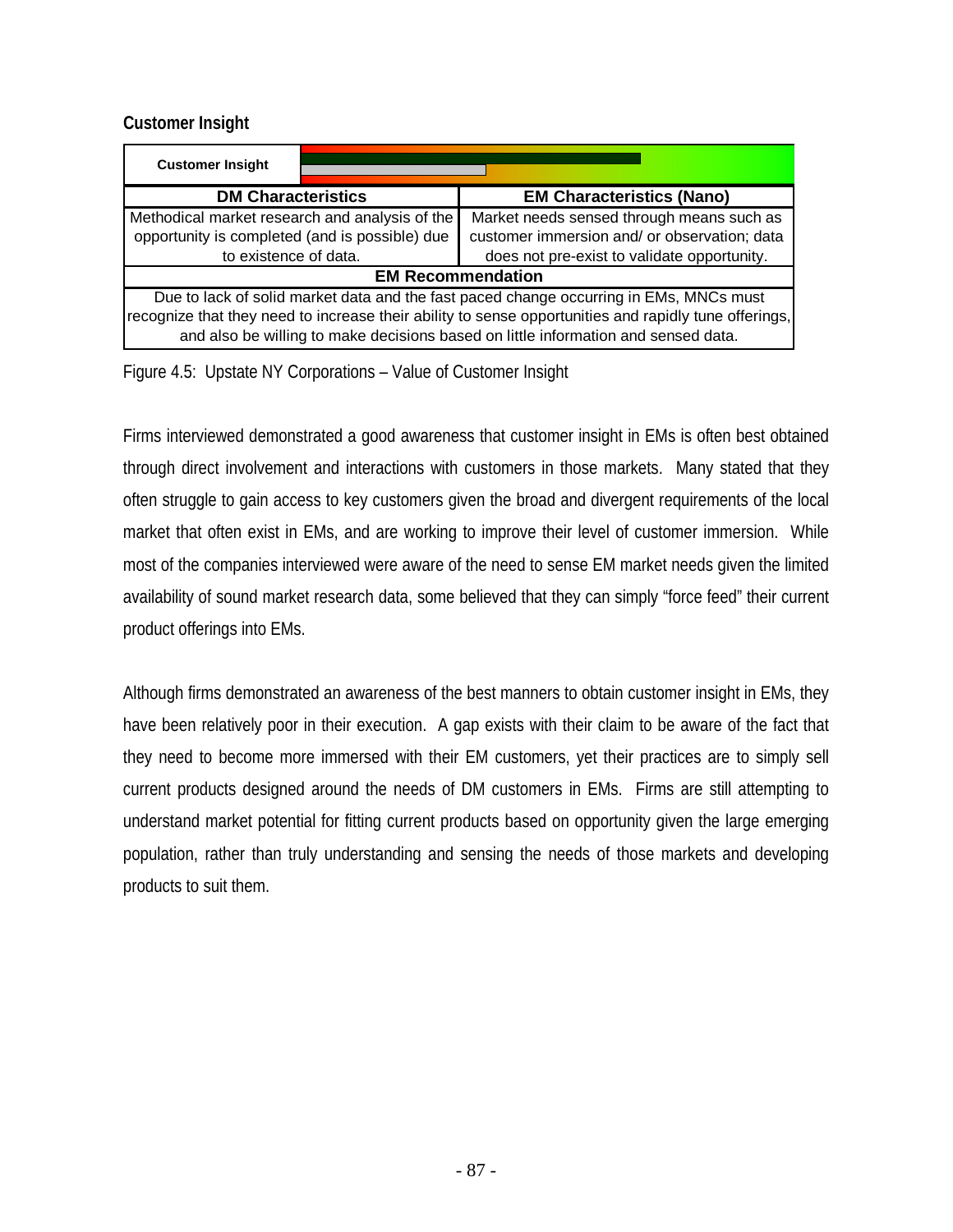#### **Risk Acceptance**

| <b>Risk Acceptance</b>                                                                                                                                                                                                                                                                                                   |  |                                                   |
|--------------------------------------------------------------------------------------------------------------------------------------------------------------------------------------------------------------------------------------------------------------------------------------------------------------------------|--|---------------------------------------------------|
| <b>DM Characteristics</b>                                                                                                                                                                                                                                                                                                |  | <b>EM Characteristics (Nano)</b>                  |
| Prefer to pursue risk adverse opportunities                                                                                                                                                                                                                                                                              |  | Higher tolerance for risk given large opportunity |
| <b>EM Recommendation</b>                                                                                                                                                                                                                                                                                                 |  |                                                   |
| MNCs must be willing to accept a higher risk profile when investing in EMs. This includes<br>addressing all of the EM unknowns, making large monetary investments with uncertain payback,<br>and transferring technology - potentially even to competitors - to develop the broad market into<br>which they're entering. |  |                                                   |

Figure 4.6: Upstate NY Corporations – Value of Risk Acceptance

Risk acceptance is an area where firms are struggling both from an awareness and practice perspectives. Although most realize the potential opportunity of EMs, many are not willing to assume the extremely high level of risk associated with a 100% commitment to participating in EMs. They are trapped by values which cause them to continually focus on more risk adverse investments. Most of the companies studied approach EMs with the most comfortable approach possible, which usually entails simply targeting the top tier markets where they can sell current products in a similar manner to the way they do in DMs.

From a technology perspective, many firms studied are reluctant to share technologies to gain market entry given the risk of exposing their technology to their competition. They fail to see the potential benefit in sharing technologies to gain access to these new markets and are afraid of the risk involved.

Overall, the companies interviewed are not exhibiting behaviors which demonstrate a level of risk has been accepted that matches the opportunity of the market. They are generally taking the least risky approach, and thus not acting in a fully committed manner. This could be detrimental to the firm as our research shows that companies who accept high levels of risk and seek opportunities to help grow technologies in EMs (Caterpillar and GM) are often the ones that establish the largest footholds in those markets. Given the extreme level of unknowns, and the high level of commitment required to act in a manner representative of top performing MNCs in emerging markets, aligning your firm's values to support the kind of risk acceptance required may be one of the most challenging RPV characteristics to adapt.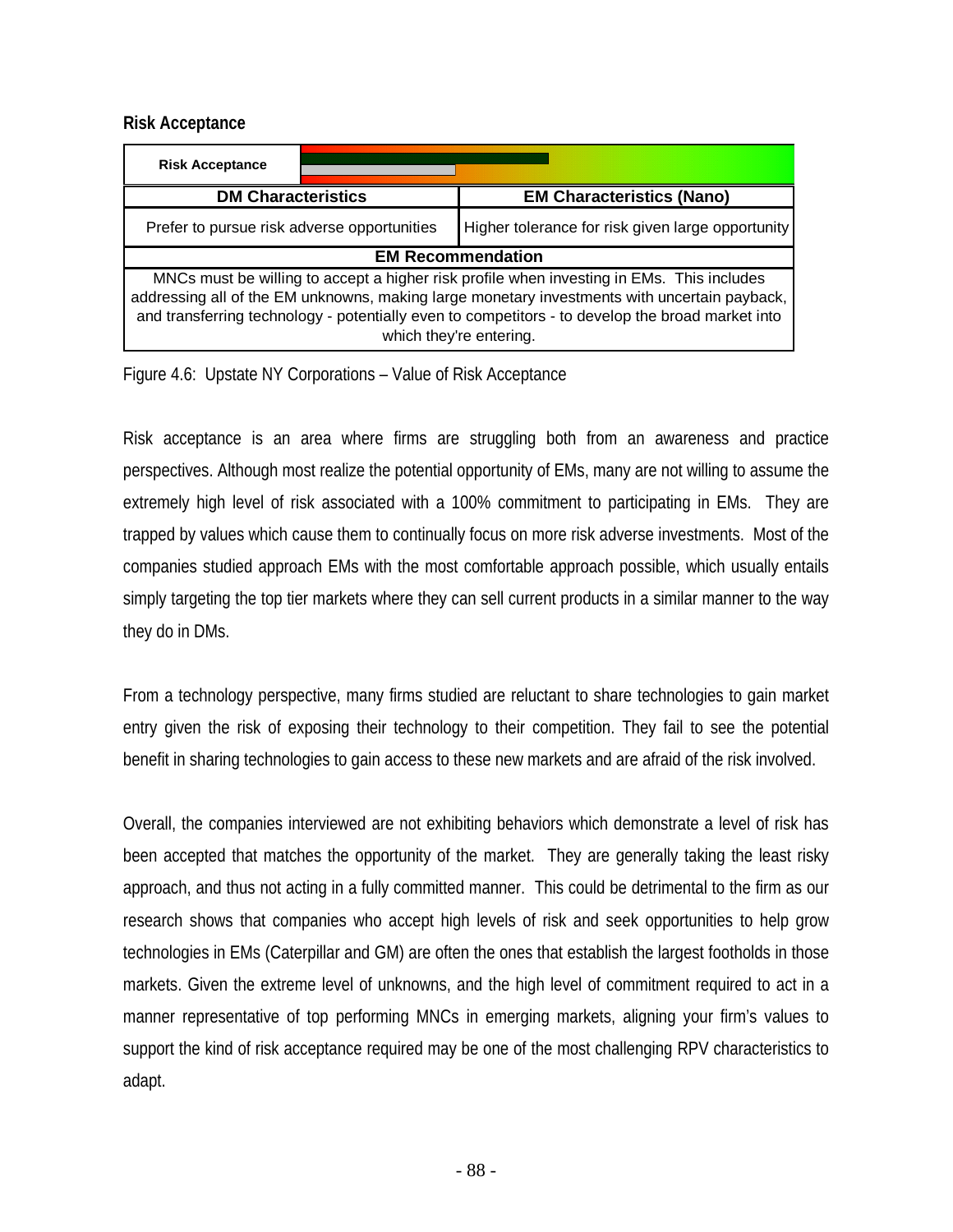**Product Design Requirement Drivers** 

| <b>Product Design</b><br><b>Requirement Drivers</b>                                                                                                                                                                           |  |                                                                                   |  |
|-------------------------------------------------------------------------------------------------------------------------------------------------------------------------------------------------------------------------------|--|-----------------------------------------------------------------------------------|--|
| <b>DM Characteristics</b>                                                                                                                                                                                                     |  | <b>EM Characteristics (Nano)</b>                                                  |  |
| Product design driven by optional features and<br>cutting edge technology.                                                                                                                                                    |  | Product design fulfilling local market needs and<br>"Good enough" specifications. |  |
| <b>EM Recommendation</b>                                                                                                                                                                                                      |  |                                                                                   |  |
| MNCs should design products tailored to the local market and incorporate technology and<br>features where they are needed. For high end markets, highly featured, technologically<br>advanced DM products can be sold in EMs. |  |                                                                                   |  |

Figure 4.7: Upstate NY Corporations – Process of Product Design Requirement Drivers

The companies interviewed exhibited a mixed level of awareness of product design requirement drivers for EMs. Some firms realized the need to scale back products to provide only the level of feature desired by the market, while others simply believe that they can push their high-end products into highend or tier one type sectors in EMs. We found that companies offering high-end brands often attempt to maintain their high-end status and are sometimes afraid of devaluing their high-end brand-name by providing "good enough" products. This is one of the reasons that a large gap exists between awareness and practice for this trait. While many firms interviewed were aware of the idea of providing "good enough" products, they tend to revert to their typical approach of designing products which are likely above and beyond the level of feature or functionality desired in EMs. It will be a challenge for them to change their processes relating to product design given their methods used in developed markets have been primarily focused on adding the latest and greatest features to their products to differentiate them from the competition. In emerging markets, especially in second and third tiers of these markets, consumers will typically be more driven by cost than feature, and thus MNCs may need to adapt their internal processes to support this.

Overall, the behaviors of the companies interviewed were resemblant of the companies studied in the secondary research portion of this paper (Chapters Two and Three). Some firms have been successful in providing high-end, highly featured products to the top tier markets in the EM countries, while others have been successful with the "good enough" approach. The fact that the primary research supports the secondary research demonstrates that a company can be successful in either providing high-end or good enough products - the important element is to be cognizant of what the market is willing to pay for the features and function being provided. Often, companies miss opportunities to reduce costs as they provide the customer with features they don't value and for which they are not willing to pay a premium.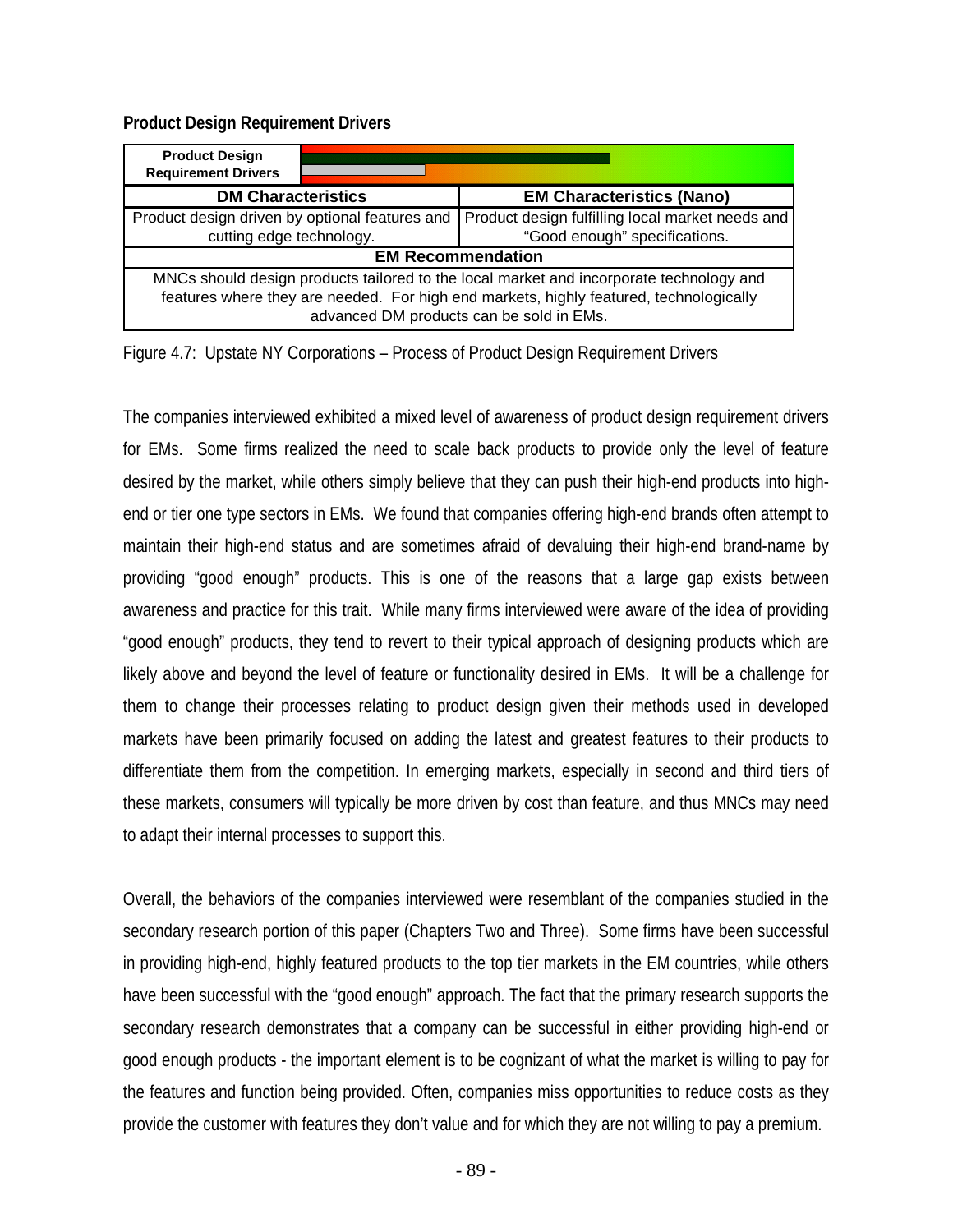## **Technology Development**

| <b>Technology Development</b>                                                                                                                                                                                                                  |                                                            |  |  |
|------------------------------------------------------------------------------------------------------------------------------------------------------------------------------------------------------------------------------------------------|------------------------------------------------------------|--|--|
| <b>DM Characteristics</b>                                                                                                                                                                                                                      | <b>EM Characteristics (Nano)</b>                           |  |  |
| Organic internal technology development<br>derived from scientific research and historical<br>experience                                                                                                                                       | Technology development and transfer through<br>partnership |  |  |
| <b>EM Recommendation</b>                                                                                                                                                                                                                       |                                                            |  |  |
| MNCs must recognize that technology development is often optimized through partnerships, and<br>should seek opportunities to leverage technology to either assist in overall emerging market<br>development, or to gain access to new markets. |                                                            |  |  |

Figure 4.8: Upstate NY Corporations – Process of Technology Development

Companies interviewed are highly aware of the opportunities and the trends towards technology development through partnership in EMs. Although aware, most are not actively engaged in technology development partnership efforts in EMs (this is due in part to the risk averse preference discussed earlier). Thus many of the firms studied are attempting EM technology development organically out of their DM locations.

Technology development is another area where a large gap exists between awareness and practice. Firms are reluctant to form partnerships with indigenous companies and agencies due IP protection concerns and are likely missing opportunities to gain access to new markets. They should aim to increase their level of technology partnerships in EMs to improve their position and recognition in those markets. Our secondary research suggests that emerging market government and regulatory bodies often times give preference to corporations who commit to partnering with the EM to develop the level of technology available in their respective industry. This was the case with GM and Caterpillar. Given this, companies should seek opportunities to develop these partnerships as they have proven to be vital stepping stones to long term growth in emerging markets.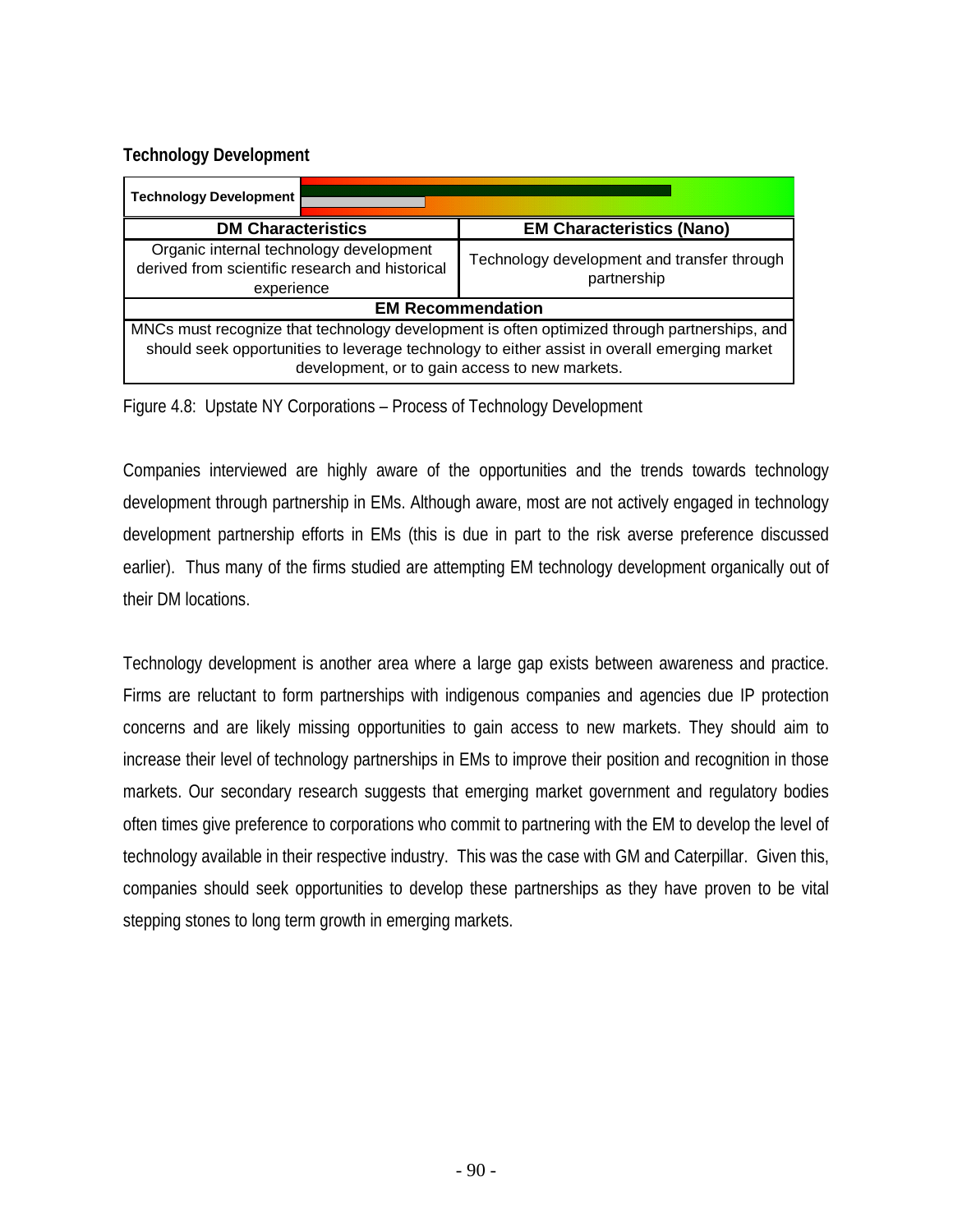#### **Brand Image**

| <b>Brand Image</b>                                                                                                                                                                                                                                                        |  |                                                                                                                                |  |  |
|---------------------------------------------------------------------------------------------------------------------------------------------------------------------------------------------------------------------------------------------------------------------------|--|--------------------------------------------------------------------------------------------------------------------------------|--|--|
| <b>DM Characteristics</b>                                                                                                                                                                                                                                                 |  | <b>EM Characteristics (Nano)</b>                                                                                               |  |  |
| Global brand well known for premium or<br>differentiated products.                                                                                                                                                                                                        |  | Local brand well known for addressing local<br>market needs and contributing to improving the<br>standard of living in the EM. |  |  |
| <b>EM Recommendation</b>                                                                                                                                                                                                                                                  |  |                                                                                                                                |  |  |
| Successful MNC brands must gain trust and support from the emerging market via delivery of<br>quality products and services that address local needs, and by improving the way of life. They<br>need to realize that brand image alone will likely not guarantee success. |  |                                                                                                                                |  |  |

Figure 4.9: Upstate NY Corporations – Resource of Brand Image

Brand image is an area where the companies interviewed exhibited a low awareness and low level of practice. Many believe that their global brand is enough to insure success in EMs, which is often not the case. Awareness of the need to build brand equity through developing trust in the EM is often underestimated. Few realize the potential benefit of becoming a locally trusted brand that is seen as a partner in developing the nation and improving the standard of living in the EM. Many companies aim to protect the status of their brand and thus are concerned with de-valuing their global brand by targeting low-end EMs. Our recommendation to firms interviewed is to reconsider the benefit of establishing local brand trust and seek opportunities to utilize their global stature to improve the way of life in EMs. They should attempt to leverage their brand as a resource to aid in the development of the EM nation, rather than simply as a resource to market global product offerings in an EM. They truly need to adapt and embrace the "Act Local" side of "Think Global, Act Local" mentality pushed by many MNC executives.

| <b>Business Infrastructures &amp;</b><br><b>Supply Chains</b>                                                                                                                                                                                                                           |                                                                                                            |  |  |  |
|-----------------------------------------------------------------------------------------------------------------------------------------------------------------------------------------------------------------------------------------------------------------------------------------|------------------------------------------------------------------------------------------------------------|--|--|--|
| <b>DM Characteristics</b>                                                                                                                                                                                                                                                               | <b>EM Characteristics (Nano)</b>                                                                           |  |  |  |
| Complex, well developed Supply Chain and<br>business infastructure - typically based on<br>"lowest cost wins" approach.                                                                                                                                                                 | Under developed, fragmented Supply Chain and<br>business infastructures - often based on<br>relationships. |  |  |  |
| <b>EM Recommendation</b>                                                                                                                                                                                                                                                                |                                                                                                            |  |  |  |
| Infrastructures in EMs are often underdeveloped and fragmented; therefore, MNCs must<br>recognize the need to adapt and organically develop supply chains and distribution channels, as<br>well as leverage current DM infrastructure where possible to achieve operational efficiency. |                                                                                                            |  |  |  |

#### **Business Infrastructure & Supply Chain**

Figure 4.10: Upstate NY Corporations – Resource of Business Infrastructure & Supply Chain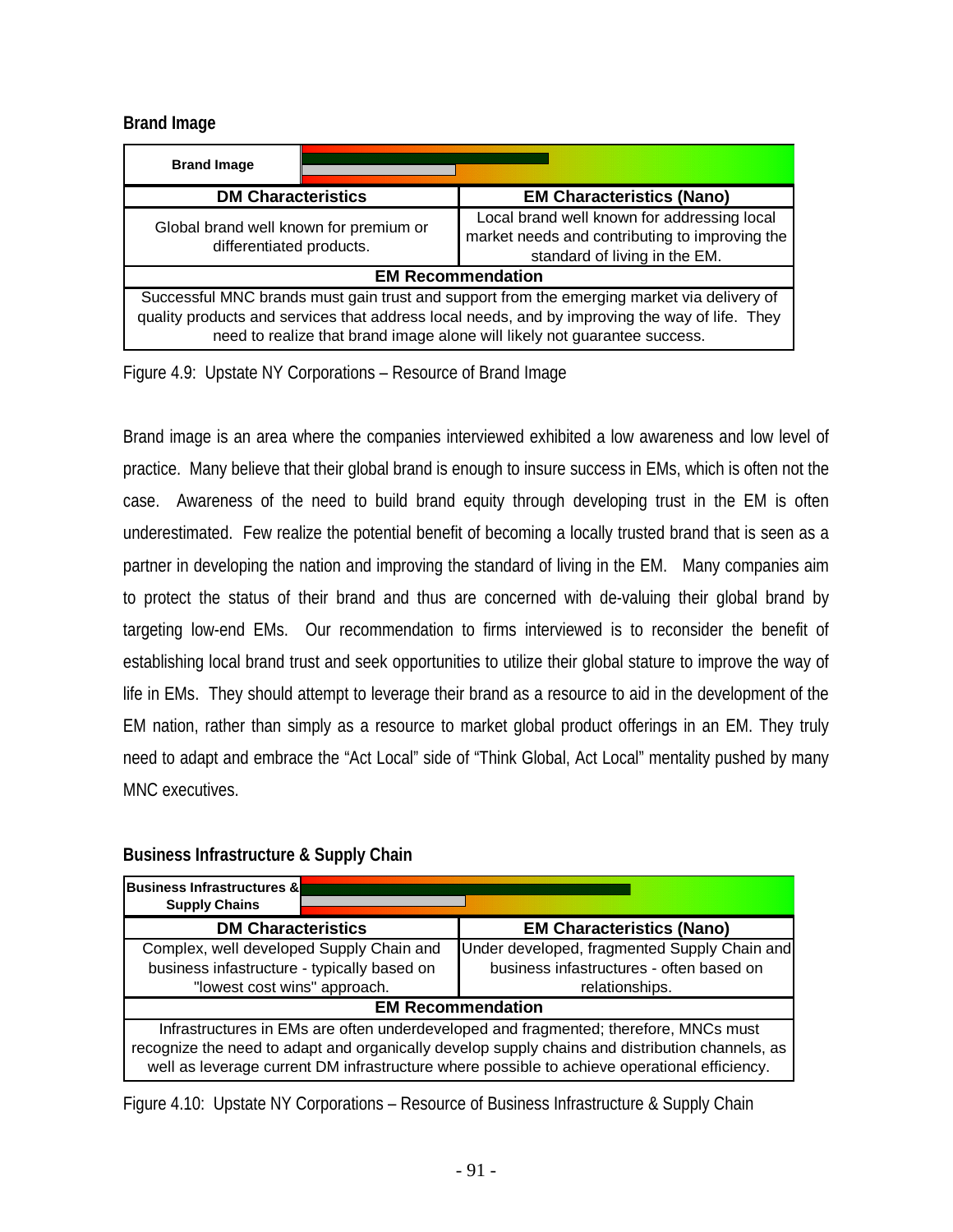Most firms are aware of the challenges associated with under developed and fragmented infrastructure in EMs and realize the need to improve supply chains in these markets. Many interviewed are attempting to leverage their DM resources to improve business infrastructure in EMs. One observation made is that corporations are often forced to concentrate their EM efforts in larger developed areas due to infrastructure limitations.

From a practice perspective, many companies are attempting to organically grow supply chains in EMs, or are seeking opportunities to partner with suppliers, distributors and other business groups who already have established supply chains in EMs. The challenge observed to date has been that firms typically underestimate the true difficulty, and level of adaptation required to establish efficient and effective supply chains in EMs.

From our secondary research, this represents an area where MNCs may be able to successfully leverage current supply chain resources. Companies like Pepsi, GM, Nokia and Caterpillar, have utilized aspects of their global supply chain where possible to improve efficiencies in EMs. Firms should consider identify the opportunities they have to leverage their current supply chain resources, and then evaluate what combination of organic development and partnerships will most efficiently fill the voids in their EM supply chain.

| <b>Technical Skills in Market</b>                                                                |                                              |  |  |  |
|--------------------------------------------------------------------------------------------------|----------------------------------------------|--|--|--|
| <b>DM Characteristics</b>                                                                        | <b>EM Characteristics (Nano)</b>             |  |  |  |
| Highly specialized engineers with in-depth                                                       | Engineers with skills in applying existing   |  |  |  |
| knowledge of a specific engineering/scientific                                                   | technology, cost reduction and accustomed to |  |  |  |
| function.                                                                                        | local needs.                                 |  |  |  |
| <b>EM Recommendation</b>                                                                         |                                              |  |  |  |
| MNC's should understand the level of technical skill available in the market and have a plan on  |                                              |  |  |  |
| how to leverage local skills vs. utilizing those from their home market. Experienced individuals |                                              |  |  |  |
| with highly specialized technical skills (Research, Development, Manufacturing, etc) are often   |                                              |  |  |  |
| limited in EMs; however, training can be provided to increase technical expertise and experience |                                              |  |  |  |
| of the large pool of technical graduates that often exist.                                       |                                              |  |  |  |

## **Technical Skills in the Market**

Figure 4.11: Upstate NY Corporations – Resource of Technical Skills in the Market

All companies interviewed are very aware of the increasing level of technical skills in EMs due to their deep commitment to educating their growing populations. Additionally, many of the firms were aware of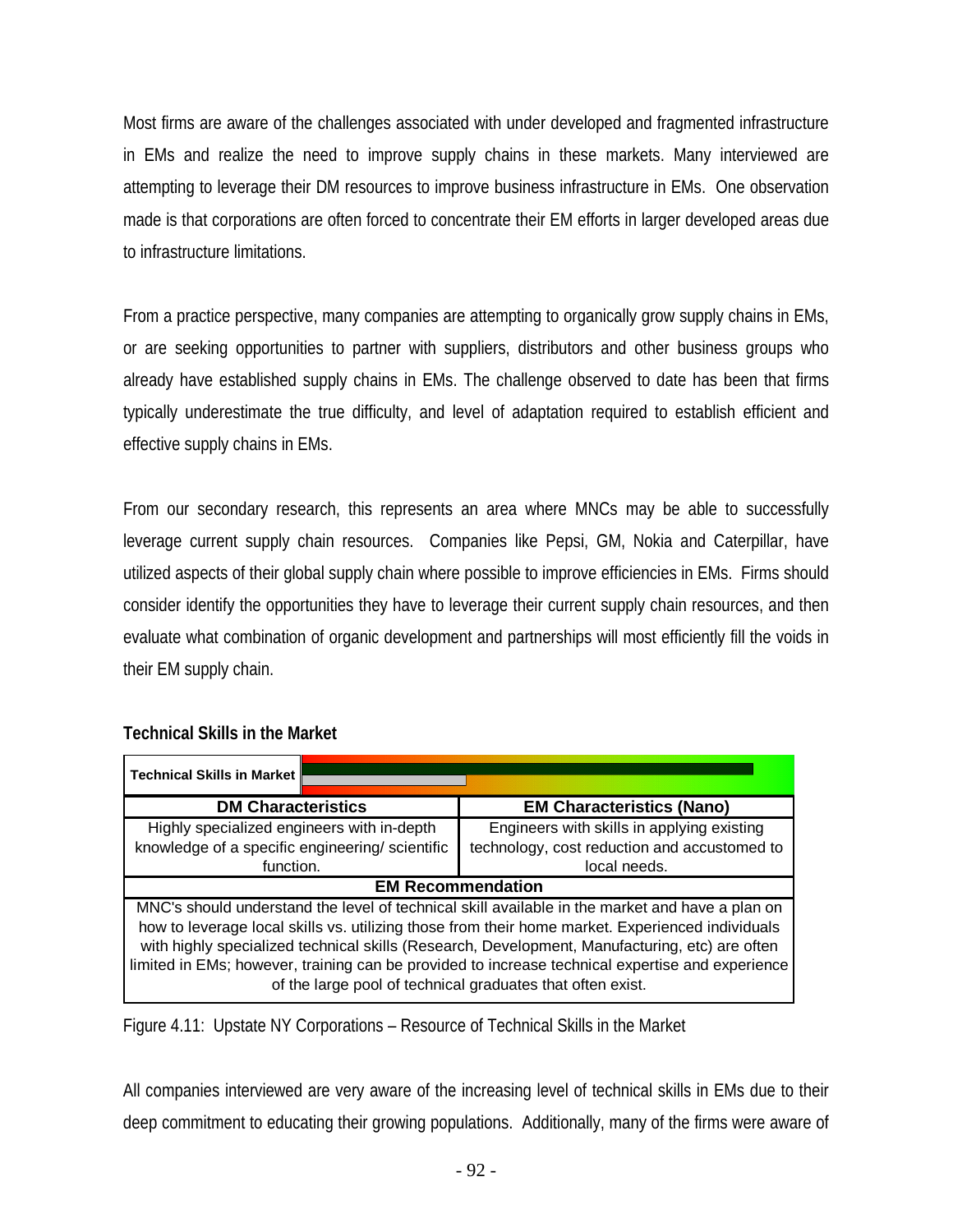the capabilities of these technically skilled and educated resources, and are cognizant of the benefit of leveraging them as resources to bring a "local voice" to their development teams.

Although all are aware of the skill level in EMs, few have established plans to leverage their abilities, especially related to cost reduction and understanding of local needs, thus a relatively large gap exists between awareness and practice for this trait. Many firms still utilize engineers and scientists from their home countries who are not accustomed to the conditions in EMs. As a result, they are often not fully leveraging the type of skills available in EMs. Another challenge is that key hiring managers, R&D centers and corporate Head Quarters are typically located in their developed home markets. Thus, a continuation of the use of home resources practiced by companies escalates the underutilization of technical resources available in EMs.

Based on our EM recommendation seen above, firms should evaluate the technical skills available in the EM and the trade-offs associated with utilizing EM technical resources versus home market resources. This assures they are leveraging technical skills as a resource to the best of their abilities.

| <b>Labor Characteristics in</b><br><b>Market</b>                                              |                                            |  |  |  |
|-----------------------------------------------------------------------------------------------|--------------------------------------------|--|--|--|
| <b>DM Characteristics</b>                                                                     | <b>EM Characteristics (Nano)</b>           |  |  |  |
| Trend towards use of capital intesive                                                         | Leverage low cost labor and relatively low |  |  |  |
| automation or skilled labor                                                                   | capital investment                         |  |  |  |
| <b>EM Recommendation</b>                                                                      |                                            |  |  |  |
| MNCs need to evaluate the use of low cost labor for their manufacturing. While low cost labor |                                            |  |  |  |
| may be attractive for production in EMs, MNCs have been very successful transferring high end |                                            |  |  |  |
| automation equipment & processes to those countries.                                          |                                            |  |  |  |

#### **Labor Characteristics in the Market**

Figure 4.12: Upstate NY Corporations – Resource of Labor Characteristics in the Market

Companies interviewed are highly aware of labor characteristics in EMs and exhibit an understanding of when it makes sense to leverage them and when not to. In our interviews, many commented that cheap labor alone is not enough incentive to move operations to EMs. Rather they typically evaluate whether it makes more sense to leverage automation or the low cost labor pool available in an EM in their operations.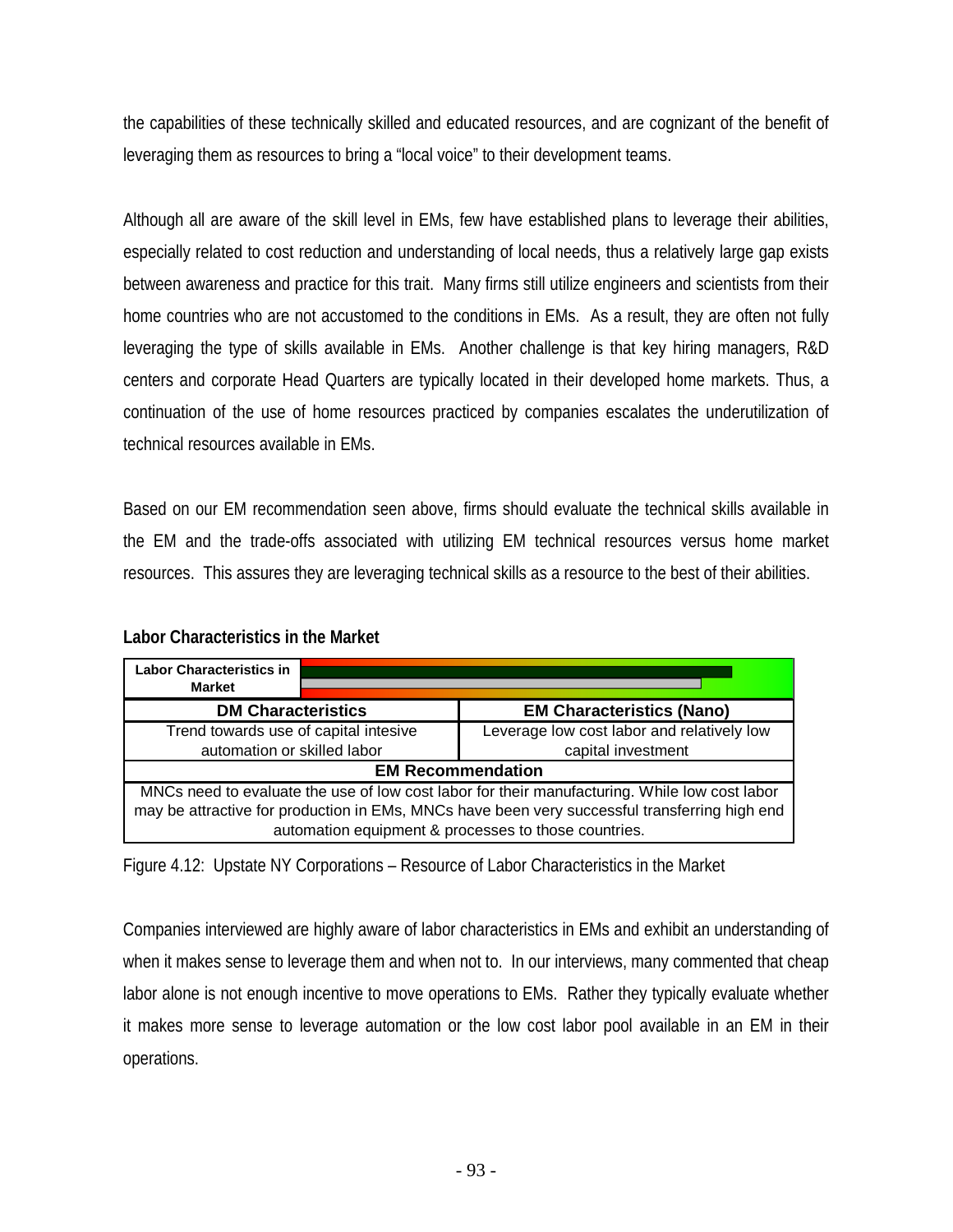From a practice perspective, companies have been fairly successful in understanding when to utilize low cost labor and when to rely on skilled labor or automation. The gap that exists between awareness and practice in this example is due to the fact that firms interviewed have not fully committed to manufacturing and assembly operations in EMs. They often use their facilities in developed markets to supply EMs due to the level of investment they already have in capital intensive platforms in developed markets. Companies interviewed seem to have a good handle on evaluating the best option for their specific business case. Our only recommendation is for them to remain cognizant of potential incentives and regulations related to the manufacture of goods indigenously in the emerging markets.

#### **Relationships**

| <b>Relationships</b>                                                                                                                                                                                                                                                                                                                                                                                                                                          |  |                                                                                            |  |  |
|---------------------------------------------------------------------------------------------------------------------------------------------------------------------------------------------------------------------------------------------------------------------------------------------------------------------------------------------------------------------------------------------------------------------------------------------------------------|--|--------------------------------------------------------------------------------------------|--|--|
| <b>DM Characteristics</b>                                                                                                                                                                                                                                                                                                                                                                                                                                     |  | <b>EM Characteristics (Nano)</b>                                                           |  |  |
| Government and regulatory policy conformance<br>are crucial for success.                                                                                                                                                                                                                                                                                                                                                                                      |  | Personal relationships with government,<br>regulatory and society are crucial for success. |  |  |
| <b>EM Recommendation</b>                                                                                                                                                                                                                                                                                                                                                                                                                                      |  |                                                                                            |  |  |
| MNCs must realize that relationships are crucial for success in EMs, and must work to build<br>these relationships to gain a firm understanding of who makes decisions in the EMs. This is due<br>to: 1) the culture which emphasizes personal relationships in business decision making; 2) the<br>requirement to stay abreast of changing regulations via relationships with officials; and, 3) the<br>need to gain the support of special interest groups. |  |                                                                                            |  |  |

Figure 4.13: Upstate NY Corporations – Resource of Relationships

All companies interviewed demonstrated strong awareness of the importance of relationships in EMs. Many have leveraged relationships with key customers to improve market-share. Some firms have worked to establish partnerships in EMs to improve relationships with relevant influential parties. Additionally, many commented on their experiences regarding relationships with government and regulatory officials. They emphasized the immense importance of these relationships as critical to keeping up with the pace of change in these countries.

Although firms demonstrated awareness of the importance of relationships, they have not leveraged them in practice to the highest degree possible. Few seem to look for new and non-obvious opportunities to leverage relationships to their advantage. While they commented on the importance of relationships to keep up with the pace of change, they still seem to have some difficulty keeping up with this pace in EMs, especially as it relates to government and regulatory agency policy changes. Also,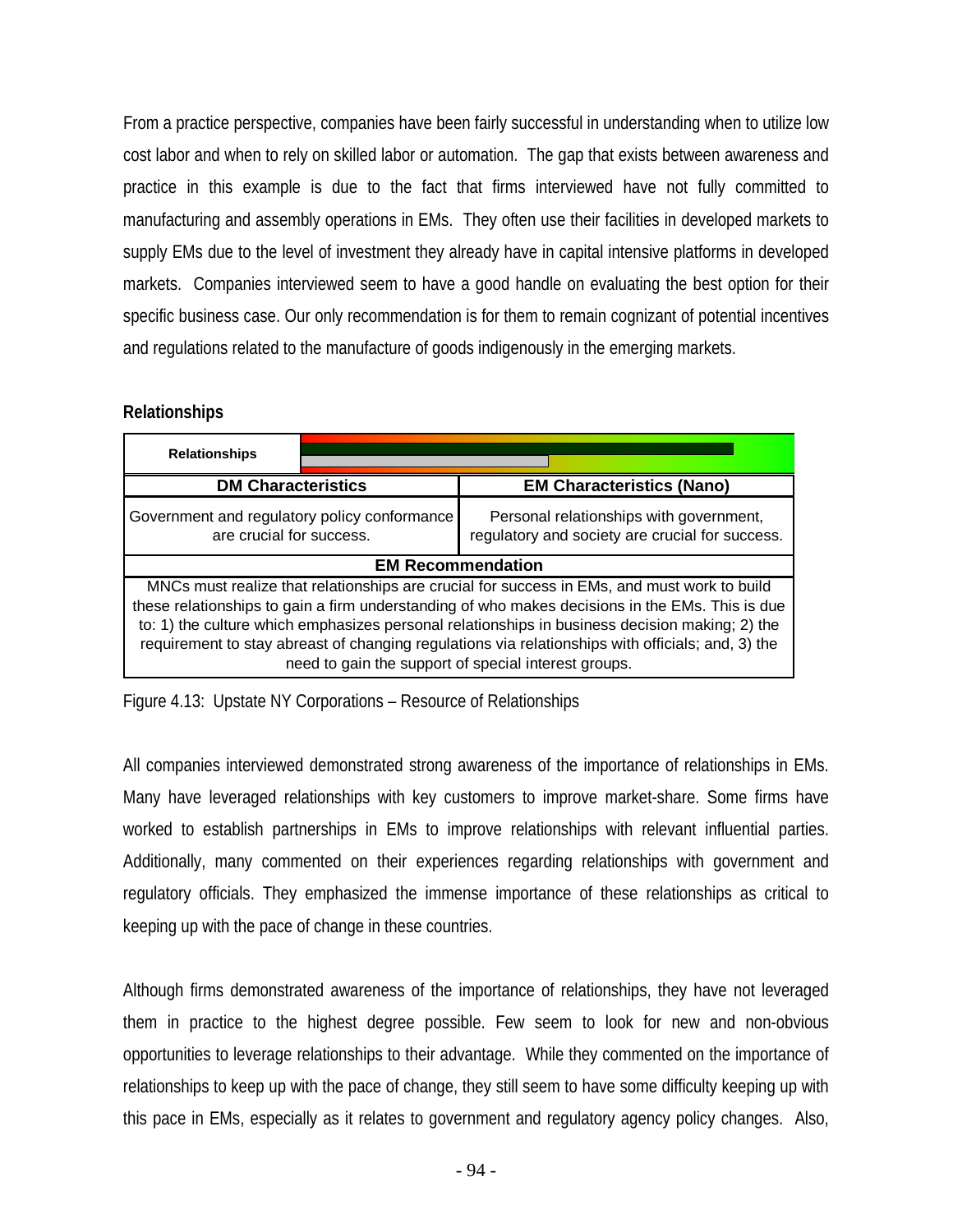many of the companies studied seem to lack an understanding of the importance of relationships with social and activist type groups, which from the Tata and Pepsi examples, can be a critical when entering EMs.

## **Primary Research Conclusions**

One of the key takeaways from the analysis in this section is that a large gap exists between the level of awareness of EM RPV characteristics and the level at which firms use them in practice. We believe that this is an issue for the companies interviewed. If they are truly committed to becoming a player in EMs, then they need to place a strong emphasis on aligning their strategies to the EM RPV characteristics recommended.

In addition to the gap issue discussed above, we are concerned about their level of awareness relating to three of the key RPV identified in our secondary research. If you consider Figure 3.1 at the end of Chapter Three, you will see that of the fourteen RPV characteristics identified, five were strongly supported by all of the corporations studied during our secondary research. These categories include; Motivation, Customer Insight, Risk Acceptance, Brand Image and Relationships. The source of our concern is that the companies studied as part of our primary research (as discussed in this chapter) exhibited low awareness of EM best practice in three of those categories; Motivation, Risk Acceptance and Brand Image. The issue is that while all of companies interviewed exhibited a good level of overall awareness of EM RPV characteristics, those characteristics where they demonstrated the least level of awareness were the most critical to developing a strong EM strategy.

These two issues have the potential to be detrimental to the firm's long-term viability in EMs. The question for these MNCs is, what is the source of these struggles?

Our answers to these questions lie in RPV. As discussed earlier in this paper, a firm's Resources, Processes and Values define the organization's capabilities. While most firms interviewed demonstrated some level of awareness relating to RPV characteristics for EM product development, they are not translating this knowledge into execution. This is likely due to the fact that RPV, especially Values and Processes, are extremely hard to change in a well developed firm because they are highly tuned to preserve the currently successful business model.. Although individuals in the company may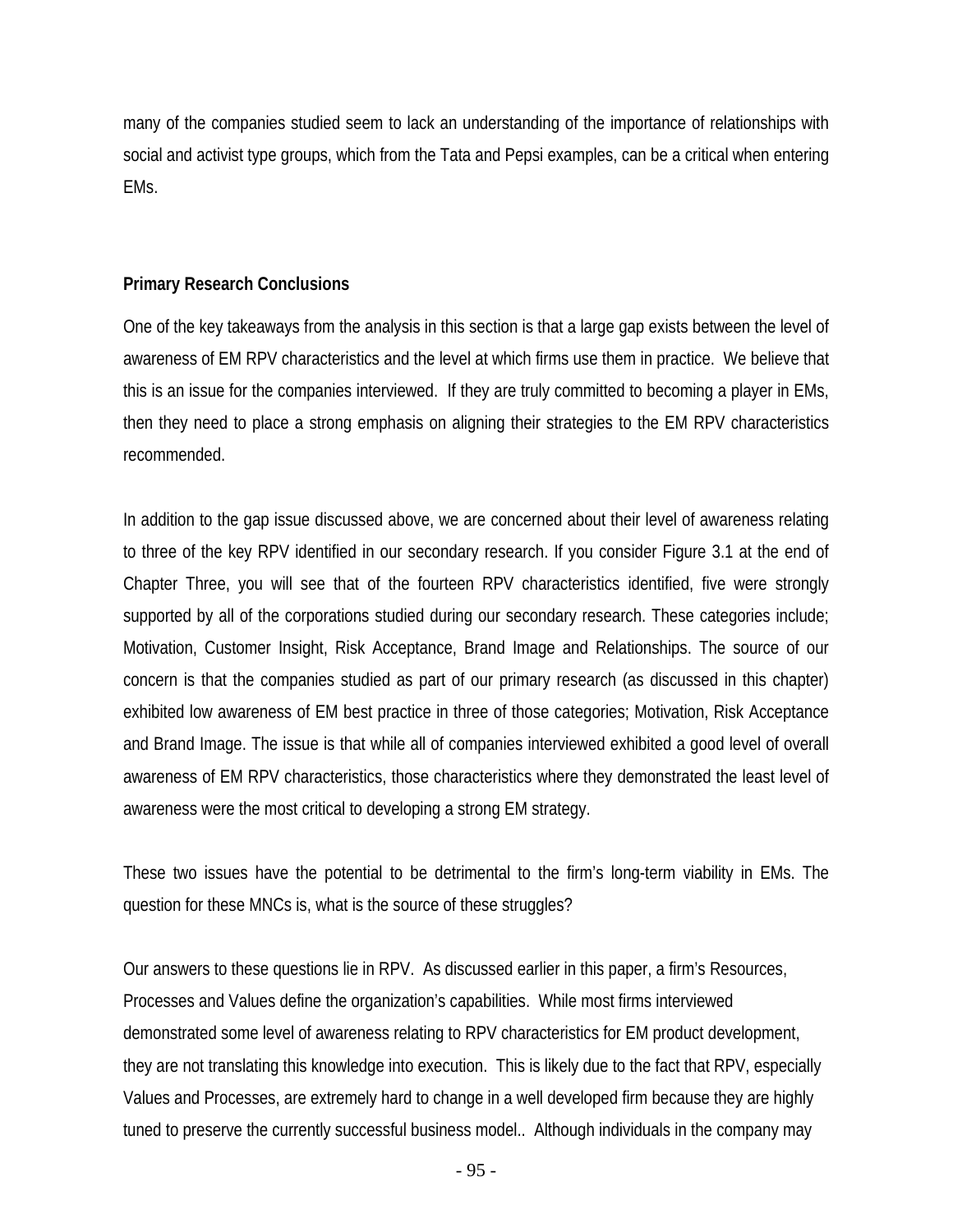be aware of the best EM RPV characteristics, getting their entire organization to practice them is a difficult but necessary challenge. In the areas of motivation, risk, and brand image where companies are both unaware and exhibiting poor practice, an even deeper challenge exists. In these cases, the firm's values have caused them to overlook how an EM should be approached. Their traditional set of RPV have become blinders, causing them to believe that their approach to developed markets can simply be applied to emerging markets. Our research suggests that this is not the case. Firms need to understand that to be successful in EMs, their motivation and utilization of their brand need to be focused on improving the way of life for indigenous citizens, and that they must accept the increased level of risk that accompanies investments in EMs.

The first step to assuring success in EMs, is for the firms studied to recognize that significant differences exist between their RPV and the EM RPV outlined in this paper. However, simply recognizing the difference is not enough. Given the challenges associated with changing and adapting RPV in an established corporation, most will struggle to cross the chasm into successful EM product development unless they are completely committed to changing their organizations capabilities. In an effort to aid firms in developing strategies for emerging markets, a model is presented in the next chapter of this paper which is built upon understanding the true capabilities of your company as defined by RPV. The model is meant to be a guide to walk companies through a competency based approach to EM strategy development.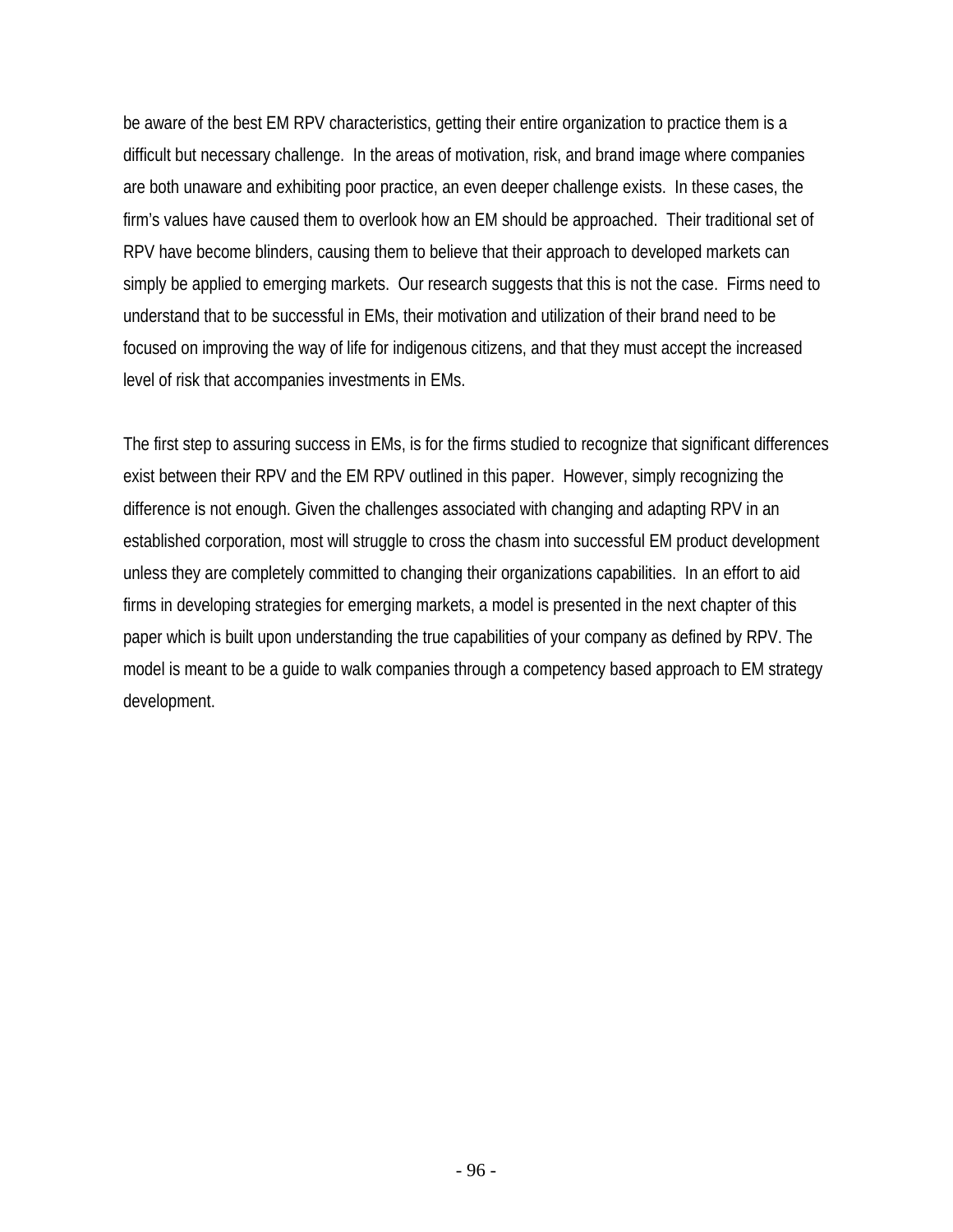## **Chapter 5**

#### **Introduction**

In this final chapter we will present overall recommendations and conclusions. But let us first begin with a brief re-cap of the material covered thus far. We started the paper by describing the enormous opportunity that the Emerging Markets represent, citing the Goldman Sachs paper which estimated a middle class of 800 million people by the year 2013 (Pelle, 2007). It was then noted that MNCs are unfortunately strategically disadvantaged in developing new products for the emerging markets due geographical, economic, social, culture, infrastructure and governmental differences. A lack of solid market data forces MNCs to extrapolate inferences from macro economic data such as GDP, levels of consumer wealth, and people's propensity to consume. These approaches can result in inaccuracies and are symptoms of a larger root cause – MNCs find comfort in relying on predictable business models that have been built on years of experience in developed markets. To become a market leader, MNCs must be cognizant that they may need to adapt their traditional strategies to fit emerging markets.

The paper then presented the "RPV Model" by Christenson and Donovan which suggests that an organization's capabilities are made of resources, processes and values. Resources were explained as the collection of "people, equipment, technology, product designs, brand reputations, information, cash and relationships with suppliers and customers" (Christensen & Donovan, 1999). They are used to create value and considered to be more easily changed than processes or values. Processes are the means by which employees transform inputs into things of greater value. Finally, values reflect the company culture and business model, and are the criteria by which decisions are made (Christensen & Donovan, 1999). Our paper demonstrated with Kodak and Toyota how the firm's RPV become tailored to specific product markets, and are difficult to change when the market shifts. A key take-away was that the RPVs which enable success in a developed market might not be relevant to emerging markets, and could actually be barriers to change, impeding a company from adopting approaches required for success.

To identify the potential differing RPVs for the EM versus DM, we compared the strategy used by Tata Nano to develop, design and manufacture an automobile versus the general strategy employed by the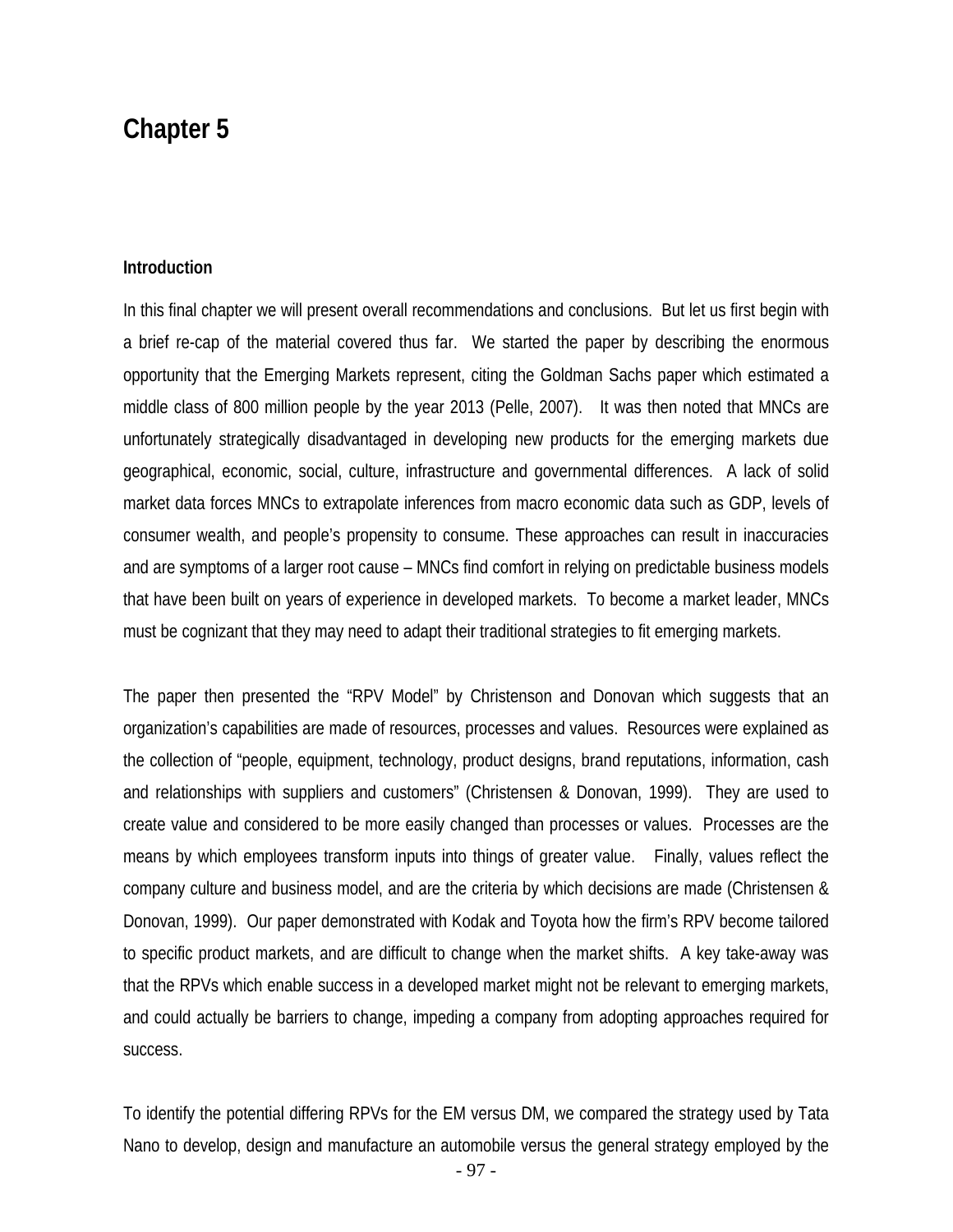global automobile industry. A list of differences did develop and supported our idea that the comparison of Tata to global automakers represented empirical evidence of the larger differences between developed and emerging markets. This lead to our hypothesis which asserts that developed market MNC approaches - as defined by their RPVs - will need to be adapted to enable success in emerging markets. Our hypothesis assumes this divergence represents a different set of rules for emerging markets and is best represented by using a RPV model.

Next, in order to test our hypothesis, research was completed on six additional MNCs that had demonstrated success in emerging markets. We studied the strategic approaches exhibited in those successful efforts to identify traits in the form of RPV that distinguishes their approach in the emerging market. Many correlations were found with RPV used by Tata to develop the Nano. The data was compiled into tables grouped by RPV, and analysis of that information enabled us to develop a framework of recommendations for MNCs considering development of products for sale in the emerging markets (refer to Table 3.15 in Chapter Three). One of the larger benefits of our work for this paper was the consolidation and organization of a considerable amount of scattered information into an RPV framework which corporations can use to develop strategy and actions for entrance into emerging markets.

This work validated our hypothesis which asserted that developed market MNC approaches (as defined by their RPVs) will need to be adapted to enable success in emerging markets. Relationships were shown to be the most crucial criteria due to the emerging market culture which emphasizes personal relationships in business decision making, the requirement to stay abreast of changing regulations via relationships with officials, and the need to stay tuned into special interest groups. In addition, many of the other traits required for success also had linkages to relationships. Finally, relationships in EMs were noted as being different than the typical "Resource" as defined by Christensen and Donovan, in that they're actually hard to replace, and also strongly define organizational capability.

The recommendations were then used to evaluate five New York State MNCs to identify potential gaps and generate ideas on recommendations for MNCs who seek to enter emerging markets. Interviews were conducted using a set of questions designed to assess the RPV which were determined to be pertinent to success in emerging markets. We found that while the MNCs had a good awareness of what's required for success in emerging markets, the level of actual practice was fairly low for most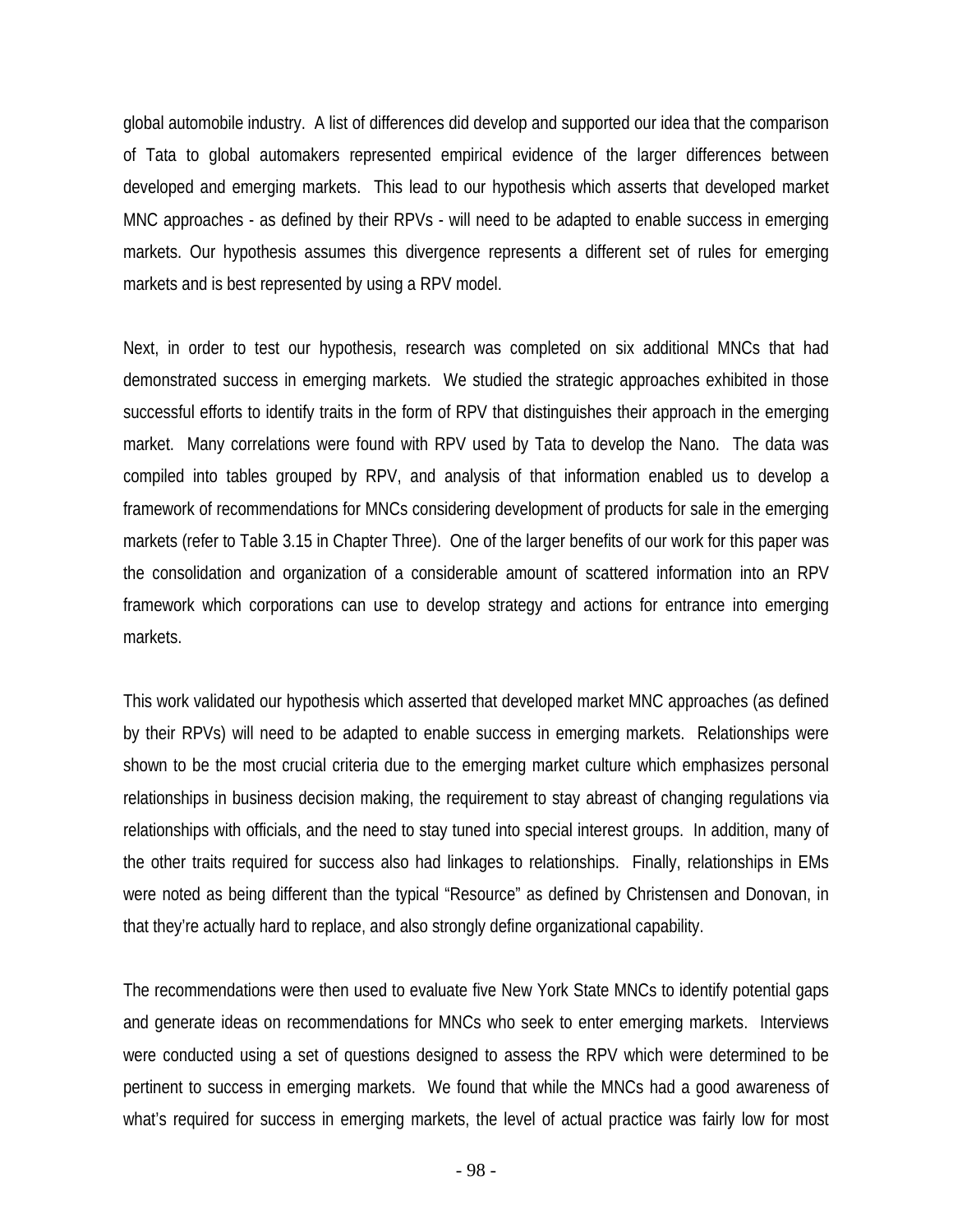categories. The reason for this gap is two-fold. First, there is a disconnection between existing versus required values, and a corresponding lack of strong motivation to change. This is primarily because they don't see the value proposition which would necessitate the need to upset embedded business processes to the extent required for the EM. This finding was confirmed in literature which stated that MNCs are reluctant "to tailor their strategies to every developing market in which they operate. They find it costly and cumbersome to modify their products, services, and communications to suit local tastes…" (Khanna & Palepu, 2006). Some of the lack of deep market understanding that could motivate action is due the deficiency of the press in the U.S. regarding other areas of the world which causes "Americans hold onto a worldview that excludes a large portion of the Earth's population" (Khanna, 2007). Second, these firms do not know the extent of the change required, or specifically "what" to change. Again, this confirmed our hypothesis, and literature also backs it up with statements such as, "My most stunning finding was the extent to which these established companies needed to adapt their business models to function effectively in a foreign locale" (Khanna, 2007, p. 160).

## **How to Implement the Recommendations**

Chapter four confirmed our notion that DM MNCs are struggling with what to do about the emerging market. This leads to the final – and perhaps most valuable - aspect of our paper. Now that we have provided recommendations on "what" developed market MNCs must do to increase their chances of success in emerging markets, the next challenge is for MNCs to determine "how" to apply the recommendations.

Figure 5.1 below provides a flowchart to illustrate the competency based approach we're recommending for developing new products for emerging markets. Given the variety of emerging markets, and the differences in MNCs and their products, it is impossible to provide a prescriptive model for strategy formulation. However, we believe this process flow, which applies a scenario based evaluation, will aid MNC's in developing specific strategies for their unique situations related to emerging market product development.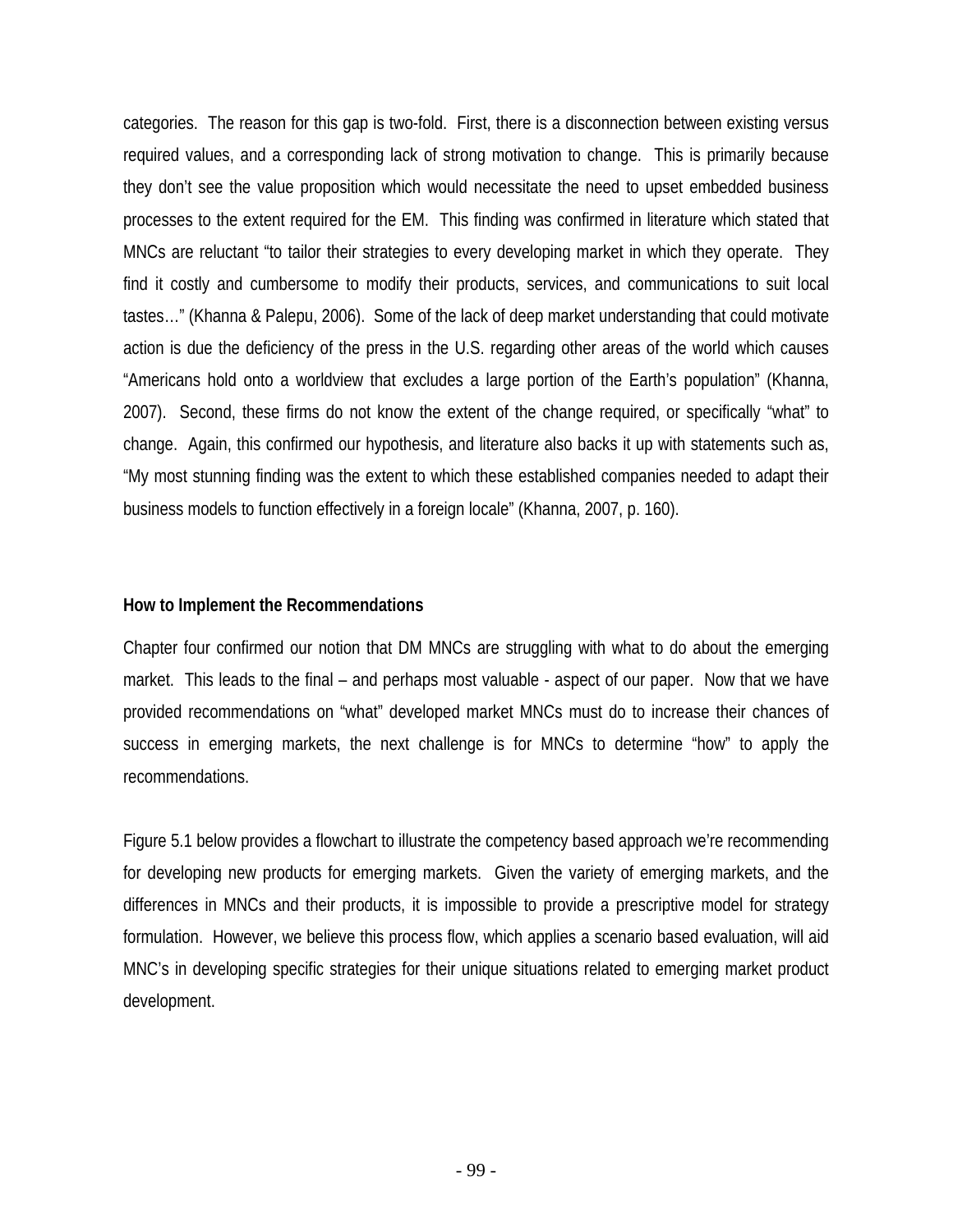

Figure 5.1: Process for Determining Strategy to Develop Products for Emerging Markets

The process starts with a decision to seriously consider entrance into emerging markets. This assumes that the firm agrees with the predictions of the enormous opportunity in emerging markets. Two initial activities need to be completed as part of this process. The first step requires assessment of the firm's RPVs to determine whether or not the traits that are associated with success in emerging markets currently exist in the organization. Our paper has already provided a set of RPV traits which have proven to be successful in emerging markets that firms can use to complete this step. Table 3.15 in Chapter Three provides the framework of recommendations for MNCs that can be used to assess a firm's degree of "fit" to emerging market requirements. Furthermore, one can refer to the summary Table 3.1 which provides the RPV framework, including a DM versus EM breakdown, from which we tested our hypothesis. Finally, individual detailed tables in that chapter can be referenced for additional clarification of the developed market versus emerging market characteristics for each trait (refer to Tables 3.2 through 3.11).

The second step of the process is to quantify the level of your understanding of the emerging market. This paper has provided socio-economic information from a macro perspective pertaining to emerging market economics and behaviors; however, specific micro information related to each unique culture is not provided. It is essential for the MNCs to ensure that a detailed analysis of market dynamics and opportunities is completed accurately for each country, as well as potentially for the different regions within a country. Chances of success decrease if firms move forward based on an assumed level of understanding of the cultural, political, and economic situation of a given region. Do not underestimate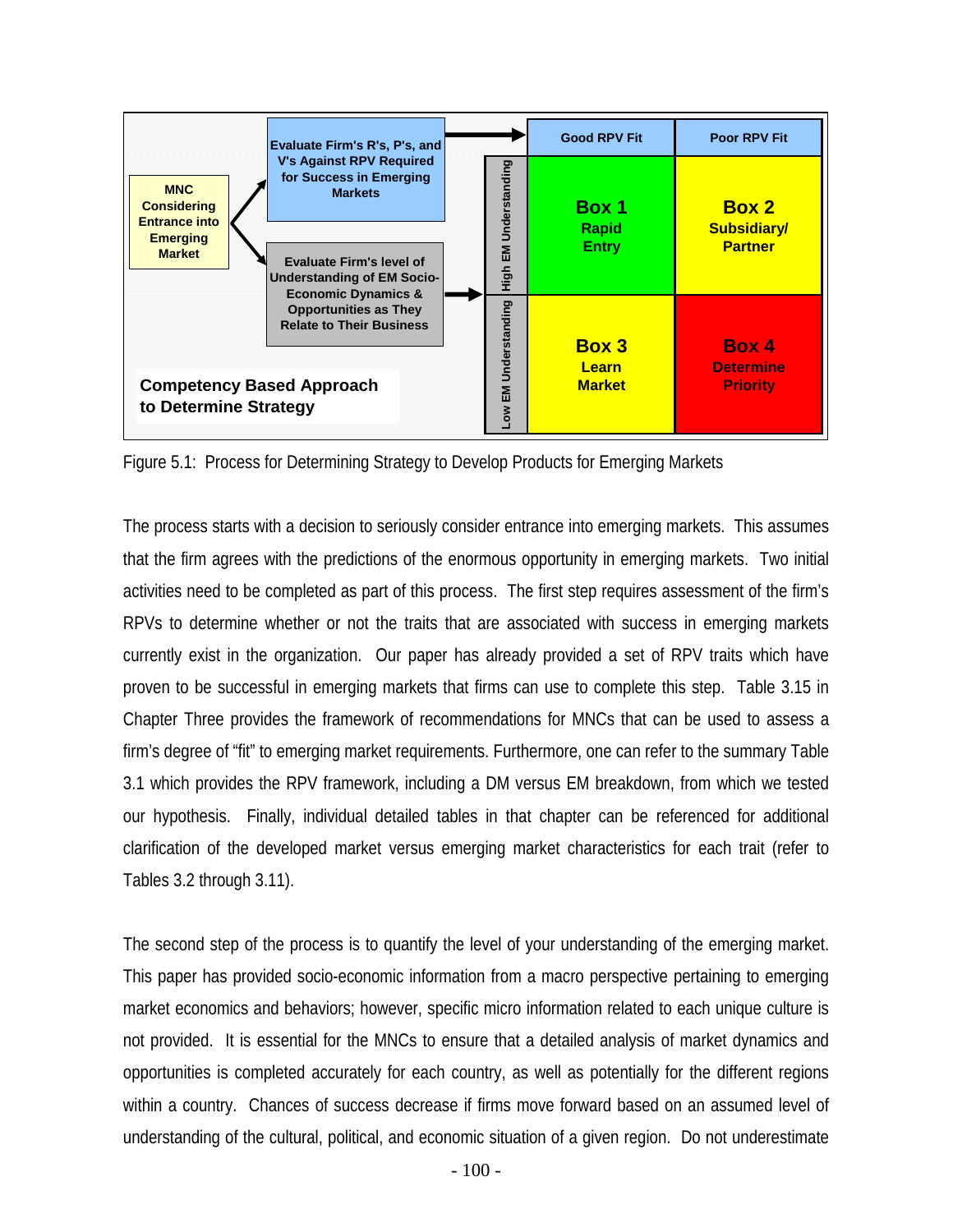the barriers associated with all of the unknowns of a new market, and how they pertain to your specific business. This includes: culture, language, worker skill, education, markets, social preferences/ needs, economy, population income projections, government and infrastructure.

The first and second steps of the process enable a firm to determine into which "Box" they primarily reside (reference Figure 5.1 above). It is understood that there are "shades of gray" between the boxes; the intent is to identify the position which best describes the majority of the firm's current situation. Figure 5.2 below provides summarized recommendations for each box, and it is followed by paragraphs which discuss details for each of the four potential scenarios. This figure highlights that there are both external and internal factors to consider when developing a strategy, with the latter supported by an ancient Chinese quote "Know yourself and you will win all battles" (Hanzhang & Shibing, 2007).

| <b>INTERNAL FACTORS</b>    |                                                                                                                                              |                                                                                                                                                           |                                                                                                                                                                            |  |
|----------------------------|----------------------------------------------------------------------------------------------------------------------------------------------|-----------------------------------------------------------------------------------------------------------------------------------------------------------|----------------------------------------------------------------------------------------------------------------------------------------------------------------------------|--|
|                            |                                                                                                                                              |                                                                                                                                                           | <b>Current Firm RPV FIT with EM RPV Needs</b>                                                                                                                              |  |
|                            |                                                                                                                                              | <b>GOOD FIT</b>                                                                                                                                           | <b>POOR FIT</b>                                                                                                                                                            |  |
| <b>FACTORS</b><br>EXTERNAL | Relate to Your Business<br>Socio-Economic Dynamics<br>Hộ<br>Hộ<br>as They<br><b>Jnderstanding of EM</b><br>Opportunities<br><b>MOT</b><br>න් | <b>Leverage RPV to directly</b><br>engage in the emerging<br>market.<br><b>Strong long term</b><br>commitment is essential<br>for success.                | <b>Deploy top down</b><br>approach to fix RPV, or<br>evaluate alternate entry<br>methods: Partnerships,<br><b>Spin-offs, Acquisitions,</b><br><b>Venture Funding, etc.</b> |  |
|                            |                                                                                                                                              | <b>Increase understanding</b><br>through market research<br>and/or experience gained<br>via identifying and<br>pursuing opportunities to<br>leverage RPV. | <b>Evaluate desire to enter</b><br><b>EM.</b> If strong, define<br>strategy to develop EM<br>understanding, and<br>required RPV if direct<br>entry is desired.             |  |

Figure 5.2: Strategy Development Recommendation Summaries

Box 1 (Green – upper left): With both a good RPV fit and high level of understanding of the specific target market, the firm should be capable of leveraging its RPV to directly engage in the emerging market. Tata is the best example of a company that fits this category with its altruistic philosophy and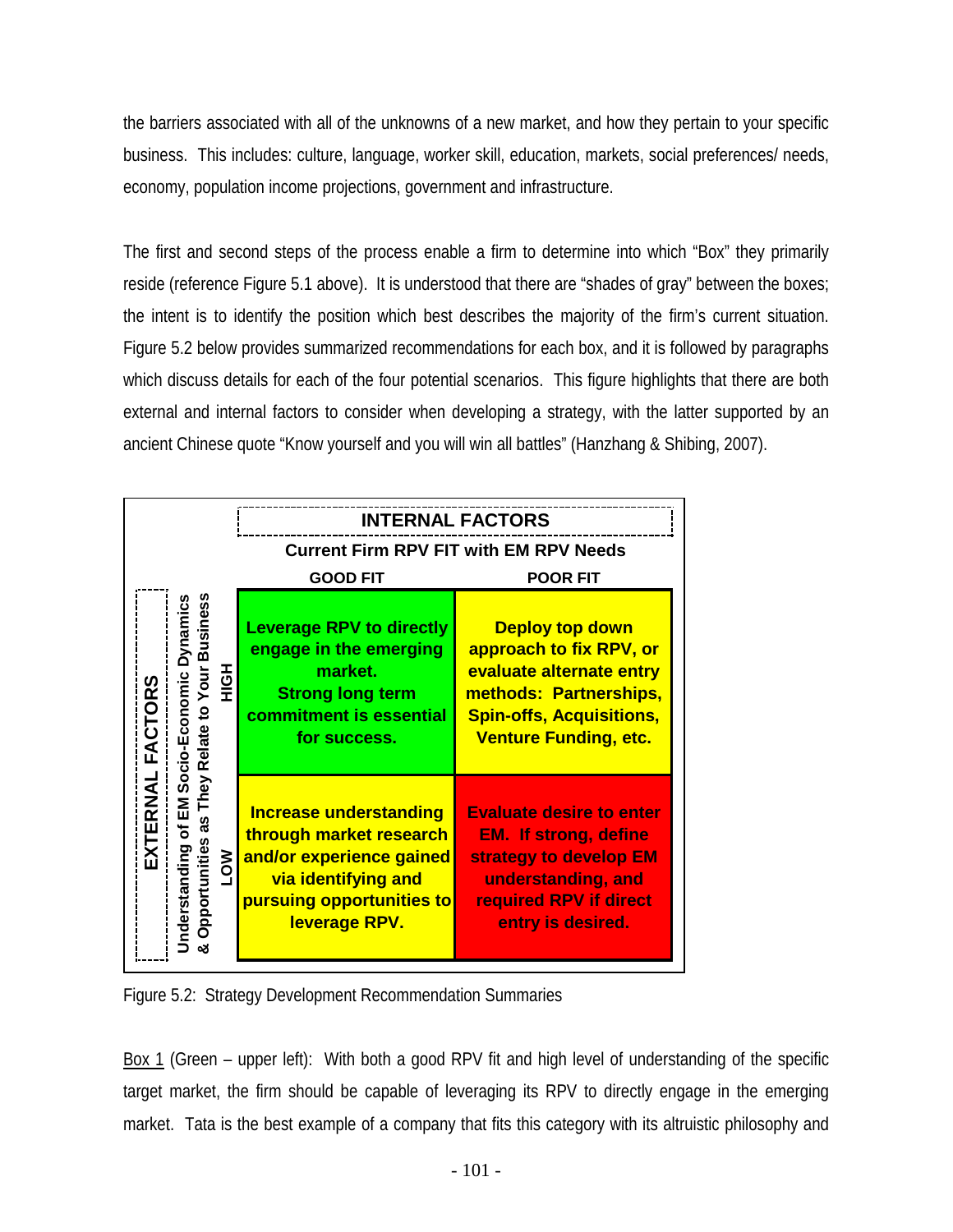deep cultural understanding which enabled it to sense the local Indian market need for a low cost car. However, even this indigenous company was required to make a "leap of faith" and have a strong dedication to a long term investment when they assumed the high risk associated with the promised USD\$2500 price for which payback would require many years. General Electric was able to move into this box over time. It saw the enormous market potential in the 1990s and made a commitment by establishing an indigenous entity with its own P&L - GE Healthcare China.

Box 2 (Yellow – upper right): A majority of MNCs are expected to fall into this category – as was the case with the local companies that we interviewed as part of our research. RPV are extremely difficult to change - as we illustrated in Chapter One with the example of Kodak – and it is further complicated by the various unknowns of the emerging market. Corporations have strong faith in their existing business models and are reluctant to change them. They will follow established patterns of behavior even though they're no longer highly successful and evidence indicates that things should be changed – a condition know as "active inertia" (Sull, 1999). This is why numerous large companies allow "spin off" organizations to exist - because they allow the practice of RPV which support a new market opportunity without interference from well intentioned colleagues who don't recognize how their values and processes impede progress. The emerging market represents a similar situation. Thus, it is critical that MNCs to be cognizant of active inertia regarding the developed market, and stay tuned into the external environment with its emerging market nuances.

The above discussion provides the insight to explain the recommended "top down" approach to enable corporate cultural change and embrace the long term perspective required to develop RPV. The evaluation of a firm's RPVs should provide awareness into the extent of internal change required. An assessment can then be made to decide whether the change required is possible through completely internal measures, or if it will be necessary to pursue alternate entry methods. If the RPV are such that they can be somewhat readily adapted, then a specific plan for each trait requiring change should be formulated and executed with clear management support and commitment. If the extent of the transition required is very large, then it is probably best if the firm pursues market entrance via partnerships, acquisitions, venture funding etc. This will enable them to develop relationships, gain market insight, and organically adapt their RPV – as was the case with General Motors with its partnership with Shanghai Motors and acquisition of Daewoo. The caution is that the MNC needs to evaluate the new organization to ensure that it fills the existing RPV gaps. One of the companies from our primary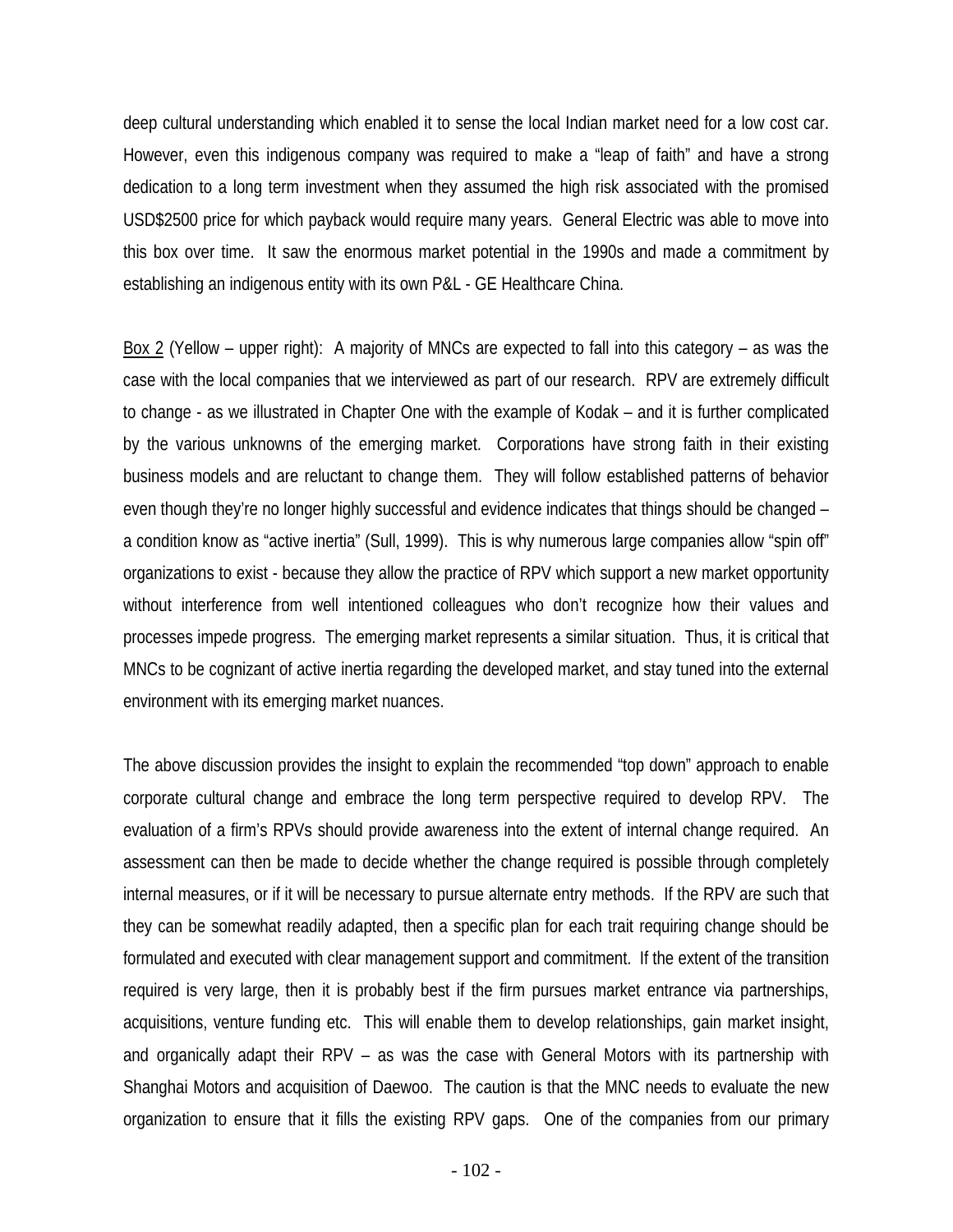research recognizes the need to supplement their RPV and is currently establishing a new R&D center, hiring indigenous employees, and partnering with Chinese local universities. As a final note, referring to the "Technology Development" section of Chapter 3, MNCs should also identify where technology can be used as a "bargaining chip" to enter the market.

Box 3 (Yellow – lower left): This position would represent an easier place from which to pursue market entrance than Box 2, but it is an unlikely for an MNC to have RPV aligned to emerging markets and only lack market understanding. However, entrepreneurs and small companies may fall into this category and not realize that many of their existing RPV traits are already aligned with the EMs, and that they only need to gain knowledge of the market to enable serious consideration of entrance. However, these small companies may have an impediment due to their size which causes them to lack the necessary Resources to develop the relationships to enable them to compete effectively. Development of market knowledge and identification of opportunities may best be accomplished by working with experts who are familiar with the EMs, and know how to gain customer insight in the face of missing traditional marketing data. In addition, our research identified countless books and articles on these markets which are readily available and which provide tremendous insight, but were outside of the scope for inclusion in this report.

<u>Box 4</u> (Red – lower right): For firm's wishing to pursue the emerging markets, this is clearly the worst position to be in. Given the importance of EMs, companies in this category should make a careful analysis of their long-term viability and evaluate this opportunity against other potential investments to determine where best to invest their funds. Can they survive solely on current developed markets? Can they wait to enter the emerging market in 10-20 years? If they're considering waiting, they should be cognizant of the predicted opportunity associated with the EM overtaking the G6 which could be lost if they delay until the time where product "S-curves" are leveling off. If the desire to enter the EM is determined to be strong, then the firm must be committed to an arduous and lengthy endeavor.

There are a couple paths that a corporation in this position can take. First, let's recognize that moving to Box 3 alone should not occur. It does not make sense to transition RPV for a market unless you intend to also increase your understanding of that market. The most reasonable route for market entrance from the Box 4 position is to first move up towards Box 2 by gaining awareness and understanding of EM socio-economic dynamics and opportunities. This will enable pursuit of alternate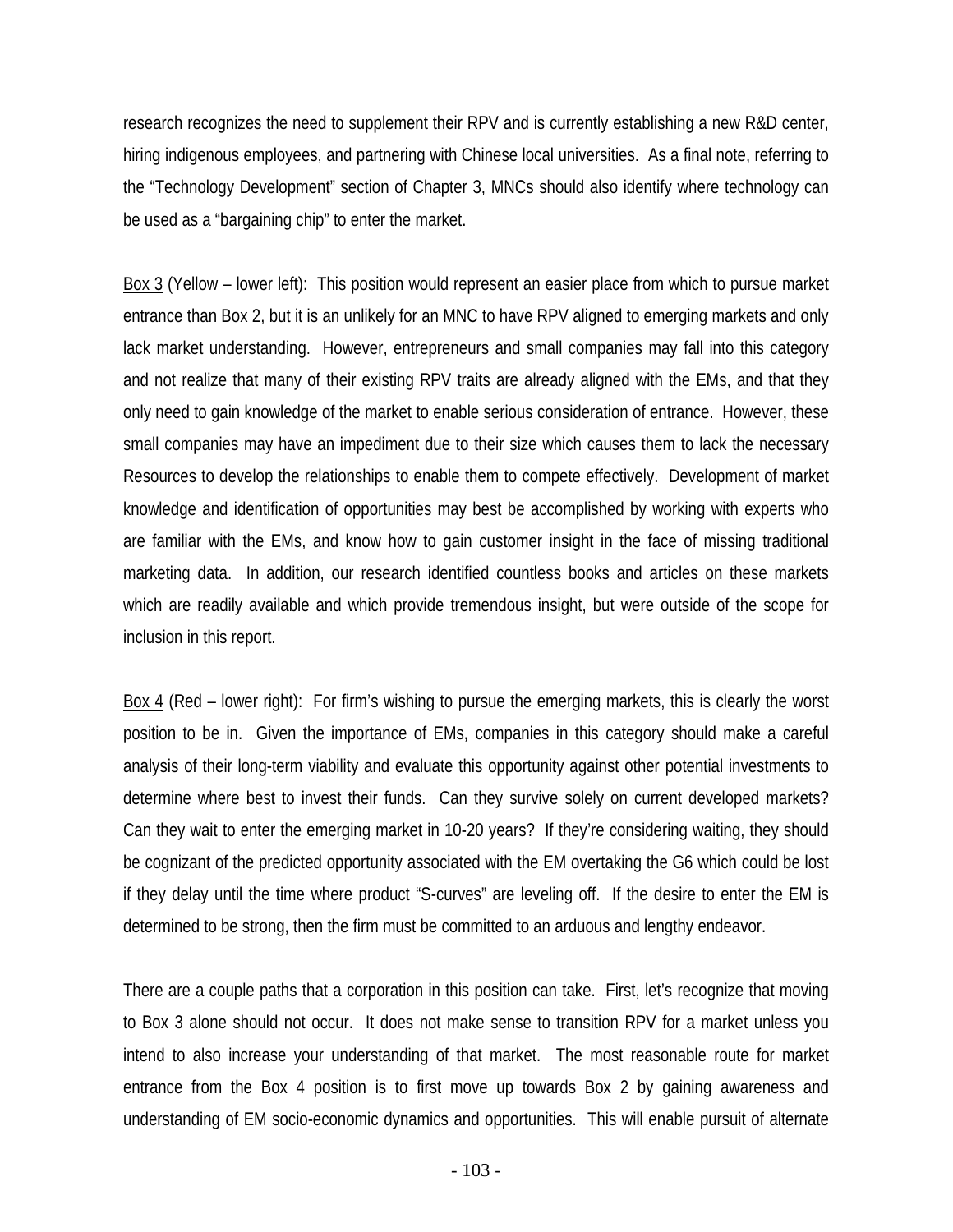entry methods (venture funding, partnerships, acquisitions, etc) that provide the means by which to develop RPV tuned to the market. The more difficult – if not impossible – option for market entrance is to move diagonally into Box 1 by simultaneously adapting RPV and gaining emerging market understanding. In either situation, firms must recognize that changing RPVs take considerable time, and competitors are also investing and growing. Furthermore, these firms should recall that investments which improve the way of life of the country are typically required to develop relationships and trust within the local society.

Strategy Development: Once a firm has determined which "Box" it is in, they need to develop specific strategy and action plans per the general recommendations outlined in each box. The strategy may be best divided into Internal and External factors. For the external factors, each market should be studied to gain insight into potential opportunities. It is important to understand the emerging market political structures, economy, population income projections, market sizes, culture, and infrastructure. Some of the recommendations in Table 3.15 should also be taken into account here, such as: how to gain customer insight; what social needs might the firm consider investing in; what partnerships or acquisitions might be possible; what infrastructure issues might require firm adaptation; and, what is the level of the indigenous technical skills. The firm should brainstorm to generate ideas regarding opportunities which can be developed into strategy; however, they also need to be aligned with the internal situation.

For the internal factors, each trait from Table 3.15 should be evaluated to identify the most serious gaps. For these gaps, the firm should again brainstorm to generate ideas on how to transition the R's, P's and V's into those required for success in the emerging market. We recognize that the recommendations we offered are not absolutely ideal for every situation – that is impossible due to the wide variety of factors associated with each situation. However, with diligent research and analysis, skilled managers should be capable of developing customized strategies which take the important issues into account.

In Chapter One, we introduced Nissan CEO, Carlos Ghosn who gave up on creating a cheap car by decosting the DM car development model. Instead, he partnered with Bajaj Auto, a low cost Indian threewheeler manufacturer. Now that we have completed our research and analysis we can assess whether or not that was a good strategic approach, and conclude that it was. It appears that Carlos Ghosn came to the belief that Nissan RPV was not a good fit with the Indian market. Recognizing this, he decided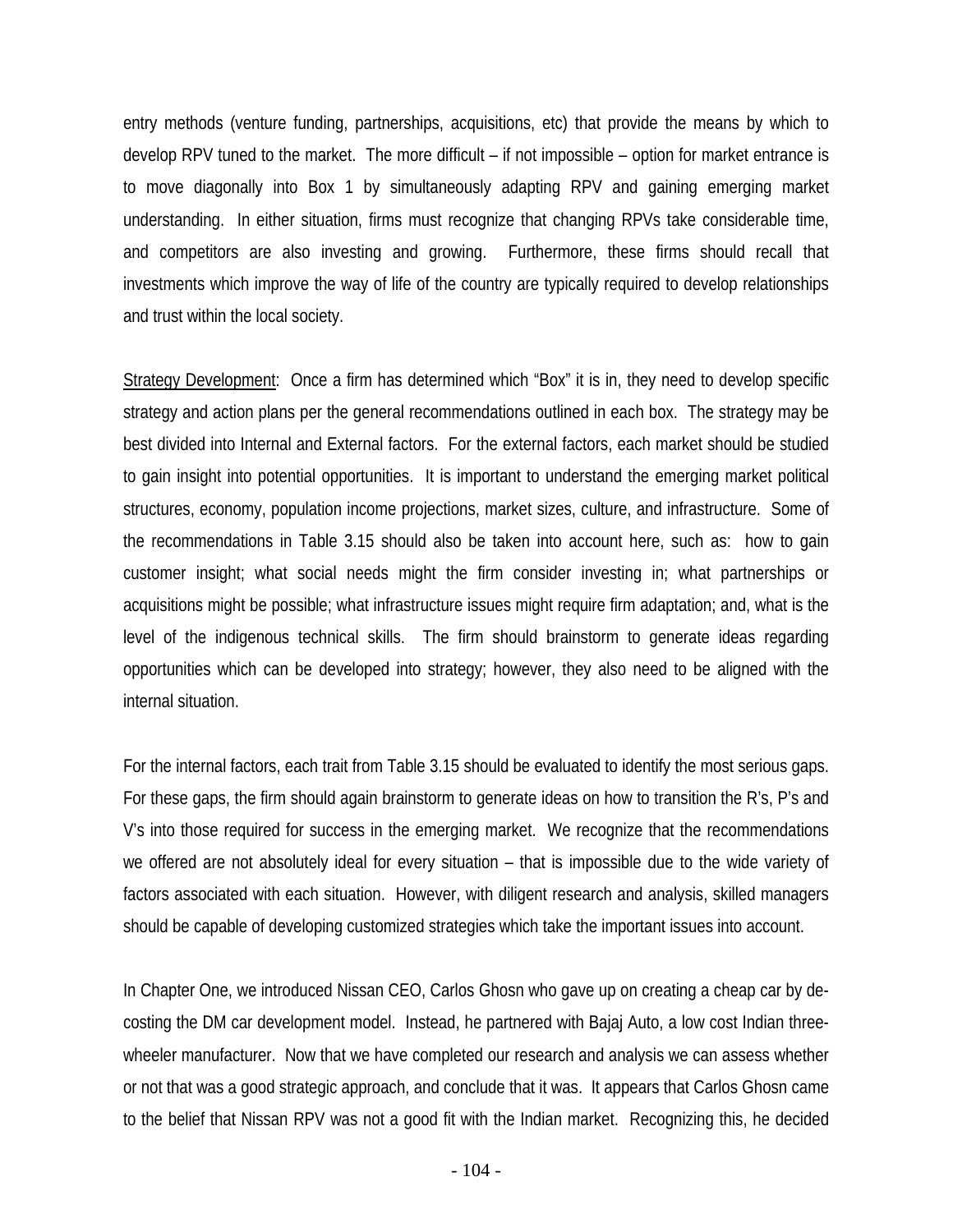that it was better to go into partnership with a local company. This approach maps well with our Box 2 strategy recommendations and also aligns with the RPV table of recommendations for MNCs to follow for entry into emerging markets. It is clear that he is optimizing technology development through this partnership which also gives him access to the market, and to the Bajaj supply chain, promotion, and distribution infrastructure. Furthermore, it is immediately apparent that he assumed a high level of risk in making a large investment in the partnership with Bajaj. Additionally, it enables Nissan to tap into the technical skills and labor in the market, and to develop very important relationships. Finally, this relationship with Bajaj provides an avenue for customer insight which drives product design decisions. By making conscious decisions about the company fit to emerging markets and assessment of the understanding of the external factors, Carlos Ghosn avoided making costly mistakes that other MNCs have made in the past.

## **Conclusions**

The Emerging Market represents an enormous opportunity for which the majority of developed market MNCs are strategically disadvantaged in developing new products. Classic management methods to develop strategy often do not apply well because standard information does not always exist in emerging markets. One example is "Porter's Five Competitive Forces" (Porter, 2008) which is used to assess the competitive intensity at the industry level and, as a result, the attractiveness of the market opportunity. Figure 5.3 below illustrates the forces for which Porter states that "understanding the forces that shape industry competition is the starting point for developing strategy" (Porter, 2008). We simply wish to assert that in emerging markets, the information related to the forces is extremely limited and therefore, it is very difficult to complete this recommended analysis, as well as other standard methods employed in developed markets.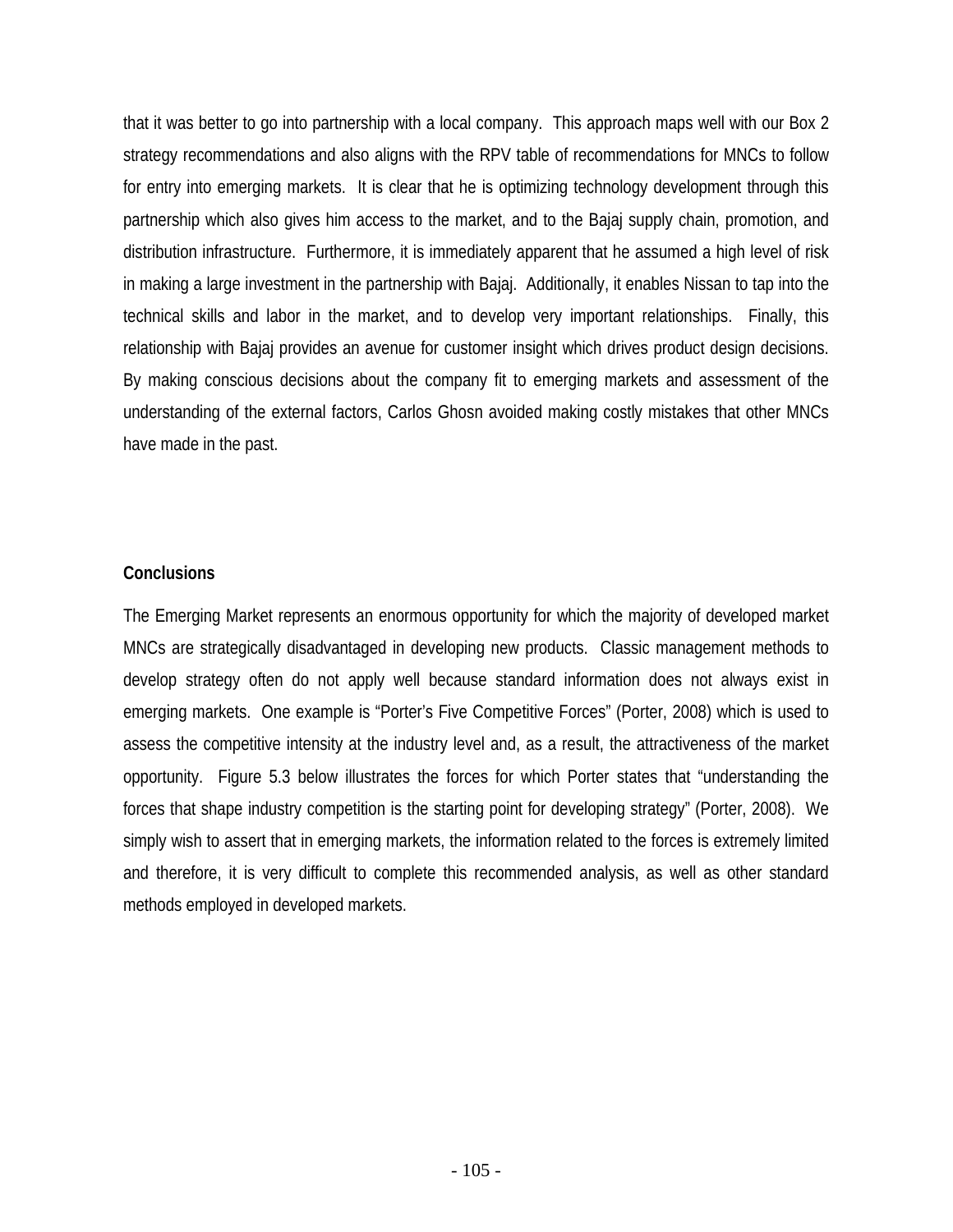

Figure 5.3: Porter's Five Competitive Forces (Porter, 2008)

This Capstone report has emphasized numerous times that the emerging market is extremely complex and uncertain, and therefore requires those entering to assume a high level of risk. In an effort to understand what's required for an MNC to successfully develop and deliver products to emerging markets, we focused on internal factors in the form of RPV because – even more than understanding the market - it is vital to understand the corporation's characteristics versus those traits required for success. As stated previously, one of the larger benefits of our work was the consolidation and organization of a considerable amount of scattered information into an RPV framework which corporations can use to develop strategy and actions for entrance into emerging markets. Our research showed that many MNCs recognize the need to pursue emerging markets, but are "stuck" when it comes to implementing the actual practice. We hope that our work enables MNCs to implement a strategic planning process that is based on scenarios, discovery, and rapid strategy development over one that relies on a traditional platform planning process (McGrath & MacMillan, 1995). It is also essential that corporations put systems in place to monitor the external environment in order to remain tuned into trends and issues in the rapidly developing emerging market.

One of the key reasons why an MNC must complete a sincere evaluation of its existing RPV is because they can potentially lead to their downfall. "In fact, the processes and incentives that companies use to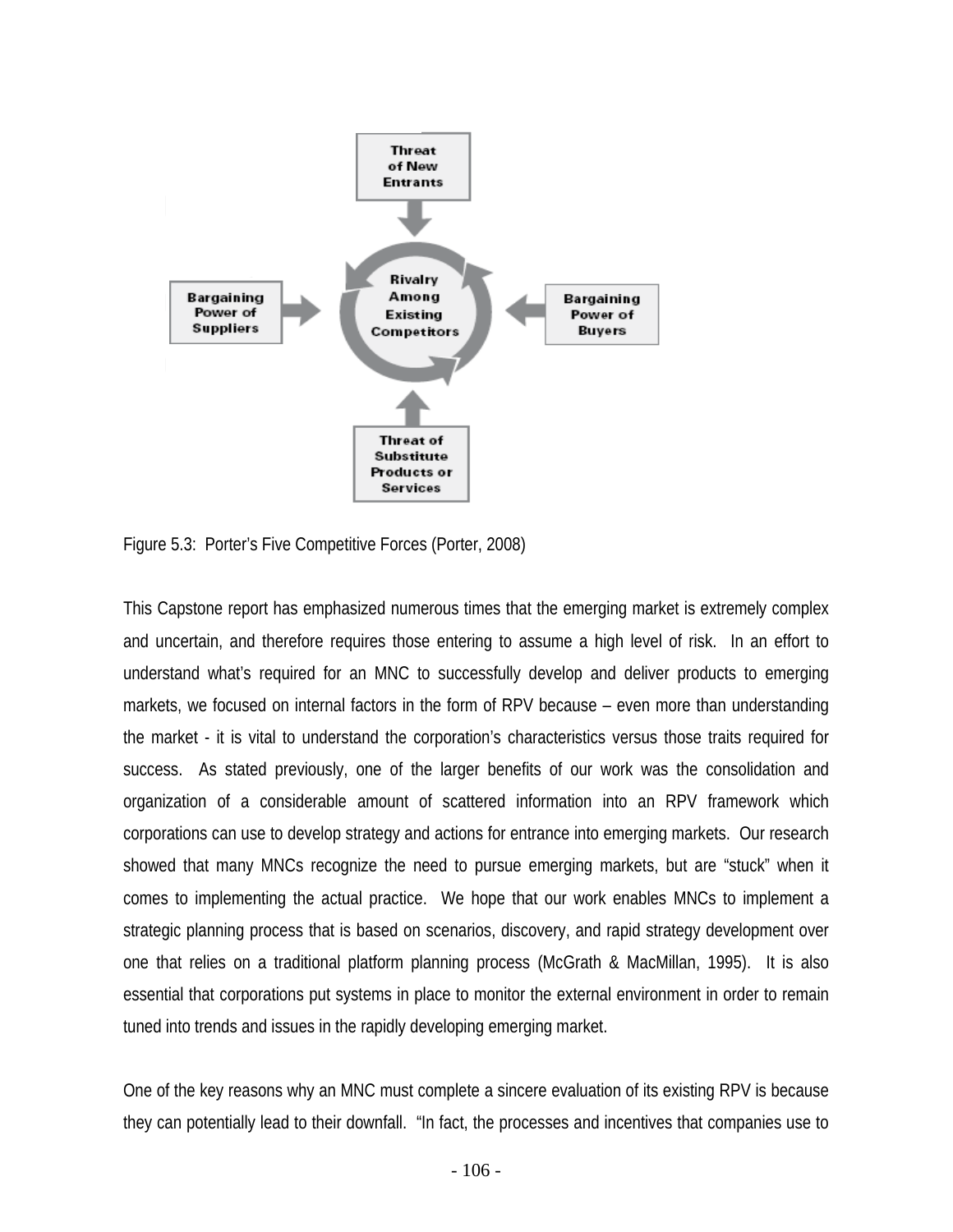keep focused on their main customers work so well that they blind those companies to important new technologies in emerging markets" (Bower & Christensen, 1995). Deeply embedded RPV are "tuned" for success in a well understood market – as was the case with Kodak and its film and paper "razor blade" model which worked well for almost a century. "The processes that successful, well-managed companies have developed to allocate resources among proposed investments are incapable of funneling resources into programs that current customers explicitly don't want and whose profit margins seem unattractive" (Bower & Christensen, 1995). This is the foundation for Clayton Christensen's theories of "The Innovator's Dilemma", and "Disruptive Innovation". These theories support the premise in our report that embedded values and beliefs about currently successful processes and resources cause MNCs to be risk averse to directing funds to emerging markets. Even if the MNCs decide to make significant capital investments, they typically continue to use the familiar RPV that are common in the DM and impose them on the EM because they simply lack the correct Resources, Processes and Values that facilitate success in emerging markets. This of course, is the heart of our hypothesis:

*The traditional stock of resources, processes, and values that allowed MNCs to successfully develop products for developed markets do not assure that the same firms will have success in emerging markets. The required set of RPV for emerging markets is vastly different than those in developed markets.* 

At the end of the day, once the decision has been made to pursue an emerging market, the commitment must be very strong. For the companies that we researched, one of the key ingredients for success was the commitment from leadership (e.g., Tata, Immelt, Nooyi). This high level of dedication typically requires freeing up senior managers to work in those EM regions, but this is an issue as "emerging markets accounted for 35% of the established MNCs' anticipated growth over the next five years but for only 15% of their employees and 7.5% of their top 200 managers" (Ghemawat & Hout, 2008). This is certainly not a recipe for success, and one can see with just this example alone that embedded values need to be changed – from both the top down and from the bottom up with resources executing the strategy. Success will come by first internalizing the need to change and then developing a strategy to get there. For firms to be successful, they need to be fully committed to aligning RPV with the EM they're trying to engage. "Successful companies are willing to break away from business as usual. … They adapt Western marketing and business management practices to local customs. And they develop the resourcefulness to overcome inevitable barriers" (Shankar, Ormiston, Bloch, Schaus, &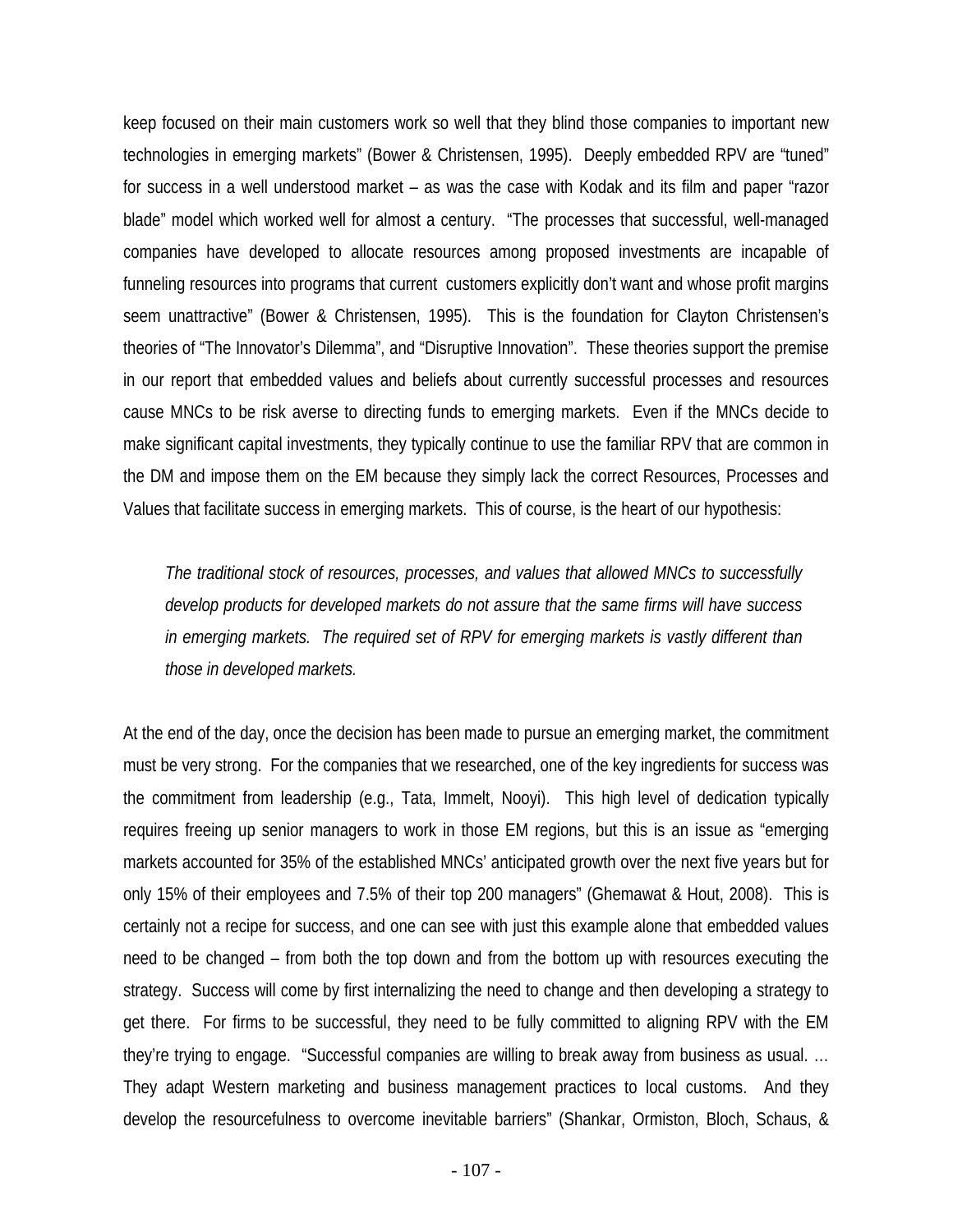Vishwanath, 2008). But as stated many times, this type of cultural and behavioral change is not easy, and detailed assessments are required to understand both the elements for success and the corporate RPV adaptations required. We expect that the competency based approach we've outlined to develop strategy will help MNCs confront the reality of what's specifically required relative to their resources, processes and values. MNCs must recognize that indigenous companies have global ambitions and are already building the necessary RPV framework to become successful in their market. If MNCs are not committed to adopting the RPV that enable EM success, they face losing both long term market presence and leadership in the emerging market.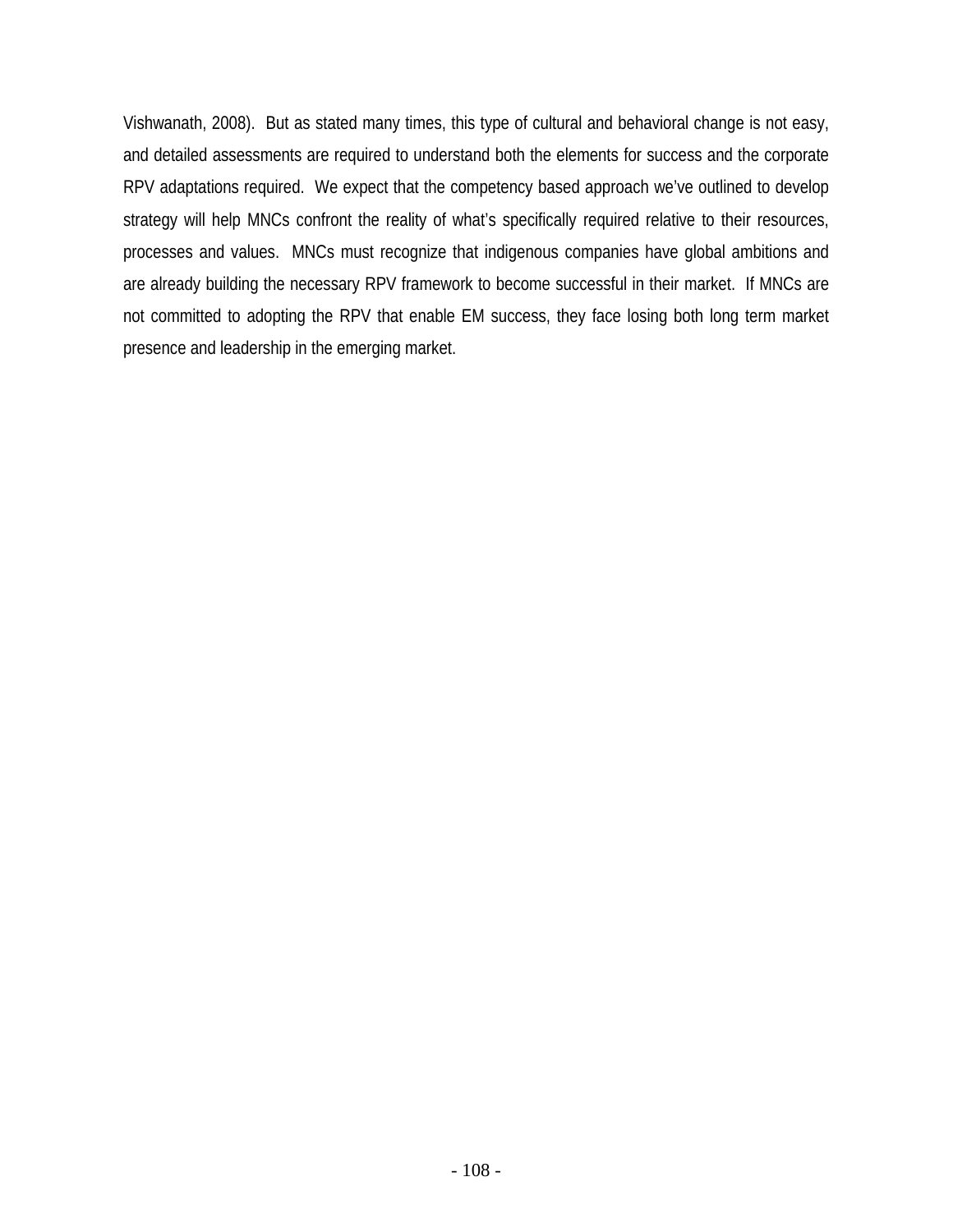## **Works Cited**

- About CAT. (2009). Retrieved September 10, 2009, from http://www.cat.com/about-cat.
- About GM. (2009). Retrieved September 20, 2009, from http://www.gm.com/corporate/about.
- About Haier. (2009). Retrieved on September 27, 2009 from http://www.haier.com/abouthaier/CorporateProfile/index.asp.
- Alastair Curtis, Head of Design, Nokia. (2008, February). *CREATIVITY*, Retrieved August 11, 2009, from Business Source Elite database.
- Auf der Heyde, R., & Sundjaja, K. (2008). Five Myths About Emerging Markets. *Harvard Management Update*, *13*(8), 3-5. http://search.ebscohost.com.ezproxy.rit.edu.
- Balfour, F. (2006, December 21). China Mobile Is Growing Rural. *BusinessWeek Online*, Retrieved August 11, 2009, from Business Source Elite database.
- Bartlett, C. (2006, November 3). GE's Growth Strategy: The Immelt Initiative. *Harvard Business Case Study*, 9-306-087.
- Bartlett, C., & McLean, A. (2003, November 6). GE's Talent Machine: The Making of CEO. *Harvard Business Case Study*, 9-304-049.
- Bauerlein, V. (2009, July 7). Pepsi, Bottler Put \$1 Billion Into Russia As U.S. Sags. *Wall Street Journal - Eastern Edition*, *254*(5), B1-B2. Retrieved September 11, 2009, from Business Source Elite database.
- Bellman, Eric. (2009, October 21). Indian Firms Shift Focus to the Poor. *Wall Street Journal Online*, http://online.wsj.com/article\_email/SB125598988906795035 lMyQjAxMDI5NTI1MzkyODM5Wj.html.
- Bickerstaffe, S., & Honeywill, T. (2008, March). The people's car. (cover story). *Automotive Engineer*, *33*(3), 17-18. Retrieved May 9, 2009, from Business Source Complete database.
- Boehner, R. (2006) Why Successful Companies Fail. *Marketing Concepts: General Marketing Management Perspective Course Pack.* Rochester Institute of Technology. Fall 2008.
- Bogomolny, L. (2004, August 30). Thirst for change. *Canadian Business*, *77*(17), 13-13. Retrieved September 11, 2009, from Business Source Elite database.
- Bower, J. & Christensen, C. (1995, Jan-Feb). Disruptive Technologies; Catching the Wave. *Harvard Business Review*, Reprint 95103.
- Brady, D. (2007, June 11). KEEPING COOL IN HOT WATER. *BusinessWeek*, Retrieved September 11, 2009, from Business Source Elite database.
- Brady, D. (2007, June 11). PEPSI: REPAIRING A POISONED REPUTATION IN INDIA. *BusinessWeek*, Retrieved September 11, 2009, from Business Source Elite database.
- Bremner, B., & Lakshman, N. (2006, August 24). Behind the Coke-Pepsi Pesticide Scare. *BusinessWeek Online*, Retrieved September 11, 2009, from Business Source Elite database.
- Brugmann, R. (2007). *Caterpillar Marine Asia Pacific Going Strong Shanghai Office Moves to Caterpillar Marine Center*. Retrieved September 10, 2009, from http://www.cat.com/cda/components/fullarticle?m=37586&x=7&id=449999.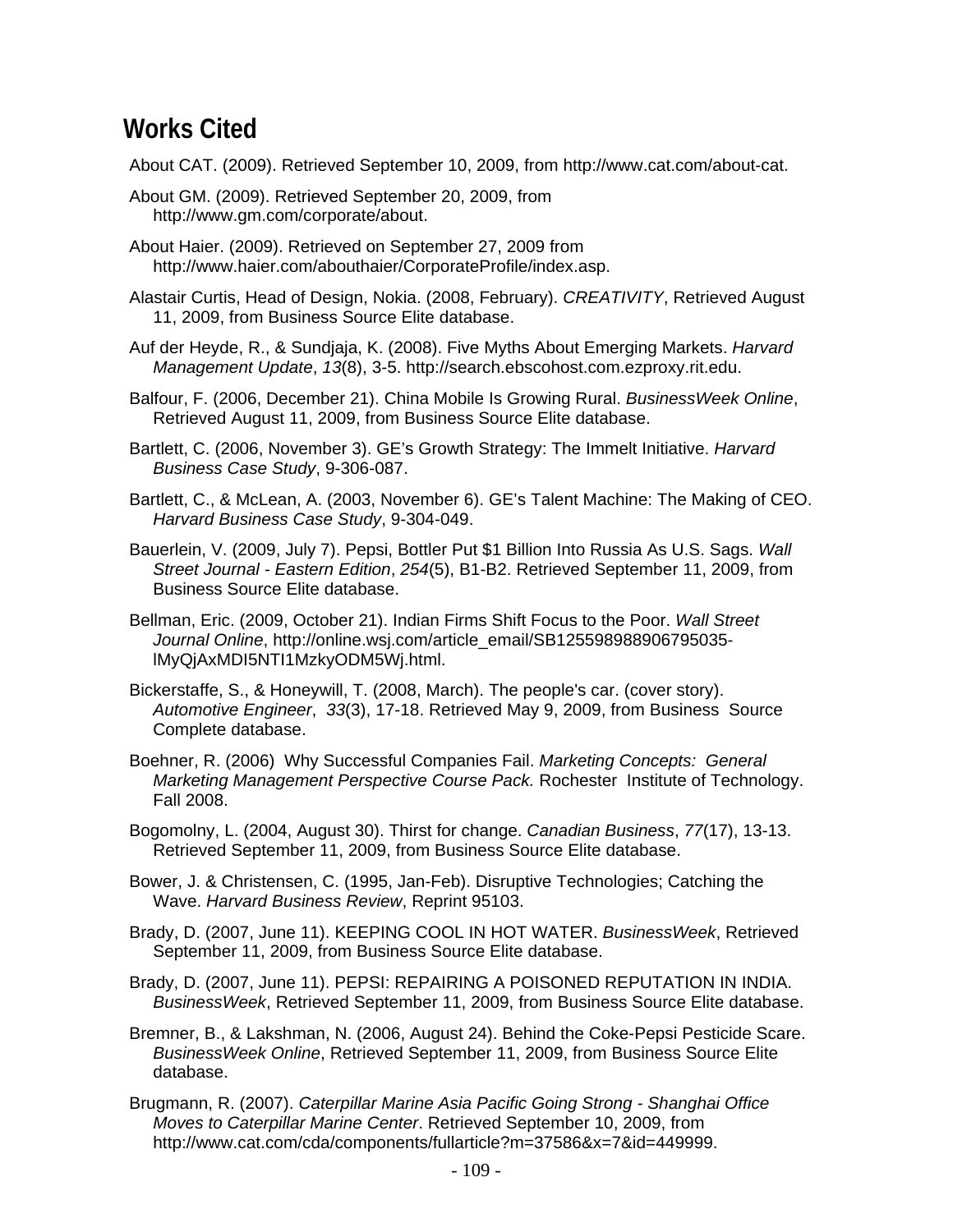- Brugmann, R. (2007). *Caterpillar Marine Power Systems Secures Chinese Waterways*. Retrieved September 12, 2009, from http://www.cat.com/cda/components/fullarticle?m=214790&x=7&id=701684.
- BusinessWeek. (2009, September 28).100 Best Global Brands. *Business Week.*
- Capell, K. (2007, May 24). Vodafone's Low-Cost Cell Phone Gambit. *BusinessWeek Online*, Retrieved August 11, 2009, from Business Source Elite database.
- Caterpillar China Product & Application, Paving Products, Success Stories. (2009). Retrieved September 10, 2009, from http://www.china.cat.com/cda/components/fullArticle?m=113504&x=7&id=576521.
- Caterpillar News & Events. (2009). Retrieved September 10, 2009, from http://www.cat.com/news-and-events.
- Center for Knowledge Societies. (2008). Emerging Economy Report. Retrieved July 12, 2009, from: http://www.emergingeconomyreport.com.
- Christensen, C., & Donovan, T. (1999, March). Putting Your Finger on Capability. *Harvard Business School Cases*, Retrieved May 9, 2009, from Business Source Complete database.
- CNBC (2009, July 25). GE Healthcare chalks out \$6bn India plan. Retrieved September 23, 2009 from http://www.moneycontrol.com/news/cnbc-tv18-comments/ge-healthcare chalks-out-366bn-india-plan\_407990.html.
- Creswell, J., & Schlosser, J. (2003, November 10). Has Coke lost its fizz?. *Fortune*, *148*(10), 215-215. Retrieved September 11, 2009, from Business Source Elite database.
- Economist. (2008, September). Acronyms BRIC out all over. Economist, Retrieved July 13, 2009, from http://www.economist.com/specialreports/displaystory.cfm?story\_ id = ~12080703.
- Einhorn, B., & Byrnes, N. (2009, July 13). Coke vs. Pepsi: The Slugfest in China. *BusinessWeek*, Retrieved September 18, 2009, from Business Source Elite database.
- Eppinger, Steven D., & Chitkara, Anil R. (2006, Summer 2006). The New Practice of Global Product Development. *MIT Sloan Management Review*, *47*(4), 22-30. SMR210, Reprint 47408.
- Ewing, J. (2007, July 20). Why Nokia Is Leaving Moto in the Dust. *BusinessWeek Online*, Retrieved August 11, 2009, from Business Source Elite database.
- Ewing, J. (2007, May 4). First Mover in Mobile. *BusinessWeek Online*, Retrieved August 11, 2009, from Business Source Elite database.
- Ewing, J. (2008, November 5). Nokia Brings the Web to Emerging Markets. *BusinessWeek Online*, Retrieved August 11, 2009, from Business Source Elite database.
- Ewing, J., Ihlwan, M., & Lakshman, N. (2008, February 18). MAD DASH FOR THE LOW END. *BusinessWeek*, Retrieved August 11, 2009, from Business Source Elite database.
- Farris, P. & Lemley, A. (2009, April 28). *The Tata Nano: The People's Car.* Darden Case No. UVA-M-0768. Available at SSRN:http://ssrn.com/ ~abstract=1420597.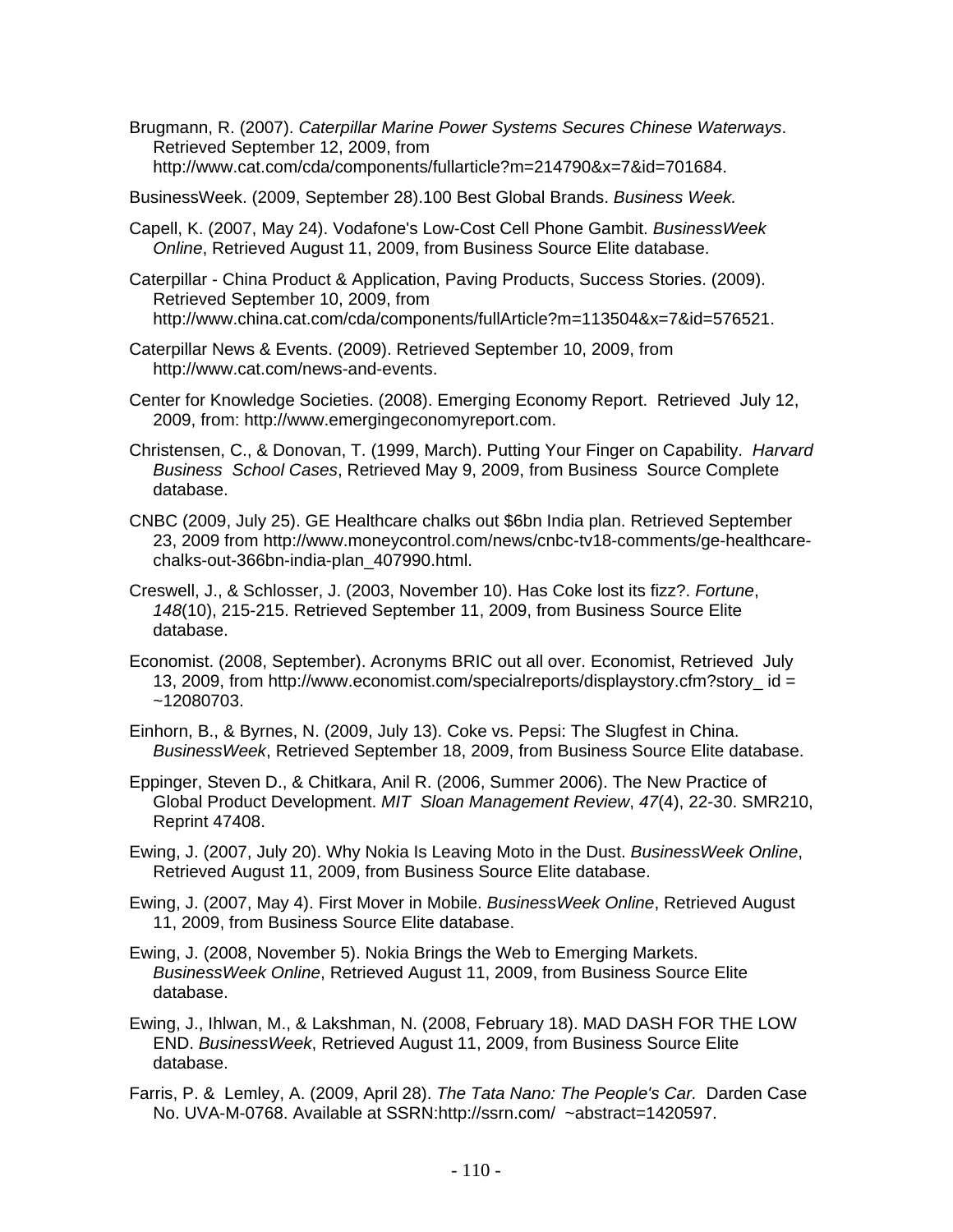- Fitzsimmons, E. (2008, October 16). Tata Nano Heralds New Era for Asian Car Brands. *Media: Asia's Media & Marketing Newspaper*, Retrieved May 5, 2009, from Business Source Complete database.
- Fogerty, J. (2009, March 24). *Tata Motors' Nano: It's real…so how did they do it?*. Retrieved June 27, 2009, from http://www.supplyexcellence.com/blog/2009/03/24/tata- ~motors-nano-its-realso-how-did-they-do-it/
- Forbes. (2009). The World's Biggest Companies. Retrieved September 22, 2009 from http://www.forbes.com/2009/04/08/worlds-largest-companies-business-global-09 global-intro.html.
- Fortune. (2009). 50 Most Admired Companies in the World. Retrieved September 22, 2009 from http://money.cnn.com/magazines/fortune/mostadmired/2009/index.html.
- Gadiesh, O., Leung, P., Vestring, T. (2007, November). The Battle for China's Good- Enough Market. *Harvard Business Review*. Reprint R0709E.
- Gavetti, G., Henderson, R., & Giorgi, S. (2005). Kodak and the Digital Revolution (A). *Harvard Business School,* 9-705-448. Rev: November 2, 2005.
- GE. (2008). General Electric 2008 Annual Report. Fairfield, CT.
- Gehner, G. (2007). *Models For Success: U.S. China Cooperation on Standards, Conformity Assessment and Technical Regulations (SCATR)*. Retrieved September 13, 2009, from http://publicaa.ansi.org/sites/apdl/Documents/Standards%20Activities/ ~International%20Standardization/Regional/Standards%20Portal/Case%20Studies ~/Case-Study-CAT.pdf.
- Ghemawat, P. (2001, September). Distance Still Matters. *Harvard Business Review*, 79(8), 137-147.
- Ghemawat, P., Hout, T. (2008, November). Tomorrow's Global Giants Not the Usual Suspects. *Harvard Business Review*, *86*(11), 80-88.
- GM Announces 2008 Global Sales of 8.35 Million Vehicles. (2009). Retrieved September 22, 2009, from http://gm.com/investor\_information/docs/sales\_prod/09\_01/q4 ~pressrelease\_0901.pdf.
- Goldenberg, S. (2007, April 7). *Wolfowitz under fire after partner receives promotion and pay rise*. Retrieved July 11, 2009, from http://www.guardian.co.uk/business/2007/ ~apr/07/usnews.imf.
- Goryunov, F. (2003, June 1). Critical Success Factors: Caterpillar Inc. Expands In The USSR. *Diplomat Magazine*. Retrieved September 16, 2009, from http://www.usrccne.org/news2.phtml?m=140.
- Hanzhang, T., & Shibing, Y. (2007, May) Sun Tzu's Art of War: The Modern Chinese Interpretation. *Sterling Innovation*.
- Ho, Patricia. (2009, July 8). *GM China: 2009 Sales Volume To Grow More Than 20%*. Wall Street Journal, Retrieved July 13, 2009, from http://online.wsj.com/article/BT- CO-20090708-706412.html.
- Honeywill, T. (2008, March). Profit and loss. *Automotive Engineer*, pp. 3,3. Retrieved May 9, 2009, from Business Source Complete database.
- IBN Live. (2008, January 10). *First Look: Ratan Tata unveils Nano*. Retrieved May 4, 2009, from http://ibnlive.in.com/news/first-look-ratan-tata-unveils- nano/56038-7.html.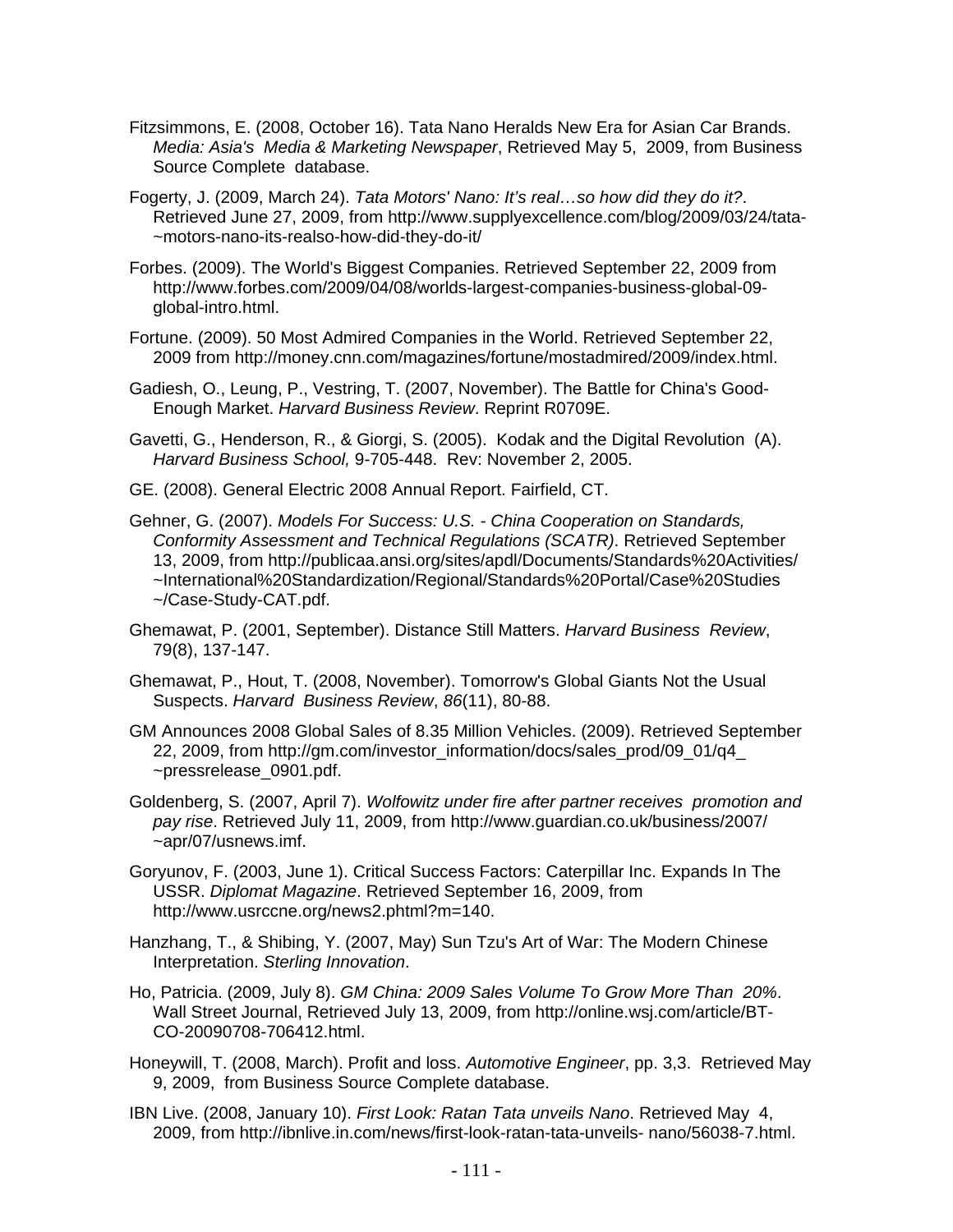- Ihlwan, M. (2009, February 18). Samsung and LG Take Aim at Nokia. *BusinessWeek Online*, Retrieved August 11, 2009, from Business Source Elite database.
- Immelt, J., Govindarajan, V., & Trimble, C. (2009, October). How GE is disrupting itself. *Harvard Business Review*. 87 (10), 56-65.
- Jain, M., & Harris, J. (2008, October 14). GE Healthcare in India: An Ultrasound Strategy? *Darden Business Publishing*.
- Jones, M. (2003, September). It's no pop-ularity contest when it comes to fizzy cola. *Brand Strategy*, Retrieved September 11, 2009, from Business Source Elite database.
- Jordan, M. (1999, July 21). Debut of Rival Diet Colas in India Leaves a Bitter Taste. *Wall Street Journal - Eastern Edition*, *234*(14), B1. Retrieved September 11, 2009, from Business Source Elite database.
- Khanna, R. (2008, August 23). *Tata threatens to pull out of Singur project*. Retrieved: July 21, 2009, from http://www.financialexpress.com/ ~news/tata-threatens-to-pull-out-of- ~singur-project/352374/0.
- Khanna, T., & Palepu, K. (2006, October). Emerging Giants. (cover story). *Harvard Business Review*, *84*(10), 60-69. Retrieved May 10, 2009, from Business Source Complete database.
- Khanna, T., & Palepu, K. (2006, October). Emerging Giants. (cover story). *Harvard Business Review*, 84(10), 60-69. Retrieved May 10, 2009, from Business Source Complete database.
- Khanna, T., Palepu, K., & Sinha, J. (2005, June). Strategies That Fit Emerging Markets. *Harvard Business Review*, *83*(6), 63-76. Retrieved May 10, 2009, from Business Source Complete database.
- Khanna, Tarun. (2007). *Billions of Entrepreneurs: How China and India are Reshaping Their Futures - and Yours*. Boston: Harvard Business School Press.
- Kim, W., & Mauborgne, R. (2005, Spring2005). Blue Ocean Strategy: From Theory to Practice. *California Management Review*, *47*(3), 105-121. Retrieved July 23, 2009, from Business Source Elite database.
- Kumar, N., Mohapatra, P. & Chandrasekhar, S. (2009). *India's Global Powerhouses: How They are Taking on the World*. Boston: Harvard Business Press.
- Lakshman, N. (2006, December 20). Native CEO Takes on Pepsi's India Crisis. *BusinessWeek Online*, Retrieved September 11, 2009, from Business Source Elite database.
- Loeb, M., & Martin, T. (1995, February 20). *China: A Time for Caution McDonald, Boeing and Playboy Have Plunged Into This Most Populous Market and Opportunities Abound. But there's a new Chill*. CNN Money, Retrieved July 19, 2009, from http://money.cnn.com/magazines/fortune/fortune\_archive/1995/02/20/201861/ ~index.htm.
- London, T., & Hart, S. (2004, September). Reinventing strategies for emerging markets: beyond the transnational model. *Journal of International Business Studies*, *35*(5), 350- 370. Retrieved July 23, 2009, doi:10.1057/palgrave.jibs.8400099.
- Madden, N., & Chawla, I. (2000, October). Pepsi, Coke duke it out in India, China. *Ad Age Global*, *1*(2), 6. Retrieved September 11, 2009, from Business Source Elite database.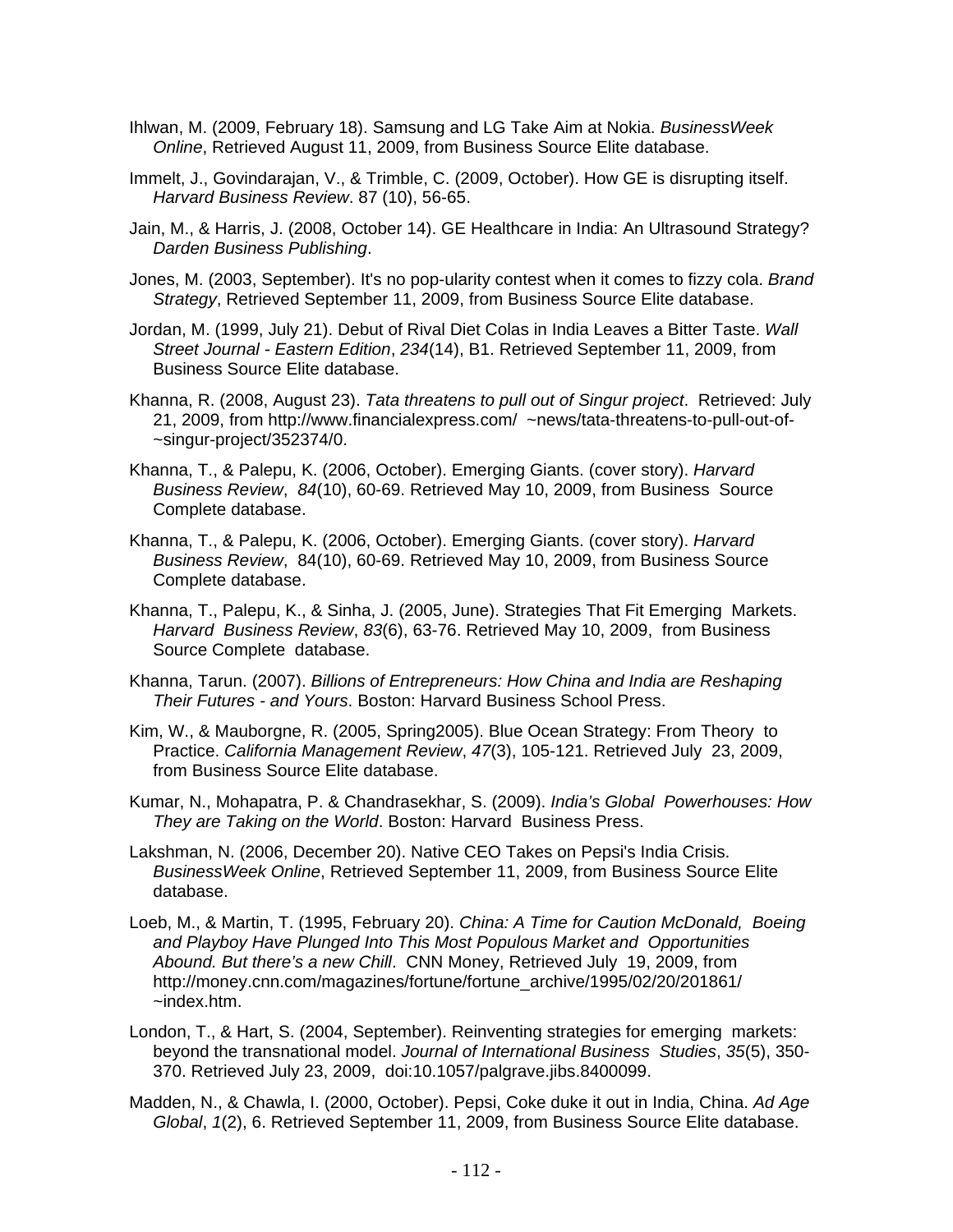- Masalin, L. (2003, March). Nokia Leads Change Through Continuous Learning. *Academy of Management Learning & Education*, *2*(1), 68-72. Retrieved August 11, 2009, from Business Source Elite database.
- McGrath, R., & MacMillan, I. (1995, July). Discovery-Driven Planning. *Harvard Business Review*, *73*(4), 44-54. Retrieved May 9, 2009, from Business Source Complete database.
- Monbiot, G. (2008, April 22). *Anticipatory Compliance*. Retrieved July 25, 2009, from http://www.monbiot.com/archives/2008/04/22/anticipatory- compliance/.
- Morgan, J. & Liker, K. (2006). *The Toyota Product Development System— Integrating People, Process and Technology*; Productivity Press, New York, NY.
- MSN Money. (2008, January 10). *Tata unveils Nano, its \$2,500 car*. Retrieved July 11, 2009, from http://articles.moneycentral.msn.com/Investing/ Extra/WorldsCheapestCar ~ArrivesTomorrow.aspx.
- Murphy, John. (2008, January 28). *Ghosn Maps Path Through Slump: Nissan, Renault CEO Bets on Tie-Ups, Cheap Cars and Electric Vehicles.* Wall Street Journal, Retrieved May 4, 2009, from http://online.wsj.com/ article/SB120148183603521043. ~html.
- Newsweek. (2005, May 9). Business: A Jack Welch of Communists. Retrieved on September 27, 2009 from http://www.newsweek.com/id/51965.
- Norton, K. (2007, March 23). Nokia Rings in Gains on Motorola News. *BusinessWeek Online*, Retrieved August 11, 2009, from Business Source Elite database.
- Pacek, N., & Thorniley, D. (2004). *Emerging markets: Lessons for business success and the outlook for different markets*. London: Economist.
- Paine, L. (2001, July 27). The Haier Group (A). *Harvard Business Case Study*, 9-398-101.
- Palepu, K., Khanna, T., & Vargas, I. (2006, August 25). Haier: Taking a Chinese Company Global. *Harvard Business Case Study*, 9-706-401.
- Pelle, S. (2007). *Understanding emerging markets: Building business BRIC by brick*. New Delhi: Response Books.
- PepsiCo to concentrate on India?. (2008, February). *Dairy Industries International*, Retrieved September 11, 2009, from Business Source Elite database.
- PepsiCo to invest \$1 billion in China. (2008, December). *Beverage Industry*, Retrieved September 11, 2009, from Business Source Elite database.
- Pepsi-Cola's international focus looks sharp. (1998, May). *Beverage Industry*, Retrieved September 11, 2009, from Business Source Elite database.
- Pooley, E. (2005, March 28). RON MCEACHERN. *Canadian Business*, *78*(7), 62-62. Retrieved September 11, 2009, from Business Source Elite database.
- Porter, Michael E. (2008, January). The Five Competitive Forces That Shape Strategy. *Harvard Business Review*, Reprint R0801E.
- Prahalad, C., Hamel, G. (1990, May-June). The Core Competence of the Corporation. *Harvard Business Review*, *68* (3), 79-91.
- Pralahad, C. (2006). *The fortune at the bottom of the pyramid: eradicating poverty through profits*. New Jersey: Wharton School Publishing.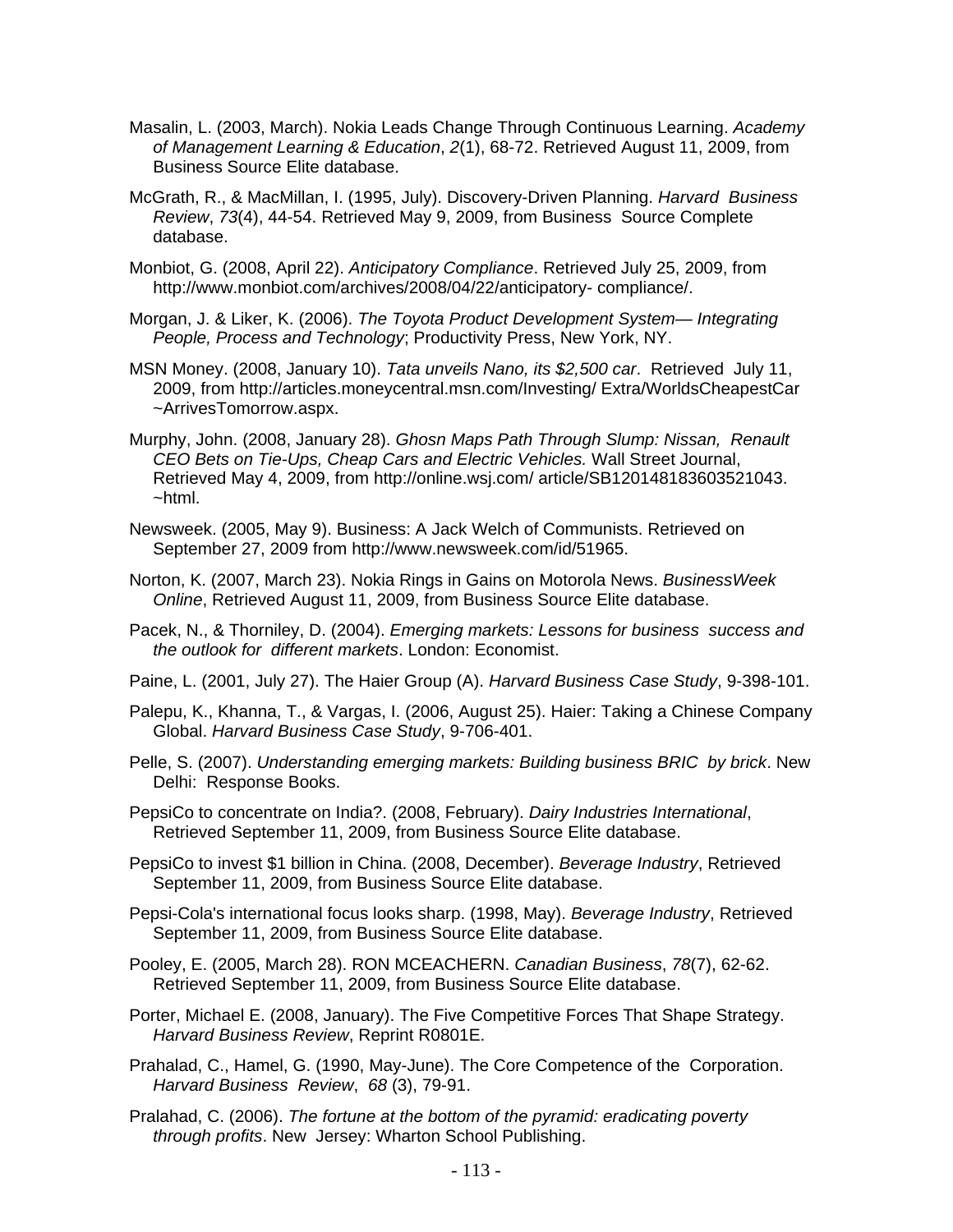- Press Trust of India. (2009, July 19). *Mamta threats bloodshed over Tata land*. Retrieved July 7, 2009, Website: http://www.financialexpress.com/old/ l latest full story.php?content id=134551.
- Pullin, J. (2006, December). Global ambitions. *Automotive Engineer*, *31*(11), 14- 15. Retrieved May 9, 2009, from Business Source Complete database.
- Quelch, J., & Knoop, C. (October, 2006). *Lenovo: Building a Global Brand*. Harvard Business Case Study, 9-507-014.
- Reinhardt, A. (2004, September 7). Nokia's Goal: Cell-Phone Planet. *BusinessWeek Online*, Retrieved August 11, 2009, from Business Source Elite database.
- Reinhardt, A., & Johnson, E. (2005, November 14). CELL PHONES FOR THE PEOPLE. *BusinessWeek*, Retrieved August 11, 2009, from Business Source Elite database.
- Reuters. (2007, February 8). GE sees emerging-markets sales at \$35 bln by 2008. Retrieved on September 27, 2009 from http://www.reuters.com/article/company ~NewsAndPR/idUSN0823881420070208.
- Reuters. (2009, January 10). Haier Strengthens Its Position as a Global Brand. Retrieved September 28, 2009 from http://www.reuters.com/article/pressRelease/idUS33974+10- Jan-2009+PRN20090110.
- Reuters. (2009, June 10). *Tata Motors affirms Thai eco-car project*. Retrieved July 11, 2009, Website: http://www.reuters.com/article/rbssConsumerGoodsAndRetailNews ~/idUSBKK.
- Robinson, S. (2008, January 10). *The World's Cheapest Car*. Retrieved July 11, 2009, From http://www.time.com/time/magazine/ ~article/0,9171,1702264,00.html.
- Roy, S. (2009, May 4). GE Healthcare Innovates in India for Bottom of the Pyramid. Retrieved September 26, 2009 from http://www.business-standard.com/india/news/ge healthcare-innovates-in-india-for-bottomthe-pyramid/356947/.
- Saporito, B. (2007, May 14). Indra Nooyi. (cover story). *Time*, *169*(20), 156-156. Retrieved September 11, 2009, from Business Source Elite database.
- Scanlon, J. (2009, March 19). What Can Tata's Nano Teach Detroit?. *Business Week Online*, Retrieved May 5, 2009, from Business Source Complete database.
- Shankar, S., Ormiston, C., Bloch, N., Schaus, R., & Vishwanath, V. (2008, Spring 2008). How to Win in Emerging Markets. *MIT Sloan Management Review*, *49*(3), 19-23. Retrieved May 10, 2009, from Business Source Complete database.
- Shankar, S., Ormiston, C., Bloch, N., Schaus, R., & Vishwanath, V. (2008, Spring2008). How to Win in Emerging Markets. *MIT Sloan Management Review*, *49*(3), 19-23. Retrieved May 10, 2009, from Business Source Complete database.
- Shennon, P. (1993, August 23). *The Media Business: Star TV Extends Murdoch's Reach, New York Times*, Retrieved July 18, 2009, from http://www.nytimes.com/1993/08/23/ ~business/the-media-business-star-tv-extends-murdoch-s-reach.html?pagewanted=all.
- Shirouzu, N. (2009, May 8). Toyota Falters in Booming China. *Wall Street Journal Eastern Edition*, *253*(107), B2. Retrieved August 30, 2009, from Business Source Elite database.
- Shirouzu, N., & Power, S. (2006, October 4). *Inexpensive Logan Boosts Renault in Emerging Markets*. Wall Street Journal.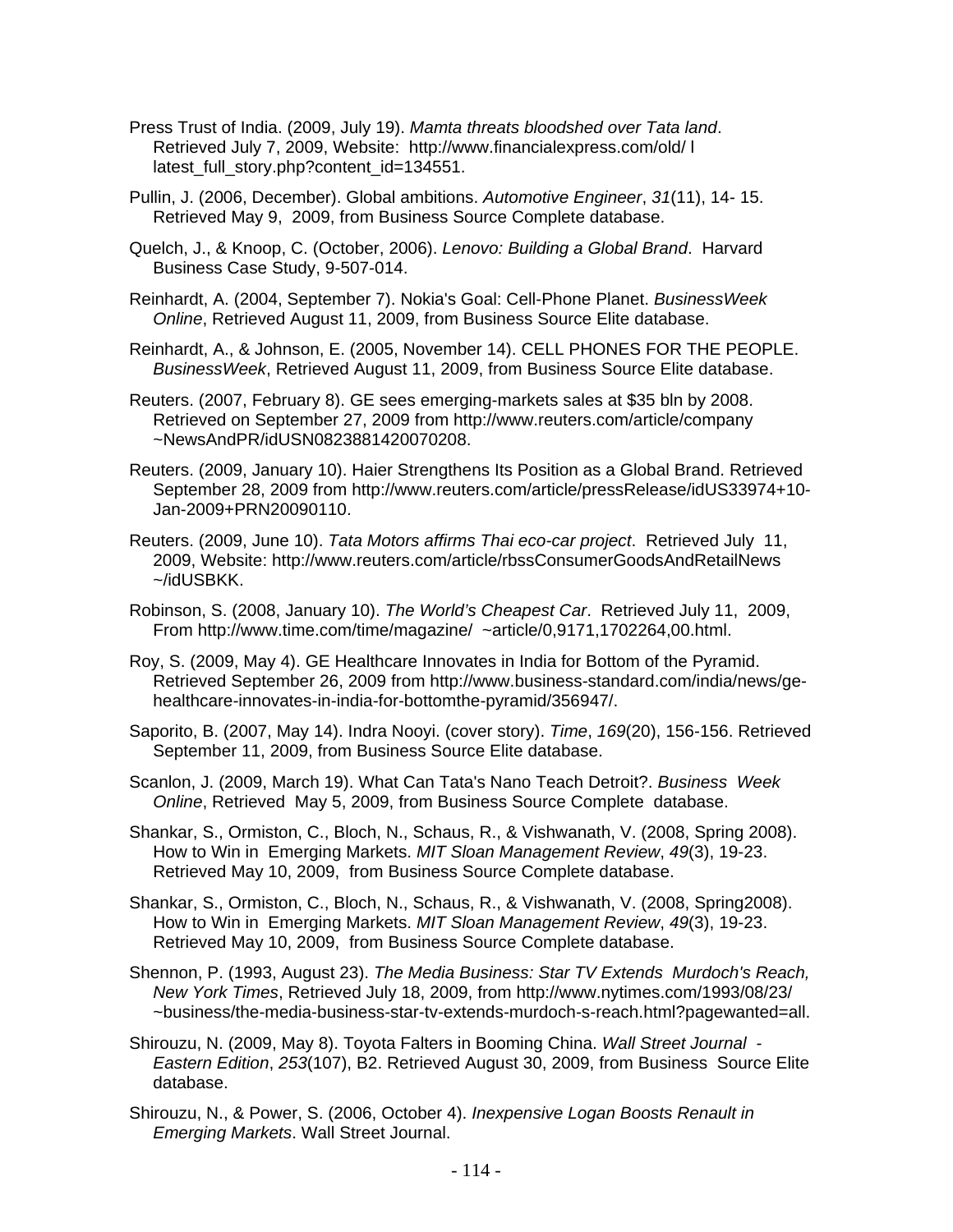- Smart USA. (2009). *Smart for two pure coupe*. Retrieved July 25, 2009, Website: http://www.smartusa.com/smart-fortwo-pure.aspx?model=pure\_coupe.
- Solving The Supply Chain Puzzle In China (2004). *Vision Magazine*, 1(1).
- Spear, S., & Bowen, H. (1999, September). Decoding the DNA of the Toyota Production System. *Harvard Business Review*, *77*(5), 96-106. Retrieved August 9, 2009, from Business Source Elite database.
- Srivastava, M. (2009, October 19). What's Holding India Back. *BusinessWeek.*
- Stewart, T. (2006, June). GE Growth as a Process. *Harvard Business Review*. 84 (6), 60- 70.
- Tan, J. (2007, November 12). BATTLE TO THE TOP. *Forbes*, *180*(10), 52-52. Retrieved August 11, 2009, from Business Source Elite database.
- Tao, Z. (2005, April 27). Shanghai General Motors: The Rise of a Late-comer. *Asia Case Research Centre, The University of Hong Kong*.
- Tata Group. (2009). *Tata Profile*. Retrieved July 19, 2009, from http://www.tata.com/aboutus/sub\_index.aspx?sectid=8hOk5Qq3EfQ.
- Thottam, J. (2009, March 23). *The World's Cheapest Car Debuts in India.* Retrieved July 6, 2009, Website: http://www.time.com/time/world/ ~article/0,8599,1887070-1,00.html.
- Times of India. (2008, March 23). *Nano, the Rs 1-lakh car, hits the road.* Retrieved May 4, 2009, from http://timesofindia.indiatimes.com/Nano-the-Rs-1-lakh- car-hits-the- road/ ~articleshow/4305642.cms.
- Toloken, S. (2005, March 14). Indian firm sells recycled PET to Pepsi. *Plastics News*, *17*(2), 18-18. Retrieved September 11, 2009, from Business Source Elite database.
- Upbin, B. (2007, November 12). The NEXT BILLION. *Forbes*, *180*(10), 48-56. Retrieved August 11, 2009, from Business Source Elite database.
- Wakabayashi, D., & Murphy, J. (2009, July 9). Panasonic Reaches Wide--and Low--With Appliances for Emerging Market. *Wall Street Journal - Eastern Edition*, *254*(7), B1-B2. Retrieved July 23, 2009, from Business Source Elite database.
- Ward, A., & Liker, J. (1995, Spring 95). The Second Toyota Paradox: How Delaying Decisions Can Make Better Cars Faster. *Sloan Management Review*, *36*(3), 43-61. Retrieved August 9, 2009, from Business Source Elite database.
- Wilson, D., & Purushothaman, R. (2003, October 1). *Dreaming With BRICs: The Path to 2050.* Global Economics No. 99.
- Wordpress. (2009) What Makes the Tata Nano So Cheap? Retrieved August 11, 2009, Website: http://garamut.wordpress.com/2009/03/30/the-tata-nano-a- car-for-the-png- ~masses/tata-nano-map/.
- Wright, A. (2009, June). DIVE INTO CLEAN WATER. *HRMagazine*, *54*(6), 76-80. Retrieved September 11, 2009, from Business Source Elite database.
- Yeung, I., & Tung, R. (1996). *Achieving Business Success in Confucian Societies: The Importance of Guanxi (Connections).* Organizational Dynamics, 54-65.
- Zhihong, W. (2007, December 21). Caterpillar Speeds Up Its Crawl Into China. *China Daily*, 15. Retrieved September 15, 2009, from http://www.chinadaily.com.